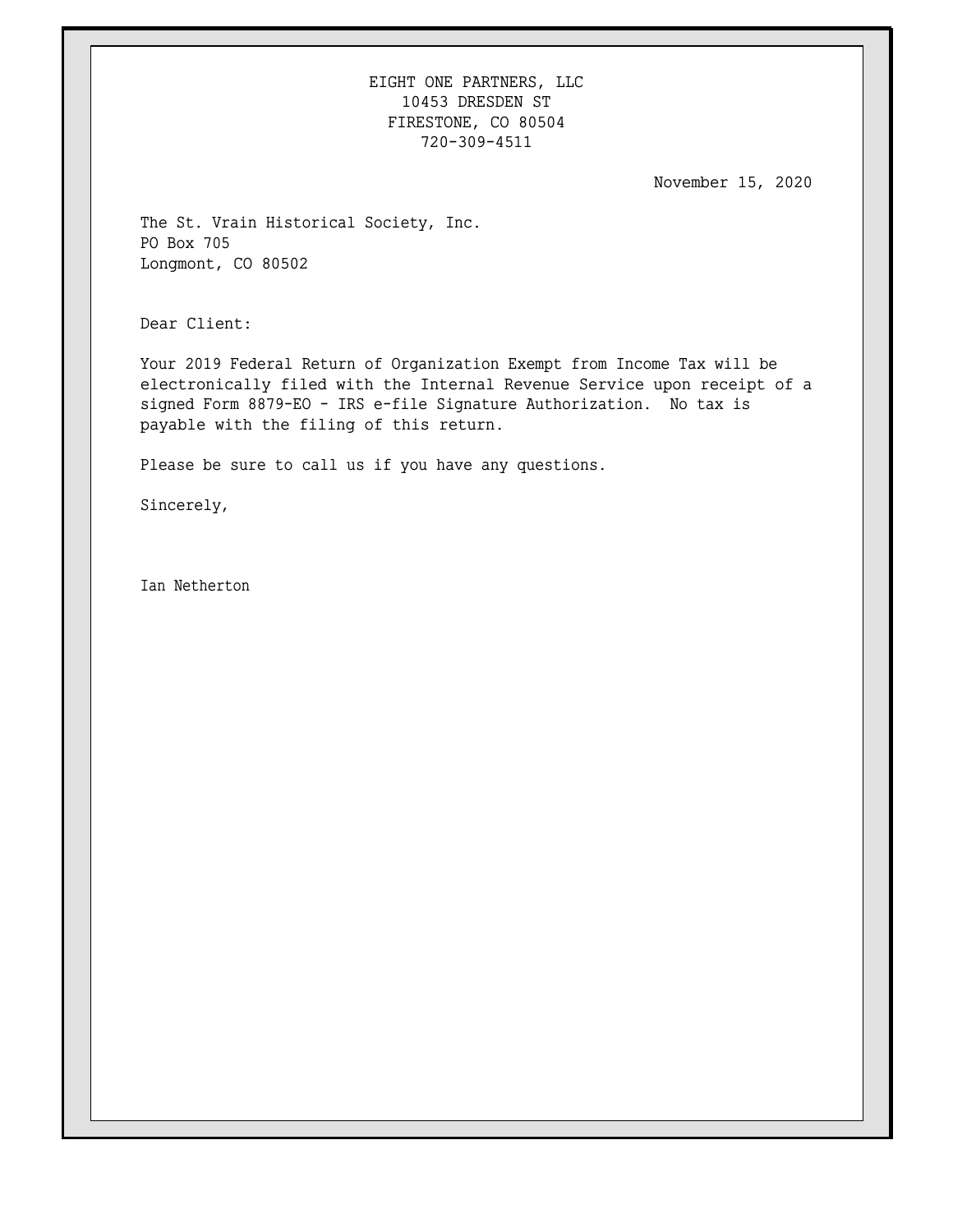## **2019 Page 1 Exempt Organization Tax Summary Page 1**

| <b>REVENUE</b>                                                                                                                                                             | 2019                                         | 2018                                          | <b>Diff</b>                                 |
|----------------------------------------------------------------------------------------------------------------------------------------------------------------------------|----------------------------------------------|-----------------------------------------------|---------------------------------------------|
| Contributions and grants<br>Program service revenue                                                                                                                        | 27,452<br>9,970<br>3,179<br>93,068           | 56,132<br>13,185<br>10,373<br>22,525          | $-28,680$<br>$-3,215$<br>$-7,194$<br>70,543 |
|                                                                                                                                                                            | 133,669                                      | 102,215                                       | 31,454                                      |
| <b>EXPENSES</b><br>Salaries, other compen., emp. benefits                                                                                                                  | 57,658<br>120,731                            | 56,912<br>121,452                             | 746<br>$-721$                               |
|                                                                                                                                                                            | 178,389                                      | 178,364                                       | 25                                          |
| <b>NET ASSETS OR FUND BALANCES</b><br>Revenue less expenses<br>Total assets at end of year<br>Total liabilities at end of year<br>Net assets/fund balances at end of year. | $-44,720$<br>1,249,323<br>4,548<br>1,244,775 | $-76, 149$<br>1,290,991<br>1,496<br>1,289,495 | 31,429<br>$-41,668$<br>3,052<br>$-44,720$   |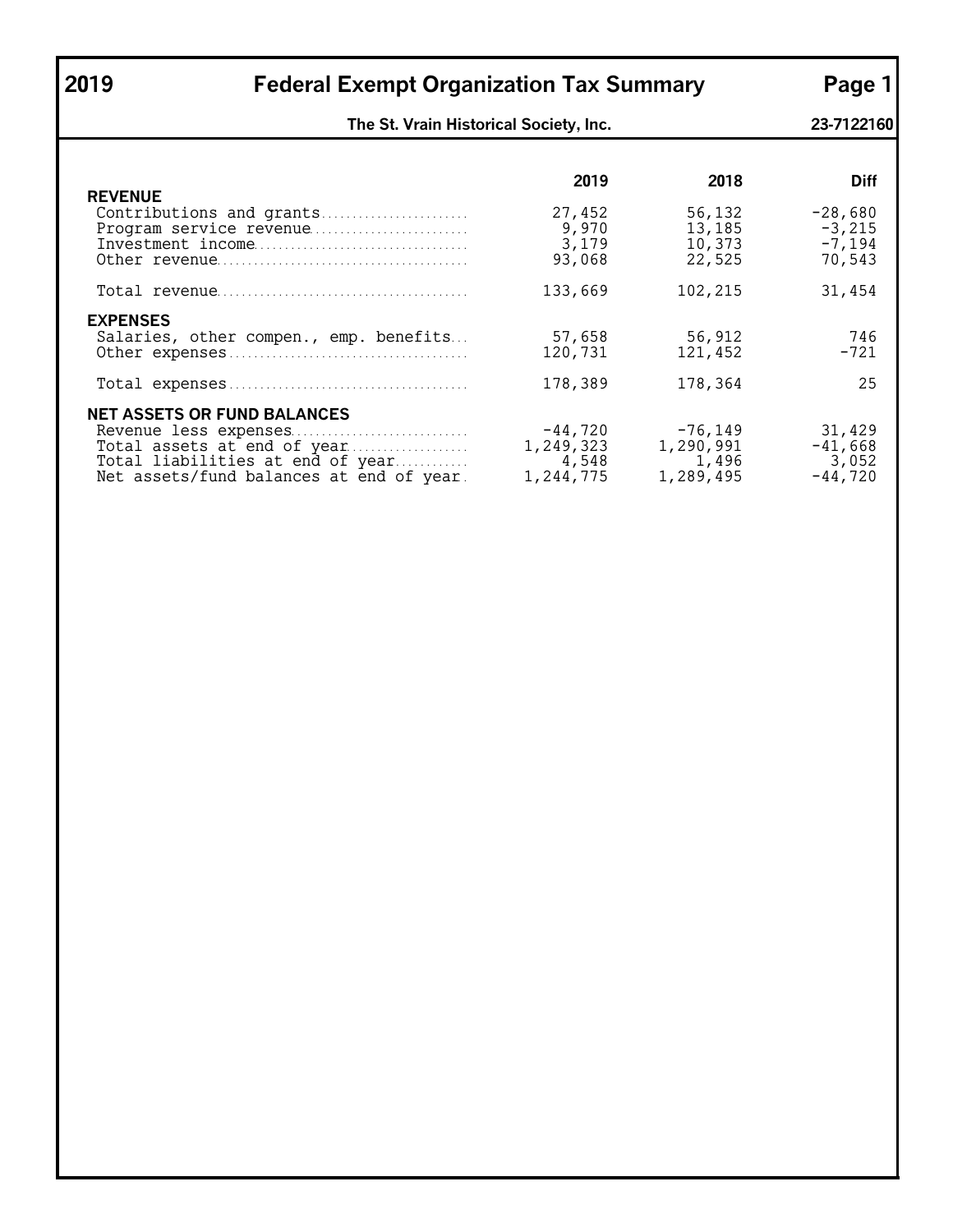| 2019                                                                    | <b>Federal Worksheets</b>                                                                                                                                           | Page 1                                                            |
|-------------------------------------------------------------------------|---------------------------------------------------------------------------------------------------------------------------------------------------------------------|-------------------------------------------------------------------|
|                                                                         | The St. Vrain Historical Society, Inc.                                                                                                                              | 23-7122160                                                        |
| <b>Rental Income Worksheet</b><br><b>Form 990</b><br><b>Real Estate</b> |                                                                                                                                                                     |                                                                   |
| Expenses                                                                | \$                                                                                                                                                                  | 44,814.<br>2,989.<br>1,624.<br>3,373.<br>$\frac{7,054}{15,040}$ . |
|                                                                         | Net Rental Income or Loss \$                                                                                                                                        | 29,774.                                                           |
|                                                                         | <b>Computation of Cost of Goods Sold (Form 990)</b>                                                                                                                 |                                                                   |
|                                                                         | 8. Cost of goods sold (Subtract line 7 from line 6)                                                                                                                 | 4,808.<br>0.<br>0.<br>0<br>0.<br>4,808.<br>4,698.<br>110.         |
| Form 990, Part III, Line 4e<br><b>Program Services Totals</b>           |                                                                                                                                                                     |                                                                   |
|                                                                         | Program<br>Services<br><u>Total</u><br><u>Form 990</u><br><u>Source</u>                                                                                             |                                                                   |
| Total Expenses<br>Grants<br>Revenue                                     | 111,370. Part IX, Line 25, Col. B<br>111,370.<br>0. Part IX, Lines 1-3, Col. B<br>0.<br>13,018.<br>9,970. Part VIII, Line 2, Col. A                                 |                                                                   |
| Form 990, Part IX, Line 24e<br><b>Other Expenses</b>                    |                                                                                                                                                                     |                                                                   |
| OTHER EXPENSES                                                          | (C)<br>(A)<br>(B)<br>Program<br>Management<br>Services<br>Total<br>& General<br>701.<br>701.<br>0.5<br>$701.$ \$<br>701.<br>$\mathfrak{S}$<br>Total $\overline{\$}$ | (D)<br>Fundraising<br>$\overline{0}$ .                            |
|                                                                         |                                                                                                                                                                     |                                                                   |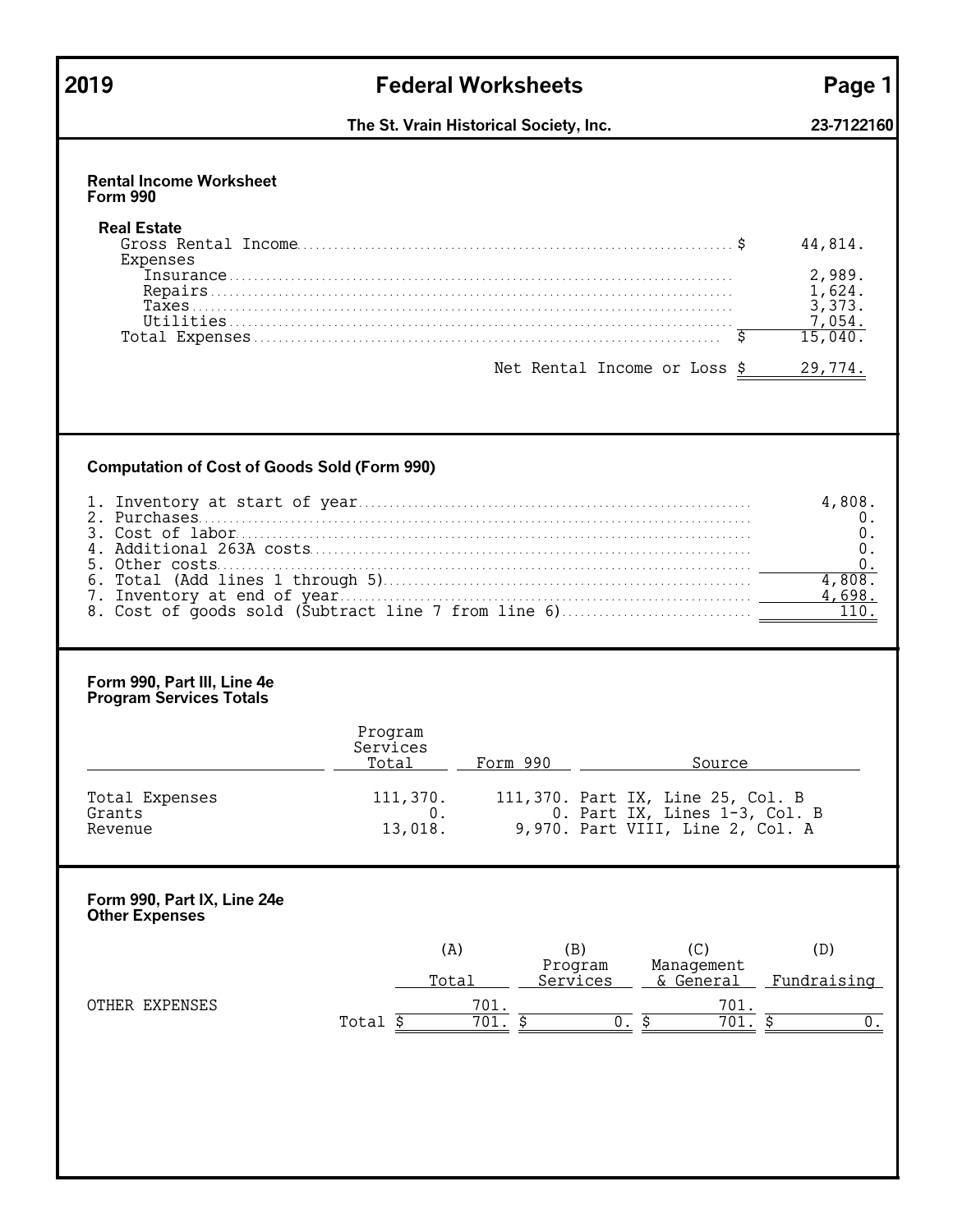| Form 8879-EO                                           |                                                                                                                                                                                                                                                                                                                                                                                                                                                                                                                                                                                                                                                                                                                                                                                                                                                                                                                                                                                                                                                                                                                                                                                                                                                                                                                                                                                                          | for an Exempt Organization                                                                                          | OMB No. 1545-1878                                   |
|--------------------------------------------------------|----------------------------------------------------------------------------------------------------------------------------------------------------------------------------------------------------------------------------------------------------------------------------------------------------------------------------------------------------------------------------------------------------------------------------------------------------------------------------------------------------------------------------------------------------------------------------------------------------------------------------------------------------------------------------------------------------------------------------------------------------------------------------------------------------------------------------------------------------------------------------------------------------------------------------------------------------------------------------------------------------------------------------------------------------------------------------------------------------------------------------------------------------------------------------------------------------------------------------------------------------------------------------------------------------------------------------------------------------------------------------------------------------------|---------------------------------------------------------------------------------------------------------------------|-----------------------------------------------------|
| Department of the Treasury<br>Internal Revenue Service | For calendar year 2019, or fiscal year beginning $\left( \frac{2019}{2019} \right)$ , 2019, and ending $\left( \frac{2019}{2019} \right)$                                                                                                                                                                                                                                                                                                                                                                                                                                                                                                                                                                                                                                                                                                                                                                                                                                                                                                                                                                                                                                                                                                                                                                                                                                                                | Do not send to the IRS. Keep for your records.<br>► Go to www.irs.gov/Form8879EO for the latest information.        | 2019                                                |
| Name of exempt organization                            |                                                                                                                                                                                                                                                                                                                                                                                                                                                                                                                                                                                                                                                                                                                                                                                                                                                                                                                                                                                                                                                                                                                                                                                                                                                                                                                                                                                                          |                                                                                                                     | <b>Employer identification number</b>               |
| Name and title of officer                              | The St. Vrain Historical Society, Inc.                                                                                                                                                                                                                                                                                                                                                                                                                                                                                                                                                                                                                                                                                                                                                                                                                                                                                                                                                                                                                                                                                                                                                                                                                                                                                                                                                                   |                                                                                                                     | 23-7122160                                          |
| Angela Anderson                                        |                                                                                                                                                                                                                                                                                                                                                                                                                                                                                                                                                                                                                                                                                                                                                                                                                                                                                                                                                                                                                                                                                                                                                                                                                                                                                                                                                                                                          | President                                                                                                           |                                                     |
|                                                        | <b>Part I</b> Type of Return and Return Information (Whole Dollars Only)                                                                                                                                                                                                                                                                                                                                                                                                                                                                                                                                                                                                                                                                                                                                                                                                                                                                                                                                                                                                                                                                                                                                                                                                                                                                                                                                 |                                                                                                                     |                                                     |
|                                                        | Check the box for the return for which you are using this Form 8879-EO and enter the applicable amount, if any, from the return. If you<br>check the box on line 1a, 2a, 3a, 4a, or 5a, below, and the amount on that line for the return being filed with this form was blank, then<br>leave line 1b, 2b, 3b, 4b, or 5b, whichever is applicable, blank (do not enter -0-). But, if you entered -0- on the return, then enter -0- on<br>the applicable line below. Do not complete more than one line in Part I.                                                                                                                                                                                                                                                                                                                                                                                                                                                                                                                                                                                                                                                                                                                                                                                                                                                                                        |                                                                                                                     |                                                     |
|                                                        | 1 a Form 990 check here $\dots$ $\blacktriangleright$ $X$ <b>b Total revenue</b> , if any (Form 990, Part VIII, column (A), line 12). $\dots$                                                                                                                                                                                                                                                                                                                                                                                                                                                                                                                                                                                                                                                                                                                                                                                                                                                                                                                                                                                                                                                                                                                                                                                                                                                            |                                                                                                                     | 1 b<br>133,669.                                     |
|                                                        | 2a Form 990-EZ check here $\dots$     b Total revenue, if any (Form 990-EZ, line 9). $\dots$                                                                                                                                                                                                                                                                                                                                                                                                                                                                                                                                                                                                                                                                                                                                                                                                                                                                                                                                                                                                                                                                                                                                                                                                                                                                                                             |                                                                                                                     | 2 <sub>b</sub>                                      |
|                                                        | <b>3a</b> Form 1120-POL check here $\ldots$ $\cdot$ $\cdot$     <b>b</b> Total tax (Form 1120-POL, line 22) $\ldots$ $\ldots$ $\ldots$ $\ldots$ $\ldots$                                                                                                                                                                                                                                                                                                                                                                                                                                                                                                                                                                                                                                                                                                                                                                                                                                                                                                                                                                                                                                                                                                                                                                                                                                                 |                                                                                                                     |                                                     |
|                                                        | 4 a Form 990-PF check here $\dots \rightarrow \Box$ Tax based on investment income (Form 990-PF, Part VI, line 5)                                                                                                                                                                                                                                                                                                                                                                                                                                                                                                                                                                                                                                                                                                                                                                                                                                                                                                                                                                                                                                                                                                                                                                                                                                                                                        |                                                                                                                     | $4b$ $-$                                            |
|                                                        |                                                                                                                                                                                                                                                                                                                                                                                                                                                                                                                                                                                                                                                                                                                                                                                                                                                                                                                                                                                                                                                                                                                                                                                                                                                                                                                                                                                                          |                                                                                                                     | 5b                                                  |
|                                                        | <b>Part II Declaration and Signature Authorization of Officer</b>                                                                                                                                                                                                                                                                                                                                                                                                                                                                                                                                                                                                                                                                                                                                                                                                                                                                                                                                                                                                                                                                                                                                                                                                                                                                                                                                        |                                                                                                                     |                                                     |
|                                                        | I further declare that the amount in Part I above is the amount shown on the copy of the organization's electronic return. I consent to allow my intermediate service provider, transmitter, or electronic return originator (<br>the IRS (a) an acknowledgement of receipt or reason for rejection of the transmission, (b) the reason for any delay in processing the return or<br>refund, and (c) the date of any refund. If applicable, I authorize the U.S. Treasury and its designated Financial Agent to initiate an electronic<br>funds withdrawal (direct debit) entry to the financial institution account indicated in the tax preparation software for payment of the<br>organization's federal taxes owed on this return, and the financial institution to debit the entry to this account. To revoke a payment, I must<br>contact the U.S. Treasury Financial Agent at 1-888-353-4537 no later than 2 business days prior to the payment (settlement) date. I also<br>authorize the financial institutions involved in the processing of the electronic payment of taxes to receive confidential information necessary to<br>answer inquiries and resolve issues related to the payment. I have selected a personal identification number (PIN) as my signature for the<br>organization's electronic return and, if applicable, the organization's consent to electronic funds withdrawal. |                                                                                                                     |                                                     |
| Officer's PIN: check one box only                      |                                                                                                                                                                                                                                                                                                                                                                                                                                                                                                                                                                                                                                                                                                                                                                                                                                                                                                                                                                                                                                                                                                                                                                                                                                                                                                                                                                                                          |                                                                                                                     |                                                     |
|                                                        | $\overline{X}$ authorize <b>Eight One Partners, LLC</b> to enter my PIN <b>ERO</b> firm name                                                                                                                                                                                                                                                                                                                                                                                                                                                                                                                                                                                                                                                                                                                                                                                                                                                                                                                                                                                                                                                                                                                                                                                                                                                                                                             |                                                                                                                     | 30242<br>as my signature<br>Enter five numbers, but |
| the return's disclosure consent screen.                | on the organization's tax year 2019 electronically filed return. If I have indicated within this return that a copy of the return is being filed with<br>a state agency(ies) regulating charities as part of the IRS Fed/State program, I also authorize the aforementioned ERO to enter my PIN on                                                                                                                                                                                                                                                                                                                                                                                                                                                                                                                                                                                                                                                                                                                                                                                                                                                                                                                                                                                                                                                                                                       |                                                                                                                     | do not enter all zeros                              |
|                                                        | As an officer of the organization, I will enter my PIN as my signature on the organization's tax year 2019 electronically filed return. If I have<br>indicated within this return that a copy of the return is being filed with a state agency(ies) regulating charities as part of the IRS Fed/State<br>program, I will enter my PIN on the return's disclosure consent screen.                                                                                                                                                                                                                                                                                                                                                                                                                                                                                                                                                                                                                                                                                                                                                                                                                                                                                                                                                                                                                         |                                                                                                                     |                                                     |
| Officer's signature ►                                  |                                                                                                                                                                                                                                                                                                                                                                                                                                                                                                                                                                                                                                                                                                                                                                                                                                                                                                                                                                                                                                                                                                                                                                                                                                                                                                                                                                                                          | Date $\blacktriangleright$                                                                                          |                                                     |
| <b>Part III Certification and Authentication</b>       |                                                                                                                                                                                                                                                                                                                                                                                                                                                                                                                                                                                                                                                                                                                                                                                                                                                                                                                                                                                                                                                                                                                                                                                                                                                                                                                                                                                                          |                                                                                                                     |                                                     |
|                                                        | <b>ERO's EFIN/PIN.</b> Enter your six-digit electronic filing identification                                                                                                                                                                                                                                                                                                                                                                                                                                                                                                                                                                                                                                                                                                                                                                                                                                                                                                                                                                                                                                                                                                                                                                                                                                                                                                                             |                                                                                                                     |                                                     |
|                                                        |                                                                                                                                                                                                                                                                                                                                                                                                                                                                                                                                                                                                                                                                                                                                                                                                                                                                                                                                                                                                                                                                                                                                                                                                                                                                                                                                                                                                          |                                                                                                                     | 84659875255<br>Do not enter all zeros               |
|                                                        | I certify that the above numeric entry is my PIN, which is my signature on the 2019 electronically filed return for the organization indicated above. I confirm that I am submitting this return in accordance with the requir<br>Authorized IRS e-file Providers for Business Returns.                                                                                                                                                                                                                                                                                                                                                                                                                                                                                                                                                                                                                                                                                                                                                                                                                                                                                                                                                                                                                                                                                                                  |                                                                                                                     |                                                     |
| ERO's signature<br>►                                   | <u>Ian Netherton</u>                                                                                                                                                                                                                                                                                                                                                                                                                                                                                                                                                                                                                                                                                                                                                                                                                                                                                                                                                                                                                                                                                                                                                                                                                                                                                                                                                                                     | Date $\blacktriangleright$                                                                                          |                                                     |
|                                                        |                                                                                                                                                                                                                                                                                                                                                                                                                                                                                                                                                                                                                                                                                                                                                                                                                                                                                                                                                                                                                                                                                                                                                                                                                                                                                                                                                                                                          | <b>ERO Must Retain This Form - See Instructions</b><br>Do Not Submit This Form to the IRS Unless Requested To Do So |                                                     |
|                                                        | BAA For Paperwork Reduction Act Notice, see instructions.                                                                                                                                                                                                                                                                                                                                                                                                                                                                                                                                                                                                                                                                                                                                                                                                                                                                                                                                                                                                                                                                                                                                                                                                                                                                                                                                                |                                                                                                                     | Form 8879-EO (2019)                                 |

**IRS** *e-file* **Signature Authorization**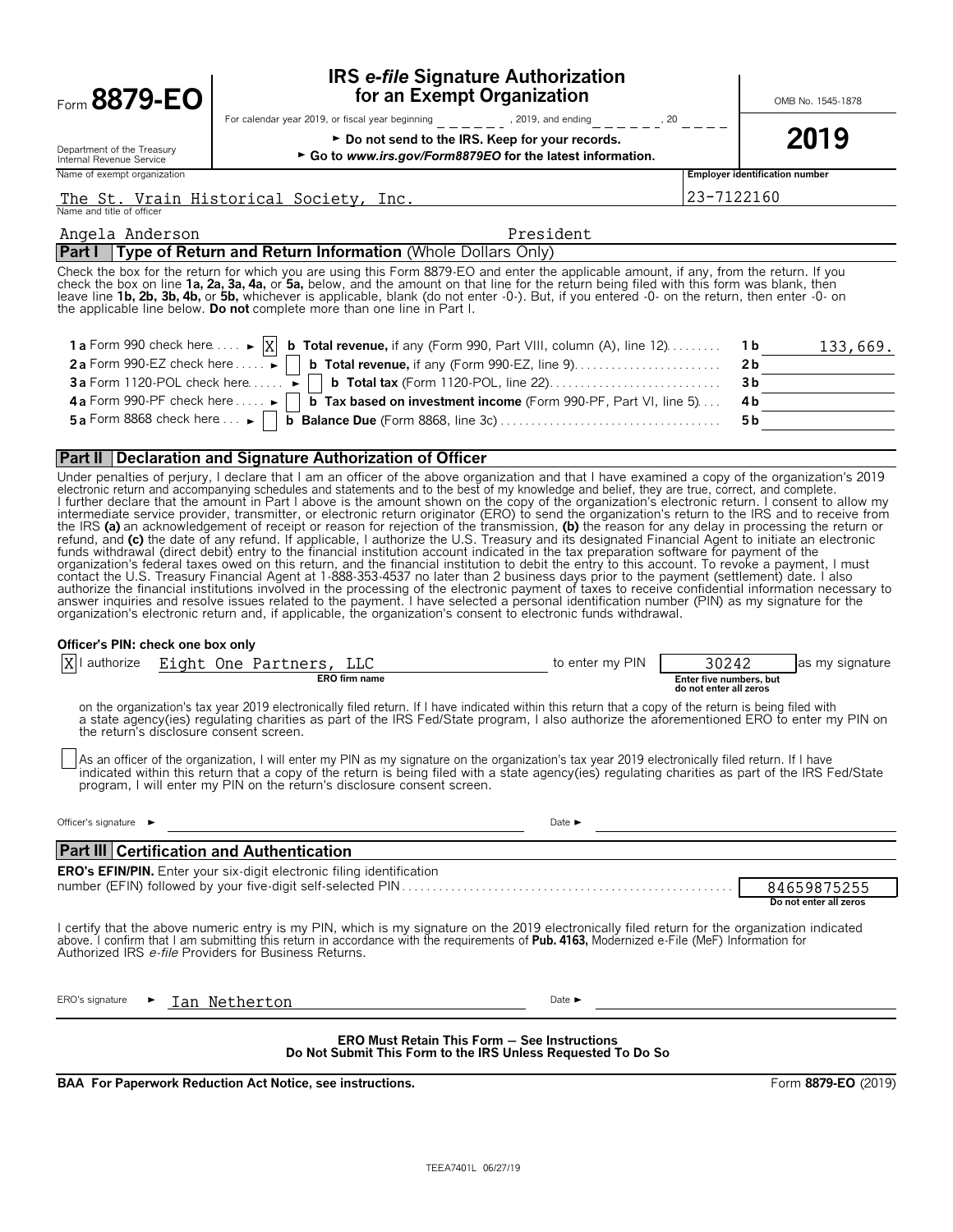| <b>90</b><br>n<br>Form $\boldsymbol{\omega}$ |
|----------------------------------------------|
|----------------------------------------------|

(Rev. January 2020)

### **Return of Organization Exempt From Income Tax 2019**

**Under section 501(c), 527, or 4947(a)(1) of the Internal Revenue Code (except private foundations)** Department of the Treasury **Depen to Public**<br>Internal Revenue Service **Depen to Public**<br>Internal Revenue Service **Depending the Go to www.irs.gov/Form990 for instructions and the latest information. This pection** 

OMB No. 1545-0047

|                         |           |                                | For the 2019 calendar year, or tax year beginning                                                                                                                                                           |                  |                               |                             |               | , 2019, and ending        |                                                                                          |                |                                                  |                     |
|-------------------------|-----------|--------------------------------|-------------------------------------------------------------------------------------------------------------------------------------------------------------------------------------------------------------|------------------|-------------------------------|-----------------------------|---------------|---------------------------|------------------------------------------------------------------------------------------|----------------|--------------------------------------------------|---------------------|
| в                       |           | Check if applicable:           | C                                                                                                                                                                                                           |                  |                               |                             |               |                           |                                                                                          |                | D Employer identification number                 |                     |
|                         |           | Address change                 | The St. Vrain Historical Society, Inc.                                                                                                                                                                      |                  |                               |                             |               | 23-7122160                |                                                                                          |                |                                                  |                     |
|                         |           | Name change                    | PO Box 705                                                                                                                                                                                                  |                  |                               |                             |               | E Telephone number        |                                                                                          |                |                                                  |                     |
|                         |           | Initial return                 | Longmont, CO 80502                                                                                                                                                                                          |                  |                               |                             |               |                           |                                                                                          | 7206354175     |                                                  |                     |
|                         |           | Final return/terminated        |                                                                                                                                                                                                             |                  |                               |                             |               |                           |                                                                                          |                |                                                  |                     |
|                         |           | Amended return                 |                                                                                                                                                                                                             |                  |                               |                             |               |                           | <b>G</b> Gross receipts $\varphi$                                                        |                |                                                  | 172,190.            |
|                         |           |                                |                                                                                                                                                                                                             |                  |                               |                             |               |                           | H(a) Is this a group return for subordinates?                                            |                | Yes                                              | $ X _{\mathsf{No}}$ |
|                         |           | Application pending            | F Name and address of principal officer: Angie Anderson                                                                                                                                                     |                  |                               |                             |               |                           |                                                                                          |                | Yes                                              | No                  |
|                         |           |                                | Same As C Above                                                                                                                                                                                             |                  |                               |                             |               |                           | <b>H(b)</b> Are all subordinates included?<br>If "No," attach a list. (see instructions) |                |                                                  |                     |
|                         |           | Tax-exempt status:             | $X$ 501(c)(3)                                                                                                                                                                                               | $501(c)$ (       | $\sqrt{\bullet}$ (insert no.) |                             | 4947(a)(1) or | 527                       |                                                                                          |                |                                                  |                     |
| J                       |           | Website: $\blacktriangleright$ | www.stvrainhistoricalsociety.org                                                                                                                                                                            |                  |                               |                             |               |                           | $H(c)$ Group exemption number $\blacktriangleright$                                      |                |                                                  |                     |
| Κ                       |           | Form of organization:          | Corporation                                                                                                                                                                                                 | Trust            | Association                   | Other $\blacktriangleright$ |               | L Year of formation: 1967 |                                                                                          |                | <b>M</b> State of legal domicile: $\overline{C}$ |                     |
|                         | Part I    | <b>Summary</b>                 |                                                                                                                                                                                                             |                  |                               |                             |               |                           |                                                                                          |                |                                                  |                     |
|                         |           |                                |                                                                                                                                                                                                             |                  |                               |                             |               |                           |                                                                                          |                |                                                  |                     |
|                         |           |                                |                                                                                                                                                                                                             |                  |                               |                             |               |                           |                                                                                          |                |                                                  |                     |
| Governance              |           |                                |                                                                                                                                                                                                             |                  |                               |                             |               |                           |                                                                                          |                |                                                  |                     |
|                         |           |                                |                                                                                                                                                                                                             |                  |                               |                             |               |                           |                                                                                          |                |                                                  |                     |
|                         | 2<br>3    |                                | Check this box $\blacktriangleright$   if the organization discontinued its operations or disposed of more than 25% of its net assets.<br>Number of voting members of the governing body (Part VI, line 1a) |                  |                               |                             |               |                           |                                                                                          | 3              |                                                  |                     |
|                         | 4         |                                | Number of independent voting members of the governing body (Part VI, line 1b)                                                                                                                               |                  |                               |                             |               |                           |                                                                                          | $\overline{4}$ |                                                  | 6<br>$\mathbf 0$    |
| <b>Activities &amp;</b> | 5         |                                | Total number of individuals employed in calendar year 2019 (Part V, line 2a)                                                                                                                                |                  |                               |                             |               |                           |                                                                                          | 5              |                                                  | $\overline{3}$      |
|                         |           |                                |                                                                                                                                                                                                             |                  |                               |                             |               |                           |                                                                                          | 6              |                                                  | 300                 |
|                         |           |                                |                                                                                                                                                                                                             |                  |                               |                             |               |                           |                                                                                          | 7a             |                                                  | 0.                  |
|                         |           |                                |                                                                                                                                                                                                             |                  |                               |                             |               |                           |                                                                                          | 7 <sub>b</sub> |                                                  | $\overline{0}$ .    |
|                         |           |                                |                                                                                                                                                                                                             |                  |                               |                             |               |                           | <b>Prior Year</b>                                                                        |                | <b>Current Year</b>                              |                     |
|                         | 8         |                                |                                                                                                                                                                                                             |                  |                               |                             |               |                           | 56,132.                                                                                  |                |                                                  | 27,452.             |
| Revenue                 | 9         |                                |                                                                                                                                                                                                             |                  |                               |                             |               |                           | 13, 185.                                                                                 |                |                                                  | 9,970.              |
|                         | 10        |                                | Investment income (Part VIII, column (A), lines 3, 4, and 7d)                                                                                                                                               |                  |                               |                             |               |                           | 10,373.                                                                                  |                |                                                  | 3,179.              |
|                         | 11        |                                | Other revenue (Part VIII, column (A), lines 5, 6d, 8c, 9c, 10c, and 11e)                                                                                                                                    |                  |                               |                             |               |                           | 22,525.                                                                                  |                |                                                  | 93,068.             |
|                         | 12        |                                | Total revenue - add lines 8 through 11 (must equal Part VIII, column (A), line 12)                                                                                                                          |                  |                               |                             |               |                           | 102,215.                                                                                 |                |                                                  | 133,669.            |
|                         | 13        |                                | Grants and similar amounts paid (Part IX, column (A), lines 1-3)                                                                                                                                            |                  |                               |                             |               |                           |                                                                                          |                |                                                  |                     |
|                         | 14        |                                |                                                                                                                                                                                                             |                  |                               |                             |               |                           |                                                                                          |                |                                                  |                     |
|                         | 15        |                                | Salaries, other compensation, employee benefits (Part IX, column (A), lines 5-10)                                                                                                                           |                  |                               |                             |               |                           | 56,912.                                                                                  |                |                                                  | 57,658.             |
|                         |           |                                |                                                                                                                                                                                                             |                  |                               |                             |               |                           |                                                                                          |                |                                                  |                     |
| Expenses                |           |                                |                                                                                                                                                                                                             |                  |                               |                             |               |                           |                                                                                          |                |                                                  |                     |
|                         |           |                                | <b>b</b> Total fundraising expenses (Part IX, column (D), line 25) $\blacktriangleright$                                                                                                                    |                  |                               |                             |               | 11,029.                   |                                                                                          |                |                                                  |                     |
|                         | 17        |                                |                                                                                                                                                                                                             |                  |                               |                             |               |                           | 121,452.                                                                                 |                |                                                  | 120,731.            |
|                         | 18        |                                | Total expenses. Add lines 13-17 (must equal Part IX, column (A), line 25)                                                                                                                                   |                  |                               |                             |               |                           | 178,364.                                                                                 |                |                                                  | 178,389.            |
|                         | 19        |                                | Revenue less expenses. Subtract line 18 from line 12                                                                                                                                                        |                  |                               |                             |               |                           | $-76, 149.$                                                                              |                |                                                  | $-44,720.$          |
|                         |           |                                |                                                                                                                                                                                                             |                  |                               |                             |               |                           | Beginning of Current Year                                                                |                | <b>End of Year</b>                               |                     |
| Assets or<br>1 Balances | 20        |                                |                                                                                                                                                                                                             |                  |                               |                             |               |                           | 290,992.                                                                                 |                |                                                  | 249,323.            |
|                         | 21        |                                |                                                                                                                                                                                                             |                  |                               |                             |               |                           |                                                                                          | 1,497.         |                                                  | 4,548.              |
| <b>Jean</b><br>Humd     | 22        |                                | Net assets or fund balances. Subtract line 21 from line 20                                                                                                                                                  |                  |                               |                             |               |                           | 1,289,495                                                                                |                |                                                  | 1,244,775.          |
|                         | l Part II | <b>Signature Block</b>         |                                                                                                                                                                                                             |                  |                               |                             |               |                           |                                                                                          |                |                                                  |                     |
|                         |           |                                | Under penalties of perjury, I declare that I have examined this return, including accompanying schedules and statements, and to the best of my knowledge and belief, it is true, correct, and               |                  |                               |                             |               |                           |                                                                                          |                |                                                  |                     |
|                         |           |                                | complete. Declaration of preparer (other than officer) is based on all information of which preparer has any knowledge.                                                                                     |                  |                               |                             |               |                           |                                                                                          |                |                                                  |                     |
|                         |           |                                |                                                                                                                                                                                                             |                  |                               |                             |               |                           |                                                                                          |                |                                                  |                     |
| Sign                    |           |                                | Signature of officer                                                                                                                                                                                        |                  |                               |                             |               |                           | Date                                                                                     |                |                                                  |                     |
| Here                    |           |                                | Angela Anderson                                                                                                                                                                                             |                  |                               |                             |               |                           | President                                                                                |                |                                                  |                     |
|                         |           |                                | Type or print name and title                                                                                                                                                                                |                  |                               |                             |               |                           |                                                                                          |                |                                                  |                     |
|                         |           |                                | Print/Type preparer's name                                                                                                                                                                                  |                  | Preparer's signature          |                             |               | Date                      | Check                                                                                    | X if           | PTIN                                             |                     |
| Paid                    |           |                                | Ian Netherton                                                                                                                                                                                               |                  | Ian Netherton                 |                             |               |                           | self-employed                                                                            |                | P01062476                                        |                     |
|                         | Preparer  | Firm's name                    |                                                                                                                                                                                                             |                  | Eight One Partners,           | <b>LLC</b>                  |               |                           |                                                                                          |                |                                                  |                     |
|                         | Use Only  | Firm's address                 |                                                                                                                                                                                                             | 10453 Dresden St |                               |                             |               |                           |                                                                                          |                | Firm's EIN > 27-2004111                          |                     |
|                         |           |                                |                                                                                                                                                                                                             | Firestone,       | CO 80504                      |                             |               |                           | Phone no.                                                                                |                | 720-309-4511                                     |                     |
|                         |           |                                | May the IRS discuss this return with the preparer shown above? (see instructions)                                                                                                                           |                  |                               |                             |               |                           |                                                                                          |                | X<br>Yes                                         | No                  |
|                         |           |                                |                                                                                                                                                                                                             |                  |                               |                             |               |                           |                                                                                          |                |                                                  |                     |

**BAA For Paperwork Reduction Act Notice, see the separate instructions.** TEEA0101L 01/21/20 Form 990 (2019)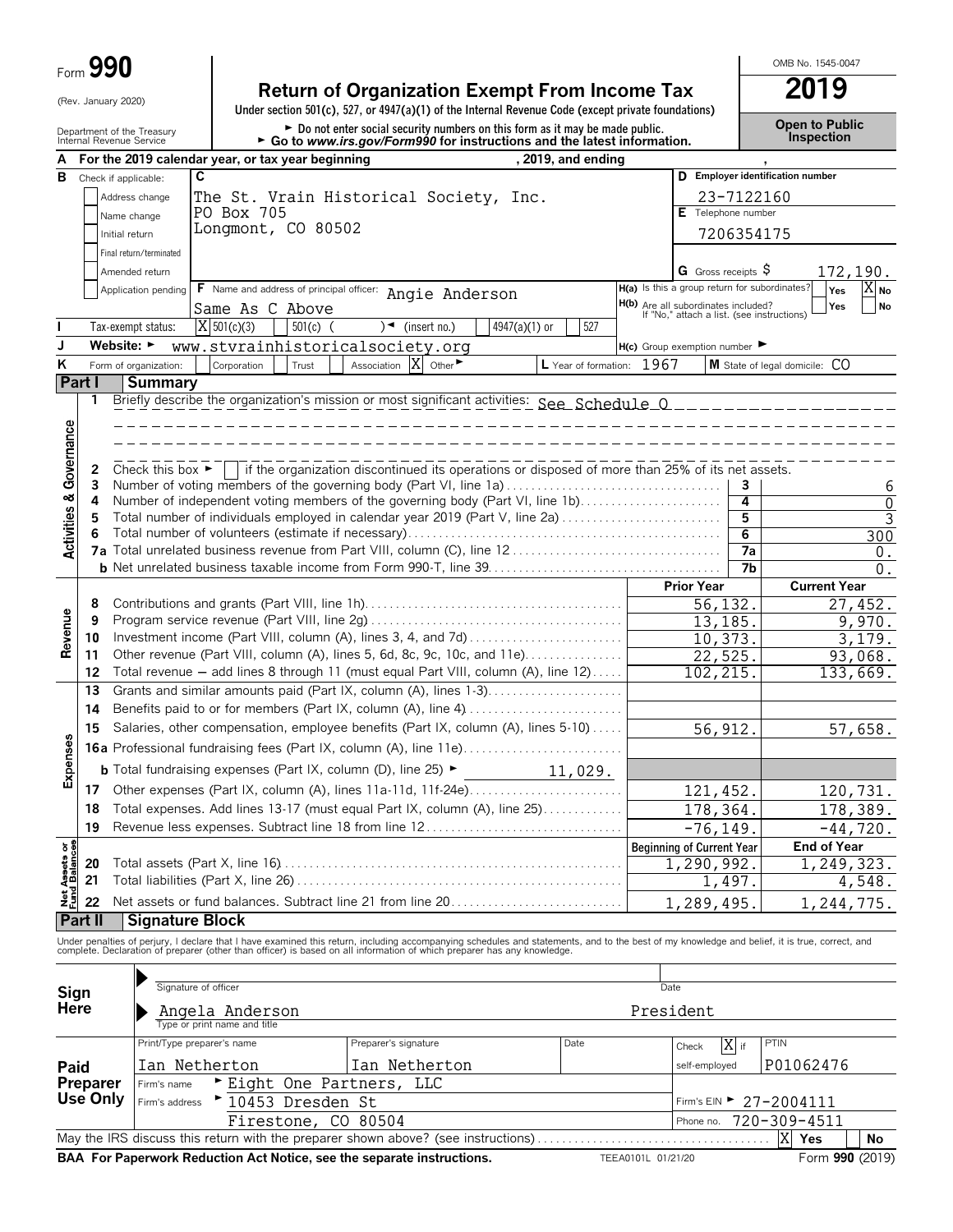|              | Form 990 (2019)<br>The St. Vrain Historical Society, Inc.                                                                                                                                                                                                                                                                                                                                                                        | 23-7122160                | Page 2          |
|--------------|----------------------------------------------------------------------------------------------------------------------------------------------------------------------------------------------------------------------------------------------------------------------------------------------------------------------------------------------------------------------------------------------------------------------------------|---------------------------|-----------------|
|              | <b>Statement of Program Service Accomplishments</b><br><b>Part III</b>                                                                                                                                                                                                                                                                                                                                                           |                           |                 |
|              |                                                                                                                                                                                                                                                                                                                                                                                                                                  |                           | X               |
| $\mathbf{1}$ | Briefly describe the organization's mission:                                                                                                                                                                                                                                                                                                                                                                                     |                           |                 |
|              | See Schedule O                                                                                                                                                                                                                                                                                                                                                                                                                   |                           |                 |
|              |                                                                                                                                                                                                                                                                                                                                                                                                                                  |                           |                 |
|              |                                                                                                                                                                                                                                                                                                                                                                                                                                  |                           |                 |
| 2            | Did the organization undertake any significant program services during the year which were not listed on the prior                                                                                                                                                                                                                                                                                                               |                           |                 |
|              |                                                                                                                                                                                                                                                                                                                                                                                                                                  | Yes                       | X<br>No         |
|              | If "Yes," describe these new services on Schedule O.                                                                                                                                                                                                                                                                                                                                                                             |                           |                 |
| 3            | Did the organization cease conducting, or make significant changes in how it conducts, any program services?                                                                                                                                                                                                                                                                                                                     | Yes                       | X<br>No         |
|              | If "Yes," describe these changes on Schedule O.                                                                                                                                                                                                                                                                                                                                                                                  |                           |                 |
| 4            | Describe the organization's program service accomplishments for each of its three largest program services, as measured by expenses.<br>Section 501(c)(3) and 501(c)(4) organizations are required to report the amount of grants and allocations to others, the total expenses,<br>and revenue, if any, for each program service reported.                                                                                      |                           |                 |
|              | $81,918$ . including grants of \$<br>) (Expenses $\frac{1}{2}$<br>4a (Code:                                                                                                                                                                                                                                                                                                                                                      | $($ Revenue $\frac{1}{2}$ | 7,524.          |
|              | Historic Hoverhome-Maintenance and preservation of the historical site. Hoverhome                                                                                                                                                                                                                                                                                                                                                |                           |                 |
|              | hosted 16 events including, public tours, holiday tours, and historic programs, Flag                                                                                                                                                                                                                                                                                                                                             |                           |                 |
|              | Day, Teas, and one Dinner Fundraiser with approximately 818 in attendance.                                                                                                                                                                                                                                                                                                                                                       |                           |                 |
|              |                                                                                                                                                                                                                                                                                                                                                                                                                                  |                           |                 |
|              |                                                                                                                                                                                                                                                                                                                                                                                                                                  |                           |                 |
|              |                                                                                                                                                                                                                                                                                                                                                                                                                                  |                           |                 |
|              |                                                                                                                                                                                                                                                                                                                                                                                                                                  |                           |                 |
|              |                                                                                                                                                                                                                                                                                                                                                                                                                                  |                           |                 |
|              |                                                                                                                                                                                                                                                                                                                                                                                                                                  |                           |                 |
|              |                                                                                                                                                                                                                                                                                                                                                                                                                                  |                           |                 |
|              |                                                                                                                                                                                                                                                                                                                                                                                                                                  |                           |                 |
|              |                                                                                                                                                                                                                                                                                                                                                                                                                                  |                           |                 |
|              | 16,159. including grants of \$<br>) (Expenses $\frac{1}{2}$<br>$4b$ (Code:<br>Old Mill Park-Restoration and maintenance of buildings and grounds which are open to<br>the public. Education and promotion f the history of the St. Vrain valley. This year,<br>Old Mill Park hosted an eight day "Pioneer Days Event" with approximately 1,212 in<br>attendance and Open Public Tour Event with approximately 332 in attendance. | ) (Revenue \$             | 5,494.          |
|              |                                                                                                                                                                                                                                                                                                                                                                                                                                  |                           |                 |
|              | 12,399. including grants of \$<br>$4c$ (Code:<br>) (Expenses $\sqrt{5}$<br>The Hover Farmstead-Preservation and maintenance of a historic farmstead including a<br>crop demonstration plot, farm garden, chicken roost and display training materials.<br>80 self-quided walking tours were recorded at the farmstead.                                                                                                           | ) (Revenue $\frac{1}{2}$  |                 |
|              |                                                                                                                                                                                                                                                                                                                                                                                                                                  |                           |                 |
|              | 4d Other program services (Describe on Schedule O.)<br>See Schedule O<br>\$<br>(Expenses<br>894. including grants of<br>Ş<br>) (Revenue $\sqrt{5}$                                                                                                                                                                                                                                                                               |                           |                 |
|              | 4e Total program service expenses<br>111,370.                                                                                                                                                                                                                                                                                                                                                                                    |                           |                 |
| <b>BAA</b>   | TEEA0102L 07/31/19                                                                                                                                                                                                                                                                                                                                                                                                               |                           | Form 990 (2019) |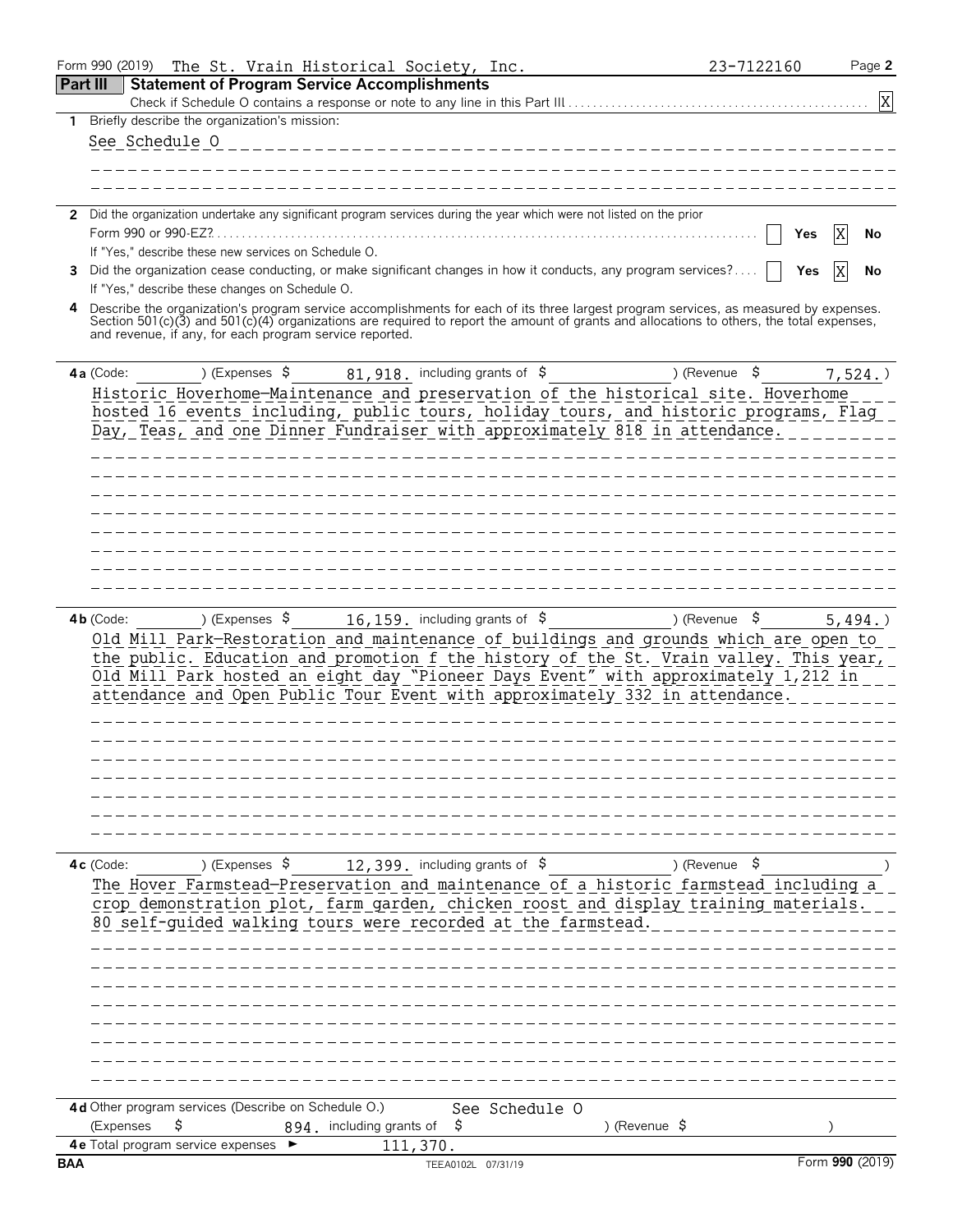| Form 990 (2019) |  | The St. Vrain Historical Society, Inc. |  |  | 23-7122160 | Page 3 |
|-----------------|--|----------------------------------------|--|--|------------|--------|
|-----------------|--|----------------------------------------|--|--|------------|--------|

**1** Is the organization described in section 501(c)(3) or 4947(a)(1) (other than a private foundation)? *If 'Yes,' complete*

 $\frac{1}{\text{Schedule A}}$ **2** Is the organization required to complete *Schedule B, Schedule of Contributors* (see instructions)?. . . . . . . . . . . . . . . . . . . . . . **2**

| 3  | Did the organization engage in direct or indirect political campaign activities on behalf of or in opposition to candidates                                                                                                                         | 3               |   |
|----|-----------------------------------------------------------------------------------------------------------------------------------------------------------------------------------------------------------------------------------------------------|-----------------|---|
| 4  | Section 501(c)(3) organizations. Did the organization engage in lobbying activities, or have a section 501(h) election                                                                                                                              | 4               |   |
| 5  | Is the organization a section 501(c)(4), 501(c)(5), or 501(c)(6) organization that receives membership dues,<br>assessments, or similar amounts as defined in Revenue Procedure 98-19? If 'Yes,' complete Schedule C, Part III                      | 5               |   |
| 6  | Did the organization maintain any donor advised funds or any similar funds or accounts for which donors have the right<br>to provide advice on the distribution or investment of amounts in such funds or accounts? If 'Yes,' complete Schedule D,  | 6               |   |
|    | 7 Did the organization receive or hold a conservation easement, including easements to preserve open space, the<br>environment, historic land areas, or historic structures? If 'Yes,' complete Schedule D, Part II.                                | 7               |   |
| 8  | Did the organization maintain collections of works of art, historical treasures, or other similar assets? If 'Yes,'                                                                                                                                 | 8               |   |
| 9  | Did the organization report an amount in Part X, line 21, for escrow or custodial account liability, serve as a custodian<br>for amounts not listed in Part X; or provide credit counseling, debt management, credit repair, or debt negotiation    | 9               |   |
| 10 | Did the organization, directly or through a related organization, hold assets in donor-restricted endowments                                                                                                                                        | 10              |   |
| 11 | If the organization's answer to any of the following questions is 'Yes', then complete Schedule D, Parts VI, VII, VIII, IX,<br>or X as applicable.                                                                                                  |                 |   |
|    | a Did the organization report an amount for land, buildings, and equipment in Part X, line 10? If 'Yes,' complete Schedule                                                                                                                          | 11 a            | Χ |
|    | <b>b</b> Did the organization report an amount for investments - other securities in Part X, line 12, that is 5% or more of its total                                                                                                               | 11 <sub>b</sub> | Χ |
|    | c Did the organization report an amount for investments - program related in Part X, line 13, that is 5% or more of its total                                                                                                                       | 11 c            |   |
|    | d Did the organization report an amount for other assets in Part X, line 15, that is 5% or more of its total assets reported                                                                                                                        | 11d             |   |
|    | e Did the organization report an amount for other liabilities in Part X, line 25? If 'Yes,' complete Schedule D, Part X                                                                                                                             | 11 e            | Χ |
|    | f Did the organization's separate or consolidated financial statements for the tax year include a footnote that addresses<br>the organization's liability for uncertain tax positions under FIN 48 (ASC 740)? If 'Yes,' complete Schedule D, Part X | 11f             |   |
|    | 12a Did the organization obtain separate, independent audited financial statements for the tax year? If 'Yes,' complete                                                                                                                             | 12a             |   |
|    | <b>b</b> Was the organization included in consolidated, independent audited financial statements for the tax year? If 'Yes,' and<br>if the organization answered 'No' to line 12a, then completing Schedule D, Parts XI and XII is optional         | 12 <sub>b</sub> |   |
|    | 13 Is the organization a school described in section 170(b)(1)(A)(ii)? If 'Yes,' complete Schedule E                                                                                                                                                | 13              |   |
|    | 14a Did the organization maintain an office, employees, or agents outside of the United States?                                                                                                                                                     | 14a             |   |
|    | <b>b</b> Did the organization have aggregate revenues or expenses of more than \$10,000 from grantmaking, fundraising,<br>business, investment, and program service activities outside the United States, or aggregate foreign investments valued   | 14b             |   |
|    | 15 Did the organization report on Part IX, column (A), line 3, more than \$5,000 of grants or other assistance to or for any                                                                                                                        | 15              |   |
|    | 16 Did the organization report on Part IX, column (A), line 3, more than \$5,000 of aggregate grants or other assistance to                                                                                                                         | 16              |   |
|    | 17 Did the organization report a total of more than \$15,000 of expenses for professional fundraising services on Part IX,                                                                                                                          | 17              |   |
|    | 18 Did the organization report more than \$15,000 total of fundraising event gross income and contributions on Part VIII,                                                                                                                           | 18              | Χ |
|    | 19 Did the organization report more than \$15,000 of gross income from gaming activities on Part VIII, line 9a? If 'Yes,'                                                                                                                           | 19              |   |
|    |                                                                                                                                                                                                                                                     | 20a             |   |
|    |                                                                                                                                                                                                                                                     | 20 <sub>b</sub> |   |
|    | 21 Did the organization report more than \$5,000 of grants or other assistance to any domestic organization or                                                                                                                                      | 21              |   |

### **Part IV Checklist of Required Schedules**

**Yes No**

X

X

X

X

X

X

X

X

X

X

X

X

X X X

X

X

X

X

X X

X

X X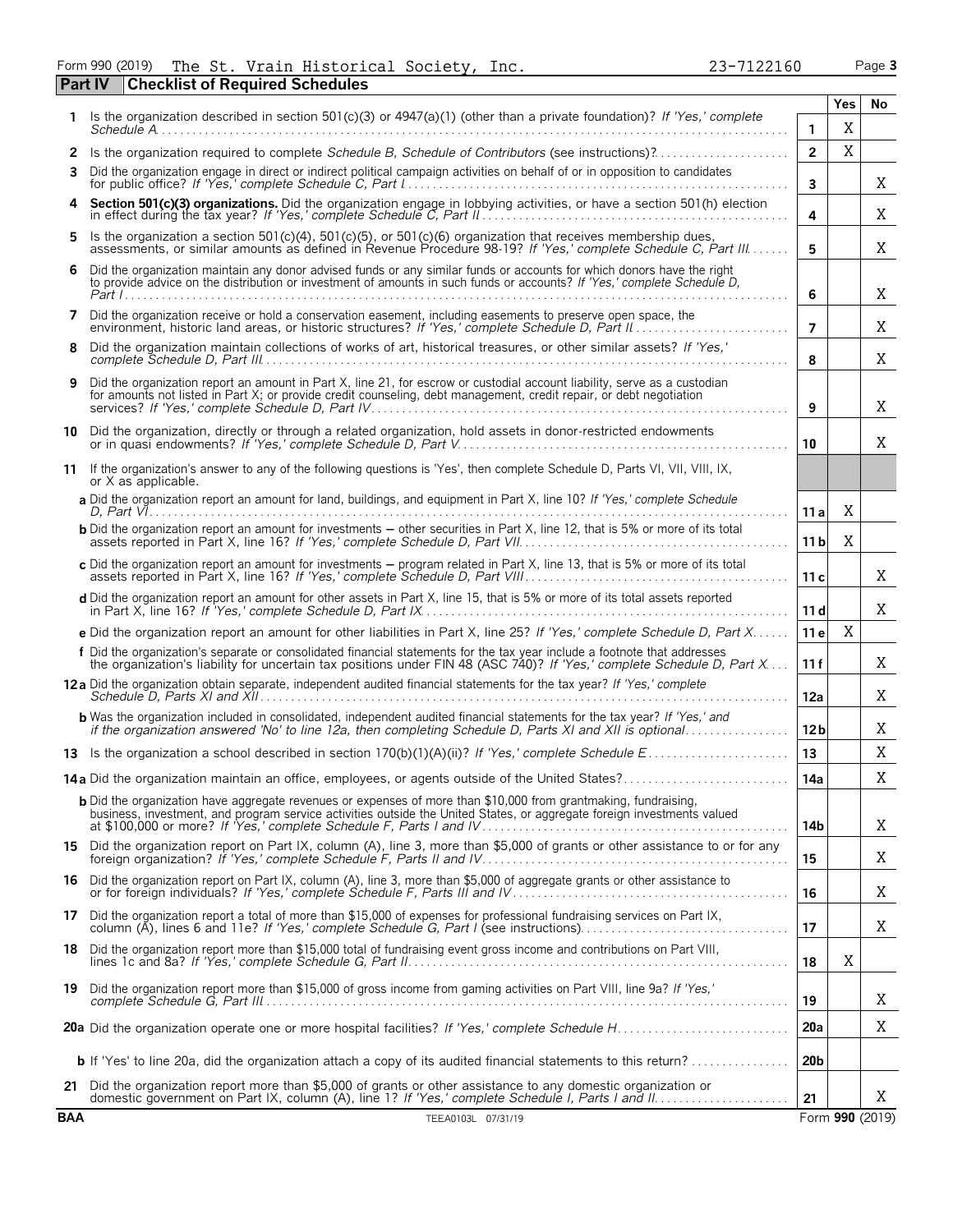Form 990 (2019) Page **4** The St. Vrain Historical Society, Inc. 23-7122160

**Part IV Checklist of Required Schedules** *(continued)*

|            |                                                                                                                                                                                                                                                                                                                                          |                 | <b>Yes</b> | No              |
|------------|------------------------------------------------------------------------------------------------------------------------------------------------------------------------------------------------------------------------------------------------------------------------------------------------------------------------------------------|-----------------|------------|-----------------|
|            | 22 Did the organization report more than \$5,000 of grants or other assistance to or for domestic individuals on Part IX,                                                                                                                                                                                                                | 22              |            | Χ               |
|            | 23 Did the organization answer 'Yes' to Part VII, Section A, line 3, 4, or 5 about compensation of the organization's current<br>and former officers, directors, trustees, key employees, and highest compensated employees? If 'Yes,' complete                                                                                          | 23              |            | X               |
|            | 24 a Did the organization have a tax-exempt bond issue with an outstanding principal amount of more than \$100,000 as of<br>the last day of the year, that was issued after December 31, 2002? If 'Yes,' answer lines 24b through 24d and                                                                                                | 24a             |            | X               |
|            | <b>b</b> Did the organization invest any proceeds of tax-exempt bonds beyond a temporary period exception?                                                                                                                                                                                                                               | 24 <sub>b</sub> |            |                 |
|            | c Did the organization maintain an escrow account other than a refunding escrow at any time during the year to defease                                                                                                                                                                                                                   | 24c             |            |                 |
|            | d Did the organization act as an 'on behalf of' issuer for bonds outstanding at any time during the year?                                                                                                                                                                                                                                | 24d             |            |                 |
|            | 25 a Section 501(c)(3), 501(c)(4), and 501(c)(29) organizations. Did the organization engage in an excess benefit                                                                                                                                                                                                                        | 25a             |            | X               |
|            | <b>b</b> Is the organization aware that it engaged in an excess benefit transaction with a disqualified person in a prior year, and<br>that the transaction has not been reported on any of the organization's prior Forms 990 or 990-EZ? If 'Yes,' complete                                                                             | 25 <sub>b</sub> |            | X               |
|            | 26 Did the organization report any amount on Part X, line 5 or 22, for receivables from or payables to any current or<br>former officer, director, trustee, key employee, creator or founder, substantial contributor, or 35% controlled entity<br>or family member of any of these persons? If 'Yes,' complete Schedule L, Part II.     | 26              |            | X               |
|            | 27 Did the organization provide a grant or other assistance to any current or former officer, director, trustee, key<br>employee, creator or founder, substantial contributor or employee thereof, a grant selection committee<br>member, or to a 35% controlled entity (including an employee thereof) or family member of any of these | 27              |            | X               |
|            | 28 Was the organization a party to a business transaction with one of the following parties (see Schedule L, Part IV<br>instructions, for applicable filing thresholds, conditions, and exceptions):                                                                                                                                     |                 |            |                 |
|            | a A current or former officer, director, trustee, key employee, creator or founder, or substantial contributor? If                                                                                                                                                                                                                       | 28a             |            | X               |
|            | <b>b</b> A family member of any individual described in line 28a? If 'Yes,' complete Schedule L, Part IV                                                                                                                                                                                                                                 | 28 <sub>b</sub> |            | X               |
|            | c A 35% controlled entity of one or more individuals and/or organizations described in lines 28a or 28b? If                                                                                                                                                                                                                              | 28c             |            | Χ               |
| 29         | Did the organization receive more than \$25,000 in non-cash contributions? If 'Yes,' complete Schedule M                                                                                                                                                                                                                                 | 29              |            | $\overline{X}$  |
| 30         | Did the organization receive contributions of art, historical treasures, or other similar assets, or qualified conservation                                                                                                                                                                                                              | 30              |            | Χ               |
| 31         | Did the organization liquidate, terminate, or dissolve and cease operations? If 'Yes,' complete Schedule N, Part I                                                                                                                                                                                                                       | 31              |            | $\overline{X}$  |
| 32         | Did the organization sell, exchange, dispose of, or transfer more than 25% of its net assets? If 'Yes,' complete                                                                                                                                                                                                                         | 32              |            | X               |
| 33         | Did the organization own 100% of an entity disregarded as separate from the organization under Regulations sections                                                                                                                                                                                                                      | 33              |            | X               |
|            | 34 Was the organization related to any tax-exempt or taxable entity? If 'Yes,' complete Schedule R, Part II, III, or IV,                                                                                                                                                                                                                 | 34              |            | Χ               |
|            |                                                                                                                                                                                                                                                                                                                                          | 35a             |            | $\overline{X}$  |
|            | b If 'Yes' to line 35a, did the organization receive any payment from or engage in any transaction with a controlled<br>entity within the meaning of section 512(b)(13)? If 'Yes,' complete Schedule R, Part V, line 2                                                                                                                   | 35 <sub>b</sub> |            |                 |
|            | 36 Section 501(c)(3) organizations. Did the organization make any transfers to an exempt non-charitable related                                                                                                                                                                                                                          | 36              |            | X               |
|            | 37 Did the organization conduct more than 5% of its activities through an entity that is not a related organization and that is treated as a partnership for federal income tax purposes? If 'Yes,' complete Schedule R, Part                                                                                                            | 37              |            | X               |
| 38         | Did the organization complete Schedule O and provide explanations in Schedule O for Part VI, lines 11b and 19?                                                                                                                                                                                                                           | 38              | X          |                 |
|            | <b>Part V Statements Regarding Other IRS Filings and Tax Compliance</b>                                                                                                                                                                                                                                                                  |                 |            |                 |
|            |                                                                                                                                                                                                                                                                                                                                          |                 |            | Yes No          |
|            |                                                                                                                                                                                                                                                                                                                                          |                 |            |                 |
|            | <b>b</b> Enter the number of Forms W-2G included in line 1a. Enter $-0$ - if not applicable<br>1 b<br>$\Omega$                                                                                                                                                                                                                           |                 |            |                 |
|            | c Did the organization comply with backup withholding rules for reportable payments to vendors and reportable gaming                                                                                                                                                                                                                     |                 |            |                 |
| <b>BAA</b> | Combling) winnings to prize winners?<br>Combling) winnings to prize winners?<br>TEEA0104L 07/31/19                                                                                                                                                                                                                                       | 1 <sub>c</sub>  |            | Form 990 (2019) |
|            |                                                                                                                                                                                                                                                                                                                                          |                 |            |                 |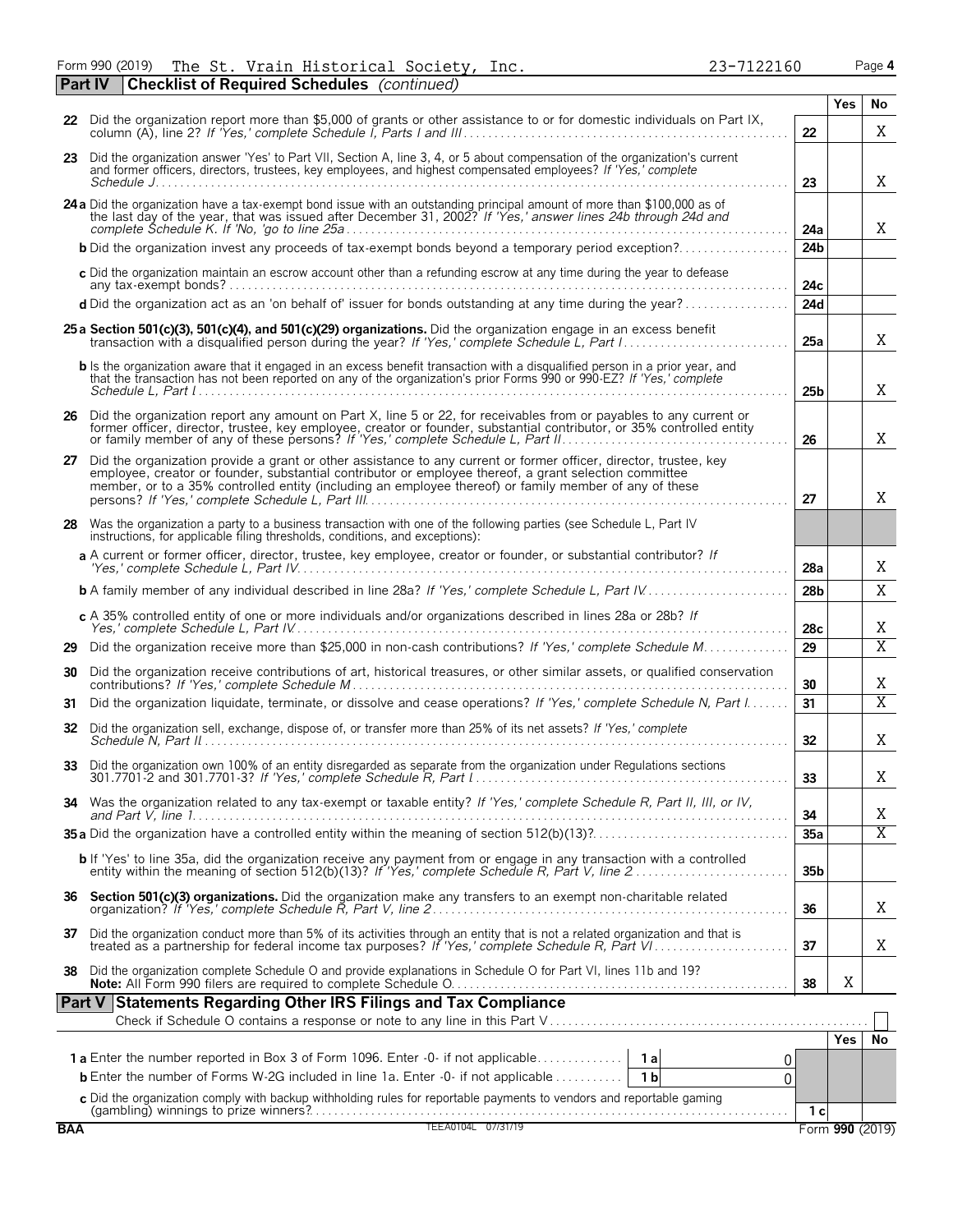|               | Form 990 (2019)<br>The St. Vrain Historical Society, Inc.<br>23-7122160                                                                                                                                                                          |                 |     | Page 5          |
|---------------|--------------------------------------------------------------------------------------------------------------------------------------------------------------------------------------------------------------------------------------------------|-----------------|-----|-----------------|
| <b>Part V</b> | Statements Regarding Other IRS Filings and Tax Compliance (continued)                                                                                                                                                                            |                 |     |                 |
|               |                                                                                                                                                                                                                                                  |                 | Yes | No.             |
|               | 2a Enter the number of employees reported on Form W-3, Transmittal of Wage and Tax State-<br>ments, filed for the calendar year ending with or within the year covered by this return<br>2a<br>3                                                 |                 |     |                 |
|               | <b>b</b> If at least one is reported on line 2a, did the organization file all required federal employment tax returns?                                                                                                                          | 2 <sub>b</sub>  | X   |                 |
|               | Note: If the sum of lines 1a and 2a is greater than 250, you may be required to e-file (see instructions)                                                                                                                                        |                 |     |                 |
|               | 3a Did the organization have unrelated business gross income of \$1,000 or more during the year?                                                                                                                                                 | Зa              |     | X               |
|               |                                                                                                                                                                                                                                                  | 3 <sub>b</sub>  |     |                 |
|               | 4a At any time during the calendar year, did the organization have an interest in, or a signature or other authority over, a<br>financial account in a foreign country (such as a bank account, securities account, or other financial account)? | 4a              |     | X               |
|               | b If 'Yes,' enter the name of the foreign country                                                                                                                                                                                                |                 |     |                 |
|               | See instructions for filing requirements for FinCEN Form 114, Report of Foreign Bank and Financial Accounts (FBAR).                                                                                                                              |                 |     |                 |
|               | <b>5a</b> Was the organization a party to a prohibited tax shelter transaction at any time during the tax year?                                                                                                                                  | 5a              |     | Χ               |
|               | <b>b</b> Did any taxable party notify the organization that it was or is a party to a prohibited tax shelter transaction?                                                                                                                        | 5b              |     | X               |
|               |                                                                                                                                                                                                                                                  | 5c              |     |                 |
|               | 6 a Does the organization have annual gross receipts that are normally greater than \$100,000, and did the organization solicit any contributions that were not tax deductible as charitable contributions?                                      | 6a              |     | X               |
|               | b If 'Yes,' did the organization include with every solicitation an express statement that such contributions or gifts were                                                                                                                      | 6b              |     |                 |
|               | 7 Organizations that may receive deductible contributions under section 170(c).                                                                                                                                                                  |                 |     |                 |
|               | a Did the organization receive a payment in excess of \$75 made partly as a contribution and partly for goods and                                                                                                                                | <b>7a</b>       |     | X               |
|               |                                                                                                                                                                                                                                                  | 7 <sub>b</sub>  |     |                 |
|               | c Did the organization sell, exchange, or otherwise dispose of tangible personal property for which it was required to file                                                                                                                      | 7 с             |     | X               |
|               |                                                                                                                                                                                                                                                  |                 |     |                 |
|               | e Did the organization receive any funds, directly or indirectly, to pay premiums on a personal benefit contract?                                                                                                                                | 7e              |     | Χ               |
|               | f Did the organization, during the year, pay premiums, directly or indirectly, on a personal benefit contract?                                                                                                                                   | 7f              |     | Χ               |
|               | q If the organization received a contribution of qualified intellectual property, did the organization file Form 8899                                                                                                                            | 7 g             |     |                 |
|               | h If the organization received a contribution of cars, boats, airplanes, or other vehicles, did the organization file a                                                                                                                          | 7 h             |     |                 |
| 8             | Sponsoring organizations maintaining donor advised funds. Did a donor advised fund maintained by the sponsoring                                                                                                                                  | 8               |     |                 |
| 9             | Sponsoring organizations maintaining donor advised funds.                                                                                                                                                                                        |                 |     |                 |
|               |                                                                                                                                                                                                                                                  | 9a              |     |                 |
|               | <b>b</b> Did the sponsoring organization make a distribution to a donor, donor advisor, or related person?                                                                                                                                       | 9 b             |     |                 |
|               | 10 Section 501(c)(7) organizations. Enter:                                                                                                                                                                                                       |                 |     |                 |
|               | 10 a                                                                                                                                                                                                                                             |                 |     |                 |
|               | <b>b</b> Gross receipts, included on Form 990, Part VIII, line 12, for public use of club facilities<br>10 <sub>b</sub>                                                                                                                          |                 |     |                 |
|               | 11 Section 501(c)(12) organizations. Enter:                                                                                                                                                                                                      |                 |     |                 |
|               | 11a                                                                                                                                                                                                                                              |                 |     |                 |
|               | <b>b</b> Gross income from other sources (Do not net amounts due or paid to other sources<br>11 b                                                                                                                                                |                 |     |                 |
|               | 12a Section 4947(a)(1) non-exempt charitable trusts. Is the organization filing Form 990 in lieu of Form 1041?                                                                                                                                   | 12a             |     |                 |
|               | 12 <sub>b</sub><br><b>b</b> If 'Yes,' enter the amount of tax-exempt interest received or accrued during the year                                                                                                                                |                 |     |                 |
|               | 13 Section 501(c)(29) qualified nonprofit health insurance issuers.                                                                                                                                                                              |                 |     |                 |
|               |                                                                                                                                                                                                                                                  | 13a             |     |                 |
|               | Note: See the instructions for additional information the organization must report on Schedule O.                                                                                                                                                |                 |     |                 |
|               | <b>b</b> Enter the amount of reserves the organization is required to maintain by the states in<br>which the organization is licensed to issue qualified health plans<br>13 <sub>b</sub>                                                         |                 |     |                 |
|               | 13c                                                                                                                                                                                                                                              |                 |     | Χ               |
|               |                                                                                                                                                                                                                                                  | 14 a            |     |                 |
|               | b If 'Yes,' has it filed a Form 720 to report these payments? If 'No,' provide an explanation on Schedule O                                                                                                                                      | 14 <sub>b</sub> |     |                 |
|               | 15 Is the organization subject to the section 4960 tax on payment(s) of more than \$1,000,000 in remuneration or                                                                                                                                 | 15              |     | Χ               |
|               | If 'Yes,' see instructions and file Form 4720, Schedule N.<br>16 Is the organization an educational institution subject to the section 4968 excise tax on net investment income?                                                                 | 16              |     | Χ               |
|               | If 'Yes,' complete Form 4720, Schedule O.                                                                                                                                                                                                        |                 |     |                 |
| <b>BAA</b>    | TEEA0105L 07/31/19                                                                                                                                                                                                                               |                 |     | Form 990 (2019) |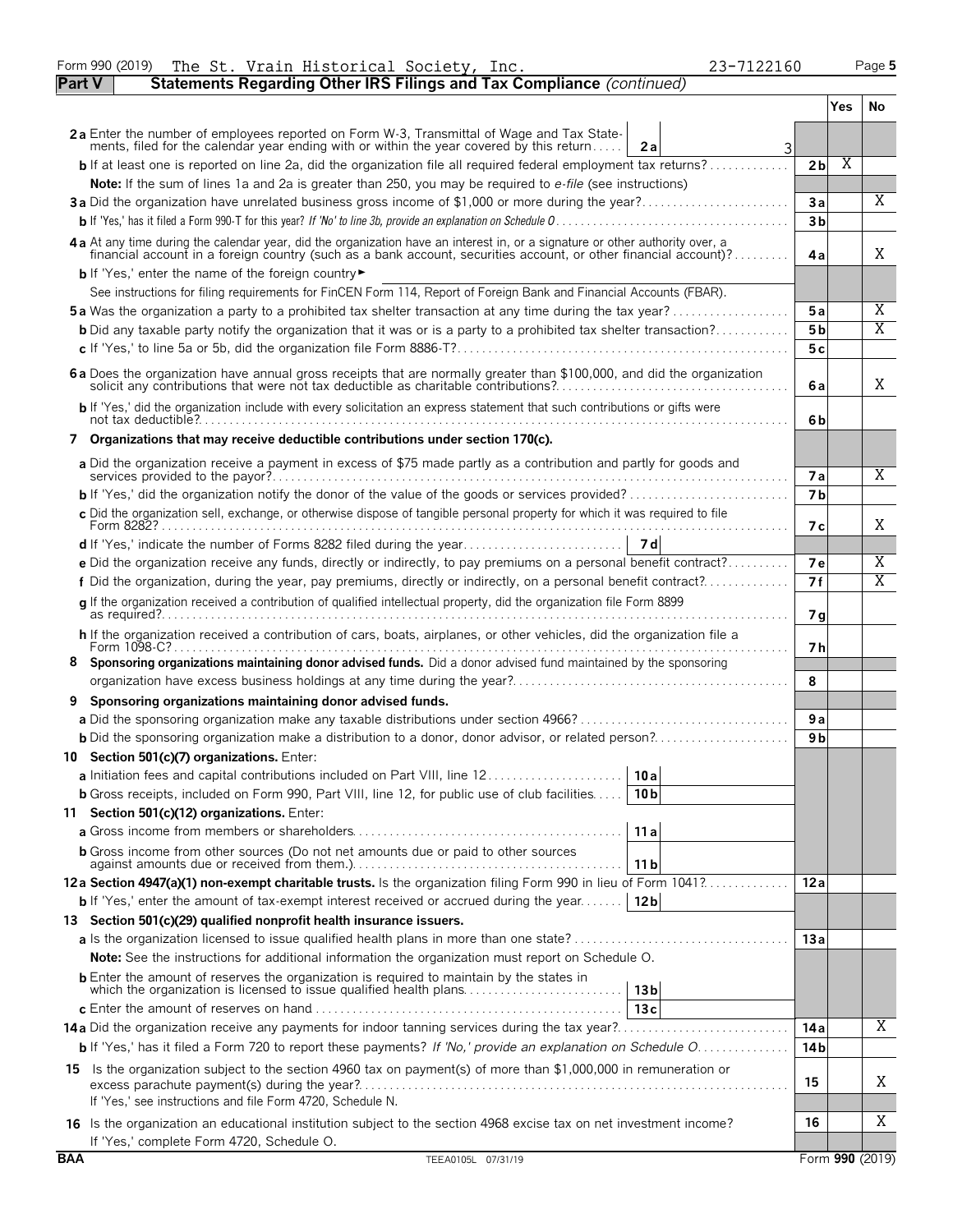**Part VI Governance, Management, and Disclosure** *For each 'Yes' response to lines 2 through 7b below, and for a 'No' response to line 8a, 8b, or 10b below, describe the circumstances, processes, or changes on Schedule O. See instructions.*

|--|

|     | <b>Section A. Governing Body and Management</b>                                                                                                                                                                                                                                                                               |                 |                         |                     |
|-----|-------------------------------------------------------------------------------------------------------------------------------------------------------------------------------------------------------------------------------------------------------------------------------------------------------------------------------|-----------------|-------------------------|---------------------|
|     |                                                                                                                                                                                                                                                                                                                               |                 | Yes                     | <b>No</b>           |
|     | 1a Enter the number of voting members of the governing body at the end of the tax year<br>1 a<br>6<br>If there are material differences in voting rights among members<br>of the governing body, or if the governing body delegated broad<br>authority to an executive committee or similar committee, explain on Schedule O. |                 |                         |                     |
|     | <b>b</b> Enter the number of voting members included on line 1a, above, who are independent<br>1 <sub>b</sub>                                                                                                                                                                                                                 |                 |                         |                     |
|     | 2 Did any officer, director, trustee, or key employee have a family relationship or a business relationship with any other                                                                                                                                                                                                    |                 |                         |                     |
|     |                                                                                                                                                                                                                                                                                                                               | $\overline{2}$  |                         | Χ                   |
|     | 3 Did the organization delegate control over management duties customarily performed by or under the direct supervision<br>of officers, directors, trustees, or key employees to a management company or other person?                                                                                                        | $\mathbf{3}$    |                         | X                   |
|     | 4 Did the organization make any significant changes to its governing documents                                                                                                                                                                                                                                                |                 |                         |                     |
|     |                                                                                                                                                                                                                                                                                                                               | 4               |                         | Χ<br>$\overline{X}$ |
|     | Did the organization become aware during the year of a significant diversion of the organization's assets?                                                                                                                                                                                                                    | 5<br>6          | X                       |                     |
|     | 7a Did the organization have members, stockholders, or other persons who had the power to elect or appoint one or more                                                                                                                                                                                                        | <b>7a</b>       | Χ                       |                     |
|     | <b>b</b> Are any governance decisions of the organization reserved to (or subject to approval by) members,                                                                                                                                                                                                                    | 7 b             |                         | X                   |
|     | 8 Did the organization contemporaneously document the meetings held or written actions undertaken during the year by<br>the following:                                                                                                                                                                                        |                 |                         |                     |
|     |                                                                                                                                                                                                                                                                                                                               | 8a              | Χ                       |                     |
|     |                                                                                                                                                                                                                                                                                                                               | 8bl             | Χ                       |                     |
|     | 9 Is there any officer, director, trustee, or key employee listed in Part VII, Section A, who cannot be reached at the<br>organization's mailing address? If 'Yes,' provide the names and addresses on Schedule Q                                                                                                             | 9               |                         | X                   |
|     | Section B. Policies (This Section B requests information about policies not required by the Internal Revenue Code.)                                                                                                                                                                                                           |                 |                         |                     |
|     |                                                                                                                                                                                                                                                                                                                               |                 | <b>Yes</b>              | No                  |
|     |                                                                                                                                                                                                                                                                                                                               | 10a             |                         | X                   |
|     | b If 'Yes,' did the organization have written policies and procedures governing the activities of such chapters, affiliates, and branches to ensure their                                                                                                                                                                     | 10 <sub>b</sub> |                         |                     |
|     |                                                                                                                                                                                                                                                                                                                               | 11a             | $\overline{\mathbf{X}}$ |                     |
|     | <b>b</b> Describe in Schedule O the process, if any, used by the organization to review this Form 990. See Schedule O                                                                                                                                                                                                         |                 |                         |                     |
|     |                                                                                                                                                                                                                                                                                                                               | 12a             |                         | X                   |
|     | <b>b</b> Were officers, directors, or trustees, and key employees required to disclose annually interests that could give rise                                                                                                                                                                                                | 12 <sub>b</sub> |                         |                     |
|     | c Did the organization regularly and consistently monitor and enforce compliance with the policy? If 'Yes,' describe in                                                                                                                                                                                                       | 12c             |                         |                     |
|     |                                                                                                                                                                                                                                                                                                                               | 13              |                         | X                   |
|     |                                                                                                                                                                                                                                                                                                                               | 14              |                         | $\overline{X}$      |
|     | 15 Did the process for determining compensation of the following persons include a review and approval by independent<br>persons, comparability data, and contemporaneous substantiation of the deliberation and decision?                                                                                                    |                 |                         |                     |
|     |                                                                                                                                                                                                                                                                                                                               | 15 a            |                         | X                   |
|     |                                                                                                                                                                                                                                                                                                                               | 15 b            | Χ                       |                     |
|     | If 'Yes' to line 15a or 15b, describe the process in Schedule O (see instructions).                                                                                                                                                                                                                                           |                 |                         |                     |
|     | 16 a Did the organization invest in, contribute assets to, or participate in a joint venture or similar arrangement with a                                                                                                                                                                                                    | 16 a            |                         | X                   |
|     | b If 'Yes,' did the organization follow a written policy or procedure requiring the organization to evaluate its                                                                                                                                                                                                              |                 |                         |                     |
|     | participation in joint venture arrangements under applicable federal tax law, and take steps to safeguard the                                                                                                                                                                                                                 | 16 b            |                         |                     |
|     | <b>Section C. Disclosure</b>                                                                                                                                                                                                                                                                                                  |                 |                         |                     |
|     | 17 List the states with which a copy of this Form 990 is required to be filed $\blacktriangleright$<br>None                                                                                                                                                                                                                   |                 |                         |                     |
| 18. | Section 6104 requires an organization to make its Forms 1023 (1024 or 1024-A, if applicable), 990, and 990-T (Section 501(c)(3)s only)<br>available for public inspection. Indicate how you made these available. Check all that apply.                                                                                       |                 |                         |                     |
|     | Another's website<br>X<br>Upon request<br>Own website<br>Other (explain on Schedule O)                                                                                                                                                                                                                                        |                 |                         |                     |
| 19  | Describe on Schedule O whether (and if so, how) the organization made its governing documents, conflict of interest policy, and financial statements available to<br>the public during the tax year.<br>See Schedule O                                                                                                        |                 |                         |                     |

**20** State the name, address, and telephone number of the person who possesses the organization's books and records ► THE ORGANIZATION 1309 HOVER STREET LONGMONT CO 80502 (303) 776-1870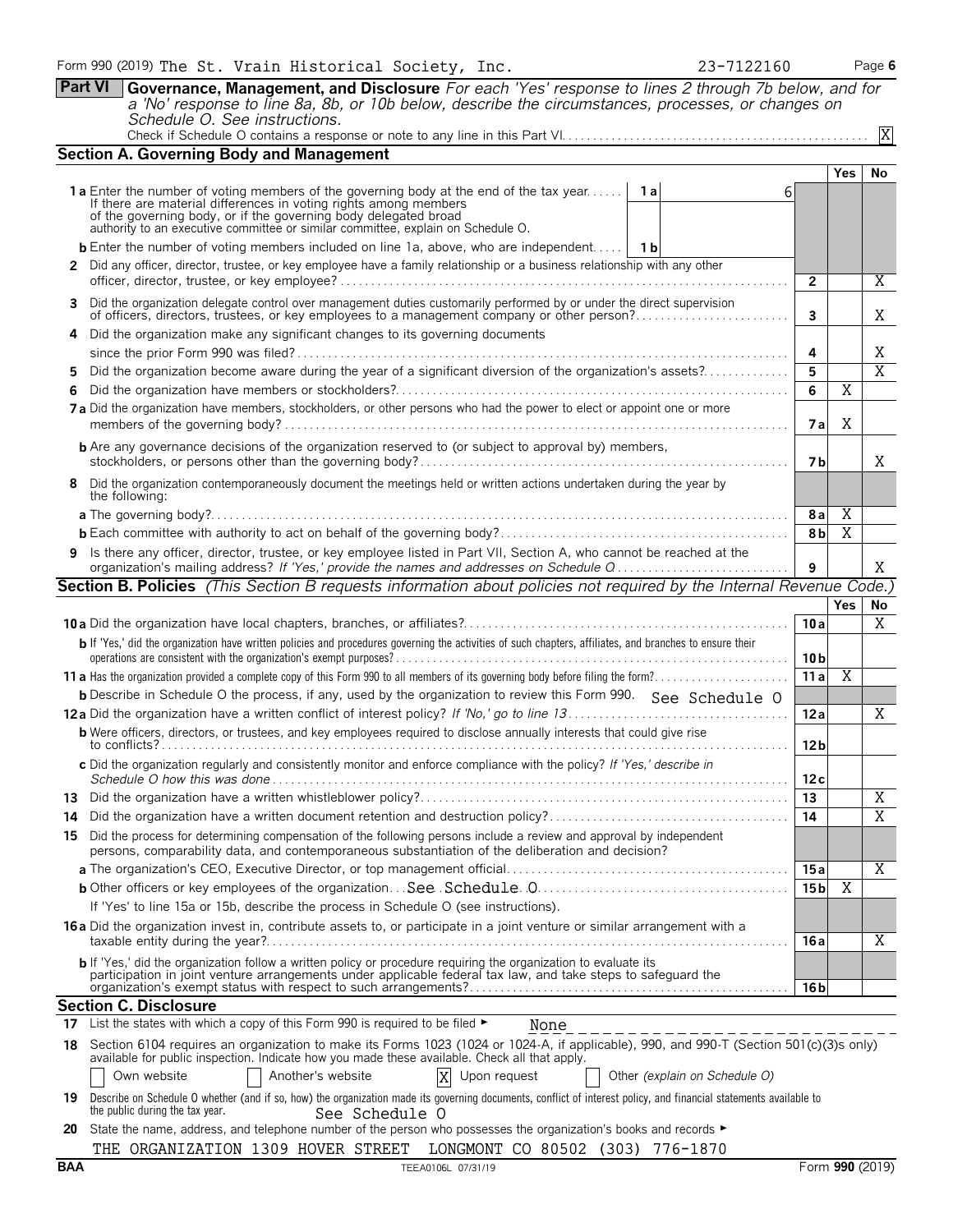| Form 990 (2019) The St. Vrain Historical Society, Inc.                                                                                                                | 23-7122160 | Page 7 |
|-----------------------------------------------------------------------------------------------------------------------------------------------------------------------|------------|--------|
| <b>Part VII</b><br>Compensation of Officers, Directors, Trustees, Key Employees, Highest Compensated Employees, and<br><b>Independent Contractors</b>                 |            |        |
|                                                                                                                                                                       |            |        |
| Section A. Officers, Directors, Trustees, Key Employees, and Highest Compensated Employees                                                                            |            |        |
| <b>1 a</b> Complete this table for all persons required to be listed. Report compensation for the calendar year ending with or within the<br>organization's tax year. |            |        |

? List all of the organization's **current** officers, directors, trustees (whether individuals or organizations), regardless of amount of compensation. Enter -0- in columns (D), (E), and (F) if no compensation was paid.

? List all of the organization's **current** key employees, if any. See instructions for definition of 'key employee.'

? List the organization's five **current** highest compensated employees (other than an officer, director, trustee, or key employee) who received reportable compensation (Box 5 of Form W-2 and/or Box 7 of Form 1099-MISC) of more than \$100,000 from the organization and any related organizations.

? List all of the organization's **former** officers, key employees, and highest compensated employees who received more than \$100,000 of reportable compensation from the organization and any related organizations.

? List all of the organization's **former directors or trustees** that received, in the capacity as a former director or trustee of the

organization, more than \$10,000 of reportable compensation from the organization and any related organizations.

See instructions for the order in which to list the persons above.

Check this box if neither the organization nor any related organization compensated any current officer, director, or trustee. X

|                                     |                                                                                             |                                    |                       | (C)     |                   |                                                                                        |                                        |                                          |                                                                       |
|-------------------------------------|---------------------------------------------------------------------------------------------|------------------------------------|-----------------------|---------|-------------------|----------------------------------------------------------------------------------------|----------------------------------------|------------------------------------------|-----------------------------------------------------------------------|
| (A)<br>Name and title               | (B)<br>Average<br>hours<br>per                                                              |                                    |                       |         | director/trustee) | Position (do not check more<br>than one box, unless person<br>is both an officer and a | (D)<br>Reportable<br>compensation from | (E)<br>Reportable<br>compensation from   | (F)<br>Estimated amount<br>of other                                   |
|                                     | week<br>(list any<br>hours for<br>related<br>organiza-<br>tions<br>below<br>dotted<br>line) | Individual trustee<br> or director | Institutional trustee | Officer | Key employee      | Former<br>Highest compensated<br>employee                                              | the organization<br>(W-2/1099-MISC)    | related organizations<br>(W-2/1099-MISC) | compensation from<br>the organization<br>and related<br>organizations |
| (1) Angela Anderson<br>President    | $\mathsf S$<br>0                                                                            | $\mathbf X$                        |                       |         |                   |                                                                                        | $\mathsf 0$                            | $\mathbf 0$                              | $0$ .                                                                 |
| (2) Sharon Wherry<br>Secretary      | $\overline{3}$<br>0                                                                         | $\rm X$                            |                       | X       |                   |                                                                                        | $\mathbf 0$                            | 0                                        | 0.                                                                    |
| (3) Geoff Howe<br>Director          | $\overline{1}$<br>$\Omega$                                                                  | $\mathbf X$                        |                       |         |                   |                                                                                        | $\mathbf 0$                            | 0                                        | 0.                                                                    |
| (4) Lois Dyer<br>Director           | $\overline{3}$<br>0                                                                         | $\mathbf X$                        |                       |         |                   |                                                                                        | 0                                      | $\pmb{0}$                                | $0$ .                                                                 |
| (5) Samuel Mullis<br>Vice President | $\overline{3}$<br>0                                                                         | $\rm X$                            |                       | $\rm X$ |                   |                                                                                        | $\mathbf 0$                            | 0                                        | 0.                                                                    |
| (6) Teresa Litman<br>Director       | 4<br>$\Omega$                                                                               | $\rm X$                            |                       |         |                   |                                                                                        | 0                                      | 0                                        | $0$ .                                                                 |
| (7)                                 |                                                                                             |                                    |                       |         |                   |                                                                                        |                                        |                                          |                                                                       |
| (8)                                 |                                                                                             |                                    |                       |         |                   |                                                                                        |                                        |                                          |                                                                       |
| (9)                                 |                                                                                             |                                    |                       |         |                   |                                                                                        |                                        |                                          |                                                                       |
| (10)                                |                                                                                             |                                    |                       |         |                   |                                                                                        |                                        |                                          |                                                                       |
| (11)                                |                                                                                             |                                    |                       |         |                   |                                                                                        |                                        |                                          |                                                                       |
| (12)                                |                                                                                             |                                    |                       |         |                   |                                                                                        |                                        |                                          |                                                                       |
| (13)                                |                                                                                             |                                    |                       |         |                   |                                                                                        |                                        |                                          |                                                                       |
| (14)                                |                                                                                             |                                    |                       |         |                   |                                                                                        |                                        |                                          |                                                                       |
| <b>BAA</b>                          | TEEA0107L 07/31/19                                                                          |                                    |                       |         |                   |                                                                                        |                                        |                                          | Form 990 (2019)                                                       |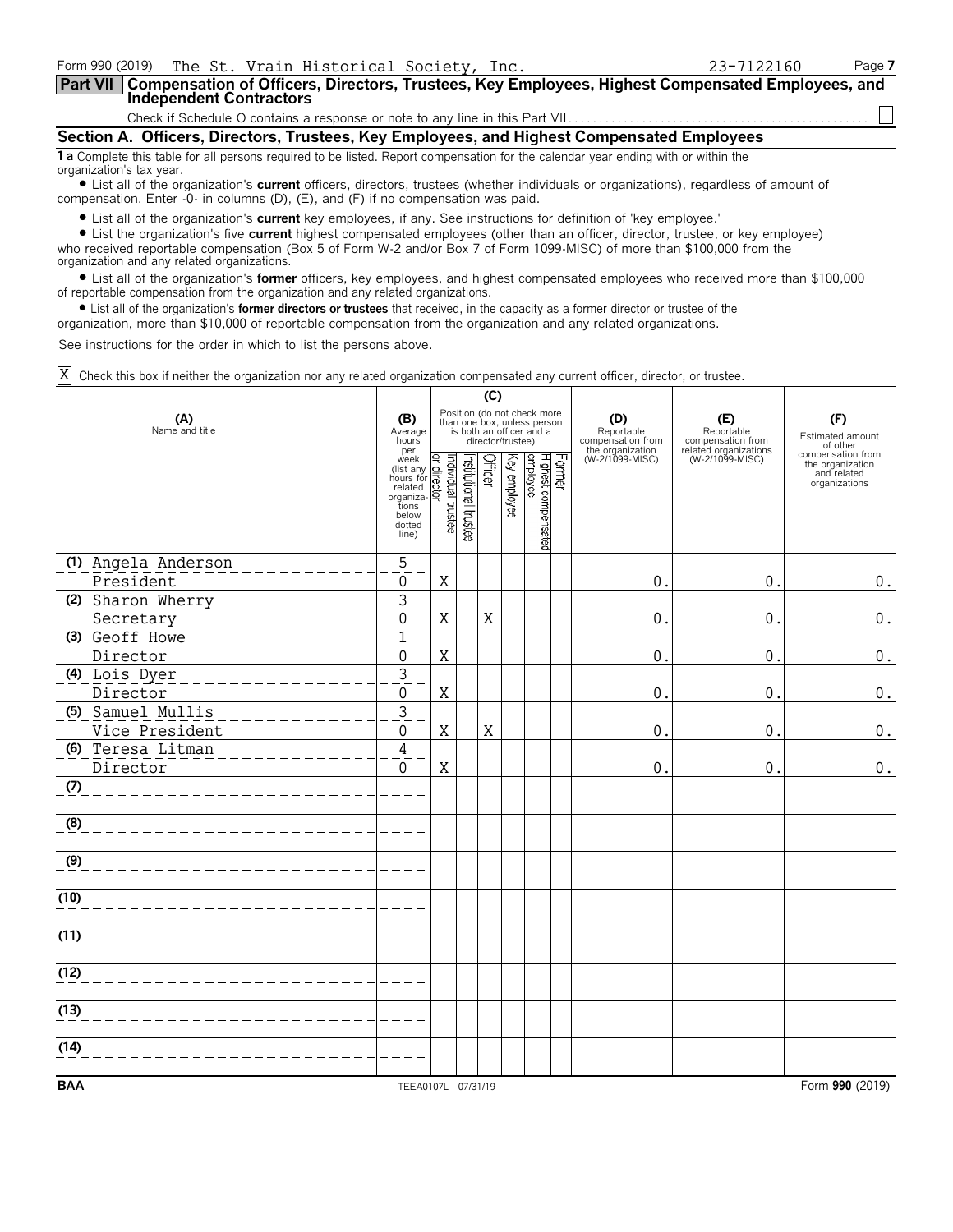### Form 990 (2019) Page **8** The St. Vrain Historical Society, Inc. 23-7122160

| 23-7122160 |
|------------|
|            |
|            |

| Part VII Section A. Officers, Directors, Trustees, Key Employees, and Highest Compensated Employees (continued)                                                                                                      |                                         |                               |                       |         |              |                                                                                                             |        |                                        |                                          |              |                                                   |                    |
|----------------------------------------------------------------------------------------------------------------------------------------------------------------------------------------------------------------------|-----------------------------------------|-------------------------------|-----------------------|---------|--------------|-------------------------------------------------------------------------------------------------------------|--------|----------------------------------------|------------------------------------------|--------------|---------------------------------------------------|--------------------|
|                                                                                                                                                                                                                      | (B)                                     |                               |                       | (C)     |              |                                                                                                             |        |                                        |                                          |              |                                                   |                    |
| (A)<br>Name and title                                                                                                                                                                                                | Average<br>hours<br>per                 |                               |                       |         |              | Position<br>(do not check more than one<br>box, unless person is both an<br>officer and a director/trustee) |        | (D)<br>Reportable<br>compensation from | (E)<br>Reportable<br>compensation from   |              | (F)<br>Estimated amount                           |                    |
|                                                                                                                                                                                                                      | week<br>(list any<br>hours <sup>7</sup> |                               |                       | Officer |              |                                                                                                             | Former | the organization<br>(W-2/1099-MISC)    | related organizations<br>(W-2/1099-MISC) |              | of other<br>compensation from<br>the organization |                    |
|                                                                                                                                                                                                                      | for<br>related<br>organiza              | ndividual trustee<br>director | Institutional trustee |         | Key employee | Highest compensated<br>employee                                                                             |        |                                        |                                          |              | and related<br>organizations                      |                    |
|                                                                                                                                                                                                                      | - tions<br>below<br>dotted              |                               |                       |         |              |                                                                                                             |        |                                        |                                          |              |                                                   |                    |
|                                                                                                                                                                                                                      | line)                                   |                               |                       |         |              |                                                                                                             |        |                                        |                                          |              |                                                   |                    |
| (15)                                                                                                                                                                                                                 |                                         |                               |                       |         |              |                                                                                                             |        |                                        |                                          |              |                                                   |                    |
| (16)                                                                                                                                                                                                                 |                                         |                               |                       |         |              |                                                                                                             |        |                                        |                                          |              |                                                   |                    |
| (17)                                                                                                                                                                                                                 |                                         |                               |                       |         |              |                                                                                                             |        |                                        |                                          |              |                                                   |                    |
| (18)                                                                                                                                                                                                                 |                                         |                               |                       |         |              |                                                                                                             |        |                                        |                                          |              |                                                   |                    |
| (19)                                                                                                                                                                                                                 |                                         |                               |                       |         |              |                                                                                                             |        |                                        |                                          |              |                                                   |                    |
| (20)                                                                                                                                                                                                                 |                                         |                               |                       |         |              |                                                                                                             |        |                                        |                                          |              |                                                   |                    |
| (21)                                                                                                                                                                                                                 |                                         |                               |                       |         |              |                                                                                                             |        |                                        |                                          |              |                                                   |                    |
| (22)<br>-----------------------                                                                                                                                                                                      |                                         |                               |                       |         |              |                                                                                                             |        |                                        |                                          |              |                                                   |                    |
| (23)                                                                                                                                                                                                                 |                                         |                               |                       |         |              |                                                                                                             |        |                                        |                                          |              |                                                   |                    |
| (24)                                                                                                                                                                                                                 |                                         |                               |                       |         |              |                                                                                                             |        |                                        |                                          |              |                                                   |                    |
| (25)                                                                                                                                                                                                                 |                                         |                               |                       |         |              |                                                                                                             |        |                                        |                                          |              |                                                   |                    |
|                                                                                                                                                                                                                      |                                         |                               |                       |         |              |                                                                                                             |        | $0$ .                                  | 0.                                       |              |                                                   | $\boldsymbol{0}$ . |
|                                                                                                                                                                                                                      |                                         |                               |                       |         |              |                                                                                                             |        | $0$ .<br>0.                            | $0$ .<br>$\overline{0}$ .                |              |                                                   | $0$ .<br>$0$ .     |
| 2 Total number of individuals (including but not limited to those listed above) who received more than \$100,000 of reportable compensation                                                                          |                                         |                               |                       |         |              |                                                                                                             |        |                                        |                                          |              |                                                   |                    |
| from the organization $\blacktriangleright$<br>- 0                                                                                                                                                                   |                                         |                               |                       |         |              |                                                                                                             |        |                                        |                                          |              | Yes                                               |                    |
| Did the organization list any former officer, director, trustee, key employee, or highest compensated employee<br>3                                                                                                  |                                         |                               |                       |         |              |                                                                                                             |        |                                        |                                          |              |                                                   | No                 |
|                                                                                                                                                                                                                      |                                         |                               |                       |         |              |                                                                                                             |        |                                        |                                          | $\mathbf{3}$ |                                                   | X                  |
| For any individual listed on line 1a, is the sum of reportable compensation and other compensation from<br>4<br>the organization and related organizations greater than \$150,000? If 'Yes,' complete Schedule J for |                                         |                               |                       |         |              |                                                                                                             |        |                                        |                                          | 4            |                                                   | X                  |
| Did any person listed on line 1a receive or accrue compensation from any unrelated organization or individual<br>5.                                                                                                  |                                         |                               |                       |         |              |                                                                                                             |        |                                        |                                          | 5            |                                                   | X                  |
| <b>Section B. Independent Contractors</b><br>Complete this table for your five highest compensated independent contractors that received more than \$100,000 of<br>1.                                                |                                         |                               |                       |         |              |                                                                                                             |        |                                        |                                          |              |                                                   |                    |
| compensation from the organization. Report compensation for the calendar year ending with or within the organization's tax year.                                                                                     |                                         |                               |                       |         |              |                                                                                                             |        |                                        |                                          |              |                                                   |                    |
| (A)<br>Name and business address                                                                                                                                                                                     |                                         |                               |                       |         |              |                                                                                                             |        | (B)<br>Description of services         |                                          | Compensation | (C)                                               |                    |
|                                                                                                                                                                                                                      |                                         |                               |                       |         |              |                                                                                                             |        |                                        |                                          |              |                                                   |                    |
|                                                                                                                                                                                                                      |                                         |                               |                       |         |              |                                                                                                             |        |                                        |                                          |              |                                                   |                    |
|                                                                                                                                                                                                                      |                                         |                               |                       |         |              |                                                                                                             |        |                                        |                                          |              |                                                   |                    |
| 2 Total number of independent contractors (including but not limited to those listed above) who received more than<br>\$100,000 of compensation from the organization $\blacktriangleright$ 0                        |                                         |                               |                       |         |              |                                                                                                             |        |                                        |                                          |              |                                                   |                    |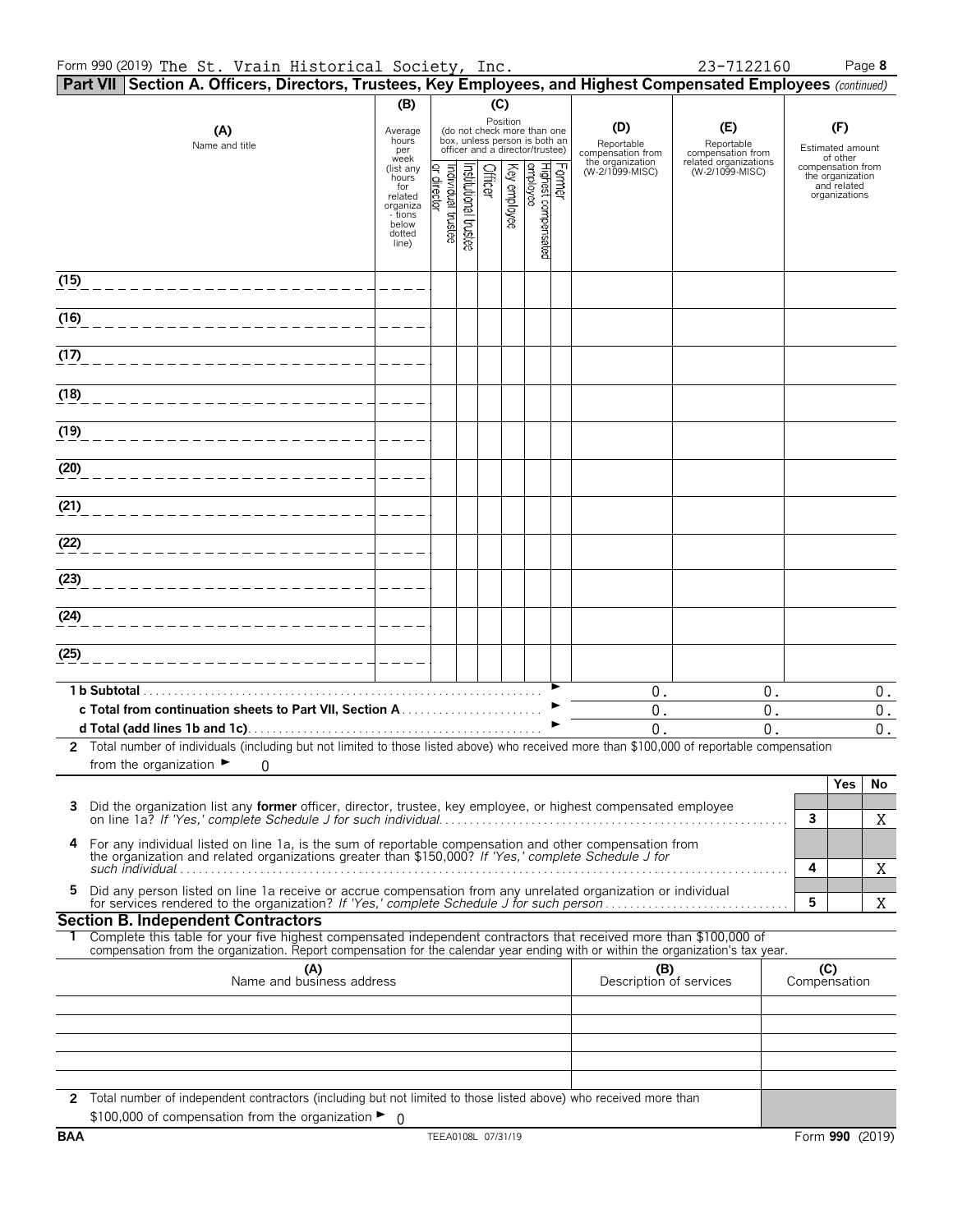### Form 990 (2019) Page **9** The St. Vrain Historical Society, Inc. 23-7122160

**Part VIII Statement of Revenue**

|                                                           |                                                                                                      |                                                                                                                                                                                                                                                                                                                                                                                                                       |                      |                                                    |                                         | X                                                                |
|-----------------------------------------------------------|------------------------------------------------------------------------------------------------------|-----------------------------------------------------------------------------------------------------------------------------------------------------------------------------------------------------------------------------------------------------------------------------------------------------------------------------------------------------------------------------------------------------------------------|----------------------|----------------------------------------------------|-----------------------------------------|------------------------------------------------------------------|
|                                                           |                                                                                                      |                                                                                                                                                                                                                                                                                                                                                                                                                       | (A)<br>Total revenue | (B)<br>Related or<br>exempt<br>function<br>revenue | (C)<br>Unrelated<br>business<br>revenue | (D)<br>Revenue<br>excluded from tax<br>under sections<br>512-514 |
| Contributions, Gifts, Grants<br>and Other Similar Amounts |                                                                                                      | 1a Federated campaigns<br>1a<br>1 <sub>b</sub><br><b>b</b> Membership dues<br>4,837.<br>c Fundraising events<br>1 <sub>c</sub><br>1,012.<br>1 <sub>d</sub><br>$d$ Related organizations<br>1e<br><b>e</b> Government grants (contributions) $\ldots$<br>f All other contributions, gifts, grants, and<br>similar amounts not included above<br>1f<br>21,603.<br>g Noncash contributions included in<br>1 <sub>q</sub> |                      |                                                    |                                         |                                                                  |
|                                                           |                                                                                                      | $\blacktriangleright$                                                                                                                                                                                                                                                                                                                                                                                                 | 27,452.              |                                                    |                                         |                                                                  |
|                                                           |                                                                                                      | <b>Business Code</b>                                                                                                                                                                                                                                                                                                                                                                                                  |                      |                                                    |                                         |                                                                  |
| Program Service Revenue                                   |                                                                                                      | 2a Event Fees<br>900099                                                                                                                                                                                                                                                                                                                                                                                               | 5,359.               | 5,359.                                             |                                         |                                                                  |
|                                                           |                                                                                                      | $b$ Tour Income _____<br>900099                                                                                                                                                                                                                                                                                                                                                                                       | 3,523.               | 3,523.                                             |                                         |                                                                  |
|                                                           |                                                                                                      | Private Use Income<br>900099                                                                                                                                                                                                                                                                                                                                                                                          | 1,088.               | 1,088.                                             |                                         |                                                                  |
|                                                           |                                                                                                      |                                                                                                                                                                                                                                                                                                                                                                                                                       |                      |                                                    |                                         |                                                                  |
|                                                           |                                                                                                      | f All other program service revenue<br>See Sch O                                                                                                                                                                                                                                                                                                                                                                      |                      |                                                    |                                         |                                                                  |
|                                                           |                                                                                                      |                                                                                                                                                                                                                                                                                                                                                                                                                       | 9,970.               |                                                    |                                         |                                                                  |
|                                                           | 3                                                                                                    | Investment income (including dividends, interest, and                                                                                                                                                                                                                                                                                                                                                                 |                      |                                                    |                                         |                                                                  |
|                                                           |                                                                                                      |                                                                                                                                                                                                                                                                                                                                                                                                                       | 3,179.               |                                                    |                                         | 3,179.                                                           |
|                                                           | 4                                                                                                    | Income from investment of tax-exempt bond proceeds.                                                                                                                                                                                                                                                                                                                                                                   |                      |                                                    |                                         |                                                                  |
|                                                           | 5                                                                                                    |                                                                                                                                                                                                                                                                                                                                                                                                                       |                      |                                                    |                                         |                                                                  |
|                                                           |                                                                                                      | (i) Real<br>(ii) Personal                                                                                                                                                                                                                                                                                                                                                                                             |                      |                                                    |                                         |                                                                  |
|                                                           |                                                                                                      | 6a Gross rents $6a$<br>44,814.                                                                                                                                                                                                                                                                                                                                                                                        |                      |                                                    |                                         |                                                                  |
|                                                           |                                                                                                      | <b>b</b> Less: rental expenses<br>6 <sub>b</sub><br>15,040.                                                                                                                                                                                                                                                                                                                                                           |                      |                                                    |                                         |                                                                  |
|                                                           |                                                                                                      | c Rental income or (loss) 6c<br>29,774.                                                                                                                                                                                                                                                                                                                                                                               |                      |                                                    |                                         |                                                                  |
|                                                           |                                                                                                      | (i) Securities<br>(ii) Other                                                                                                                                                                                                                                                                                                                                                                                          | 29,774.              |                                                    |                                         | 29,774.                                                          |
|                                                           |                                                                                                      | 7 a Gross amount from<br>sales of assets                                                                                                                                                                                                                                                                                                                                                                              |                      |                                                    |                                         |                                                                  |
|                                                           |                                                                                                      | 7a<br>other than inventory                                                                                                                                                                                                                                                                                                                                                                                            |                      |                                                    |                                         |                                                                  |
|                                                           |                                                                                                      | <b>b</b> Less: cost or other basis<br>and sales expenses<br>7b                                                                                                                                                                                                                                                                                                                                                        |                      |                                                    |                                         |                                                                  |
|                                                           |                                                                                                      | $\overline{7}c$<br><b>c</b> Gain or (loss) $\ldots$ .                                                                                                                                                                                                                                                                                                                                                                 |                      |                                                    |                                         |                                                                  |
|                                                           |                                                                                                      | <b>d</b> Net gain or (loss).                                                                                                                                                                                                                                                                                                                                                                                          |                      |                                                    |                                         |                                                                  |
|                                                           |                                                                                                      | <b>8</b> a Gross income from fundraising events                                                                                                                                                                                                                                                                                                                                                                       |                      |                                                    |                                         |                                                                  |
| <b>Other Revenue</b>                                      |                                                                                                      | (not including $\zeta$<br>1,012.                                                                                                                                                                                                                                                                                                                                                                                      |                      |                                                    |                                         |                                                                  |
|                                                           |                                                                                                      | of contributions reported on line 1c).                                                                                                                                                                                                                                                                                                                                                                                |                      |                                                    |                                         |                                                                  |
|                                                           |                                                                                                      | See Part IV, line 18<br>8a<br>85,298.                                                                                                                                                                                                                                                                                                                                                                                 |                      |                                                    |                                         |                                                                  |
|                                                           |                                                                                                      | <b>b</b> Less: direct expenses $\ldots$ .<br>8b<br>23,371                                                                                                                                                                                                                                                                                                                                                             |                      |                                                    |                                         |                                                                  |
|                                                           |                                                                                                      | c Net income or (loss) from fundraising events                                                                                                                                                                                                                                                                                                                                                                        | 61,927.              |                                                    |                                         | 61,927.                                                          |
|                                                           |                                                                                                      | 9 a Gross income from gaming activities.                                                                                                                                                                                                                                                                                                                                                                              |                      |                                                    |                                         |                                                                  |
|                                                           |                                                                                                      | See Part IV, line 19.<br>9a                                                                                                                                                                                                                                                                                                                                                                                           |                      |                                                    |                                         |                                                                  |
|                                                           |                                                                                                      | <b>b</b> Less: direct expenses<br>9 <sub>b</sub><br>c Net income or (loss) from gaming activities                                                                                                                                                                                                                                                                                                                     |                      |                                                    |                                         |                                                                  |
|                                                           |                                                                                                      |                                                                                                                                                                                                                                                                                                                                                                                                                       |                      |                                                    |                                         |                                                                  |
|                                                           |                                                                                                      | <b>10a</b> Gross sales of inventory, less<br>returns and allowances<br>10al<br>1,477.                                                                                                                                                                                                                                                                                                                                 |                      |                                                    |                                         |                                                                  |
|                                                           |                                                                                                      | <b>b</b> Less: cost of goods sold<br>10 bl<br>110                                                                                                                                                                                                                                                                                                                                                                     |                      |                                                    |                                         |                                                                  |
|                                                           |                                                                                                      | c Net income or (loss) from sales of inventory                                                                                                                                                                                                                                                                                                                                                                        | 1,367.               |                                                    |                                         | 1,367.                                                           |
|                                                           |                                                                                                      | <b>Business Code</b>                                                                                                                                                                                                                                                                                                                                                                                                  |                      |                                                    |                                         |                                                                  |
| Miscellaneous                                             |                                                                                                      |                                                                                                                                                                                                                                                                                                                                                                                                                       |                      |                                                    |                                         |                                                                  |
|                                                           | $\begin{array}{c}\n\hline\n\text{Re} \\ \text{Neu} \\ \text{S} \\ \text{S} \\ \text{A}\n\end{array}$ |                                                                                                                                                                                                                                                                                                                                                                                                                       |                      |                                                    |                                         |                                                                  |
|                                                           |                                                                                                      |                                                                                                                                                                                                                                                                                                                                                                                                                       |                      |                                                    |                                         |                                                                  |
|                                                           |                                                                                                      | d All other revenue                                                                                                                                                                                                                                                                                                                                                                                                   |                      |                                                    |                                         |                                                                  |
|                                                           |                                                                                                      | e Total. Add lines 11a-11d<br>▶                                                                                                                                                                                                                                                                                                                                                                                       |                      |                                                    |                                         |                                                                  |
|                                                           | 12                                                                                                   | ►<br>Total revenue. See instructions                                                                                                                                                                                                                                                                                                                                                                                  | 133,669.             | 9,970                                              | 0.                                      | 96, 247.                                                         |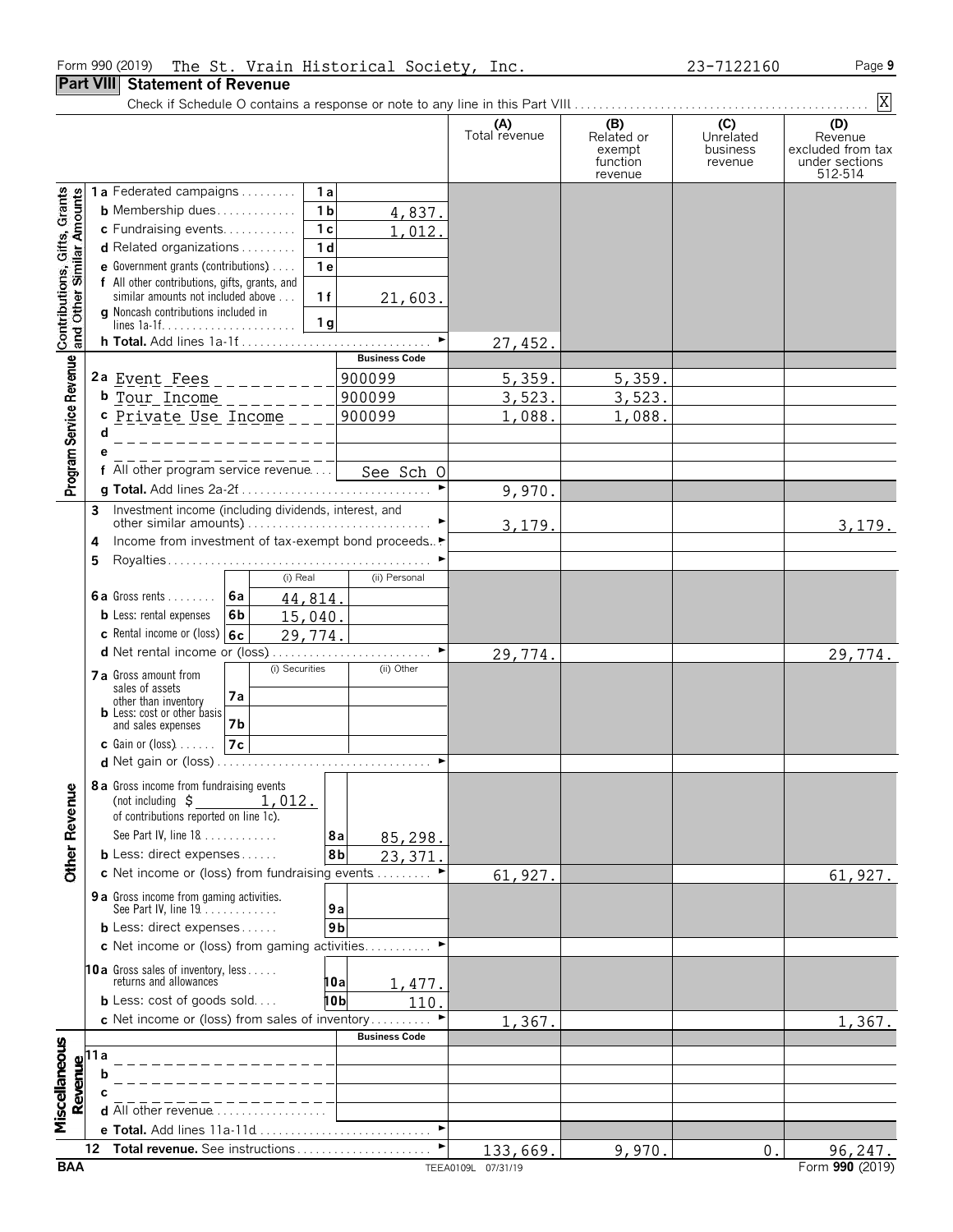|               | Section 501(c)(3) and 501(c)(4) organizations must complete all columns. All other organizations must complete column (A).                                                                                                                              |                       |                                    |                                                      |                                |  |  |  |  |  |
|---------------|---------------------------------------------------------------------------------------------------------------------------------------------------------------------------------------------------------------------------------------------------------|-----------------------|------------------------------------|------------------------------------------------------|--------------------------------|--|--|--|--|--|
|               |                                                                                                                                                                                                                                                         |                       |                                    |                                                      |                                |  |  |  |  |  |
|               | Do not include amounts reported on lines<br>6b, 7b, 8b, 9b, and 10b of Part VIII.                                                                                                                                                                       | (A)<br>Total expenses | (B)<br>Program service<br>expenses | $\overline{C}$<br>Management and<br>general expenses | (D)<br>Fundraising<br>expenses |  |  |  |  |  |
| 1.            | Grants and other assistance to domestic<br>organizations and domestic governments.                                                                                                                                                                      |                       |                                    |                                                      |                                |  |  |  |  |  |
| $\mathcal{P}$ | Grants and other assistance to domestic<br>individuals. See Part IV, line 22                                                                                                                                                                            |                       |                                    |                                                      |                                |  |  |  |  |  |
| 3             | Grants and other assistance to foreign<br>organizations, foreign governments, and for-<br>eign individuals. See Part IV, lines 15 and 16                                                                                                                |                       |                                    |                                                      |                                |  |  |  |  |  |
| 4<br>5        | Benefits paid to or for members<br>Compensation of current officers, directors,                                                                                                                                                                         |                       |                                    |                                                      |                                |  |  |  |  |  |
| 6             | trustees, and key employees<br>Compensation not included above to                                                                                                                                                                                       | 0.                    | 0.                                 | 0.                                                   | $0$ .                          |  |  |  |  |  |
|               | disqualified persons (as defined under<br>section $4958(f)(1)$ and persons described                                                                                                                                                                    | $0$ .                 | 0.                                 | $\mathbf 0$ .                                        | $0$ .                          |  |  |  |  |  |
| 7             | Other salaries and wages                                                                                                                                                                                                                                | 53,559.               | 16,273.                            | 37,286.                                              |                                |  |  |  |  |  |
| 8             | Pension plan accruals and contributions<br>(include section $401(k)$ and $403(b)$ )<br>employer contributions)                                                                                                                                          |                       |                                    |                                                      |                                |  |  |  |  |  |
| 9             | Other employee benefits                                                                                                                                                                                                                                 |                       |                                    |                                                      |                                |  |  |  |  |  |
| 10            |                                                                                                                                                                                                                                                         | 4,099.                | 1,246.                             | 2,853.                                               |                                |  |  |  |  |  |
|               | 11 Fees for services (nonemployees):                                                                                                                                                                                                                    |                       |                                    |                                                      |                                |  |  |  |  |  |
|               |                                                                                                                                                                                                                                                         |                       |                                    |                                                      |                                |  |  |  |  |  |
|               |                                                                                                                                                                                                                                                         | 3,608.                |                                    | 3,608.                                               |                                |  |  |  |  |  |
|               |                                                                                                                                                                                                                                                         |                       |                                    |                                                      |                                |  |  |  |  |  |
|               | e Professional fundraising services. See Part IV, line 17                                                                                                                                                                                               |                       |                                    |                                                      |                                |  |  |  |  |  |
|               | f Investment management fees                                                                                                                                                                                                                            |                       |                                    |                                                      |                                |  |  |  |  |  |
|               | <b>g</b> Other. (If line 11q amount exceeds 10% of line 25, column                                                                                                                                                                                      |                       |                                    |                                                      |                                |  |  |  |  |  |
|               | (A) amount, list line 11g expenses on Schedule $0.$ )                                                                                                                                                                                                   |                       |                                    |                                                      |                                |  |  |  |  |  |
|               | 12 Advertising and promotion                                                                                                                                                                                                                            | 5,335.                | 101.                               |                                                      | 5,234.                         |  |  |  |  |  |
| 13            |                                                                                                                                                                                                                                                         | 9,011.                | 2,333.                             | 6, 262.                                              | 416.                           |  |  |  |  |  |
| 14            | Information technology                                                                                                                                                                                                                                  | 345.                  |                                    | 345.                                                 |                                |  |  |  |  |  |
| 15            |                                                                                                                                                                                                                                                         |                       |                                    |                                                      |                                |  |  |  |  |  |
| 16            | Occupancy                                                                                                                                                                                                                                               | 14,773.               | 14,551.                            | 222.                                                 |                                |  |  |  |  |  |
| 17            |                                                                                                                                                                                                                                                         |                       |                                    |                                                      |                                |  |  |  |  |  |
| 18.           | Payments of travel or entertainment<br>expenses for any federal, state, or local                                                                                                                                                                        |                       |                                    |                                                      |                                |  |  |  |  |  |
| 19.           | Conferences, conventions, and meetings                                                                                                                                                                                                                  |                       |                                    |                                                      |                                |  |  |  |  |  |
| 20            | $Interest \dots \dots \dots \dots \dots \dots \dots \dots \dots \dots \dots \dots \dots \dots$                                                                                                                                                          | 210.                  |                                    | 210.                                                 |                                |  |  |  |  |  |
| 21            | Payments to affiliates                                                                                                                                                                                                                                  |                       |                                    |                                                      |                                |  |  |  |  |  |
| 22            | Depreciation, depletion, and amortization                                                                                                                                                                                                               | 41,810.               | 41,618.                            | 192.                                                 |                                |  |  |  |  |  |
| 23            | $insurance \ldots \ldots \ldots \ldots \ldots \ldots \ldots \ldots \ldots \ldots$                                                                                                                                                                       | 17,323.               | 9,608.                             | 2,336.                                               | 5,379.                         |  |  |  |  |  |
| 24            | Other expenses. Itemize expenses not<br>covered above (List miscellaneous expenses<br>on line 24e. If line 24e amount exceeds 10%<br>of line 25, column (A) amount, list line 24e<br>expenses on Schedule O.)                                           |                       |                                    |                                                      |                                |  |  |  |  |  |
|               | <sup>a</sup> LANDSCAPING & GROUNDS MAIN                                                                                                                                                                                                                 | 16,062                | 16,062                             |                                                      |                                |  |  |  |  |  |
|               | <b>b</b> REPAIRS & MAINTENANCE                                                                                                                                                                                                                          | 8,662                 | 8,662                              |                                                      |                                |  |  |  |  |  |
|               | C INVESTMENT EXPENSE                                                                                                                                                                                                                                    | 1,975                 |                                    | 1,975                                                |                                |  |  |  |  |  |
|               | <b>d</b> ALL OTHER EXPENSES                                                                                                                                                                                                                             | 916.                  | 916.                               |                                                      |                                |  |  |  |  |  |
|               |                                                                                                                                                                                                                                                         | 701.                  |                                    | 701.                                                 |                                |  |  |  |  |  |
| 25            | Total functional expenses. Add lines 1 through 24e.                                                                                                                                                                                                     | 178,389.              | 111,370.                           | 55,990.                                              | 11,029.                        |  |  |  |  |  |
|               | 26 Joint costs. Complete this line only if<br>the organization reported in column (B)<br>joint costs from a combined educational<br>campaign and fundraising solicitation.<br>Check here $\blacktriangleright$   if following<br>SOP 98-2 (ASC 958-720) |                       |                                    |                                                      |                                |  |  |  |  |  |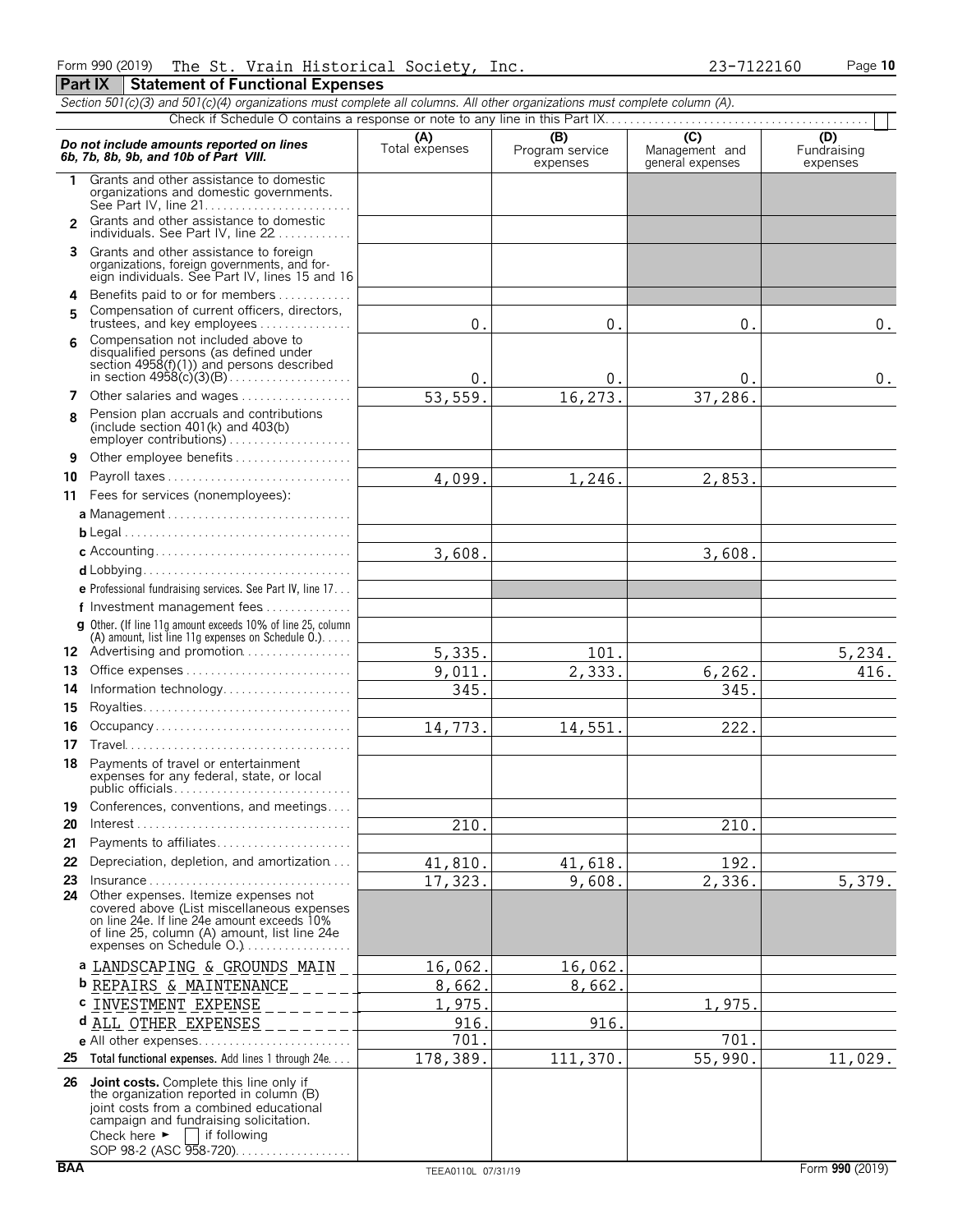|                             |               | Form 990 (2019)<br>The St. Vrain Historical Society, Inc.                                                                                                                                                          |                          | 23-7122160               | Page 11            |
|-----------------------------|---------------|--------------------------------------------------------------------------------------------------------------------------------------------------------------------------------------------------------------------|--------------------------|--------------------------|--------------------|
|                             | <b>Part X</b> | <b>Balance Sheet</b>                                                                                                                                                                                               |                          |                          |                    |
|                             |               |                                                                                                                                                                                                                    |                          |                          |                    |
|                             |               |                                                                                                                                                                                                                    | (A)<br>Beginning of year |                          | (B)<br>End of year |
|                             |               |                                                                                                                                                                                                                    | 34,585.                  | 1                        | 22,650.            |
|                             | 2             |                                                                                                                                                                                                                    | 49, 452.                 | $\mathbf{2}$             | 43,843.            |
|                             | 3             |                                                                                                                                                                                                                    |                          | 3                        |                    |
|                             | Δ             |                                                                                                                                                                                                                    |                          | 4                        |                    |
|                             | 5             | Loans and other receivables from any current or former officer, director, trustee, key employee, creator or founder, substantial contributor, or 35%<br>controlled entity or family member of any of these persons |                          | 5                        |                    |
|                             | 6             | Loans and other receivables from other disqualified persons (as defined under                                                                                                                                      |                          |                          |                    |
|                             |               | section $4958(f)(1)$ , and persons described in section $4958(c)(3)(B)$                                                                                                                                            |                          | 6                        |                    |
|                             | 7             |                                                                                                                                                                                                                    |                          | $\overline{\phantom{a}}$ |                    |
|                             | 8             |                                                                                                                                                                                                                    | 4,808.                   | 8                        | 4,698.             |
| Assets                      | 9             |                                                                                                                                                                                                                    |                          | 9                        |                    |
|                             |               | 10a Land, buildings, and equipment: cost or other basis.<br>2, 114, 849.                                                                                                                                           |                          |                          |                    |
|                             |               | 1,011,615.                                                                                                                                                                                                         | 1,126,875.               | 10c                      | 1, 103, 234.       |
|                             | 11            |                                                                                                                                                                                                                    | 9,926.                   | 11                       | 9,926.             |
|                             | 12            |                                                                                                                                                                                                                    | 65,346.                  | 12                       | 64,972.            |
|                             | 13            | Investments – program-related. See Part IV, line 11                                                                                                                                                                |                          | 13                       |                    |
|                             | 14            |                                                                                                                                                                                                                    |                          | 14                       |                    |
|                             | 15            |                                                                                                                                                                                                                    |                          | 15                       |                    |
|                             | 16            | <b>Total assets.</b> Add lines 1 through 15 (must equal line 33)                                                                                                                                                   | 1,290,992.               | 16                       | 1,249,323.         |
|                             | 17            |                                                                                                                                                                                                                    |                          | 17                       |                    |
|                             | 18            |                                                                                                                                                                                                                    |                          | 18                       |                    |
|                             | 19            |                                                                                                                                                                                                                    |                          | $\overline{19}$          |                    |
|                             | 20            |                                                                                                                                                                                                                    |                          | 20                       |                    |
|                             | 21            | Escrow or custodial account liability. Complete Part IV of Schedule D.                                                                                                                                             |                          | 21                       |                    |
| Liabilities                 | 22            | Loans and other payables to any current or former officer, director, trustee,<br>key employee, creator or founder, substantial contributor, or 35%<br>controlled entity or family member of any of these persons   |                          | 22                       |                    |
|                             | 23            | Secured mortgages and notes payable to unrelated third parties                                                                                                                                                     |                          | 23                       |                    |
|                             | 24            | Unsecured notes and loans payable to unrelated third parties                                                                                                                                                       |                          | 24                       |                    |
|                             | 25            | Other liabilities (including federal income tax, payables to related third parties, and other liabilities not included on lines 17-24). Complete Part X of Schedule D.                                             | 1,497.                   | 25                       | 4,548.             |
|                             | 26            |                                                                                                                                                                                                                    | 1,497.                   | 26                       | 4,548.             |
|                             |               | Organizations that follow FASB ASC 958, check here ►<br>X<br>and complete lines 27, 28, 32, and 33.                                                                                                                |                          |                          |                    |
|                             | 27            |                                                                                                                                                                                                                    | 1,284,752.               | 27                       | 1,227,830.         |
|                             | 28            |                                                                                                                                                                                                                    | 4,743.                   | 28                       | 16,945.            |
| Net Assets or Fund Balances |               | Organizations that do not follow FASB ASC 958, check here ►<br>and complete lines 29 through 33.                                                                                                                   |                          |                          |                    |
|                             | 29            |                                                                                                                                                                                                                    |                          | 29                       |                    |
|                             | 30            | Paid-in or capital surplus, or land, building, or equipment fund                                                                                                                                                   |                          | 30                       |                    |
|                             | 31            | Retained earnings, endowment, accumulated income, or other funds                                                                                                                                                   |                          | 31                       |                    |
|                             | 32            |                                                                                                                                                                                                                    | 1,289,495.               | 32                       | 1,244,775.         |
|                             | 33            |                                                                                                                                                                                                                    | 1,290,992                | 33                       | 1,249,323.         |

**BAA** TEEA0111L 07/31/19 Form **990** (2019)

1,249,323.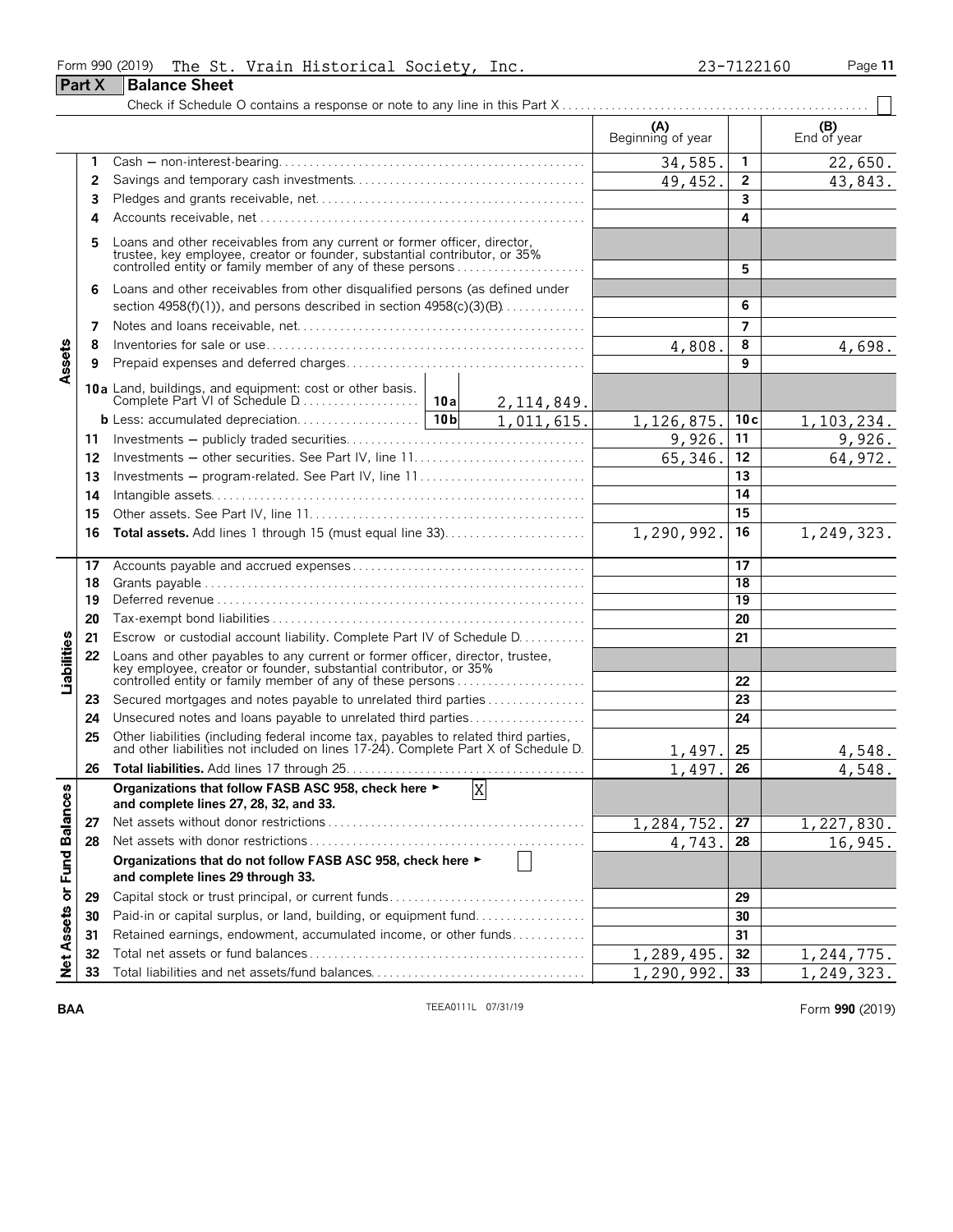|            | Form 990 (2019)<br>The St. Vrain Historical Society, Inc.                                                                     | 23-7122160     |                | Page 12          |
|------------|-------------------------------------------------------------------------------------------------------------------------------|----------------|----------------|------------------|
|            | Part XI<br>Reconciliation of Net Assets                                                                                       |                |                |                  |
|            |                                                                                                                               |                |                |                  |
| 1          |                                                                                                                               | $\overline{1}$ |                | 133,669.         |
| 2          |                                                                                                                               | $\overline{2}$ |                | 178,389.         |
| 3          |                                                                                                                               | $\mathbf{3}$   |                | $-44,720.$       |
| 4          | Net assets or fund balances at beginning of year (must equal Part X, line 32, column (A))                                     | 4              |                | 1,289,495.       |
| 5          |                                                                                                                               | 5              |                |                  |
| 6          |                                                                                                                               | 6              |                |                  |
| 7          |                                                                                                                               | 7              |                |                  |
| 8          |                                                                                                                               | 8              |                |                  |
| 9          |                                                                                                                               | 9              |                | $0$ .            |
| 10         | Net assets or fund balances at end of year. Combine lines 3 through 9 (must equal Part X, line 32,                            |                |                |                  |
|            |                                                                                                                               | 10             |                | 1, 244, 775.     |
|            | <b>Part XII Financial Statements and Reporting</b>                                                                            |                |                |                  |
|            |                                                                                                                               |                |                |                  |
|            |                                                                                                                               |                |                | <b>Yes</b><br>No |
| 1.         | Accounting method used to prepare the Form 990: $\frac{1}{x}$ Cash<br><b>Accrual</b><br>Other                                 |                |                |                  |
|            | If the organization changed its method of accounting from a prior year or checked 'Other,' explain                            |                |                |                  |
|            | in Schedule O.                                                                                                                |                |                |                  |
|            | 2a Were the organization's financial statements compiled or reviewed by an independent accountant?                            |                | 2a             | X                |
|            | If 'Yes,' check a box below to indicate whether the financial statements for the year were compiled or reviewed on a          |                |                |                  |
|            | separate basis, consolidated basis, or both:                                                                                  |                |                |                  |
|            | Separate basis<br>Consolidated basis<br>Both consolidated and separate basis                                                  |                |                |                  |
|            |                                                                                                                               |                | 2 <sub>b</sub> | X                |
|            | If 'Yes,' check a box below to indicate whether the financial statements for the year were audited on a separate              |                |                |                  |
|            | basis, consolidated basis, or both:                                                                                           |                |                |                  |
|            | Consolidated basis<br>Separate basis<br>Both consolidated and separate basis                                                  |                |                |                  |
|            | c If 'Yes' to line 2a or 2b, does the organization have a committee that assumes responsibility for oversight of the audit,   |                |                |                  |
|            | review, or compilation of its financial statements and selection of an independent accountant?                                |                | 2c             |                  |
|            | If the organization changed either its oversight process or selection process during the tax year, explain<br>on Schedule O.  |                |                |                  |
|            | 3a As a result of a federal award, was the organization required to undergo an audit or audits as set forth in the Single     |                |                |                  |
|            |                                                                                                                               |                | Зa             | X                |
|            | b If 'Yes,' did the organization undergo the required audit or audits? If the organization did not undergo the required audit |                |                |                  |
|            | or audits, explain why on Schedule O and describe any steps taken to undergo such audits                                      |                | 3 <sub>b</sub> |                  |
| <b>BAA</b> | TEEA0112L 01/21/20                                                                                                            |                |                | Form 990 (2019)  |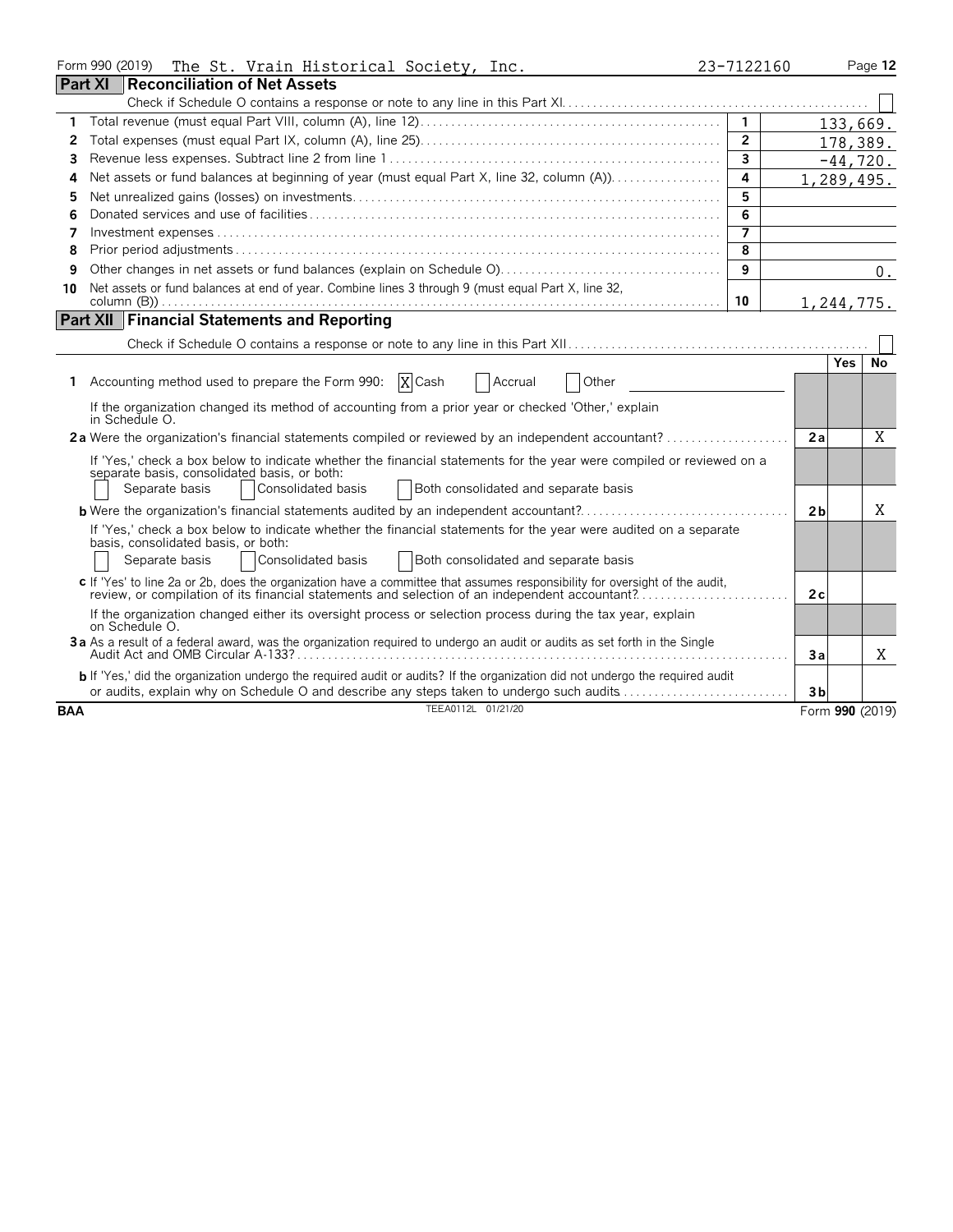| <b>SCHEDULE A</b>                              |
|------------------------------------------------|
| $(T_{\alpha\mu m}$ QQQ $_{\alpha\nu}$ QQQ $FZ$ |

# **OMB No. 1545-0047**<br>
Complete if the org<u>anization</u> is a section 501(c)(3) organization or a section **SCOLE 2019**

**COMPOUTE A**<br>(Form 990 or 990-EZ) Complete if the organization is a section 501(c)(3) organization or a section<br>4947(a)(1) nonexempt charitable trust.

<sup>G</sup> **Attach to Form 990 or Form 990-EZ. Open to Public**

|                          | Department of the Treasury<br>Internal Revenue Service                                                                                                                                                                                    |                                                                                                                                                                                                                                                                                                                                                                                                    | ► Go to www.irs.gov/Form990 for instructions and the latest information.                         | <b>Open to Public</b><br>Inspection                                      |                                                                                                                                                                                                                                                                                                                                                                                                                    |     |                                                                        |                                                      |                                                    |  |  |  |
|--------------------------|-------------------------------------------------------------------------------------------------------------------------------------------------------------------------------------------------------------------------------------------|----------------------------------------------------------------------------------------------------------------------------------------------------------------------------------------------------------------------------------------------------------------------------------------------------------------------------------------------------------------------------------------------------|--------------------------------------------------------------------------------------------------|--------------------------------------------------------------------------|--------------------------------------------------------------------------------------------------------------------------------------------------------------------------------------------------------------------------------------------------------------------------------------------------------------------------------------------------------------------------------------------------------------------|-----|------------------------------------------------------------------------|------------------------------------------------------|----------------------------------------------------|--|--|--|
| Name of the organization |                                                                                                                                                                                                                                           |                                                                                                                                                                                                                                                                                                                                                                                                    |                                                                                                  |                                                                          |                                                                                                                                                                                                                                                                                                                                                                                                                    |     |                                                                        | <b>Employer identification number</b>                |                                                    |  |  |  |
|                          |                                                                                                                                                                                                                                           |                                                                                                                                                                                                                                                                                                                                                                                                    |                                                                                                  | The St. Vrain Historical Society, Inc.                                   |                                                                                                                                                                                                                                                                                                                                                                                                                    |     |                                                                        | 23-7122160                                           |                                                    |  |  |  |
| Part I                   |                                                                                                                                                                                                                                           |                                                                                                                                                                                                                                                                                                                                                                                                    |                                                                                                  |                                                                          | Reason for Public Charity Status (All organizations must complete this part.) See instructions.                                                                                                                                                                                                                                                                                                                    |     |                                                                        |                                                      |                                                    |  |  |  |
|                          |                                                                                                                                                                                                                                           |                                                                                                                                                                                                                                                                                                                                                                                                    |                                                                                                  |                                                                          | The organization is not a private foundation because it is: (For lines 1 through 12, check only one box.)                                                                                                                                                                                                                                                                                                          |     |                                                                        |                                                      |                                                    |  |  |  |
| 1                        |                                                                                                                                                                                                                                           | A church, convention of churches, or association of churches described in <b>section 170(b)(1)(A)(i).</b><br>A school described in section 170(b)(1)(A)(ii). (Attach Schedule E (Form 990 or 990-EZ).)                                                                                                                                                                                             |                                                                                                  |                                                                          |                                                                                                                                                                                                                                                                                                                                                                                                                    |     |                                                                        |                                                      |                                                    |  |  |  |
| 2                        |                                                                                                                                                                                                                                           |                                                                                                                                                                                                                                                                                                                                                                                                    |                                                                                                  |                                                                          |                                                                                                                                                                                                                                                                                                                                                                                                                    |     |                                                                        |                                                      |                                                    |  |  |  |
| 3<br>4                   | A hospital or a cooperative hospital service organization described in section 170(b)(1)(A)(iii).<br>A medical research organization operated in conjunction with a hospital described in section 170(b)(1)(A)(iii). Enter the hospital's |                                                                                                                                                                                                                                                                                                                                                                                                    |                                                                                                  |                                                                          |                                                                                                                                                                                                                                                                                                                                                                                                                    |     |                                                                        |                                                      |                                                    |  |  |  |
| name, city, and state:   |                                                                                                                                                                                                                                           |                                                                                                                                                                                                                                                                                                                                                                                                    |                                                                                                  |                                                                          |                                                                                                                                                                                                                                                                                                                                                                                                                    |     |                                                                        |                                                      |                                                    |  |  |  |
| 5                        |                                                                                                                                                                                                                                           | An organization operated for the benefit of a college or university owned or operated by a governmental unit described in<br>section 170(b)(1)(A)(iv). (Complete Part II.)                                                                                                                                                                                                                         |                                                                                                  |                                                                          |                                                                                                                                                                                                                                                                                                                                                                                                                    |     |                                                                        |                                                      |                                                    |  |  |  |
| 6                        |                                                                                                                                                                                                                                           |                                                                                                                                                                                                                                                                                                                                                                                                    | A federal, state, or local government or governmental unit described in section 170(b)(1)(A)(v). |                                                                          |                                                                                                                                                                                                                                                                                                                                                                                                                    |     |                                                                        |                                                      |                                                    |  |  |  |
| 7                        | X                                                                                                                                                                                                                                         |                                                                                                                                                                                                                                                                                                                                                                                                    |                                                                                                  | in section 170(b)(1)(A)(vi). (Complete Part II.)                         | An organization that normally receives a substantial part of its support from a governmental unit or from the general public described                                                                                                                                                                                                                                                                             |     |                                                                        |                                                      |                                                    |  |  |  |
| 8                        |                                                                                                                                                                                                                                           |                                                                                                                                                                                                                                                                                                                                                                                                    |                                                                                                  |                                                                          | A community trust described in section 170(b)(1)(A)(vi). (Complete Part II.)                                                                                                                                                                                                                                                                                                                                       |     |                                                                        |                                                      |                                                    |  |  |  |
| 9                        |                                                                                                                                                                                                                                           |                                                                                                                                                                                                                                                                                                                                                                                                    |                                                                                                  |                                                                          | An agricultural research organization described in section 170(b)(1)(A)(ix) operated in conjunction with a land-grant college                                                                                                                                                                                                                                                                                      |     |                                                                        |                                                      |                                                    |  |  |  |
|                          | university:                                                                                                                                                                                                                               |                                                                                                                                                                                                                                                                                                                                                                                                    |                                                                                                  |                                                                          | or university or a non-land-grant college of agriculture (see instructions). Enter the name, city, and state of the college or                                                                                                                                                                                                                                                                                     |     |                                                                        |                                                      |                                                    |  |  |  |
| 10                       |                                                                                                                                                                                                                                           |                                                                                                                                                                                                                                                                                                                                                                                                    |                                                                                                  | June 30, 1975. See section 509(a)(2). (Complete Part III.)               | An organization that normally receives: (1) more than 33-1/3% of its support from contributions, membership fees, and gross receipts<br>from activities related to its exempt functions-subject to certain exceptions, and (2) no more than 33-1/3% of its support from gross<br>investment income and unrelated business taxable income (less section 511 tax) from businesses acquired by the organization after |     |                                                                        |                                                      |                                                    |  |  |  |
| 11                       |                                                                                                                                                                                                                                           |                                                                                                                                                                                                                                                                                                                                                                                                    |                                                                                                  |                                                                          | An organization organized and operated exclusively to test for public safety. See section 509(a)(4).                                                                                                                                                                                                                                                                                                               |     |                                                                        |                                                      |                                                    |  |  |  |
| 12                       |                                                                                                                                                                                                                                           |                                                                                                                                                                                                                                                                                                                                                                                                    |                                                                                                  |                                                                          |                                                                                                                                                                                                                                                                                                                                                                                                                    |     |                                                                        |                                                      |                                                    |  |  |  |
|                          |                                                                                                                                                                                                                                           | An organization organized and operated exclusively for the benefit of, to perform the functions of, or to carry out the purposes of one<br>or more publicly supported organizations described in section 509(a)(1) or section 509(a)(2). See section 509(a)(3). Check the box in<br>lines 12a through 12d that describes the type of supporting organization and complete lines 12e, 12f, and 12g. |                                                                                                  |                                                                          |                                                                                                                                                                                                                                                                                                                                                                                                                    |     |                                                                        |                                                      |                                                    |  |  |  |
| а                        |                                                                                                                                                                                                                                           |                                                                                                                                                                                                                                                                                                                                                                                                    | complete Part IV, Sections A and B.                                                              |                                                                          | Type I. A supporting organization operated, supervised, or controlled by its supported organization(s), typically by giving the supported<br>organization(s) the power to regularly appoint or elect a majority of the directors or trustees of the supporting organization. You must                                                                                                                              |     |                                                                        |                                                      |                                                    |  |  |  |
| b                        |                                                                                                                                                                                                                                           |                                                                                                                                                                                                                                                                                                                                                                                                    | must complete Part IV, Sections A and C.                                                         |                                                                          | Type II. A supporting organization supervised or controlled in connection with its supported organization(s), by having control or<br>management of the supporting organization vested in the same persons that control or manage the supported organization(s). You                                                                                                                                               |     |                                                                        |                                                      |                                                    |  |  |  |
| с                        |                                                                                                                                                                                                                                           |                                                                                                                                                                                                                                                                                                                                                                                                    |                                                                                                  |                                                                          | Type III functionally integrated. A supporting organization operated in connection with, and functionally integrated with, its supported<br>organization(s) (see instructions). You must complete Part IV, Sections A, D, and E.                                                                                                                                                                                   |     |                                                                        |                                                      |                                                    |  |  |  |
| d                        |                                                                                                                                                                                                                                           |                                                                                                                                                                                                                                                                                                                                                                                                    |                                                                                                  |                                                                          | Type III non-functionally integrated. A supporting organization operated in connection with its supported organization(s) that is not<br>functionally integrated. The organization generally must satisfy a distribution requirement and an attentiveness requirement (see<br>instructions). You must complete Part IV, Sections A and D, and Part V.                                                              |     |                                                                        |                                                      |                                                    |  |  |  |
| е                        |                                                                                                                                                                                                                                           |                                                                                                                                                                                                                                                                                                                                                                                                    |                                                                                                  |                                                                          | Check this box if the organization received a written determination from the IRS that it is a Type I, Type II, Type III functionally                                                                                                                                                                                                                                                                               |     |                                                                        |                                                      |                                                    |  |  |  |
|                          |                                                                                                                                                                                                                                           |                                                                                                                                                                                                                                                                                                                                                                                                    |                                                                                                  |                                                                          | integrated, or Type III non-functionally integrated supporting organization.                                                                                                                                                                                                                                                                                                                                       |     |                                                                        |                                                      |                                                    |  |  |  |
|                          |                                                                                                                                                                                                                                           |                                                                                                                                                                                                                                                                                                                                                                                                    |                                                                                                  | g Provide the following information about the supported organization(s). |                                                                                                                                                                                                                                                                                                                                                                                                                    |     |                                                                        |                                                      |                                                    |  |  |  |
|                          | (i) Name of supported organization                                                                                                                                                                                                        |                                                                                                                                                                                                                                                                                                                                                                                                    |                                                                                                  | $(ii)$ $EIN$                                                             | (iii) Type of organization<br>(described on lines 1-10<br>above (see instructions))                                                                                                                                                                                                                                                                                                                                |     | $(iv)$ is the<br>organization listed<br>in your governing<br>document? | (v) Amount of monetary<br>support (see instructions) | (vi) Amount of other<br>support (see instructions) |  |  |  |
|                          |                                                                                                                                                                                                                                           |                                                                                                                                                                                                                                                                                                                                                                                                    |                                                                                                  |                                                                          |                                                                                                                                                                                                                                                                                                                                                                                                                    | Yes | No                                                                     |                                                      |                                                    |  |  |  |
| (A)                      |                                                                                                                                                                                                                                           |                                                                                                                                                                                                                                                                                                                                                                                                    |                                                                                                  |                                                                          |                                                                                                                                                                                                                                                                                                                                                                                                                    |     |                                                                        |                                                      |                                                    |  |  |  |
| (B)                      |                                                                                                                                                                                                                                           |                                                                                                                                                                                                                                                                                                                                                                                                    |                                                                                                  |                                                                          |                                                                                                                                                                                                                                                                                                                                                                                                                    |     |                                                                        |                                                      |                                                    |  |  |  |
| (C)                      |                                                                                                                                                                                                                                           |                                                                                                                                                                                                                                                                                                                                                                                                    |                                                                                                  |                                                                          |                                                                                                                                                                                                                                                                                                                                                                                                                    |     |                                                                        |                                                      |                                                    |  |  |  |
| (D)                      |                                                                                                                                                                                                                                           |                                                                                                                                                                                                                                                                                                                                                                                                    |                                                                                                  |                                                                          |                                                                                                                                                                                                                                                                                                                                                                                                                    |     |                                                                        |                                                      |                                                    |  |  |  |
| (E)                      |                                                                                                                                                                                                                                           |                                                                                                                                                                                                                                                                                                                                                                                                    |                                                                                                  |                                                                          |                                                                                                                                                                                                                                                                                                                                                                                                                    |     |                                                                        |                                                      |                                                    |  |  |  |
| Total                    |                                                                                                                                                                                                                                           |                                                                                                                                                                                                                                                                                                                                                                                                    |                                                                                                  |                                                                          |                                                                                                                                                                                                                                                                                                                                                                                                                    |     |                                                                        |                                                      |                                                    |  |  |  |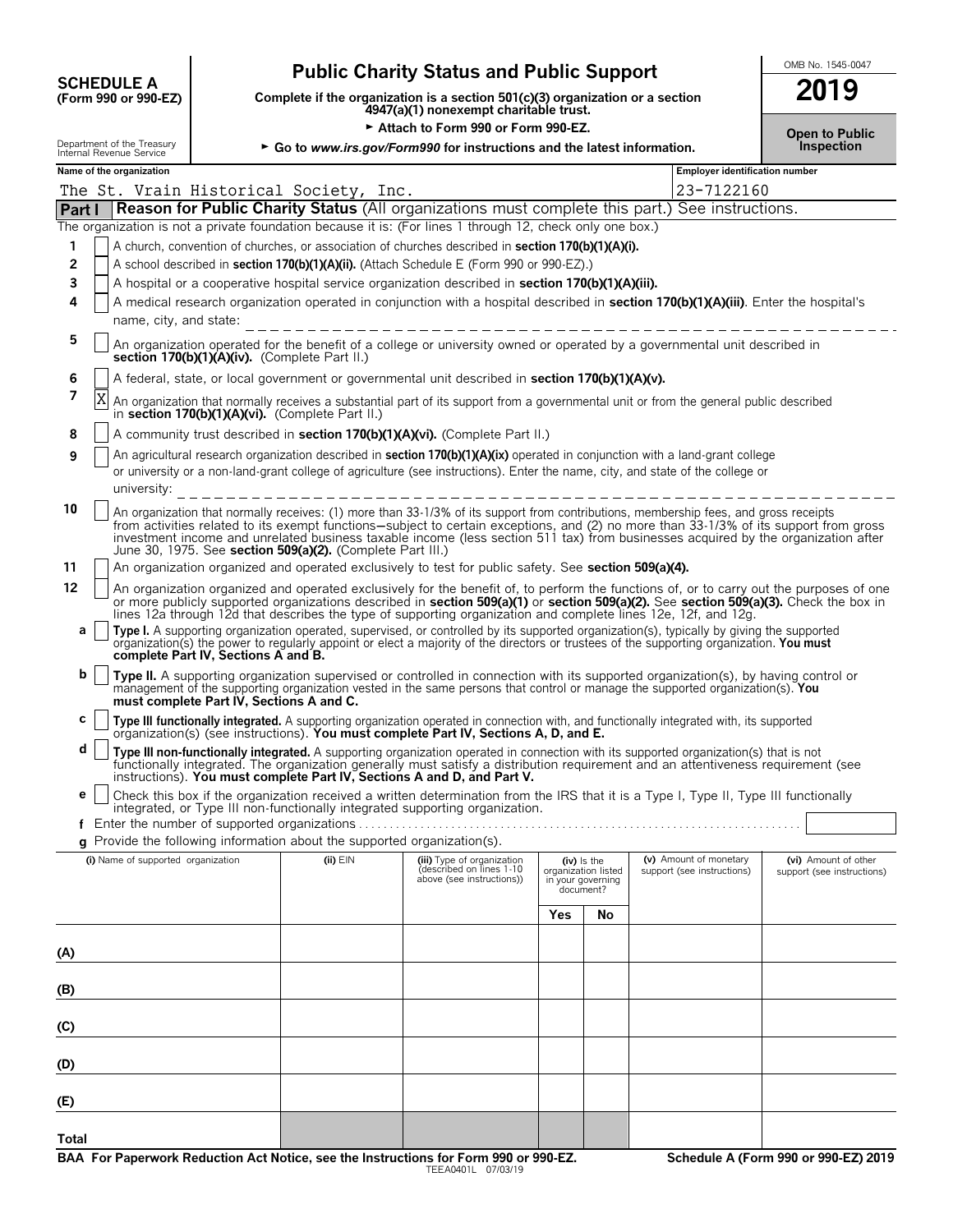### Schedule A (Form 990 or 990-EZ) 2019 The St. Vrain Historical Society, Inc. 23-7122160 Page **2**

**Part II Support Schedule for Organizations Described in Sections 170(b)(1)(A)(iv) and 170(b)(1)(A)(vi)** (Complete only if you checked the box on line 5, 7, or 8 of Part I or if the organization failed to qualify under Part III. If the organization fails to qualify under the tests listed below, please complete Part III.)

### **Section A. Public Support Calendar year (or fiscal year (a) 2015 <b>(b)** 2016 **(c) 2017 <b>(d)** 2018 **(e)** 2019 **(f)** Total **beginning in) 1** Gifts, grants, contributions, and<br>
membership fees received. (Do not<br>
include any 'unusual grants.'). . . . . . . . **2** Tax revenues levied for the organization's benefit and either paid to or expended on its behalf. . . . . . . . . . . . **3** The value of services or facilities furnished by a governmental unit to the organization without charge. . . . **4 Total.** Add lines 1 through 3 . . . **5** The portion of total contributions by each person (other than a governmental unit or publicly supported organization) included on line 1 that exceeds 2% of the amount shown on line 11, column (f)... **6 Public support.** Subtract line 5 from line 4 **Section B. Total Support Calendar year (or fiscal year (a) 2015 <b>(b)** 2016 **(c)** 2017 **(d)** 2018 **(e)** 2019 **(f)** Total **beginning in) 7** Amounts from line 4...... **8** Gross income from interest, dividends, payments received on securities loans, rents, royalties, and income from similar sources . . . . . . . . **9** Net income from unrelated business activities, whether or not the business is regularly carried on. . . . . . . . . . . **10** Other income. Do not include gain or loss from the sale of capital assets (Explain in  $Part VI.$ ). See  $Part VI.$ ... **11 Total support.** Add lines 7 through 10. . . . . . . . . . . . . . . . . . . . **12** Gross receipts from related activities, etc. (see instructions). . . . . . . . . . . . . . . . . . . . . . . . . . . . . . . . . . . . . . . . . . . . . . . . . . **12 13 First five years.** If the Form 990 is for the organization's first, second, third, fourth, or fifth tax year as a section 501(c)(3) organization, check this box and **stop here**. . . . . . . . . . . . . . . . . . . . . . . . . . . . . . . . . . . . . . . . . . . . . . . . . . . . . . . . . . . . . . . . . . . . . . . . . . . . . . . . . . . . G **Section C. Computation of Public Support Percentage 14** Public support percentage for 2019 (line 6, column (f) divided by line 11, column (f)). . . . . . . . . . . . . . . . . . . . . . . . . . . **14** % **15** Public support percentage from 2018 Schedule A, Part II, line 14 . . . . . . . . . . . . . . . . . . . . . . . . . . . . . . . . . . . . . . . . . . . . . **15** % **16a 33-1/3% support test**'**2019.** If the organization did not check the box on line 13, and line 14 is 33-1/3% or more, check this box and **stop here.** The organization qualifies as a publicly supported organization. . . . . . . . . . . . . . . . . . . . . . . . . . . . . . . . . . . . . . . . . . . . . . . . . . . G **b 33-1/3% support test-2018.** If the organization did not check a box on line 13 or 16a, and line 15 is 33-1/3% or more, check this box and **stop here.** The organization qualifies as a publicly supported organization. . . . . . . . . . . . . . . . . . . . . . . . . . . . . . . . . . . . . . . . . . . . . . . . . . . G **17a 10%-facts-and-circumstances test**'**2019.** If the organization did not check a box on line 13, 16a, or 16b, and line 14 is 10% or more, and if the organization meets the 'facts-and-circumstances' test, check this box and **stop here.** Explain in Part VI how<br>the organization meets the 'facts-and-circumstances' test. The organization qualifies as a **b 10%-facts-and-circumstances test**'**2018.** If the organization did not check a box on line 13, 16a, 16b, or 17a, and line 15 is 10% or more, and if the organization meets the 'facts-and-circumstances' test, check this box and **stop here.** Explain in Part VI how the<br>organization meets the 'facts-and-circumstances' test. The organization qualifies as a 18 **Private foundation.** If the organization did not check a box on line 13, 16a, 16b, 17a, or 17b, check this box and see instructions. 73,328. 66,907. 55,940. 56,132. 27,452. 279,759. 0.  $\Omega$ 73,328. 66,907. 55,940. 56,132. 27,452. 279,759. 0. 279,759. 73,328. 66,907. 55,940. 56,132. 27,452. 279,759. 24,459. 22,110. 18,912. 23,094. 46,392. 134,967. 0.  $2,281.$  2,154. 11,906. 16,341. 431,067. 297,572. 64.90 70.25 X

**BAA Schedule A (Form 990 or 990-EZ) 2019**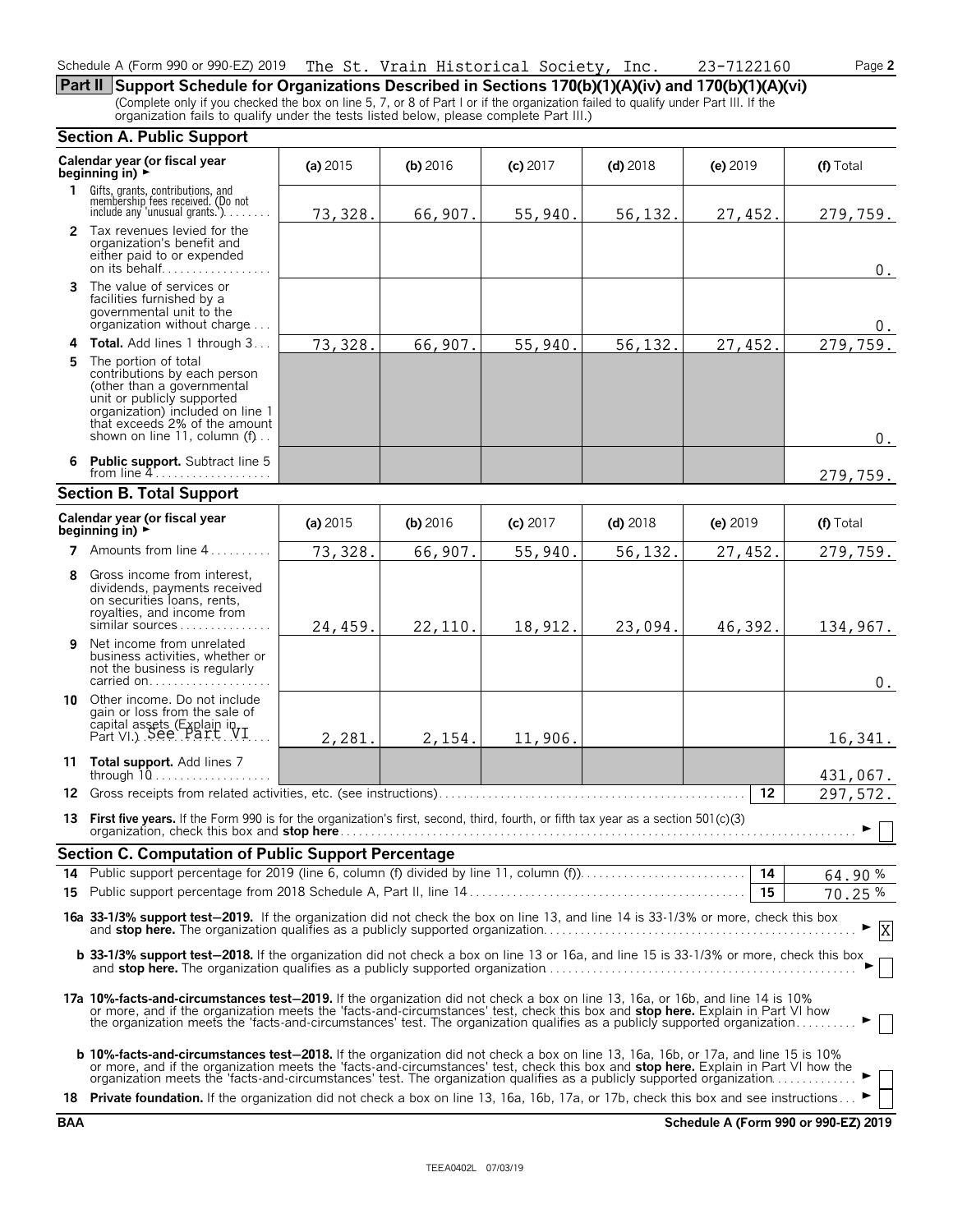### **Part III Support Schedule for Organizations Described in Section 509(a)(2)**

(Complete only if you checked the box on line 10 of Part I or if the organization failed to qualify under Part II. If the organization fails to qualify under the tests listed below, please complete Part II.)

|            | <b>Section A. Public Support</b>                                                                                                                                                                                                                                              |          |                    |            |            |          |                                      |
|------------|-------------------------------------------------------------------------------------------------------------------------------------------------------------------------------------------------------------------------------------------------------------------------------|----------|--------------------|------------|------------|----------|--------------------------------------|
|            | Calendar year (or fiscal year beginning in) $\blacktriangleright$<br>1 Gifts, grants, contributions,<br>and membership fees<br>received. (Do not include                                                                                                                      | (a) 2015 | (b) 2016           | $(c)$ 2017 | $(d)$ 2018 | (e) 2019 | (f) Total                            |
|            | any 'unusual grants.')<br>2 Gross receipts from admissions,<br>merchandise sold or services                                                                                                                                                                                   |          |                    |            |            |          |                                      |
|            | performed, or facilities<br>furnished in any activity that is<br>related to the organization's<br>$tax\text{-}exempt$ purpose                                                                                                                                                 |          |                    |            |            |          |                                      |
| 3          | Gross receipts from activities<br>that are not an unrelated trade<br>or business under section 513.                                                                                                                                                                           |          |                    |            |            |          |                                      |
| 4          | Tax revenues levied for the<br>organization's benefit and<br>either paid to or expended on<br>its behalf                                                                                                                                                                      |          |                    |            |            |          |                                      |
| 5          | The value of services or<br>facilities furnished by a<br>governmental unit to the<br>organization without charge                                                                                                                                                              |          |                    |            |            |          |                                      |
|            | <b>6 Total.</b> Add lines 1 through 5<br><b>7a</b> Amounts included on lines 1,<br>2. and 3 received from<br>disqualified persons                                                                                                                                             |          |                    |            |            |          |                                      |
|            | <b>b</b> Amounts included on lines 2<br>and 3 received from other than<br>disqualified persons that<br>exceed the greater of \$5,000 or<br>1% of the amount on line 13<br>for the year                                                                                        |          |                    |            |            |          |                                      |
|            | c Add lines $7a$ and $7b$                                                                                                                                                                                                                                                     |          |                    |            |            |          |                                      |
| 8          | <b>Public support.</b> (Subtract line<br>7c from line 6.).                                                                                                                                                                                                                    |          |                    |            |            |          |                                      |
|            | <b>Section B. Total Support</b>                                                                                                                                                                                                                                               |          |                    |            |            |          |                                      |
|            | Calendar year (or fiscal year beginning in) $\blacktriangleright$                                                                                                                                                                                                             | (a) 2015 | (b) 2016           | $(c)$ 2017 | $(d)$ 2018 | (e) 2019 | (f) Total                            |
|            | 9 Amounts from line 6                                                                                                                                                                                                                                                         |          |                    |            |            |          |                                      |
|            | <b>10a</b> Gross income from interest, dividends,<br>payments received on securities loans,<br>rents, royalties, and income from<br>$similar$ sources                                                                                                                         |          |                    |            |            |          |                                      |
|            | <b>b</b> Unrelated business taxable<br>income (less section 511)<br>taxes) from businesses<br>acquired after June 30, 1975                                                                                                                                                    |          |                    |            |            |          |                                      |
| 11         | c Add lines 10a and $10b$<br>Net income from unrelated business<br>activities not included in line 10b,<br>whether or not the business is<br>regularly carried on $\dots\dots$                                                                                                |          |                    |            |            |          |                                      |
|            | 12 Other income. Do not include<br>gain or loss from the sale of<br>capital assets (Explain in                                                                                                                                                                                |          |                    |            |            |          |                                      |
|            | 13 Total support. (Add lines 9,<br>10c, 11, and $12.$ )                                                                                                                                                                                                                       |          |                    |            |            |          |                                      |
|            | 14 First five years. If the Form 990 is for the organization's first, second, third, fourth, or fifth tax year as a section 501(c)(3)<br>organization, check this box and <b>stop here</b>                                                                                    |          |                    |            |            |          |                                      |
|            | <b>Section C. Computation of Public Support Percentage</b>                                                                                                                                                                                                                    |          |                    |            |            |          |                                      |
| 15         | Public support percentage for 2019 (line 8, column (f), divided by line 13, column (f)                                                                                                                                                                                        |          |                    |            |            | 15       | န့                                   |
| 16         |                                                                                                                                                                                                                                                                               |          |                    |            |            | 16       | ०७                                   |
|            | Section D. Computation of Investment Income Percentage                                                                                                                                                                                                                        |          |                    |            |            |          |                                      |
| 17         | Investment income percentage for 2019 (line 10c, column (f), divided by line 13, column (f)                                                                                                                                                                                   |          |                    |            |            | 17       | %                                    |
| 18         |                                                                                                                                                                                                                                                                               |          |                    |            |            | 18       | ०७                                   |
|            | 19a 33-1/3% support tests-2019. If the organization did not check the box on line 14, and line 15 is more than 33-1/3%, and line 17<br>is not more than 33-1/3%, check this box and stop here. The organization qualifies as a publicly supported organization                |          |                    |            |            |          |                                      |
|            | <b>b</b> 33-1/3% support tests-2018. If the organization did not check a box on line 14 or line 19a, and line 16 is more than 33-1/3%, and<br>line 18 is not more than 33-1/3%, check this box and stop here. The organization qualifies as a publicly supported organization |          |                    |            |            |          |                                      |
| 20         | Private foundation. If the organization did not check a box on line 14, 19a, or 19b, check this box and see instructions.                                                                                                                                                     |          |                    |            |            |          |                                      |
| <b>BAA</b> |                                                                                                                                                                                                                                                                               |          | TEEA0403L 07/03/19 |            |            |          | Schedule A (Form 990 or 990-EZ) 2019 |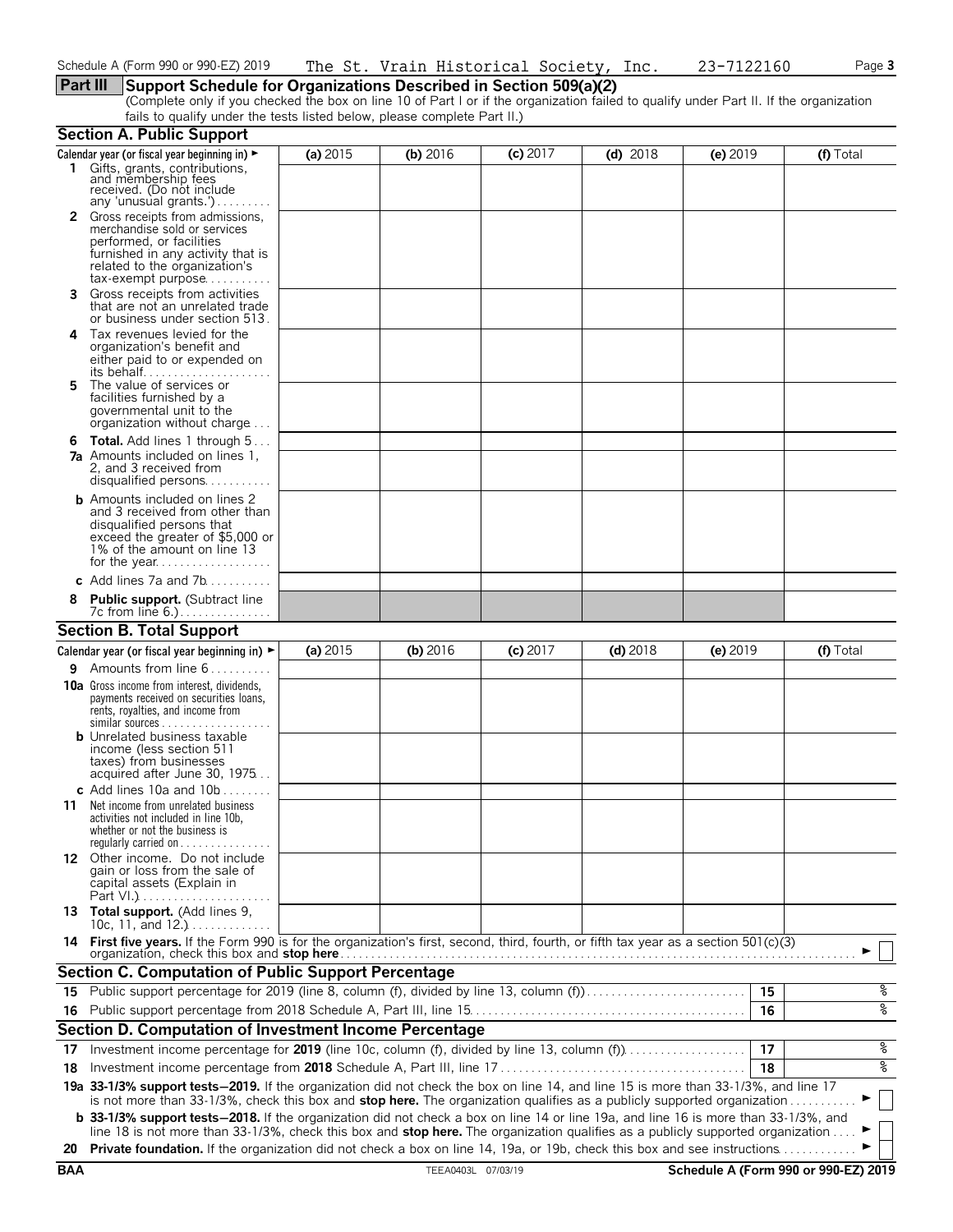### **Part IV Supporting Organizations**

(Complete only if you checked a box in line 12 on Part I. If you checked 12a of Part I, complete Sections A and B. If you checked 12b of Part I, complete Sections A and C. If you checked 12c of Part I, complete Sections A, D, and E. If you checked 12d of Part I, complete Sections A and D, and complete Part V.)

### **Section A. All Supporting Organizations**

**Yes No 1** Are all of the organization's supported organizations listed by name in the organization's governing documents? *If 'No,' describe in Part VI how the supported organizations are designated. If designated by class or purpose, describe the designation. If historic and continuing relationship, explain.* **1 2** Did the organization have any supported organization that does not have an IRS determination of status under section 509(a)(1) or (2)? *If 'Yes,' explain in Part VI how the organization determined that the supported organization was described in section 509(a)(1) or (2).* **2 3a** Did the organization have a supported organization described in section 501(c)(4), (5), or (6)? *If 'Yes,' answer (b) and (c) below.* **3a b** Did the organization confirm that each supported organization qualified under section 501(c)(4), (5), or (6) and satisfied the public support tests under section 509(a)(2)? *If 'Yes,' describe in Part VI when and how the organization made the determination.* **3b c** Did the organization ensure that all support to such organizations was used exclusively for section 170(c)(2)(B) purposes? *If 'Yes,' explain in Part VI what controls the organization put in place to ensure such use.* **3c 4a** Was any supported organization not organized in the United States ('foreign supported organization')? *If 'Yes' and if you checked 12a or 12b in Part I, answer (b) and (c) below.* **4a b** Did the organization have ultimate control and discretion in deciding whether to make grants to the foreign supported organization? *If 'Yes,' describe in Part VI how the organization had such control and discretion despite being controlled or supervised by or in connection with its supported organizations.* **4b c** Did the organization support any foreign supported organization that does not have an IRS determination under sections 501(c)(3) and 509(a)(1) or (2)? *If 'Yes,' explain in Part VI what controls the organization used to ensure that all support to the foreign supported organization was used exclusively for section 170(c)(2)(B) purposes.* **4c 5a** Did the organization add, substitute, or remove any supported organizations during the tax year? *If 'Yes,' answer (b)* and (c) below (if applicable). Also, provide detail in **Part VI**, including (i) the names and EIN numbers of the supported *organizations added, substituted, or removed; (ii) the reasons for each such action; (iii) the authority under the organization's organizing document authorizing such action; and (iv) how the action was accomplished (such as by amendment to the organizing document).* **5a b Type I or Type II only.** Was any added or substituted supported organization part of a class already designated in the organization's organizing document? **5b c Substitutions only.** Was the substitution the result of an event beyond the organization's control? **5c 6** Did the organization provide support (whether in the form of grants or the provision of services or facilities) to anyone other than (i) its supported organizations, (ii) individuals that are part of the charitable class benefited by one or more of its supported organizations, or (iii) other supporting organizations that also support or benefit one or more of the filing organization's supported organizations? *If 'Yes,' provide detail in Part VI.* **6 7** Did the organization provide a grant, loan, compensation, or other similar payment to a substantial contributor (as defined in section 4958(c)(3)(C)), a family member of a substantial contributor, or a 35% controlled entity with regard to a substantial contributor? *If 'Yes,' complete Part I of Schedule L (Form 990 or 990-EZ).* **7 8** Did the organization make a loan to a disqualified person (as defined in section 4958) not described in line 7? *If 'Yes,' complete Part I of Schedule L (Form 990 or 990-EZ).* **8 9a** Was the organization controlled directly or indirectly at any time during the tax year by one or more disqualified persons as defined in section 4946 (other than foundation managers and organizations described in section 509(a)(1) or (2))? *If 'Yes,' provide detail in Part VI*. b Did one or more disqualified persons (as defined in line 9a) hold a controlling interest in any entity in which the<br>supporting organization had an interest? If 'Yes,' provide detail in Part VI. **c** Did a disqualified person (as defined in line 9a) have an ownership interest in, or derive any personal benefit from, assets in which the supporting organization also had an interest? *If 'Yes,' provide detail in Part VI*. **9c 10a** Was the organization subject to the excess business holdings rules of section 4943 because of section 4943(f) (regarding certain Type II supporting organizations, and all Type III non-functionally integrated supporting organizations)? *If 'Yes,' answer 10b below.* **10a b** Did the organization have any excess business holdings in the tax year? *(Use Schedule C, Form 4720, to determine whether the organization had excess business holdings.)* **10b**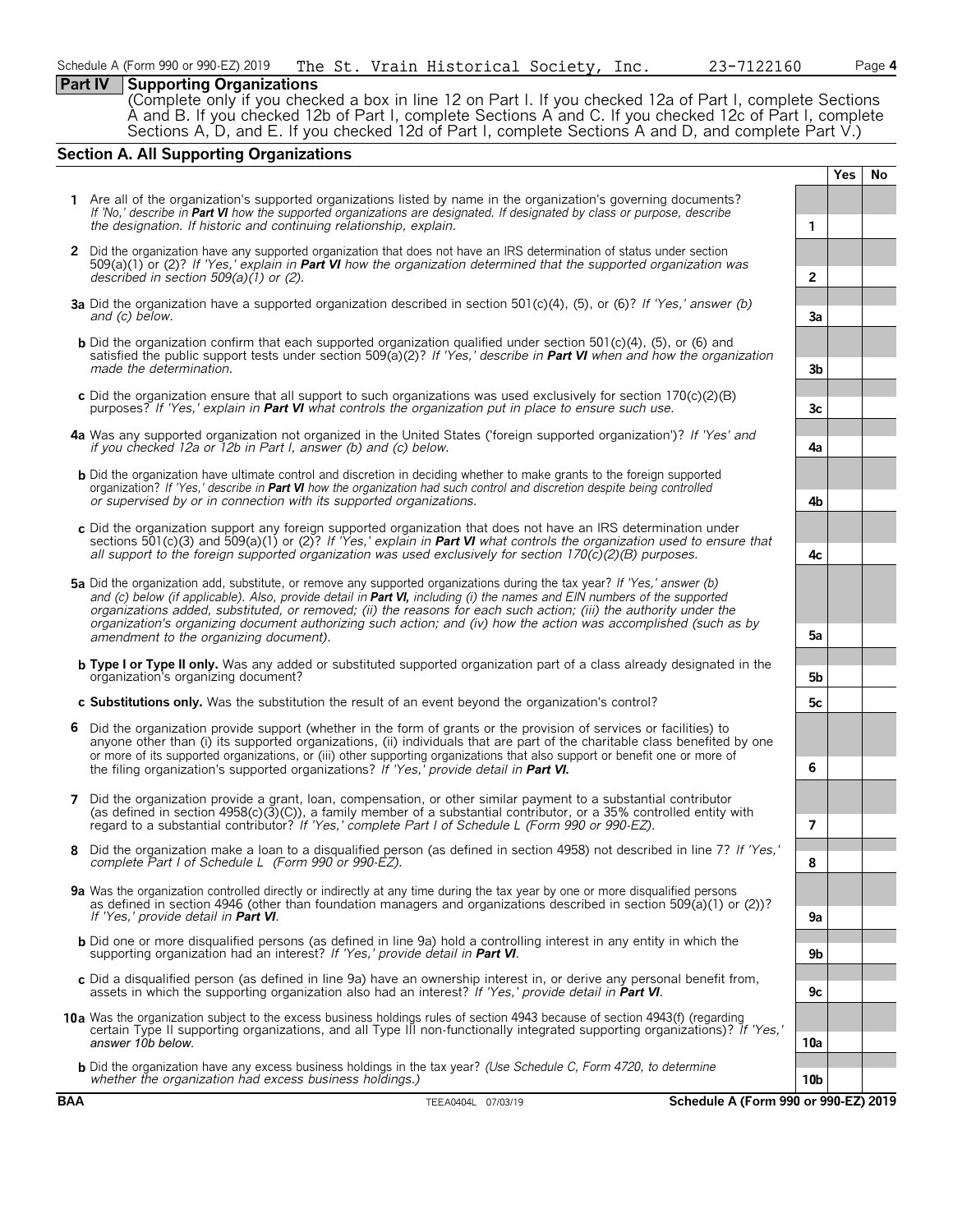Schedule A (Form 990 or 990-EZ) 2019 Page **5** The St. Vrain Historical Society, Inc. 23-7122160

### **Section B. Type I Supporting Organizations**

- **1** Did the directors, trustees, or membership of one or more supported organizations have the power to regularly appoint or elect at least a majority of the organization's directors or trustees at all times during the tax year? *If 'No,' describe in Part VI how the supported organization(s) effectively operated, supervised, or controlled the organization's activities. If the organization had more than one supported organization, describe how the powers to appoint and/or remove directors or trustees were allocated among the supported organizations and what conditions or restrictions, if any, applied to such powers during the tax* year. **1**
- **2** Did the organization operate for the benefit of any supported organization other than the supported organization(s) that operated, supervised, or controlled the supporting organization? *If 'Yes,' explain in Part VI how providing such benefit carried out the purposes of the supported organization(s) that operated, supervised, or controlled the supporting organization.* **2**

### **Section C. Type II Supporting Organizations**

|                                                                                                                                                                                                                                                               |  | . |  |
|---------------------------------------------------------------------------------------------------------------------------------------------------------------------------------------------------------------------------------------------------------------|--|---|--|
| Were a majority of the organization's directors or trustees during the tax year also a majority of the directors or trustees<br>of each of the organization's supported organization(s)? If 'No,' describe in <b>Part VI</b> how control or management of the |  |   |  |
| supporting organization was vested in the same persons that controlled or managed the supported organization(s).                                                                                                                                              |  |   |  |

### **Section D. All Type III Supporting Organizations**

**Yes No 1** Did the organization provide to each of its supported organizations, by the last day of the fifth month of the organization's tax year, (i) a written notice describing the type and amount of support provided during the prior tax year, (ii) a copy of the Form 990 that was most recently filed as of the date of notification, and (iii) copies of the organization's governing documents in effect on the date of notification, to the extent not previously provided? **1 2** Were any of the organization's officers, directors, or trustees either (i) appointed or elected by the supported organization(s) or (ii) serving on the governing body of a supported organization? *If 'No,' explain in Part VI how the organization maintained a close and continuous working relationship with the supported organization(s).* **2 3** By reason of the relationship described in (2), did the organization's supported organizations have a significant voice in the organization's investment policies and in directing the use of the organization's income or assets at all times during the tax year? *If 'Yes,' describe in Part VI the role the organization's supported organizations played in this regard.* **3**

### **Section E. Type III Functionally Integrated Supporting Organizations**

- **1** *Check the box next to the method that the organization used to satisfy the Integral Part Test during the year (see instructions).* 
	- **a** The organization satisfied the Activities Test. *Complete line 2 below.*
	- **b** The organization is the parent of each of its supported organizations. *Complete line 3 below.*
	- **c** The organization supported a governmental entity. *Describe in Part VI how you supported a government entity (see instructions).*

### **2** Activities Test. *Answer (a) and (b) below.* **Yes No**

- **a** Did substantially all of the organization's activities during the tax year directly further the exempt purposes of the supported organization(s) to which the organization was responsive? *If 'Yes,' then in Part VI identify those supported organizations and explain how these activities directly furthered their exempt purposes, how the organization was responsive to those supported organizations, and how the organization determined that these activities constituted substantially all of its activities.* **2a**
- **b** Did the activities described in (a) constitute activities that, but for the organization's involvement, one or more of the organization's supported organization(s) would have been engaged in? *If 'Yes,' explain in Part VI the reasons for the organization's position that its supported organization(s) would have engaged in these activities but for the organization's involvement.* **2b**
- **3** Parent of Supported Organizations. *Answer (a) and (b) below.*
- **a** Did the organization have the power to regularly appoint or elect a majority of the officers, directors, or trustees of each of the supported organizations? *Provide details in Part VI.* **3a**
- **b** Did the organization exercise a substantial degree of direction over the policies, programs, and activities of each of its supported organizations? *If 'Yes,' describe in Part VI the role played by the organization in this regard.* **3b**

**Yes No**

**Yes No**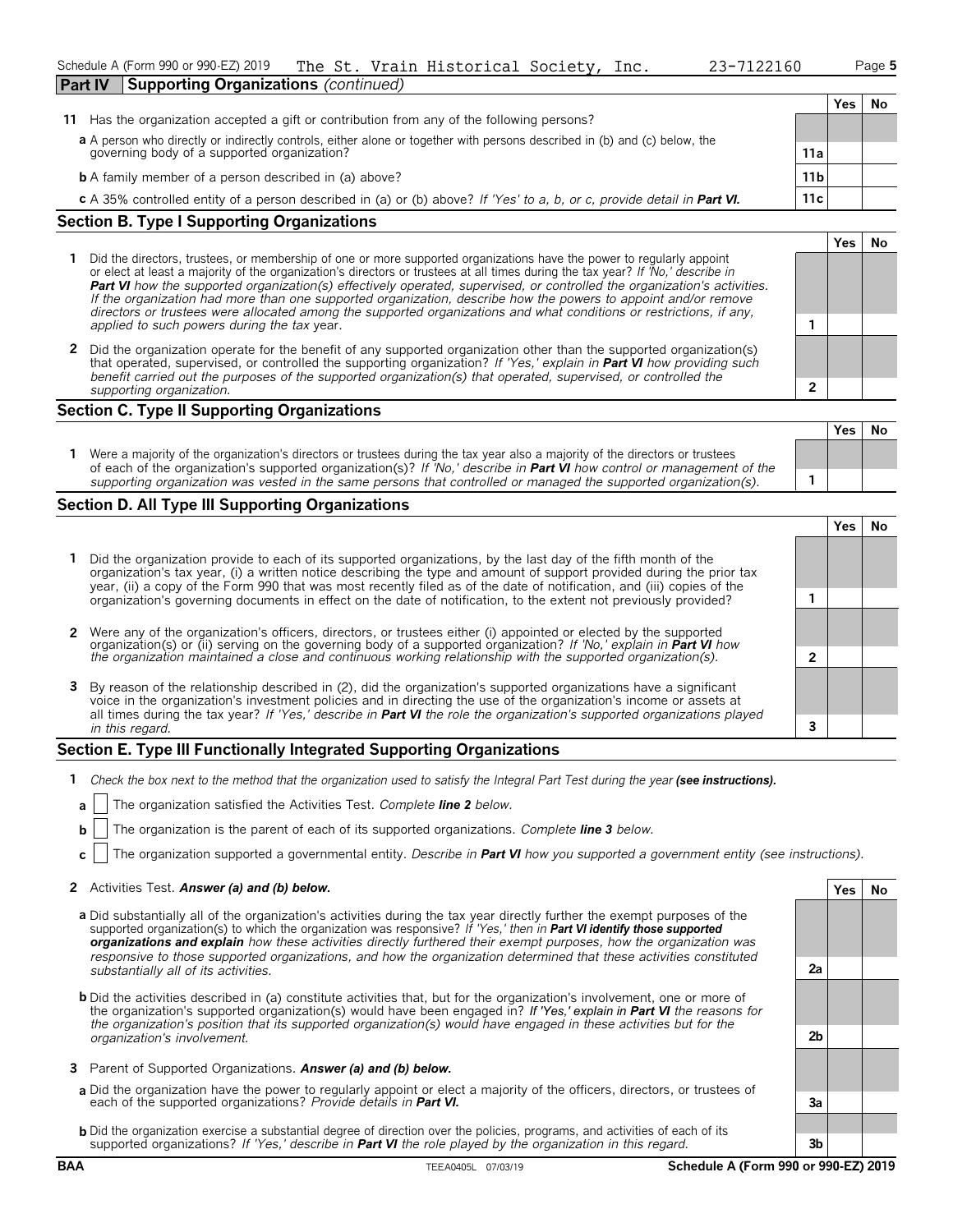| 1            | Check here if the organization satisfied the Integral Part Test as a qualifying trust on Nov. 20, 1970 (explain in Part VI). See<br><b>instructions.</b> All other Type III non-functionally integrated supporting organizations must complete Sections A through E. |                |                                |                                |
|--------------|----------------------------------------------------------------------------------------------------------------------------------------------------------------------------------------------------------------------------------------------------------------------|----------------|--------------------------------|--------------------------------|
|              | Section A - Adjusted Net Income                                                                                                                                                                                                                                      | (A) Prior Year | (B) Current Year<br>(optional) |                                |
| 1            | Net short-term capital gain                                                                                                                                                                                                                                          | 1              |                                |                                |
| $\mathbf{2}$ | Recoveries of prior-year distributions                                                                                                                                                                                                                               | $\overline{2}$ |                                |                                |
| 3            | Other gross income (see instructions)                                                                                                                                                                                                                                | 3              |                                |                                |
| 4            | Add lines 1 through 3.                                                                                                                                                                                                                                               | 4              |                                |                                |
| 5            | Depreciation and depletion                                                                                                                                                                                                                                           | 5              |                                |                                |
| 6            | Portion of operating expenses paid or incurred for production or collection of gross<br>income or for management, conservation, or maintenance of property held for<br>production of income (see instructions)                                                       | 6              |                                |                                |
|              | 7 Other expenses (see instructions)                                                                                                                                                                                                                                  | $\overline{7}$ |                                |                                |
| 8            | <b>Adjusted Net Income</b> (subtract lines 5, 6, and 7 from line 4)                                                                                                                                                                                                  | 8              |                                |                                |
|              | <b>Section B - Minimum Asset Amount</b>                                                                                                                                                                                                                              |                | (A) Prior Year                 | (B) Current Year<br>(optional) |
| 1.           | Aggregate fair market value of all non-exempt-use assets (see instructions for short<br>tax year or assets held for part of year):                                                                                                                                   |                |                                |                                |
|              | a Average monthly value of securities                                                                                                                                                                                                                                | 1a             |                                |                                |
|              | <b>b</b> Average monthly cash balances                                                                                                                                                                                                                               | 1 <sub>b</sub> |                                |                                |
|              | c Fair market value of other non-exempt-use assets                                                                                                                                                                                                                   | 1c             |                                |                                |
|              | <b>d Total</b> (add lines 1a, 1b, and 1c)                                                                                                                                                                                                                            | 1 <sub>d</sub> |                                |                                |
|              | <b>e Discount</b> claimed for blockage or other<br>factors (explain in detail in Part VI):                                                                                                                                                                           |                |                                |                                |
| $\mathbf{2}$ | Acquisition indebtedness applicable to non-exempt-use assets                                                                                                                                                                                                         | $\overline{2}$ |                                |                                |
|              | <b>3</b> Subtract line 2 from line 1d.                                                                                                                                                                                                                               | 3              |                                |                                |
| 4            | Cash deemed held for exempt use. Enter 1-1/2% of line 3 (for greater amount,<br>see instructions).                                                                                                                                                                   | 4              |                                |                                |
| 5            | Net value of non-exempt-use assets (subtract line 4 from line 3)                                                                                                                                                                                                     | 5              |                                |                                |
| 6.           | Multiply line 5 by .035.                                                                                                                                                                                                                                             | 6              |                                |                                |
| 7            | Recoveries of prior-year distributions                                                                                                                                                                                                                               | $\overline{7}$ |                                |                                |
| 8            | <b>Minimum Asset Amount</b> (add line 7 to line 6)                                                                                                                                                                                                                   | 8              |                                |                                |
|              | Section C - Distributable Amount                                                                                                                                                                                                                                     |                |                                | <b>Current Year</b>            |
| 1            | Adjusted net income for prior year (from Section A, line 8, Column A)                                                                                                                                                                                                | $\mathbf{1}$   |                                |                                |
|              | 2 Enter 85% of line 1.                                                                                                                                                                                                                                               | $\overline{2}$ |                                |                                |
|              | <b>3</b> Minimum asset amount for prior year (from Section B, line 8, Column A)                                                                                                                                                                                      | 3              |                                |                                |
| 4            | Enter greater of line 2 or line 3.                                                                                                                                                                                                                                   | 4              |                                |                                |
| 5            | Income tax imposed in prior year                                                                                                                                                                                                                                     | 5              |                                |                                |
| 6            | <b>Distributable Amount.</b> Subtract line 5 from line 4, unless subject to emergency<br>temporary reduction (see instructions).                                                                                                                                     | 6              |                                |                                |

**7**  $\mid$  Check here if the current year is the organization's first as a non-functionally integrated Type III supporting organization (see instructions).

**BAA Schedule A (Form 990 or 990-EZ) 2019**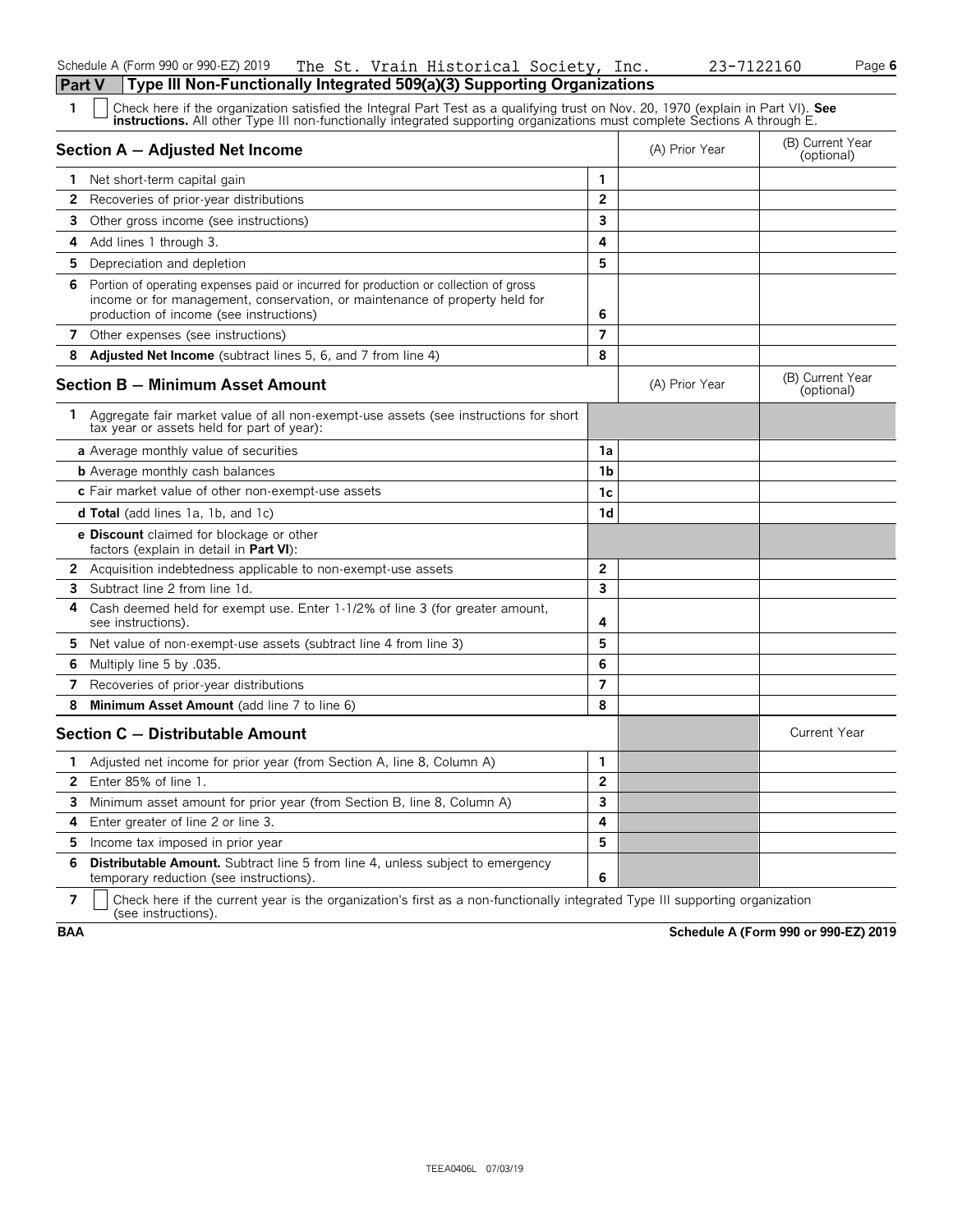| Schedule A (Form 990 or 990-EZ) 2019 |  | The St. Vrain Historical Society, Inc. |  |  | 23-7122160 | Page 7 |
|--------------------------------------|--|----------------------------------------|--|--|------------|--------|
|--------------------------------------|--|----------------------------------------|--|--|------------|--------|

| <b>Part V</b> | Type III Non-Functionally Integrated 509(a)(3) Supporting Organizations (continued)                                                                                           |                                              |                                               |                                                  |
|---------------|-------------------------------------------------------------------------------------------------------------------------------------------------------------------------------|----------------------------------------------|-----------------------------------------------|--------------------------------------------------|
|               | <b>Section D - Distributions</b>                                                                                                                                              |                                              |                                               | <b>Current Year</b>                              |
| 1.            | Amounts paid to supported organizations to accomplish exempt purposes                                                                                                         |                                              |                                               |                                                  |
| 2             | Amounts paid to perform activity that directly furthers exempt purposes of supported organizations,<br>in excess of income from activity                                      |                                              |                                               |                                                  |
| 3             | Administrative expenses paid to accomplish exempt purposes of supported organizations                                                                                         |                                              |                                               |                                                  |
| 4             | Amounts paid to acquire exempt-use assets                                                                                                                                     |                                              |                                               |                                                  |
| 5             | Qualified set-aside amounts (prior IRS approval required)                                                                                                                     |                                              |                                               |                                                  |
| 6             | Other distributions (describe in Part VI). See instructions.                                                                                                                  |                                              |                                               |                                                  |
| 7             | Total annual distributions. Add lines 1 through 6.                                                                                                                            |                                              |                                               |                                                  |
| 8             | Distributions to attentive supported organizations to which the organization is responsive (provide details<br>in Part VI). See instructions.                                 |                                              |                                               |                                                  |
| 9             | Distributable amount for 2019 from Section C, line 6                                                                                                                          |                                              |                                               |                                                  |
|               | 10 Line 8 amount divided by line 9 amount                                                                                                                                     |                                              |                                               |                                                  |
|               | Section $E -$ Distribution Allocations (see instructions)                                                                                                                     | (i)<br><b>Excess</b><br><b>Distributions</b> | (ii)<br><b>Underdistributions</b><br>Pre-2019 | (iii)<br><b>Distributable</b><br>Amount for 2019 |
| 1.            | Distributable amount for 2019 from Section C, line 6                                                                                                                          |                                              |                                               |                                                  |
|               | 2 Underdistributions, if any, for years prior to 2019 (reasonable<br>cause required - explain in Part VI). See instructions.                                                  |                                              |                                               |                                                  |
|               | 3 Excess distributions carryover, if any, to 2019                                                                                                                             |                                              |                                               |                                                  |
|               | a From 2014                                                                                                                                                                   |                                              |                                               |                                                  |
|               | <b>b</b> From 2015                                                                                                                                                            |                                              |                                               |                                                  |
|               | c From 2016                                                                                                                                                                   |                                              |                                               |                                                  |
|               | <b>d</b> From 2017.                                                                                                                                                           |                                              |                                               |                                                  |
|               | <b>e</b> From 2018                                                                                                                                                            |                                              |                                               |                                                  |
|               | f Total of lines 3a through e                                                                                                                                                 |                                              |                                               |                                                  |
|               | g Applied to underdistributions of prior years                                                                                                                                |                                              |                                               |                                                  |
|               | h Applied to 2019 distributable amount                                                                                                                                        |                                              |                                               |                                                  |
|               | i Carryover from 2014 not applied (see instructions)                                                                                                                          |                                              |                                               |                                                  |
|               | j Remainder. Subtract lines 3g, 3h, and 3i from 3f.                                                                                                                           |                                              |                                               |                                                  |
| 4             | Distributions for 2019 from Section D.<br>\$<br>line 7:                                                                                                                       |                                              |                                               |                                                  |
|               | a Applied to underdistributions of prior years                                                                                                                                |                                              |                                               |                                                  |
|               | <b>b</b> Applied to 2019 distributable amount                                                                                                                                 |                                              |                                               |                                                  |
|               | c Remainder. Subtract lines 4a and 4b from 4.                                                                                                                                 |                                              |                                               |                                                  |
| 5.            | Remaining underdistributions for years prior to 2019, if any.<br>Subtract lines 3g and 4a from line 2. For result greater than<br>zero, explain in Part VI. See instructions. |                                              |                                               |                                                  |
|               | 6 Remaining underdistributions for 2019. Subtract lines 3h and 4b<br>from line 1. For result greater than zero, explain in Part VI. See<br>instructions.                      |                                              |                                               |                                                  |
|               | 7 Excess distributions carryover to 2020. Add lines 3j and 4c.                                                                                                                |                                              |                                               |                                                  |
|               | 8 Breakdown of line 7:                                                                                                                                                        |                                              |                                               |                                                  |
|               | $a$ Excess from 2015                                                                                                                                                          |                                              |                                               |                                                  |
|               | $b$ Excess from 2016                                                                                                                                                          |                                              |                                               |                                                  |
|               | <b>c</b> Excess from 2017.                                                                                                                                                    |                                              |                                               |                                                  |
|               | $d$ Excess from 2018                                                                                                                                                          |                                              |                                               |                                                  |
|               | <b>e</b> Excess from 2019.                                                                                                                                                    |                                              |                                               |                                                  |

**BAA** Schedule A (Form 990 or 990-EZ) 2019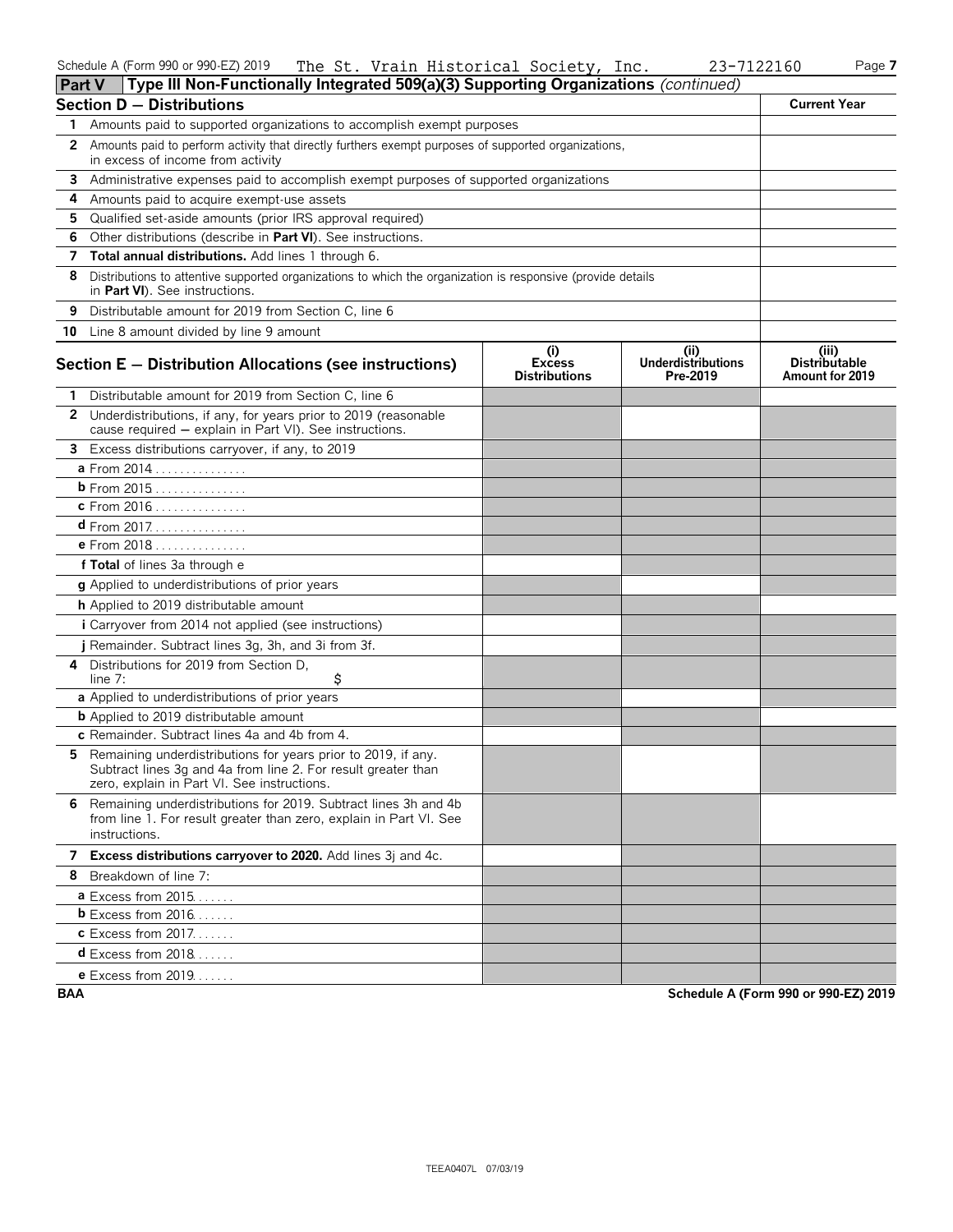**Part VI** Supplemental Information. Provide the explanations required by Part II, line 10; Part II, line 17a or 17b; Part III, line 12; Part IV, Section A, lines 1, 2, 3b, 3c, 4b, 4c, 5a, 6, 9a, 9b, 9c, 11a, 11b, and 11c; Part IV, Section B, lines 1 and 2; Part IV, Section C, line 1; Part IV, Section D, lines 2 and 3; Part IV, Section E, lines 1c, 2a, 2b, 3a, and 3b; Part V, line 1; Part V, Section B, line 1e; Part V, Section D, lines 5, 6, and 8; and Part V, Section E, lines 2, 5, and 6. Also complete this part for any additional information. (See instructions.)

### **Part II, Line 10 - Other Income**

| Nature and Source |  |                     |                 |                         |
|-------------------|--|---------------------|-----------------|-------------------------|
| Total             |  | $11,906.$ \$<br>906 | 2,154. S<br>151 | 2,281.<br>701<br>2,201. |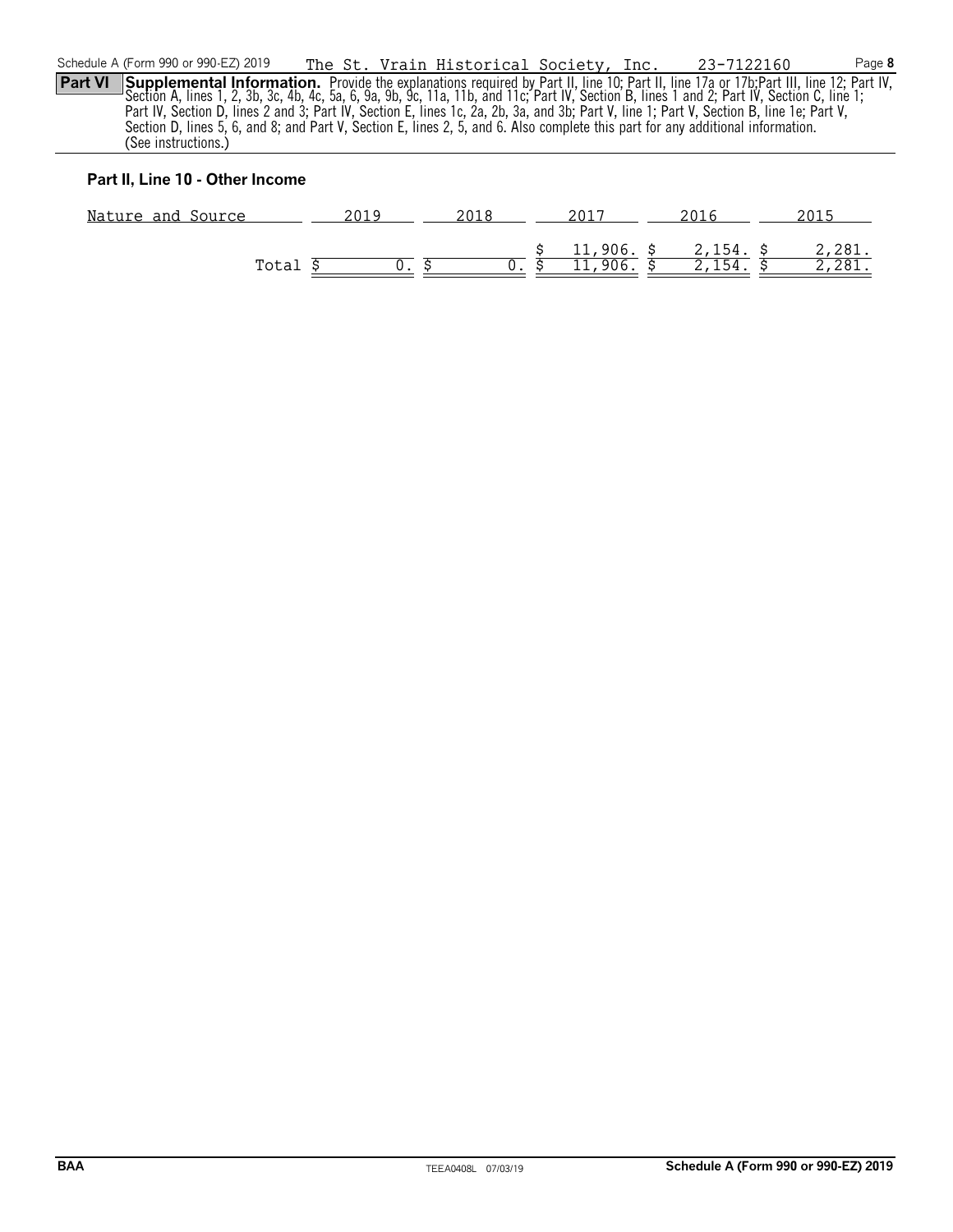| <b>Schedule B</b>                                                                          |                                                                                                                                                | OMB No. 1545-0047                     |
|--------------------------------------------------------------------------------------------|------------------------------------------------------------------------------------------------------------------------------------------------|---------------------------------------|
| (Form 990, 990-EZ,<br>or 990-PF)<br>Department of the Treasury<br>Internal Revenue Service | <b>Schedule of Contributors</b><br>Attach to Form 990, Form 990-EZ, or Form 990-PF.<br>► Go to www.irs.gov/Form990 for the latest information. | 2019                                  |
| Name of the organization                                                                   |                                                                                                                                                | <b>Employer identification number</b> |
|                                                                                            | The St. Vrain Historical Society, Inc.                                                                                                         | 23-7122160                            |
| Organization type (check one):                                                             |                                                                                                                                                |                                       |
| Filers of:                                                                                 | Section:                                                                                                                                       |                                       |
| Form 990 or 990-EZ                                                                         | X<br>$501(c)$ $(3)$ (enter number) organization                                                                                                |                                       |
|                                                                                            | $4947(a)(1)$ nonexempt charitable trust not treated as a private foundation                                                                    |                                       |
| Form 990-PF                                                                                | 527 political organization                                                                                                                     |                                       |
|                                                                                            | 501(c)(3) exempt private foundation                                                                                                            |                                       |
|                                                                                            | 4947(a)(1) nonexempt charitable trust treated as a private foundation                                                                          |                                       |
|                                                                                            | 501(c)(3) taxable private foundation                                                                                                           |                                       |
|                                                                                            |                                                                                                                                                |                                       |

Check if your organization is covered by the **General Rule** or a **Special Rule.**

Note: Only a section 501(c)(7), (8), or (10) organization can check boxes for both the General Rule and a Special Rule. See instructions.

### **General Rule**

For an organization filing Form 990, 990-EZ, or 990-PF that received, during the year, contributions totaling \$5,000 or more (in money or property) from any one contributor. Complete Parts I and II. See instructions for determining a contributor's total contributions.

### **Special Rules**

For an organization described in section 501(c)(3) filing Form 990 or 990-EZ that met the 33-1/3% support test of the regulations under sections 509(a)(1) and 170(b)(1)(A)(vi), that checked Schedule A (Form 990 or 990-EZ), Part II, line 13, 16a, or 16b, and that received from any one contributor, during the year, total contributions of the greater of (**1**) \$5,000; or (**2**) 2% of the amount on (i) Form 990, Part VIII, line 1h; or (ii) Form 990-EZ, line 1. Complete Parts I and II.

For an organization described in section 501(c)(7), (8), or (10) filing Form 990 or 990-EZ that received from any one contributor, during the year, total contributions of more than \$1,000 *exclusively* for religious, charitable, scientific, literary, or educational purposes, or for the prevention of cruelty to children or animals. Complete Parts I, II, and III.

For an organization described in section 501(c)(7), (8), or (10) filing Form 990 or 990-EZ that received from any one contributor, during the year, contributions *exclusively* for religious, charitable, etc., purposes, but no such contributions totaled more than \$1,000. If this box is checked, enter here the total contributions that were received during the year for an *exclusively* religious, charitable, etc., purpose. Don't complete any of the parts unless the **General Rule** applies to this organization because it received *nonexclusively* religious, charitable, etc., contributions totaling \$5,000 or more during the year . ►\$

**Caution:** An organization that isn't covered by the General Rule and/or the Special Rules doesn't file Schedule B (Form 990, 990-EZ, or 990-PF), but it **must** answer 'No' on Part IV, line 2, of its Form 990; or check the box on line H of its Form 990-EZ or on its Form 990-PF, Part I, line 2, to certify that it doesn't meet the filing requirements of Schedule B (Form 990, 990-EZ, or 990-PF).

**BAA For Paperwork Reduction Act Notice, see the instructions for Form 990, 990-EZ, or 990-PF. Schedule B (Form 990, 990-EZ, or 990-PF) (2019)**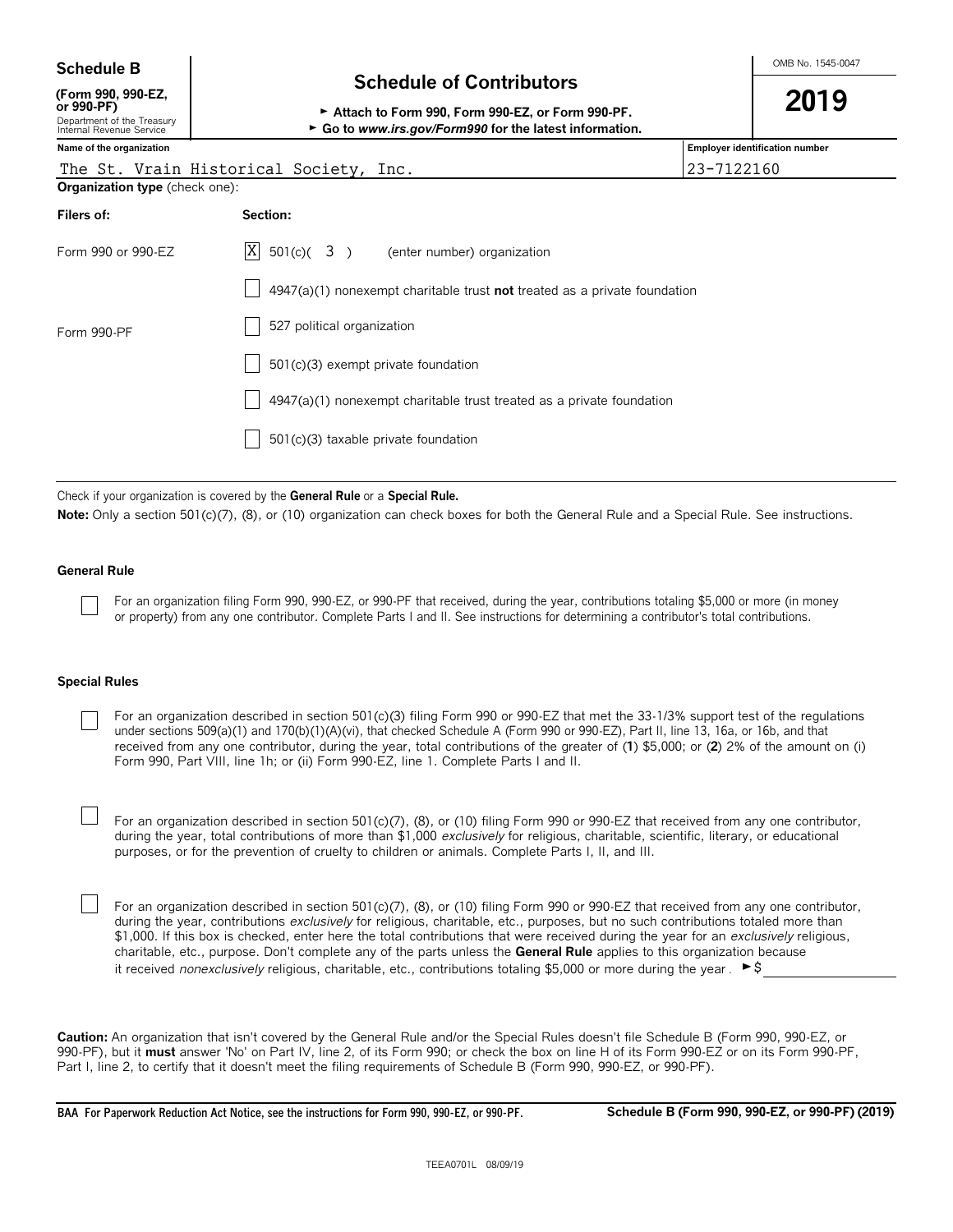| Schedule B (Form 990, 990-EZ, or 990-PF) (2019)                                                              |                                       | Page 2 |
|--------------------------------------------------------------------------------------------------------------|---------------------------------------|--------|
| Name of organization                                                                                         | <b>Employer identification number</b> |        |
| The St. Vrain Historical Society, Inc.                                                                       | $123 - 7122160$                       |        |
| <b>Part I</b> Contributors (see instructions). Use duplicate copies of Part I if additional space is needed. |                                       |        |

| (a)<br>No. | (b)<br>Name, address, and ZIP + 4 | (c)<br>Total<br>contributions | (d)<br>Type of contribution                                                      |
|------------|-----------------------------------|-------------------------------|----------------------------------------------------------------------------------|
|            |                                   |                               | Person<br>Payroll<br>Noncash<br>(Complete Part II for                            |
|            |                                   |                               | noncash contributions.)                                                          |
| (a)<br>No. | (b)<br>Name, address, and ZIP + 4 | (c)<br>Total<br>contributions | (d)<br>Type of contribution                                                      |
|            |                                   |                               | Person<br>Payroll<br>Noncash<br>(Complete Part II for<br>noncash contributions.) |
| (a)<br>No. | (b)<br>Name, address, and ZIP + 4 | (c)<br>Total<br>contributions | (d)<br>Type of contribution                                                      |
|            |                                   |                               | Person<br>Payroll<br>Noncash<br>(Complete Part II for                            |
|            |                                   |                               | noncash contributions.)                                                          |
| (a)<br>No. | (b)<br>Name, address, and ZIP + 4 | (c)<br>Total<br>contributions | (d)<br>Type of contribution                                                      |
|            |                                   |                               | Person<br>Payroll<br>Noncash<br>(Complete Part II for<br>noncash contributions.) |
| (a)<br>Ňó. | (b)<br>Name, address, and ZIP + 4 | (c)<br>Total<br>contributions | (d)<br>Type of contribution                                                      |
|            |                                   | S                             | Person<br>Payroll<br>Noncash<br>(Complete Part II for<br>noncash contributions.) |
| (a)<br>No. | (b)<br>Name, address, and ZIP + 4 | (c)<br>Total<br>contributions | (d)<br>Type of contribution                                                      |
|            |                                   |                               | Person<br>Payroll                                                                |
|            |                                   |                               | Noncash<br>(Complete Part II for<br>noncash contributions.)                      |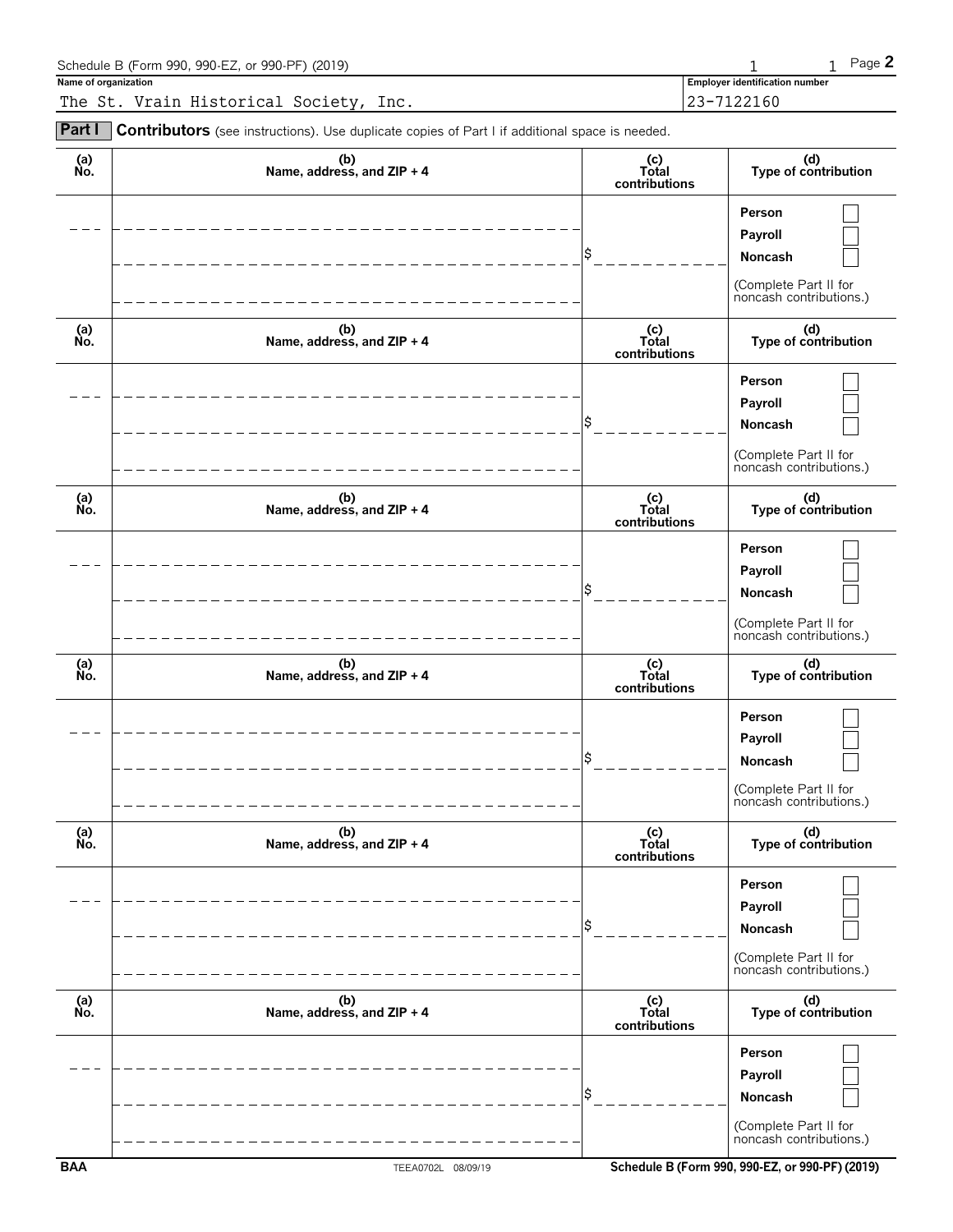| Schedule B (Form 990, 990-EZ, or 990-PF) (2019) |                                | $P$ ade 3 |
|-------------------------------------------------|--------------------------------|-----------|
| Name of organization                            | Employer identification number |           |
| The St. Vrain Historical Society, Inc.          | 23-7122160                     |           |

**Part II** Noncash Property (see instructions). Use duplicate copies of Part II if additional space is needed.

| (a) No.<br>from<br>Part I | (b)<br>Description of noncash property given | (c)<br>FMV (or estimate)<br>(See instructions.) | (d)<br>Date received |
|---------------------------|----------------------------------------------|-------------------------------------------------|----------------------|
|                           | N/A                                          |                                                 |                      |
|                           |                                              | \$                                              |                      |
| (a) No.<br>from<br>Part I | (b)<br>Description of noncash property given | (c)<br>FMV (or estimate)<br>(See instructions.) | (d)<br>Date received |
|                           |                                              |                                                 |                      |
|                           |                                              | \$                                              |                      |
| (a) No.<br>from<br>Part I | (b)<br>Description of noncash property given | (c)<br>FMV (or estimate)<br>(See instructions.) | (d)<br>Date received |
|                           |                                              |                                                 |                      |
|                           |                                              | \$                                              |                      |
| (a) No.<br>from<br>Part I | (b)<br>Description of noncash property given | (c)<br>FMV (or estimate)<br>(See instructions.) | (d)<br>Date received |
|                           |                                              |                                                 |                      |
|                           |                                              | \$                                              |                      |
| (a) No.<br>from<br>Part I | (b)<br>Description of noncash property given | (c)<br>FMV (or estimate)<br>(See instructions.) | (d)<br>Date received |
|                           |                                              |                                                 |                      |
|                           |                                              | \$                                              |                      |
| (a) No.<br>from<br>Part I | (b)<br>Description of noncash property given | (c)<br>FMV (or estimate)<br>(See instructions.) | (d)<br>Date received |
|                           |                                              |                                                 |                      |
|                           |                                              | \$                                              |                      |
|                           |                                              |                                                 |                      |

**BAA Schedule B (Form 990, 990-EZ, or 990-PF) (2019)**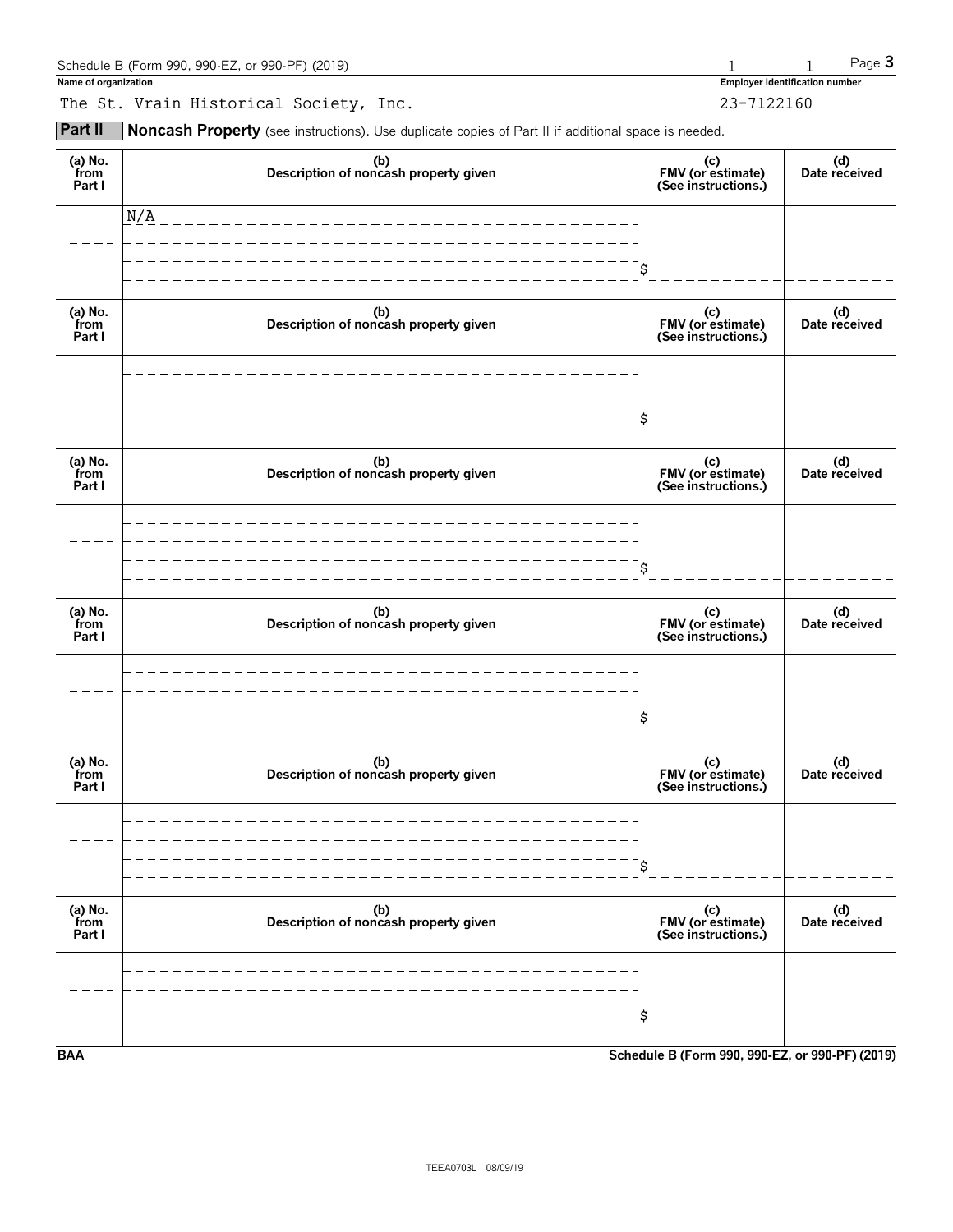|                           | Schedule B (Form 990, 990-EZ, or 990-PF) (2019)                                                                                                                                                                                                                                                                                                                                                            |                         |                                          | Page 4                                          |  |  |  |  |  |  |  |
|---------------------------|------------------------------------------------------------------------------------------------------------------------------------------------------------------------------------------------------------------------------------------------------------------------------------------------------------------------------------------------------------------------------------------------------------|-------------------------|------------------------------------------|-------------------------------------------------|--|--|--|--|--|--|--|
| Name of organization      |                                                                                                                                                                                                                                                                                                                                                                                                            |                         |                                          | <b>Employer identification number</b>           |  |  |  |  |  |  |  |
| Part III                  | The St. Vrain Historical Society, Inc.<br>Exclusively religious, charitable, etc., contributions to organizations described in section 501(c)(7), (8),<br>or (10) that total more than \$1,000 for the year from any one contributor. Complete columns (a) through (e) and<br>the following line entry. For organizations completing Part III, enter the total of exclusively religious, charitable, etc., |                         |                                          | 23-7122160                                      |  |  |  |  |  |  |  |
|                           | contributions of \$1,000 or less for the year. (Enter this information once. See instructions.) $\triangleright$ \$<br>Use duplicate copies of Part III if additional space is needed.                                                                                                                                                                                                                     |                         |                                          |                                                 |  |  |  |  |  |  |  |
| (a)<br>No. from<br>Part I | (b)<br>Purpose of gift                                                                                                                                                                                                                                                                                                                                                                                     | (c)<br>Use of gift      |                                          | (d)<br>Description of how gift is held          |  |  |  |  |  |  |  |
|                           | N/A<br>_________________                                                                                                                                                                                                                                                                                                                                                                                   | _____________________   |                                          |                                                 |  |  |  |  |  |  |  |
|                           |                                                                                                                                                                                                                                                                                                                                                                                                            |                         |                                          |                                                 |  |  |  |  |  |  |  |
|                           |                                                                                                                                                                                                                                                                                                                                                                                                            |                         |                                          |                                                 |  |  |  |  |  |  |  |
|                           | Transferee's name, address, and ZIP + 4                                                                                                                                                                                                                                                                                                                                                                    | (e)<br>Transfer of gift |                                          | Relationship of transferor to transferee        |  |  |  |  |  |  |  |
|                           |                                                                                                                                                                                                                                                                                                                                                                                                            |                         |                                          |                                                 |  |  |  |  |  |  |  |
| (a)<br>No. from           | (b)<br>Purpose of gift                                                                                                                                                                                                                                                                                                                                                                                     | (c)<br>Use of gift      |                                          | (d)<br>Description of how gift is held          |  |  |  |  |  |  |  |
| Part I                    |                                                                                                                                                                                                                                                                                                                                                                                                            |                         |                                          |                                                 |  |  |  |  |  |  |  |
|                           |                                                                                                                                                                                                                                                                                                                                                                                                            |                         |                                          |                                                 |  |  |  |  |  |  |  |
|                           | Transferee's name, address, and ZIP + 4                                                                                                                                                                                                                                                                                                                                                                    |                         | Relationship of transferor to transferee |                                                 |  |  |  |  |  |  |  |
|                           |                                                                                                                                                                                                                                                                                                                                                                                                            |                         |                                          |                                                 |  |  |  |  |  |  |  |
| (a)<br>No. from<br>Part I | (b)<br>Purpose of gift                                                                                                                                                                                                                                                                                                                                                                                     | (c)<br>Use of gift      |                                          | (d)<br>Description of how gift is held          |  |  |  |  |  |  |  |
|                           |                                                                                                                                                                                                                                                                                                                                                                                                            |                         |                                          |                                                 |  |  |  |  |  |  |  |
|                           | Transferee's name, address, and ZIP + 4                                                                                                                                                                                                                                                                                                                                                                    | (e)<br>Transfer of gift | Relationship of transferor to transferee |                                                 |  |  |  |  |  |  |  |
|                           |                                                                                                                                                                                                                                                                                                                                                                                                            |                         |                                          |                                                 |  |  |  |  |  |  |  |
|                           |                                                                                                                                                                                                                                                                                                                                                                                                            |                         |                                          |                                                 |  |  |  |  |  |  |  |
| (a)<br>No. from<br>Part I | (b)<br>Purpose of gift                                                                                                                                                                                                                                                                                                                                                                                     | (c)<br>Use of gift      |                                          | (d)<br>Description of how gift is held          |  |  |  |  |  |  |  |
|                           |                                                                                                                                                                                                                                                                                                                                                                                                            |                         |                                          |                                                 |  |  |  |  |  |  |  |
|                           |                                                                                                                                                                                                                                                                                                                                                                                                            |                         |                                          |                                                 |  |  |  |  |  |  |  |
|                           |                                                                                                                                                                                                                                                                                                                                                                                                            |                         |                                          |                                                 |  |  |  |  |  |  |  |
|                           | Transferee's name, address, and ZIP + 4                                                                                                                                                                                                                                                                                                                                                                    | (e)<br>Transfer of gift | Relationship of transferor to transferee |                                                 |  |  |  |  |  |  |  |
|                           |                                                                                                                                                                                                                                                                                                                                                                                                            |                         |                                          |                                                 |  |  |  |  |  |  |  |
|                           |                                                                                                                                                                                                                                                                                                                                                                                                            |                         |                                          |                                                 |  |  |  |  |  |  |  |
| <b>BAA</b>                |                                                                                                                                                                                                                                                                                                                                                                                                            |                         |                                          | Schedule B (Form 990, 990-EZ, or 990-PF) (2019) |  |  |  |  |  |  |  |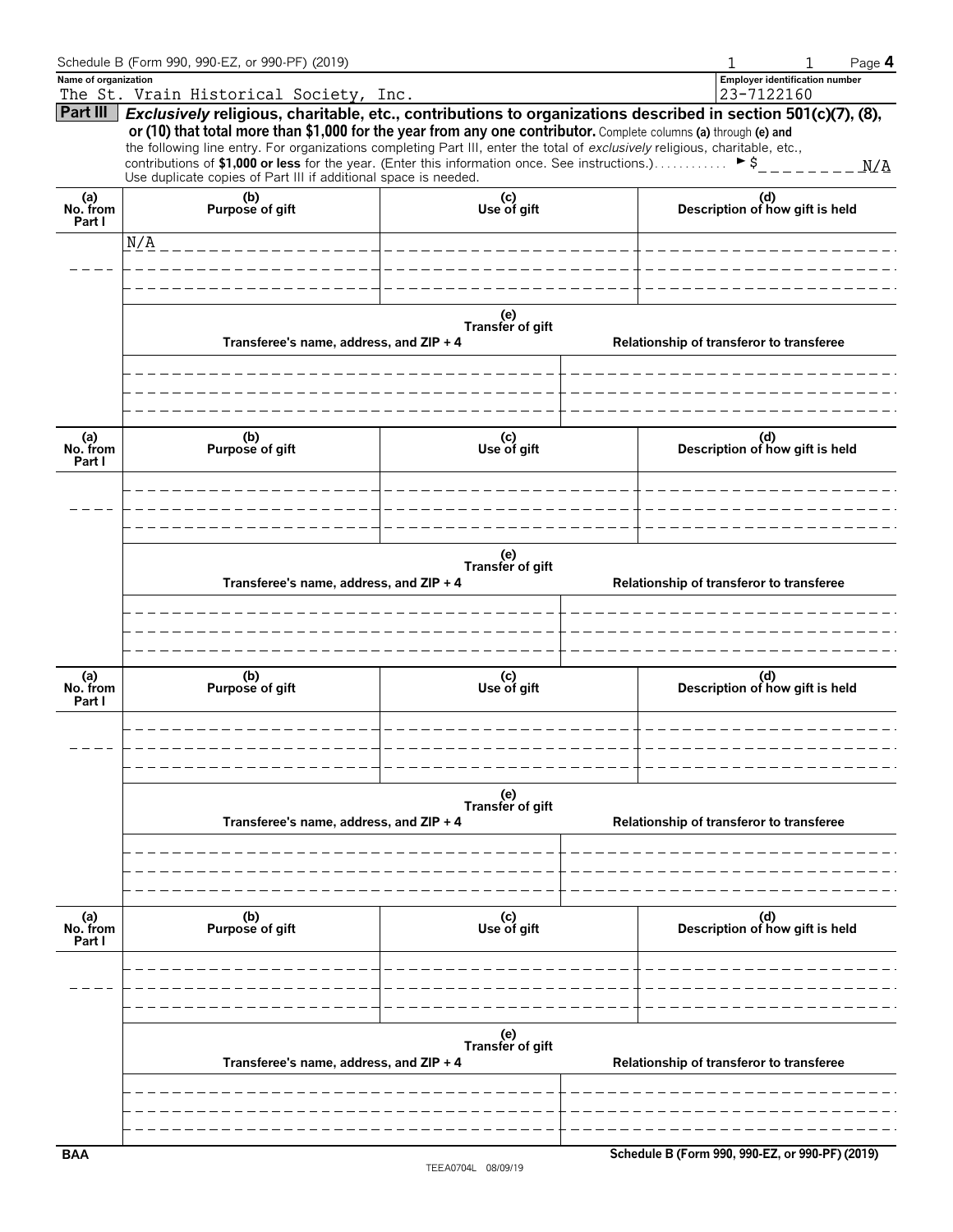|         | <b>SCHEDULE D</b>                                      |                                                                               | <b>Supplemental Financial Statements</b>                                                                                                                                                                                                                                                                                                                                               |                                                    |                     | OMB No. 1545-0047                          |    |
|---------|--------------------------------------------------------|-------------------------------------------------------------------------------|----------------------------------------------------------------------------------------------------------------------------------------------------------------------------------------------------------------------------------------------------------------------------------------------------------------------------------------------------------------------------------------|----------------------------------------------------|---------------------|--------------------------------------------|----|
|         | (Form 990)                                             |                                                                               | Complete if the organization answered 'Yes' on Form 990,<br>Part IV, line 6, 7, 8, 9, 10, 11a, 11b, 11c, 11d, 11e, 11f, 12a, or 12b.                                                                                                                                                                                                                                                   |                                                    |                     | 2019                                       |    |
|         | Department of the Treasury<br>Internal Revenue Service |                                                                               | Attach to Form 990.<br>► Go to www.irs.gov/Form990 for instructions and the latest information.                                                                                                                                                                                                                                                                                        |                                                    |                     | <b>Open to Public</b><br><b>Inspection</b> |    |
|         | Name of the organization                               |                                                                               |                                                                                                                                                                                                                                                                                                                                                                                        |                                                    |                     | <b>Employer identification number</b>      |    |
|         |                                                        |                                                                               |                                                                                                                                                                                                                                                                                                                                                                                        |                                                    |                     |                                            |    |
|         |                                                        | The St. Vrain Historical Society, Inc.                                        |                                                                                                                                                                                                                                                                                                                                                                                        |                                                    | 23-7122160          |                                            |    |
| Part I  |                                                        |                                                                               | Organizations Maintaining Donor Advised Funds or Other Similar Funds or Accounts.<br>Complete if the organization answered 'Yes' on Form 990, Part IV, line 6.                                                                                                                                                                                                                         |                                                    |                     |                                            |    |
|         |                                                        |                                                                               | (a) Donor advised funds                                                                                                                                                                                                                                                                                                                                                                |                                                    |                     | (b) Funds and other accounts               |    |
|         |                                                        | Total number at end of year                                                   |                                                                                                                                                                                                                                                                                                                                                                                        |                                                    |                     |                                            |    |
| 2       | Aggregate value of contributions to (during year)      |                                                                               |                                                                                                                                                                                                                                                                                                                                                                                        |                                                    |                     |                                            |    |
| 3       | Aggregate value of grants from (during year)           |                                                                               |                                                                                                                                                                                                                                                                                                                                                                                        |                                                    |                     |                                            |    |
| 4       |                                                        | Aggregate value at end of year                                                |                                                                                                                                                                                                                                                                                                                                                                                        |                                                    |                     |                                            |    |
| 5       |                                                        |                                                                               | Did the organization inform all donors and donor advisors in writing that the assets held in donor advised funds<br>are the organization's property, subject to the organization's exclusive legal control?                                                                                                                                                                            |                                                    |                     | ∣Yes                                       | No |
| 6       |                                                        |                                                                               | Did the organization inform all grantees, donors, and donor advisors in writing that grant funds can be used only<br>for charitable purposes and not for the benefit of the donor or donor advisor, or for any other purpose conferring                                                                                                                                                |                                                    |                     |                                            |    |
|         |                                                        |                                                                               |                                                                                                                                                                                                                                                                                                                                                                                        |                                                    |                     | Yes                                        | No |
| Part II |                                                        | <b>Conservation Easements.</b>                                                |                                                                                                                                                                                                                                                                                                                                                                                        |                                                    |                     |                                            |    |
|         |                                                        |                                                                               | Complete if the organization answered 'Yes' on Form 990, Part IV, line 7.<br>Purpose(s) of conservation easements held by the organization (check all that apply).                                                                                                                                                                                                                     |                                                    |                     |                                            |    |
| 1.      |                                                        | Preservation of land for public use (for example, recreation or education)    |                                                                                                                                                                                                                                                                                                                                                                                        | Preservation of a historically important land area |                     |                                            |    |
|         |                                                        | Protection of natural habitat                                                 |                                                                                                                                                                                                                                                                                                                                                                                        | Preservation of a certified historic structure     |                     |                                            |    |
|         |                                                        | Preservation of open space                                                    |                                                                                                                                                                                                                                                                                                                                                                                        |                                                    |                     |                                            |    |
| 2       | last day of the tax year.                              |                                                                               | Complete lines 2a through 2d if the organization held a qualified conservation contribution in the form of a conservation easement on the                                                                                                                                                                                                                                              |                                                    |                     |                                            |    |
|         |                                                        |                                                                               |                                                                                                                                                                                                                                                                                                                                                                                        |                                                    |                     | Held at the End of the Tax Year            |    |
|         |                                                        |                                                                               |                                                                                                                                                                                                                                                                                                                                                                                        | 2a<br>2 <sub>b</sub>                               |                     |                                            |    |
|         |                                                        |                                                                               | <b>c</b> Number of conservation easements on a certified historic structure included in (a)                                                                                                                                                                                                                                                                                            | 2c                                                 |                     |                                            |    |
|         |                                                        |                                                                               | d Number of conservation easements included in (c) acquired after 7/25/06, and not on a historic                                                                                                                                                                                                                                                                                       |                                                    |                     |                                            |    |
|         |                                                        |                                                                               |                                                                                                                                                                                                                                                                                                                                                                                        | 2d                                                 |                     |                                            |    |
| 3       | tax year $\blacktriangleright$                         |                                                                               | Number of conservation easements modified, transferred, released, extinguished, or terminated by the organization during the                                                                                                                                                                                                                                                           |                                                    |                     |                                            |    |
|         |                                                        | Number of states where property subject to conservation easement is located ► |                                                                                                                                                                                                                                                                                                                                                                                        |                                                    |                     |                                            |    |
|         |                                                        |                                                                               | Does the organization have a written policy regarding the periodic monitoring, inspection, handling of violations,                                                                                                                                                                                                                                                                     |                                                    |                     | Yes                                        | No |
| 6       |                                                        |                                                                               | Staff and volunteer hours devoted to monitoring, inspecting, handling of violations, and enforcing conservation easements during the year                                                                                                                                                                                                                                              |                                                    |                     |                                            |    |
| 7       | ►\$                                                    |                                                                               | Amount of expenses incurred in monitoring, inspecting, handling of violations, and enforcing conservation easements during the year                                                                                                                                                                                                                                                    |                                                    |                     |                                            |    |
| 8       |                                                        |                                                                               | Does each conservation easement reported on line 2(d) above satisfy the requirements of section 170(h)(4)(B)(i)                                                                                                                                                                                                                                                                        |                                                    |                     | Yes                                        | No |
| 9       | conservation easements.                                |                                                                               | In Part XIII, describe how the organization reports conservation easements in its revenue and expense statement and balance sheet, and<br>include, if applicable, the text of the footnote to the organization's financial statements that describes the organization's accounting for                                                                                                 |                                                    |                     |                                            |    |
|         | <b>Part III</b>                                        |                                                                               | Organizations Maintaining Collections of Art, Historical Treasures, or Other Similar Assets.<br>Complete if the organization answered 'Yes' on Form 990, Part IV, line 8.                                                                                                                                                                                                              |                                                    |                     |                                            |    |
|         |                                                        |                                                                               | 1a If the organization elected, as permitted under FASB ASC 958, not to report in its revenue statement and balance sheet works of art,<br>historical treasures, or other similar assets held for public exhibition, education, or research in furtherance of public service, provide in<br>Part XIII the text of the footnote to its financial statements that describes these items. |                                                    |                     |                                            |    |
|         |                                                        | following amounts relating to these items:                                    | b If the organization elected, as permitted under FASB ASC 958, to report in its revenue statement and balance sheet works of art,<br>historical treasures, or other similar assets held for public exhibition, education, or research in furtherance of public service, provide the                                                                                                   |                                                    |                     |                                            |    |
|         |                                                        |                                                                               |                                                                                                                                                                                                                                                                                                                                                                                        |                                                    |                     |                                            |    |
|         |                                                        |                                                                               |                                                                                                                                                                                                                                                                                                                                                                                        |                                                    | $\triangleright$ \$ |                                            |    |
| 2       |                                                        |                                                                               | If the organization received or held works of art, historical treasures, or other similar assets for financial gain, provide the following<br>amounts required to be reported under FASB ASC 958 relating to these items:                                                                                                                                                              |                                                    | $\triangleright$ \$ |                                            |    |
|         |                                                        |                                                                               |                                                                                                                                                                                                                                                                                                                                                                                        |                                                    | $\triangleright$ \$ |                                            |    |
|         |                                                        |                                                                               | BAA For Paperwork Reduction Act Notice, see the Instructions for Form 990. TEEA3301L 8/22/19                                                                                                                                                                                                                                                                                           |                                                    |                     | Schedule D (Form 990) 2019                 |    |
|         |                                                        |                                                                               |                                                                                                                                                                                                                                                                                                                                                                                        |                                                    |                     |                                            |    |

| BAA  For Paperwork Reduction Act Notice, see the Instructions for Form 99 |  |  |  |
|---------------------------------------------------------------------------|--|--|--|
|---------------------------------------------------------------------------|--|--|--|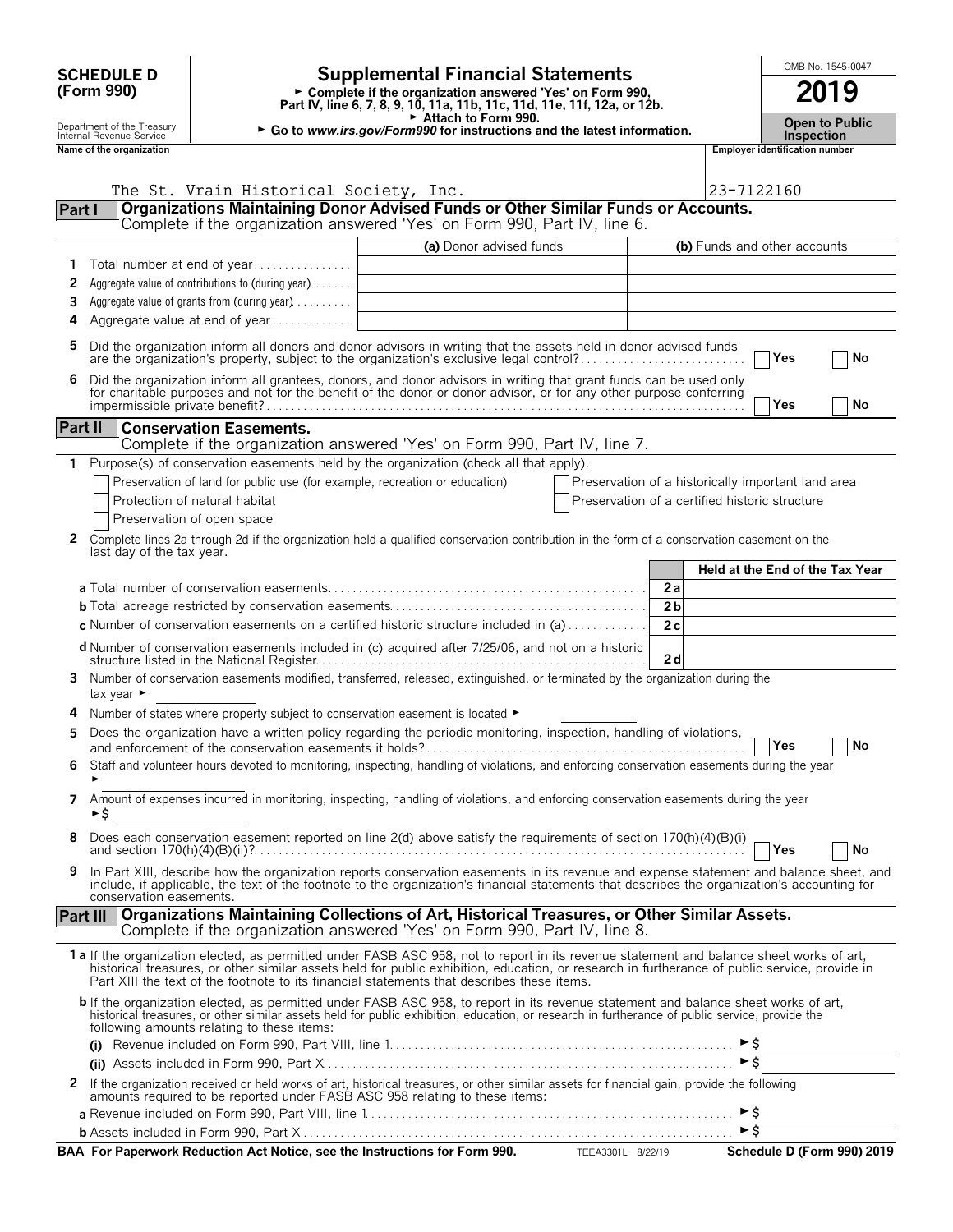| Schedule D (Form 990) 2019 The St. Vrain Historical Society, Inc.                                                                                                                                                         |                  |                                         |                                    | 23-7122160                      |                            | Page 2             |
|---------------------------------------------------------------------------------------------------------------------------------------------------------------------------------------------------------------------------|------------------|-----------------------------------------|------------------------------------|---------------------------------|----------------------------|--------------------|
| Organizations Maintaining Collections of Art, Historical Treasures, or Other Similar Assets (continued)<br>Part III                                                                                                       |                  |                                         |                                    |                                 |                            |                    |
| Using the organization's acquisition, accession, and other records, check any of the following that make significant use of its collection<br>3.<br>items (check all that apply):                                         |                  |                                         |                                    |                                 |                            |                    |
| Public exhibition<br>a                                                                                                                                                                                                    |                  | d                                       | Loan or exchange program           |                                 |                            |                    |
| Scholarly research<br>b                                                                                                                                                                                                   |                  | Other<br>е                              |                                    |                                 |                            |                    |
| Preservation for future generations<br>С<br>Provide a description of the organization's collections and explain how they further the organization's exempt purpose in<br>4<br>Part XIII.                                  |                  |                                         |                                    |                                 |                            |                    |
| During the year, did the organization solicit or receive donations of art, historical treasures, or other similar assets to be sold to raise funds rather than to be maintained as part of the organization's collection? |                  |                                         |                                    |                                 | Yes                        | No                 |
| Part IV Escrow and Custodial Arrangements. Complete if the organization answered 'Yes' on Form 990, Part IV,<br>line 9, or reported an amount on Form 990, Part X, line 21.                                               |                  |                                         |                                    |                                 |                            |                    |
| 1a Is the organization an agent, trustee, custodian or other intermediary for contributions or other assets not included                                                                                                  |                  |                                         |                                    |                                 | Yes                        | No                 |
| <b>b</b> If 'Yes,' explain the arrangement in Part XIII and complete the following table:                                                                                                                                 |                  |                                         |                                    |                                 |                            |                    |
|                                                                                                                                                                                                                           |                  |                                         |                                    |                                 | Amount                     |                    |
|                                                                                                                                                                                                                           |                  |                                         |                                    | 1c                              |                            |                    |
|                                                                                                                                                                                                                           |                  |                                         |                                    | 1 d<br>1e                       |                            |                    |
|                                                                                                                                                                                                                           |                  |                                         |                                    | 1f                              |                            |                    |
| 2a Did the organization include an amount on Form 990, Part X, line 21, for escrow or custodial account liability?                                                                                                        |                  |                                         |                                    |                                 |                            | No                 |
|                                                                                                                                                                                                                           |                  |                                         |                                    |                                 |                            |                    |
|                                                                                                                                                                                                                           |                  |                                         |                                    |                                 |                            |                    |
| Part V<br>Endowment Funds. Complete if the organization answered 'Yes' on Form 990, Part IV, line 10.                                                                                                                     |                  |                                         |                                    |                                 |                            |                    |
|                                                                                                                                                                                                                           | (a) Current year | (b) Prior year                          | (c) Two years back                 | (d) Three years back            | (e) Four years back        |                    |
| <b>1 a</b> Beginning of year balance                                                                                                                                                                                      |                  |                                         |                                    |                                 |                            |                    |
| <b>b</b> Contributions                                                                                                                                                                                                    |                  |                                         |                                    |                                 |                            |                    |
| c Net investment earnings, gains,<br>and losses                                                                                                                                                                           |                  |                                         |                                    |                                 |                            |                    |
| <b>d</b> Grants or scholarships $\ldots$                                                                                                                                                                                  |                  |                                         |                                    |                                 |                            |                    |
| <b>e</b> Other expenditures for facilities<br>and programs                                                                                                                                                                |                  |                                         |                                    |                                 |                            |                    |
| f Administrative expenses                                                                                                                                                                                                 |                  |                                         |                                    |                                 |                            |                    |
| <b>g</b> End of year balance $\dots\dots\dots\dots$                                                                                                                                                                       |                  |                                         |                                    |                                 |                            |                    |
| 2 Provide the estimated percentage of the current year end balance (line 1g, column (a)) held as:                                                                                                                         |                  |                                         |                                    |                                 |                            |                    |
| a Board designated or quasi-endowment $\blacktriangleright$                                                                                                                                                               |                  |                                         |                                    |                                 |                            |                    |
| <b>b</b> Permanent endowment ►                                                                                                                                                                                            |                  |                                         |                                    |                                 |                            |                    |
| c Term endowment ▶                                                                                                                                                                                                        | ્ર               |                                         |                                    |                                 |                            |                    |
| The percentages on lines 2a, 2b, and 2c should equal 100%.                                                                                                                                                                |                  |                                         |                                    |                                 |                            |                    |
| 3a Are there endowment funds not in the possession of the organization that are held and administered for the<br>organization by:                                                                                         |                  |                                         |                                    |                                 | Yes                        | No                 |
|                                                                                                                                                                                                                           |                  |                                         |                                    |                                 | 3a(i)                      |                    |
|                                                                                                                                                                                                                           |                  |                                         |                                    |                                 | 3a(ii)                     |                    |
|                                                                                                                                                                                                                           |                  |                                         |                                    |                                 | 3b                         |                    |
| Describe in Part XIII the intended uses of the organization's endowment funds.<br>4                                                                                                                                       |                  |                                         |                                    |                                 |                            |                    |
| <b>Part VI</b> Land, Buildings, and Equipment.                                                                                                                                                                            |                  |                                         |                                    |                                 |                            |                    |
| Complete if the organization answered 'Yes' on Form 990, Part IV, line 11a. See Form 990, Part X, line 10.                                                                                                                |                  |                                         |                                    |                                 |                            |                    |
| Description of property                                                                                                                                                                                                   |                  | (a) Cost or other basis<br>(investment) | (b) Cost or other<br>basis (other) | (c) Accumulated<br>depreciation | (d) Book value             |                    |
|                                                                                                                                                                                                                           |                  |                                         | 69,642.                            |                                 |                            | 69,642.            |
|                                                                                                                                                                                                                           |                  |                                         | 559,102.                           | 358,026.                        |                            | 201,076.           |
| c Leasehold improvements                                                                                                                                                                                                  |                  |                                         | 1,231,607.                         | 566,148.                        |                            | 665,459.           |
|                                                                                                                                                                                                                           |                  |                                         | 23,537.<br>230,961                 | 22,138.<br>65,303.              |                            | 1,399.<br>165,658. |
|                                                                                                                                                                                                                           |                  |                                         |                                    |                                 |                            | 1,103,234.         |
| <b>BAA</b>                                                                                                                                                                                                                |                  |                                         |                                    |                                 | Schedule D (Form 990) 2019 |                    |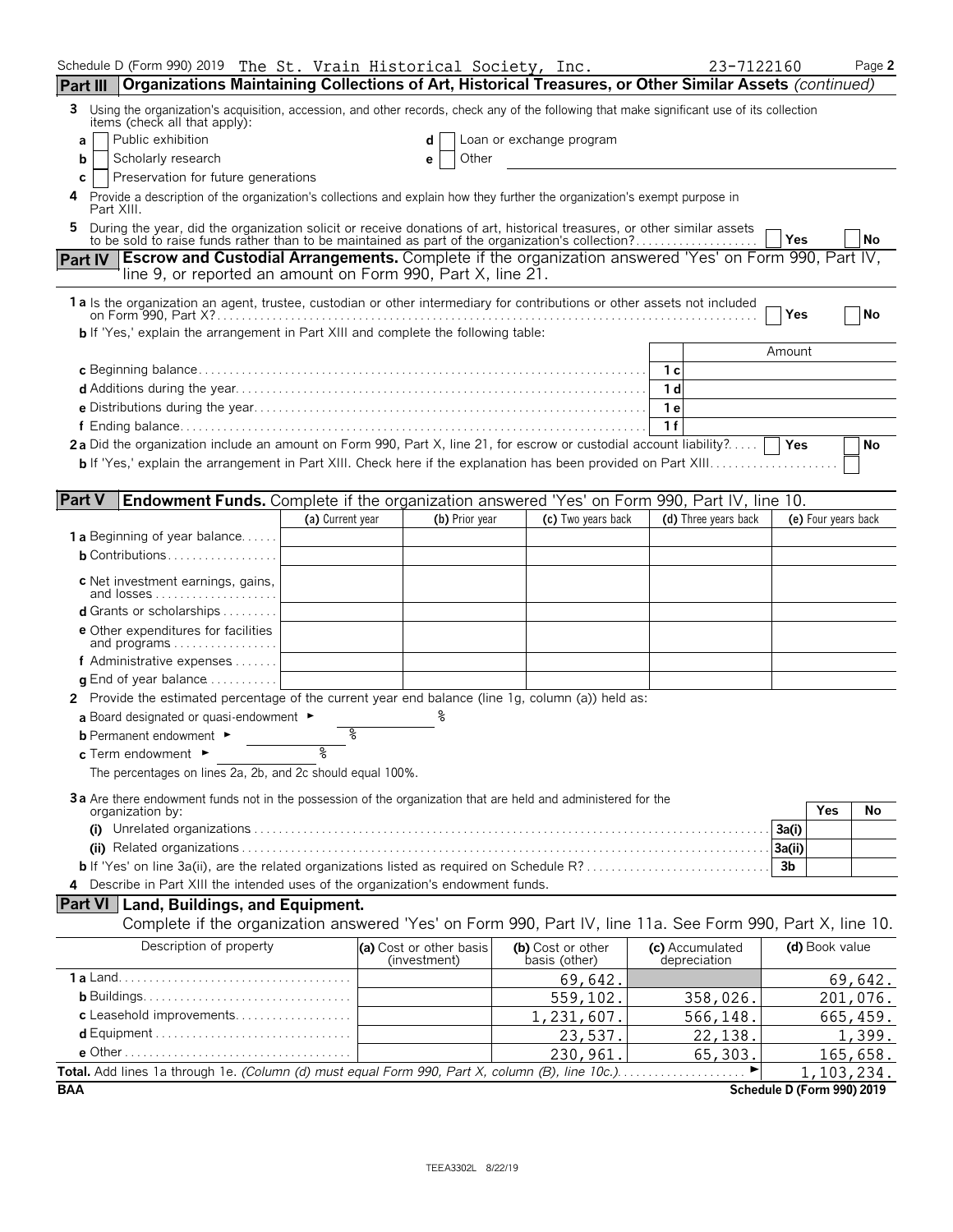|                  | <b>Part VII   Investments - Other Securities.</b>                                                                                                                            |                 |                              |                                                                                                                                                                         |                |
|------------------|------------------------------------------------------------------------------------------------------------------------------------------------------------------------------|-----------------|------------------------------|-------------------------------------------------------------------------------------------------------------------------------------------------------------------------|----------------|
|                  | (a) Description of security or category (including name of security)                                                                                                         |                 | (b) Book value               | Complete if the organization answered 'Yes' on Form 990, Part IV, line 11b. See Form 990, Part X, line 12.<br>(c) Method of valuation: Cost or end-of-year market value |                |
|                  |                                                                                                                                                                              |                 |                              |                                                                                                                                                                         |                |
|                  | (2) Closely held equity interests                                                                                                                                            |                 |                              |                                                                                                                                                                         |                |
|                  | (3) Other INVESTMENT                                                                                                                                                         |                 | 64,972. Cost                 |                                                                                                                                                                         |                |
| (A)              |                                                                                                                                                                              |                 |                              |                                                                                                                                                                         |                |
| (B)              |                                                                                                                                                                              |                 |                              |                                                                                                                                                                         |                |
| (C)              |                                                                                                                                                                              |                 |                              |                                                                                                                                                                         |                |
| (D)              |                                                                                                                                                                              |                 |                              |                                                                                                                                                                         |                |
| (E)              |                                                                                                                                                                              |                 |                              |                                                                                                                                                                         |                |
| (F)              |                                                                                                                                                                              |                 |                              |                                                                                                                                                                         |                |
| (G)              |                                                                                                                                                                              |                 |                              |                                                                                                                                                                         |                |
| (H)              |                                                                                                                                                                              |                 |                              |                                                                                                                                                                         |                |
| $($ l $)$        |                                                                                                                                                                              |                 |                              |                                                                                                                                                                         |                |
|                  | Total. (Column (b) must equal Form 990, Part X, column (B) line 12.)                                                                                                         | E               | 64,972.                      |                                                                                                                                                                         |                |
|                  | Part VIII Investments - Program Related.                                                                                                                                     |                 |                              | N/A                                                                                                                                                                     |                |
|                  |                                                                                                                                                                              |                 |                              | Complete if the organization answered 'Yes' on Form 990, Part IV, line 11c. See Form 990, Part X, line 13.                                                              |                |
|                  | (a) Description of investment                                                                                                                                                |                 | (b) Book value               | (c) Method of valuation: Cost or end-of-year market value                                                                                                               |                |
| (1)              |                                                                                                                                                                              |                 |                              |                                                                                                                                                                         |                |
| (2)              |                                                                                                                                                                              |                 |                              |                                                                                                                                                                         |                |
| (3)              |                                                                                                                                                                              |                 |                              |                                                                                                                                                                         |                |
| (4)              |                                                                                                                                                                              |                 |                              |                                                                                                                                                                         |                |
| (5)<br>(6)       |                                                                                                                                                                              |                 |                              |                                                                                                                                                                         |                |
| (7)              |                                                                                                                                                                              |                 |                              |                                                                                                                                                                         |                |
| (8)              |                                                                                                                                                                              |                 |                              |                                                                                                                                                                         |                |
| (9)              |                                                                                                                                                                              |                 |                              |                                                                                                                                                                         |                |
| (10)             |                                                                                                                                                                              |                 |                              |                                                                                                                                                                         |                |
|                  | Total. (Column (b) must equal Form 990, Part X, column (B) line 13.) $\Box$                                                                                                  |                 |                              |                                                                                                                                                                         |                |
| <b>Part IX</b>   | <b>Other Assets.</b>                                                                                                                                                         |                 | N/A                          |                                                                                                                                                                         |                |
|                  |                                                                                                                                                                              | (a) Description |                              | Complete if the organization answered 'Yes' on Form 990, Part IV, line 11d. See Form 990, Part X, line 15.                                                              | (b) Book value |
| (1)              |                                                                                                                                                                              |                 |                              |                                                                                                                                                                         |                |
| (2)              |                                                                                                                                                                              |                 |                              |                                                                                                                                                                         |                |
| (3)              |                                                                                                                                                                              |                 |                              |                                                                                                                                                                         |                |
| (4)              |                                                                                                                                                                              |                 |                              |                                                                                                                                                                         |                |
| $\overline{(5)}$ |                                                                                                                                                                              |                 |                              |                                                                                                                                                                         |                |
| (6)              |                                                                                                                                                                              |                 |                              |                                                                                                                                                                         |                |
| (7)<br>(8)       |                                                                                                                                                                              |                 |                              |                                                                                                                                                                         |                |
| (9)              |                                                                                                                                                                              |                 |                              |                                                                                                                                                                         |                |
| (10)             |                                                                                                                                                                              |                 |                              |                                                                                                                                                                         |                |
|                  |                                                                                                                                                                              |                 |                              |                                                                                                                                                                         | ▶              |
| Part X           | <b>Other Liabilities.</b>                                                                                                                                                    |                 |                              |                                                                                                                                                                         |                |
|                  |                                                                                                                                                                              |                 |                              | Complete if the organization answered 'Yes' on Form 990, Part IV, line 11e or 11f. See Form 990, Part X, line 25.                                                       |                |
| 1.               |                                                                                                                                                                              |                 | (a) Description of liability |                                                                                                                                                                         | (b) Book value |
|                  | (1) Federal income taxes                                                                                                                                                     |                 |                              |                                                                                                                                                                         |                |
|                  | (2) Payroll Liabilities                                                                                                                                                      |                 |                              |                                                                                                                                                                         | 1,707.         |
| (3) Rounding     | (4) Security Deposits                                                                                                                                                        |                 |                              |                                                                                                                                                                         | 2,840.         |
| $\overline{(5)}$ |                                                                                                                                                                              |                 |                              |                                                                                                                                                                         |                |
| $\overline{(6)}$ |                                                                                                                                                                              |                 |                              |                                                                                                                                                                         |                |
| (7)              |                                                                                                                                                                              |                 |                              |                                                                                                                                                                         |                |
| (8)              |                                                                                                                                                                              |                 |                              |                                                                                                                                                                         |                |
| (9)              |                                                                                                                                                                              |                 |                              |                                                                                                                                                                         |                |
| (10)             |                                                                                                                                                                              |                 |                              |                                                                                                                                                                         |                |
| (11)             |                                                                                                                                                                              |                 |                              |                                                                                                                                                                         |                |
|                  | 2 Lightlify for ungertain tax positions, In Part VIII, provide the tout of the feetnets to the granuation's financial statements that reports the granuation's lightlify for |                 |                              |                                                                                                                                                                         | ▶<br>4,548.    |

2. Liability for uncertain tax positions. In Part XIII, provide the text of the footnote to the organization's financial statements that reports the organization's liability for uncertain tax positions under FASB ASC 740. Check here if the text of the footnote has been provided in Part XIII. . . . . . . . . . . . . . . . . . . . . . . . . . . . . . . . . . . . . . . . . . . . . . . . . . . . . . . .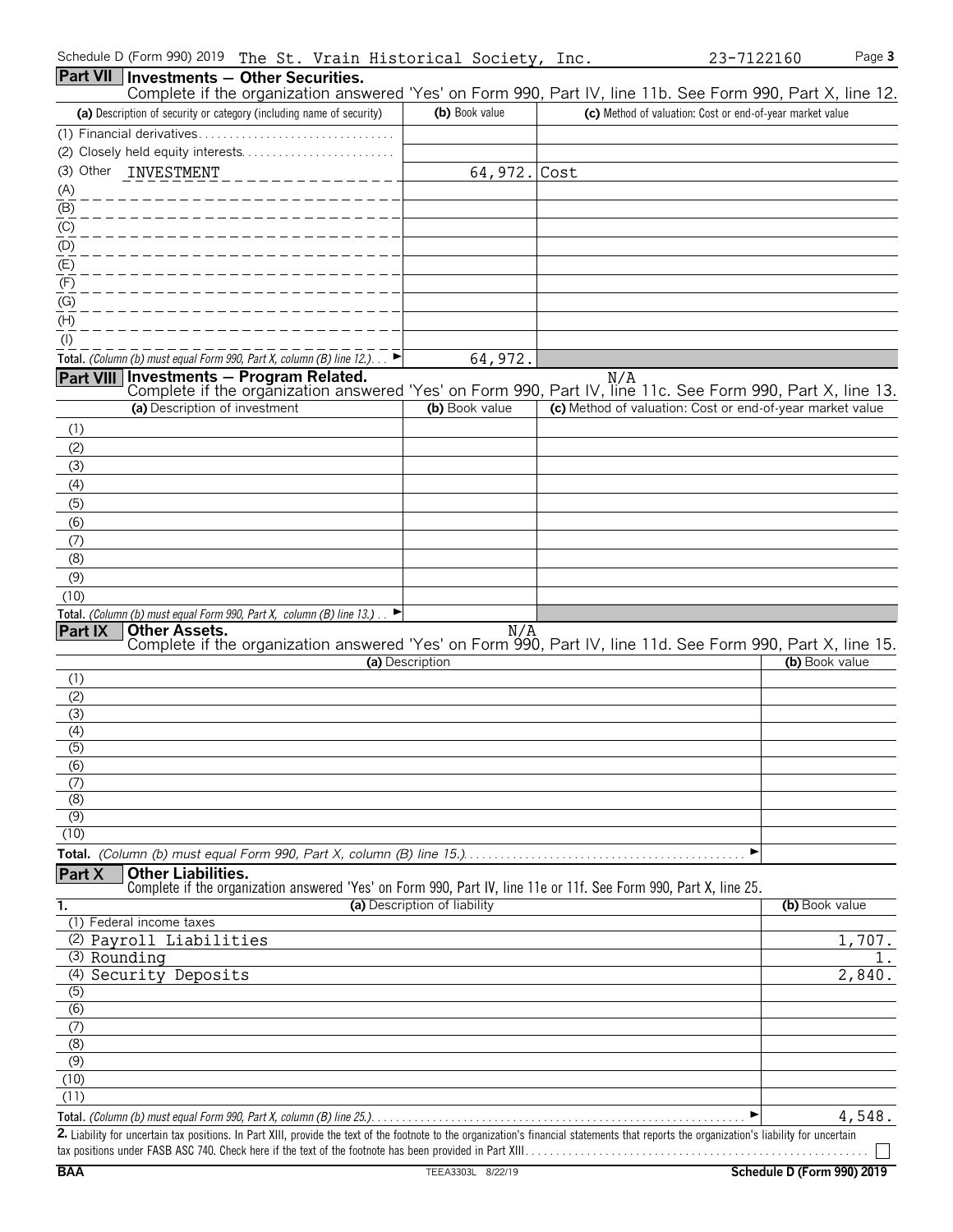| Schedule D (Form 990) 2019 The St. Vrain Historical Society, Inc.                                          | 23-7122160   | Page 4 |
|------------------------------------------------------------------------------------------------------------|--------------|--------|
| <b>Part XI</b>   Reconciliation of Revenue per Audited Financial Statements With Revenue per Return. $N/A$ |              |        |
| Complete if the organization answered 'Yes' on Form 990, Part IV, line 12a.                                |              |        |
| $\mathbf{1}$                                                                                               | $\mathbf{1}$ |        |
| Amounts included on line 1 but not on Form 990, Part VIII, line 12:<br>2                                   |              |        |
| 2a                                                                                                         |              |        |
| 2 <sub>b</sub>                                                                                             |              |        |
|                                                                                                            |              |        |
|                                                                                                            |              |        |
|                                                                                                            | 2e           |        |
| 3                                                                                                          | 3            |        |
| Amounts included on Form 990, Part VIII, line 12, but not on line 1:<br>4                                  |              |        |
|                                                                                                            |              |        |
|                                                                                                            |              |        |
|                                                                                                            | 4 c          |        |
| 5 Total revenue. Add lines 3 and 4c. (This must equal Form 990, Part I, line 12.)                          | 5            |        |
| Part XII Reconciliation of Expenses per Audited Financial Statements With Expenses per Return. N/A         |              |        |
| Complete if the organization answered 'Yes' on Form 990, Part IV, line 12a.                                |              |        |
|                                                                                                            | 1.           |        |
| Amounts included on line 1 but not on Form 990, Part IX, line 25:<br>$\mathbf{2}$                          |              |        |
| 2al                                                                                                        |              |        |
|                                                                                                            |              |        |
|                                                                                                            |              |        |
|                                                                                                            |              |        |
|                                                                                                            | <b>2e</b>    |        |
| 3                                                                                                          | $\mathbf{3}$ |        |
| Amounts included on Form 990, Part IX, line 25, but not on line 1:<br>4                                    |              |        |
| a Investment expenses not included on Form 990, Part VIII, line 7b. 4a                                     |              |        |
|                                                                                                            |              |        |
|                                                                                                            | 4 c          |        |
| 5 Total expenses. Add lines 3 and 4c. (This must equal Form 990, Part I, line 18.)                         | 5            |        |
| Part XIII Supplemental Information.                                                                        |              |        |

Provide the descriptions required for Part II, lines 3, 5, and 9; Part III, lines 1a and 4; Part IV, lines 1b and 2b; Part V,

line 4; Part X, line 2; Part XI, lines 2d and 4b; and Part XII, lines 2d and 4b. Also complete this part to provide any additional information.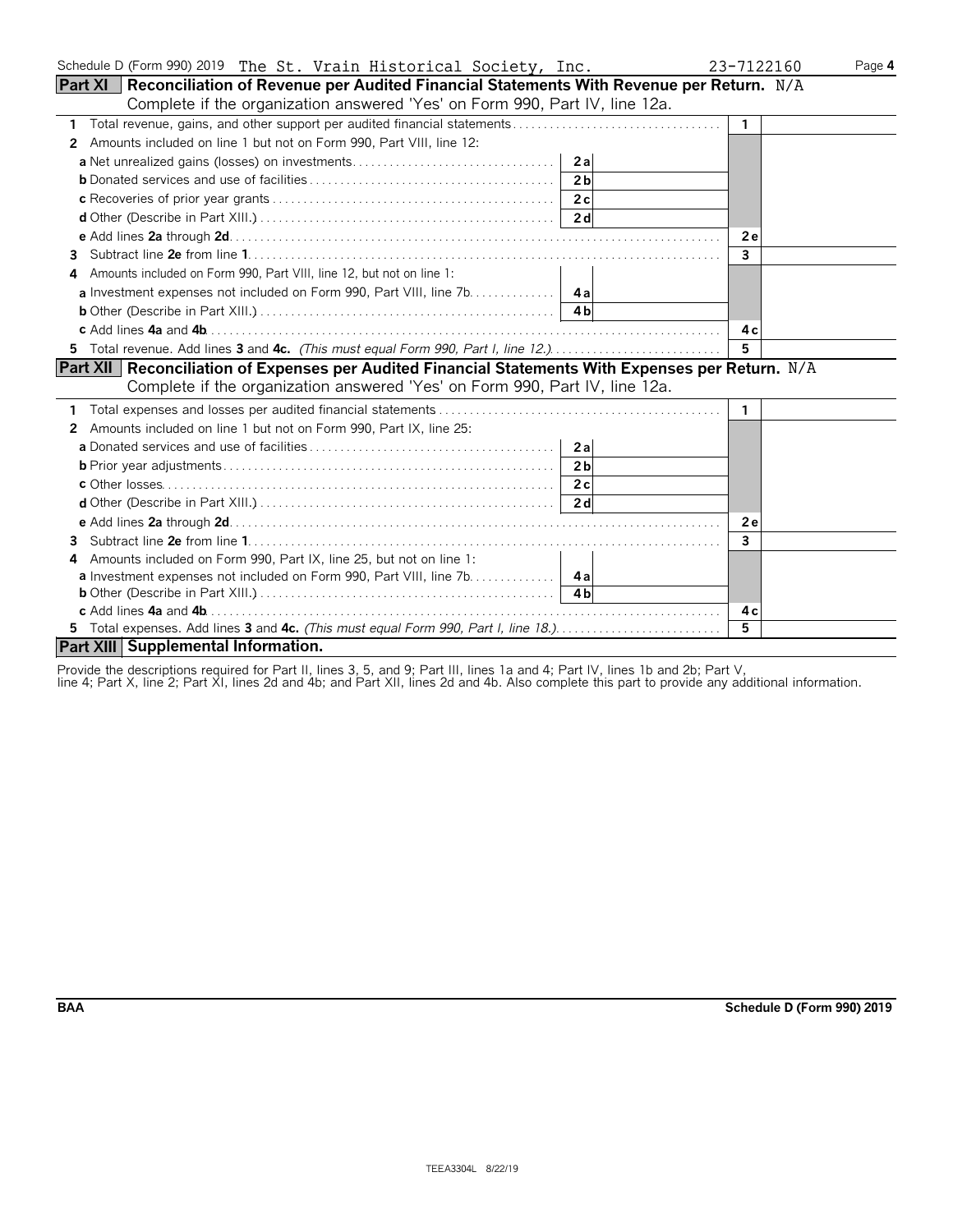|                                                                    |                                                            |               |     |                                                                      | Supplemental Information Regarding Fundraising or Gaming Activities                                                                                                                                                                                                                                                                                                               |                                                                              | OMB No. 1545-0047                                       |
|--------------------------------------------------------------------|------------------------------------------------------------|---------------|-----|----------------------------------------------------------------------|-----------------------------------------------------------------------------------------------------------------------------------------------------------------------------------------------------------------------------------------------------------------------------------------------------------------------------------------------------------------------------------|------------------------------------------------------------------------------|---------------------------------------------------------|
| <b>SCHEDULE G</b><br>(Form 990 or 990-EZ)                          |                                                            |               |     |                                                                      | Complete if the organization answered 'Yes' on Form 990, Part IV, line 17, 18, or 19, or if the<br>organization entered more than \$15,000 on Form 990-EZ, line 6a.                                                                                                                                                                                                               |                                                                              | 19                                                      |
| Department of the Treasury<br>Internal Revenue Service             |                                                            |               |     |                                                                      | Attach to Form 990 or Form 990-EZ.<br>► Go to www.irs.gov/Form990 for instructions and the latest information.                                                                                                                                                                                                                                                                    |                                                                              | <b>Open to Public</b><br><b>Inspection</b>              |
| Name of the organization<br>The St. Vrain Historical Society, Inc. |                                                            |               |     |                                                                      |                                                                                                                                                                                                                                                                                                                                                                                   | Employer identification number<br>23-7122160                                 |                                                         |
| Part I                                                             |                                                            |               |     |                                                                      | Fundraising Activities. Complete if the organization answered 'Yes' on Form 990, Part IV, line 17.                                                                                                                                                                                                                                                                                |                                                                              |                                                         |
| 1.                                                                 | Form 990-EZ filers are not required to complete this part. |               |     |                                                                      | Indicate whether the organization raised funds through any of the following activities. Check all that apply.                                                                                                                                                                                                                                                                     |                                                                              |                                                         |
| Mail solicitations<br>a                                            |                                                            |               |     | e                                                                    | Solicitation of non-government grants                                                                                                                                                                                                                                                                                                                                             |                                                                              |                                                         |
| b<br>Phone solicitations                                           | Internet and email solicitations                           |               |     | f                                                                    | Solicitation of government grants                                                                                                                                                                                                                                                                                                                                                 |                                                                              |                                                         |
| C<br>In-person solicitations<br>d                                  |                                                            |               |     | q                                                                    | Special fundraising events                                                                                                                                                                                                                                                                                                                                                        |                                                                              |                                                         |
|                                                                    |                                                            |               |     |                                                                      | 2a Did the organization have a written or oral agreement with any individual (including officers, directors, trustees, or key<br>employees listed in Form 990, Part VII) or entity in connection with professional fundraising services?<br>b If 'Yes,' list the 10 highest paid individuals or entities (fundraisers) pursuant to agreements under which the fundraiser is to be |                                                                              | $X$ No<br>Yes                                           |
| compensated at least \$5,000 by the organization.                  |                                                            |               |     |                                                                      |                                                                                                                                                                                                                                                                                                                                                                                   |                                                                              |                                                         |
| (i) Name and address of individual<br>or entity (fundraiser)       |                                                            | (ii) Activity |     | (iii) Did fundraiser<br>have custody or control<br>of contributions? | (iv) Gross receipts<br>from activity                                                                                                                                                                                                                                                                                                                                              | (v) Amount paid to<br>(or retained by)<br>fundraiser listed in<br>column (i) | (vi) Amount paid to<br>(or retained by)<br>organization |
|                                                                    |                                                            |               | Yes | No                                                                   |                                                                                                                                                                                                                                                                                                                                                                                   |                                                                              |                                                         |
| 1                                                                  |                                                            |               |     |                                                                      |                                                                                                                                                                                                                                                                                                                                                                                   |                                                                              |                                                         |
| 2                                                                  |                                                            |               |     |                                                                      |                                                                                                                                                                                                                                                                                                                                                                                   |                                                                              |                                                         |
|                                                                    |                                                            |               |     |                                                                      |                                                                                                                                                                                                                                                                                                                                                                                   |                                                                              |                                                         |
| 3                                                                  |                                                            |               |     |                                                                      |                                                                                                                                                                                                                                                                                                                                                                                   |                                                                              |                                                         |
| 4                                                                  |                                                            |               |     |                                                                      |                                                                                                                                                                                                                                                                                                                                                                                   |                                                                              |                                                         |
| 5                                                                  |                                                            |               |     |                                                                      |                                                                                                                                                                                                                                                                                                                                                                                   |                                                                              |                                                         |
| 6                                                                  |                                                            |               |     |                                                                      |                                                                                                                                                                                                                                                                                                                                                                                   |                                                                              |                                                         |
| 7                                                                  |                                                            |               |     |                                                                      |                                                                                                                                                                                                                                                                                                                                                                                   |                                                                              |                                                         |
| 8                                                                  |                                                            |               |     |                                                                      |                                                                                                                                                                                                                                                                                                                                                                                   |                                                                              |                                                         |
| 9                                                                  |                                                            |               |     |                                                                      |                                                                                                                                                                                                                                                                                                                                                                                   |                                                                              |                                                         |
| 10                                                                 |                                                            |               |     |                                                                      |                                                                                                                                                                                                                                                                                                                                                                                   |                                                                              |                                                         |
| Total                                                              |                                                            |               |     |                                                                      |                                                                                                                                                                                                                                                                                                                                                                                   |                                                                              | 0.                                                      |
| 3<br>or licensing.                                                 |                                                            |               |     |                                                                      | List all states in which the organization is registered or licensed to solicit contributions or has been notified it is exempt from registration                                                                                                                                                                                                                                  |                                                                              |                                                         |
|                                                                    |                                                            |               |     |                                                                      |                                                                                                                                                                                                                                                                                                                                                                                   |                                                                              |                                                         |
|                                                                    |                                                            |               |     |                                                                      |                                                                                                                                                                                                                                                                                                                                                                                   |                                                                              |                                                         |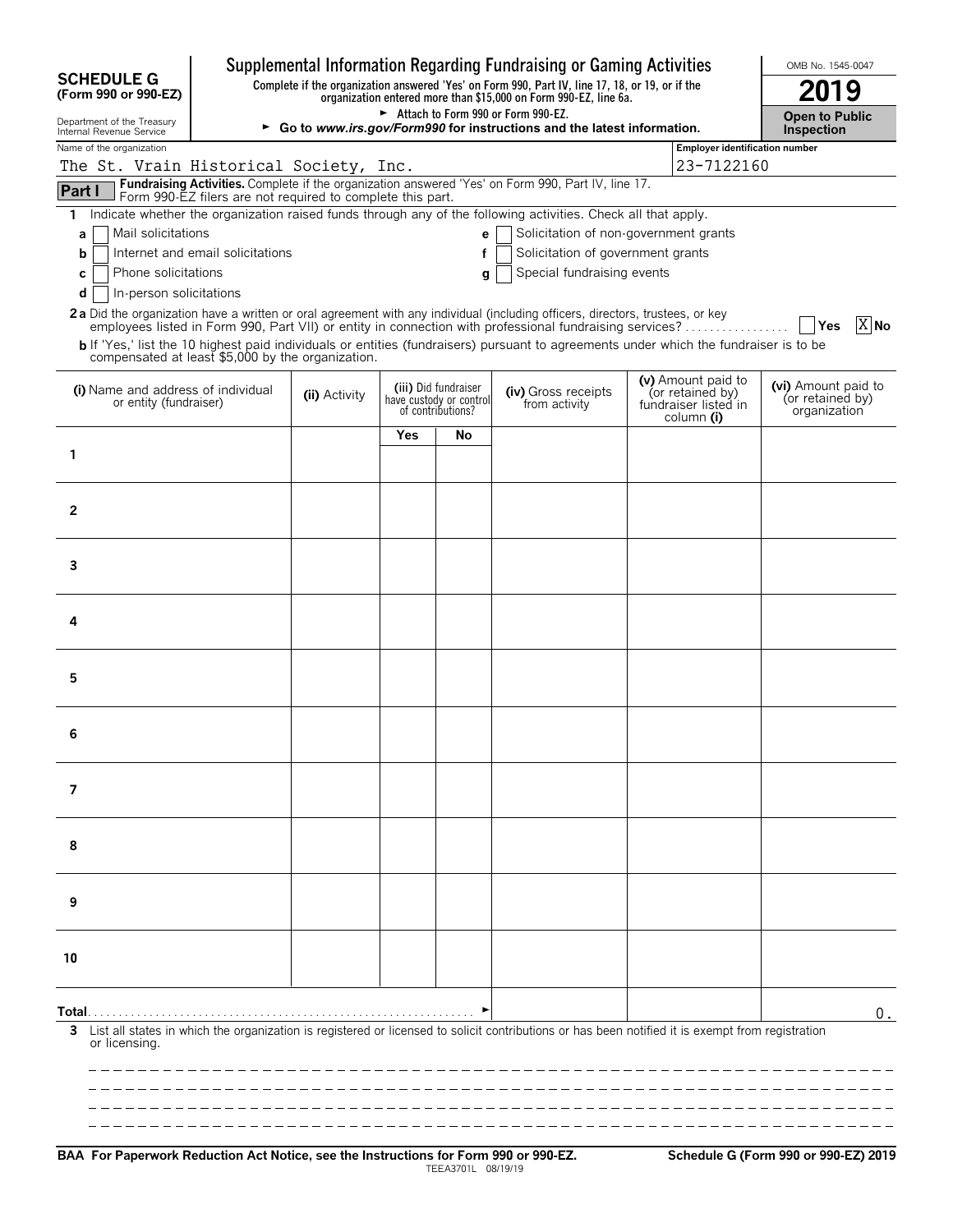| Schedule G (Form 990 or 990-EZ) 2019 The St. Vrain Historical Society, Inc. |  |  |  | 23-7122160 |
|-----------------------------------------------------------------------------|--|--|--|------------|
|-----------------------------------------------------------------------------|--|--|--|------------|

Schedule G (Form 990 or 990-EZ) 2019 Page **2**

**Part II Fundraising Events.** Complete if the organization answered 'Yes' on Form 990, Part IV, line 18, or reported more than \$15,000 of fundraising event contributions and gross income on Form 990-EZ, lines 1 and 6b. List events with gross receipts greater than \$5,000.

|               |                | LIST EVENTS WITH GLOSS FECEIDIS GLEATER THAIT \$5,000.                                                                                                 |                             |                                                     |                        |                                                               |
|---------------|----------------|--------------------------------------------------------------------------------------------------------------------------------------------------------|-----------------------------|-----------------------------------------------------|------------------------|---------------------------------------------------------------|
|               |                |                                                                                                                                                        | (a) Event #1<br>FUNDRAISING | (b) Event $#2$                                      | (c) Other events       | (d) Total events<br>(add column (a)                           |
|               |                |                                                                                                                                                        | (event type)                | (event type)                                        | None<br>(total number) | through column $(c)$                                          |
| ロマロスロ         | 1.             | Gross receipts                                                                                                                                         | 86,310.                     |                                                     |                        | 86,310.                                                       |
| Е             | $\mathbf{2}^-$ | Less: Contributions                                                                                                                                    | 1,012.                      |                                                     |                        | 1,012.                                                        |
|               | 3              | Gross income (line 1 minus line 2)                                                                                                                     | 85,298.                     |                                                     |                        | 85,298.                                                       |
|               | 4              | Cash prizes                                                                                                                                            |                             |                                                     |                        |                                                               |
|               | 5              | Noncash prizes                                                                                                                                         |                             |                                                     |                        |                                                               |
| D – R E C T   | 6              | Rent/facility costs                                                                                                                                    | 6,720.                      |                                                     |                        | 6,720.                                                        |
|               | 7              | Food and beverages                                                                                                                                     |                             |                                                     |                        |                                                               |
|               | 8              |                                                                                                                                                        |                             |                                                     |                        |                                                               |
| <b>SENSES</b> | 9              | Other direct expenses                                                                                                                                  | 16,651.                     |                                                     |                        | 16,651.                                                       |
|               | 10             |                                                                                                                                                        |                             |                                                     |                        | 23,371.                                                       |
|               | 11             |                                                                                                                                                        |                             |                                                     |                        | 61,927.                                                       |
|               |                | Part III Gaming. Complete if the organization answered 'Yes' on Form 990, Part IV, line 19, or reported more than<br>\$15,000 on Form 990-EZ, line 6a. |                             |                                                     |                        |                                                               |
|               |                |                                                                                                                                                        |                             |                                                     |                        |                                                               |
| アロンドロス        |                |                                                                                                                                                        | (a) Bingo                   | (b) Pull tabs/instant<br>bingo/progressive<br>bingo | (c) Other gaming       | (d) Total gaming<br>(add column (a)<br>through column $(c)$ ) |
|               | 1              | Gross revenue                                                                                                                                          |                             |                                                     |                        |                                                               |
|               |                | 2 Cash prizes                                                                                                                                          |                             |                                                     |                        |                                                               |
|               | 3              | Noncash prizes                                                                                                                                         |                             |                                                     |                        |                                                               |
|               | 4              | Rent/facility costs                                                                                                                                    |                             |                                                     |                        |                                                               |
|               | 5.             | Other direct expenses                                                                                                                                  |                             |                                                     |                        |                                                               |
|               |                |                                                                                                                                                        | ್ಠಿ<br>Yes                  | ႜ<br>Yes                                            | နွ<br><b>T</b> Yes     |                                                               |
|               | 6              | Volunteer labor                                                                                                                                        | No                          | No                                                  | No                     |                                                               |
|               | 7              |                                                                                                                                                        |                             |                                                     |                        |                                                               |
|               | 8              |                                                                                                                                                        |                             |                                                     |                        |                                                               |
|               |                |                                                                                                                                                        |                             |                                                     |                        |                                                               |
| 9             |                | Enter the state(s) in which the organization conducts gaming activities:<br><b>b</b> If 'No,' explain:                                                 |                             |                                                     |                        | Yes<br><b>No</b>                                              |
|               |                | 10 a Were any of the organization's gaming licenses revoked, suspended, or terminated during the tax year?<br><b>b</b> If 'Yes,' explain:              |                             |                                                     |                        | $\overline{\mathsf{Yes}}^-$<br><b>No</b>                      |

**BAA** TEEA3702L 08/19/19 **Schedule G (Form 990 or 990-EZ) 2019**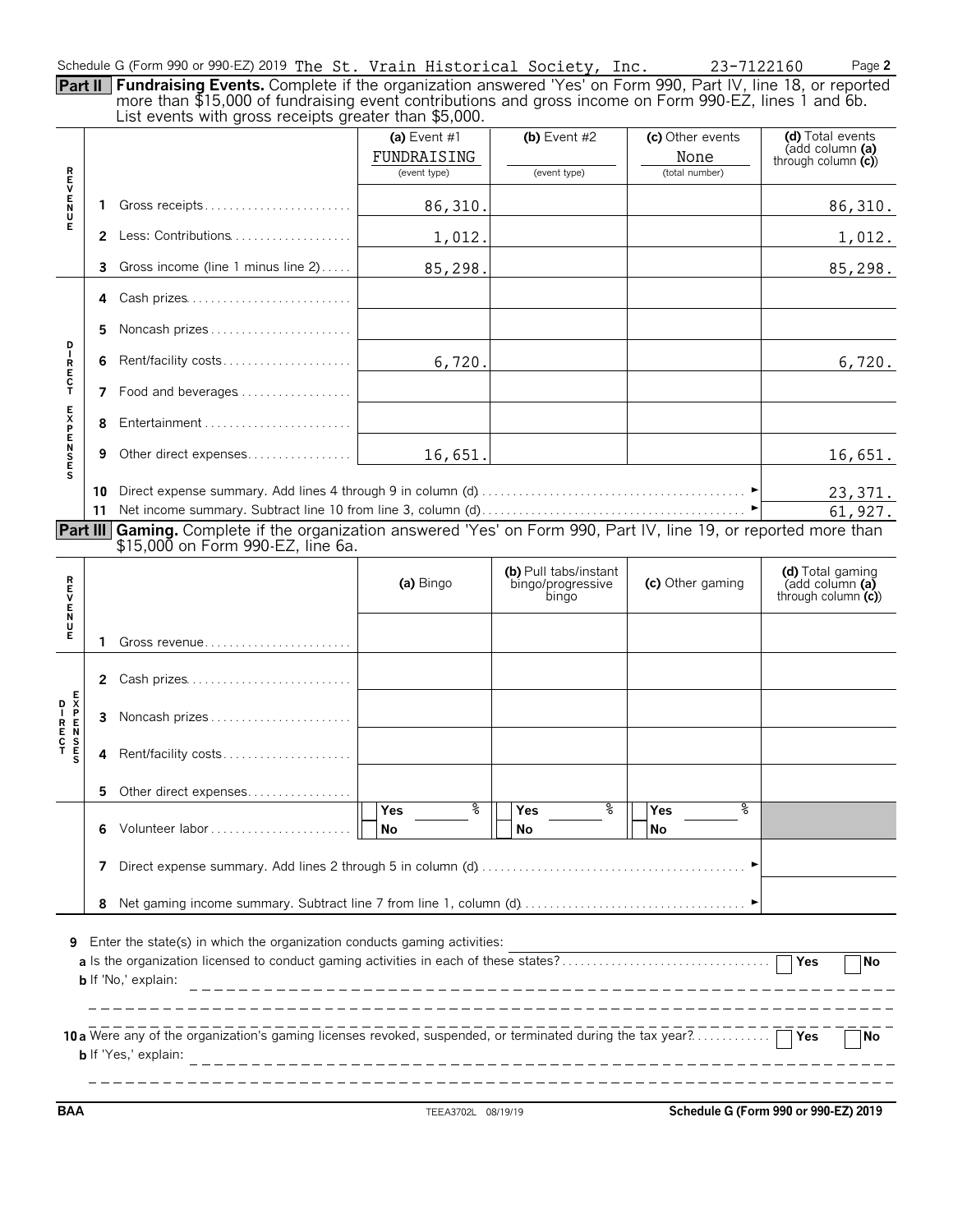|    | Schedule G (Form 990 or 990-EZ) 2019 The St. Vrain Historical Society, Inc.<br>23-7122160                                                                                                                                                                                                                                                                                                                                  | Page 3    |
|----|----------------------------------------------------------------------------------------------------------------------------------------------------------------------------------------------------------------------------------------------------------------------------------------------------------------------------------------------------------------------------------------------------------------------------|-----------|
|    | Yes                                                                                                                                                                                                                                                                                                                                                                                                                        | No        |
|    | 12 Is the organization a grantor, beneficiary or trustee of a trust, or a member of a partnership or other entity formed to<br>Yes                                                                                                                                                                                                                                                                                         | No        |
|    | 13 Indicate the percentage of gaming activity conducted in:<br>13 al                                                                                                                                                                                                                                                                                                                                                       | ႜ         |
|    | 13 <sub>b</sub><br>14 Enter the name and address of the person who prepares the organization's gaming/special events books and records:                                                                                                                                                                                                                                                                                    | ጱ         |
|    |                                                                                                                                                                                                                                                                                                                                                                                                                            |           |
|    | Name $\blacktriangleright$                                                                                                                                                                                                                                                                                                                                                                                                 |           |
|    | Address ►                                                                                                                                                                                                                                                                                                                                                                                                                  |           |
|    | <b>15a</b> Does the organization have a contract with a third party from whom the organization receives gaming revenue?<br><b>b</b> If 'Yes,' enter the amount of gaming revenue received by the organization $\frac{1}{2}$<br>and the amount<br>of gaming revenue retained by the third party $\blacktriangleright$ $\blacktriangleright$ $\blacktriangleright$<br>c If 'Yes,' enter name and address of the third party: | <b>No</b> |
|    | Name $\blacktriangleright$                                                                                                                                                                                                                                                                                                                                                                                                 |           |
|    | Address ►                                                                                                                                                                                                                                                                                                                                                                                                                  |           |
| 16 | Gaming manager information:                                                                                                                                                                                                                                                                                                                                                                                                |           |
|    | Name $\blacktriangleright$<br>___________________________________                                                                                                                                                                                                                                                                                                                                                          |           |
|    | Gaming manager compensation ► $$$<br>------------                                                                                                                                                                                                                                                                                                                                                                          |           |
|    | Description of services provided ►                                                                                                                                                                                                                                                                                                                                                                                         |           |
|    | Director/officer<br>Employee<br>Independent contractor                                                                                                                                                                                                                                                                                                                                                                     |           |
|    | 17 Mandatory distributions:                                                                                                                                                                                                                                                                                                                                                                                                |           |
|    | a Is the organization required under state law to make charitable distributions from the gaming proceeds to retain the<br>Yes                                                                                                                                                                                                                                                                                              | l No      |
|    | <b>b</b> Enter the amount of distributions required under state law to be distributed to other exempt organizations or spent in the                                                                                                                                                                                                                                                                                        |           |
|    | organization's own exempt activities during the tax year $\blacktriangleright$ $\blacklozenge$                                                                                                                                                                                                                                                                                                                             |           |
|    | <b>Supplemental Information.</b> Provide the explanations required by Part I, line 2b, columns (iii) and (v);<br><b>Part IV</b><br>and Part III, lines 9, 9b, 10b, 15b, 15c, 16, and 17b, as applicable. Also provide any additional<br>information. See instructions.                                                                                                                                                     |           |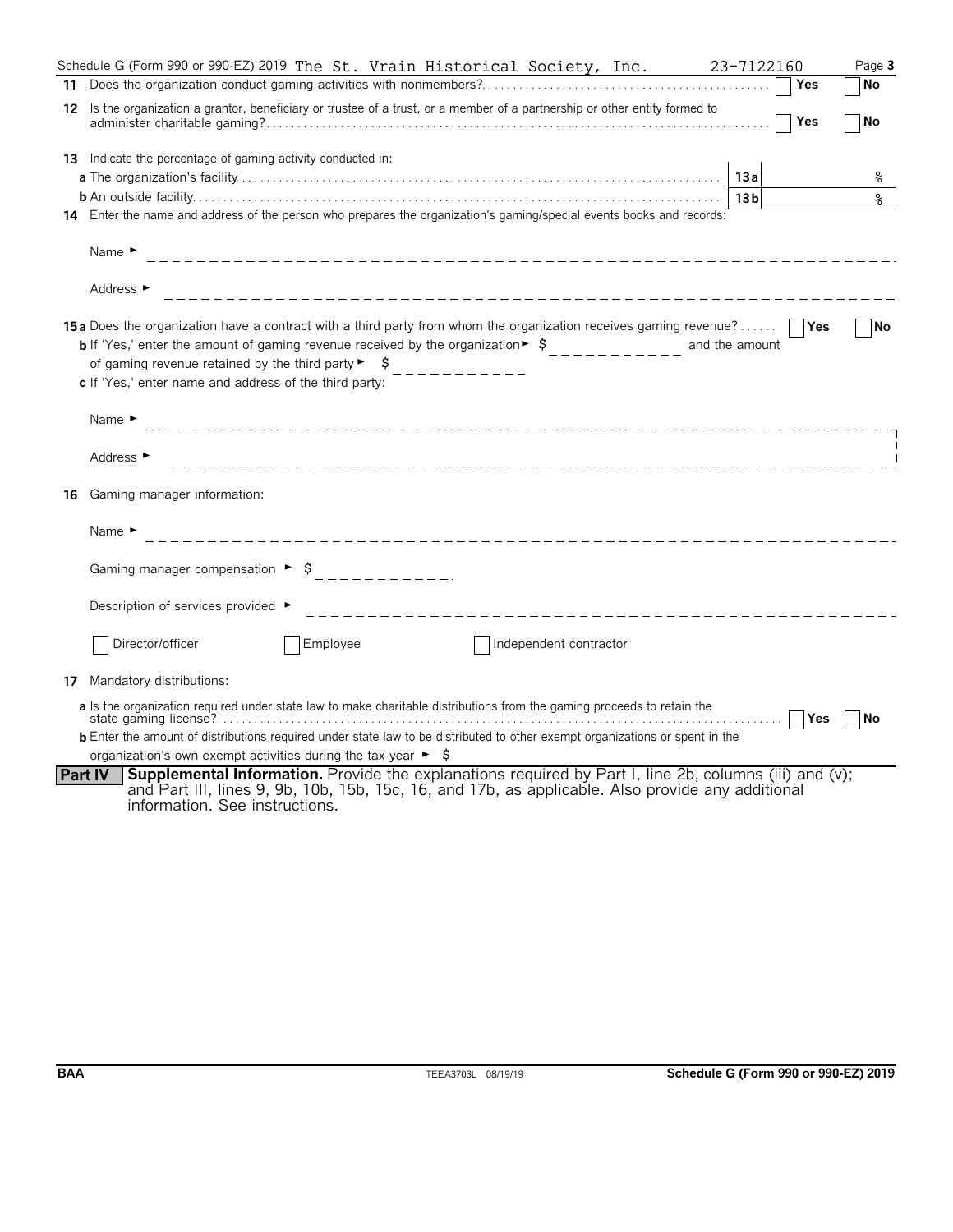Department of the Treasury **Constant Comment of the Collaboration Constant Constant Comment Constant Constant Constant Constant Constant Constant Constant Constant Constant Constant Constant Constant Constant Constant C** 

The St. Vrain Historical Society, Inc. 23-7122160

### **Form 990, Part I, Line 1 - Organization Mission or Significant Activities**

The St. Vrain Historical Society seeks to preserve the history and heritage of Longmont and the greater St. Vrain Valley by acquiring historic houses, sites, and places and restoring, preserving, and exhibiting the properties; encouraging, promoting, and supporting efforts to preserve their history.

### **Form 990, Part III, Line 1 - Organization Mission**

The St. Vrain Historical Society seeks to preserve the history and heritage of Longmont and the greater St. Vrain Valley by acquiring historic houses, sites, and places and restoring, preserving, and exhibiting the properties; encouraging, promoting, and supporting efforts to preserve their history.

### **Form 990, Part III, Line 4d - Other Program Services Description**

St. Stephen's Church–Restoration and maintenance of buildings and grounds which are open to the public. Education and promotion of the history of the St. Vrain valley.

### **Form 990, Part VI, Line 11b - Form 990 Review Process**

THE FORM 990 IS DISTRIBUTED TO THE MEMBERS OF THE BOARD FOR REVIEW AND IS REVIEWED IN DETAIL WITH APPROPRIATE COMMENTS COMMUNICATED BACK TO THE PREPARER.

### **Form 990, Part VI, Line 15b - Compensation Review & Approval Process - Officers & Key Employees**

CONSIDERATION IS GIVEN AT BUDGET TIME IN PREPARATION OF THE NEXT YEARS BUDGET, WITH SENSITIVITY TOWARD WHAT OTHER NON-PROFITS IN THE COMMUNITY ARE PAYING AND OTHER FACTORS INCLUDING TIME WITH THE ORGANIZATION, EXPERIENCE, DUTIES, ETC.

### **Form 990, Part VI, Line 19 - Other Organization Documents Publicly Available**

THE ORGANIZATION MAKES ITS GOVERNING DOCUMENTS AND OTHER IMPORTANT INFORMATION AVAILABLE TO THE PUBLIC THROUGH THE ANNUAL MEETING AND NEWSLETTERS.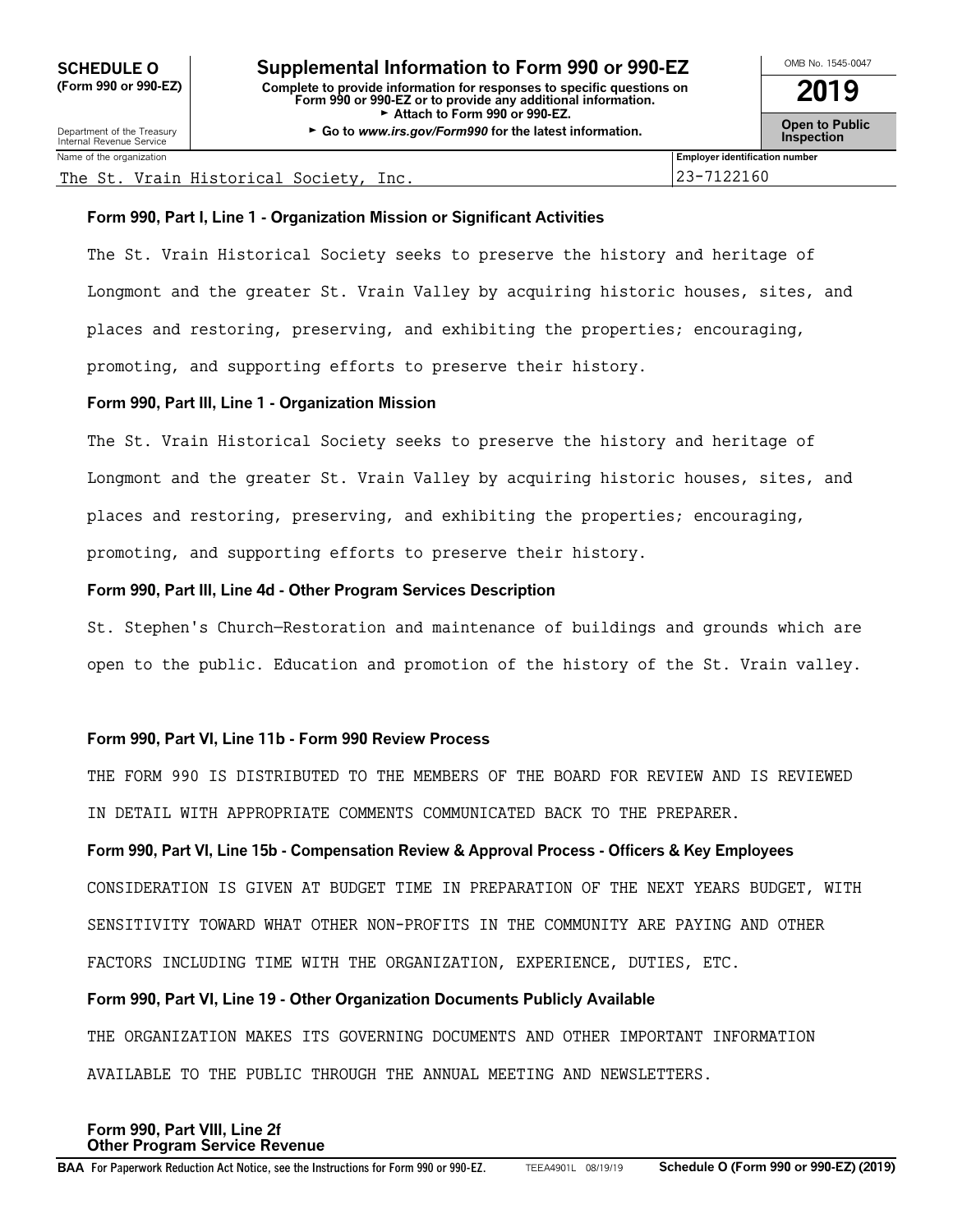| No. | Description                | Date<br>Acquired | Date<br>Sold | Cost/<br><b>Basis</b> | Bus.<br>Pct. | Cur<br>179<br><b>Bonus</b> | Special<br>Depr.<br>Allow. | Prior<br>179/<br>Bonus/<br>Sp. Depr | Prior<br>Dec. Bal.<br>Depr | Salvage<br>/Basis<br>Reductn | Depr.<br>Basis | Prior<br>Depr. | Method   |                | Life Rate | Current<br>Depr. |
|-----|----------------------------|------------------|--------------|-----------------------|--------------|----------------------------|----------------------------|-------------------------------------|----------------------------|------------------------------|----------------|----------------|----------|----------------|-----------|------------------|
|     | Form 990/990-PF            |                  |              |                       |              |                            |                            |                                     |                            |                              |                |                |          |                |           |                  |
|     | 239 Pratt                  |                  |              |                       |              |                            |                            |                                     |                            |                              |                |                |          |                |           |                  |
|     | 1 Heater                   | 1/25/95          |              | 1,295                 |              |                            |                            |                                     |                            |                              | 1,295          | 782            | S/L      | 39             |           | 33               |
| 2   | Railing & Steps            | 12/12/95         |              | 197                   |              |                            |                            |                                     |                            |                              | 197            | 114            | S/L      | 39             |           | 5                |
|     | 3 Sump Pump                | 5/30/95          |              | 270                   |              |                            |                            |                                     |                            |                              | 270            | 161            | S/L      | 39             |           | 7                |
| 4   | Window                     | 1/06/00          |              | 332                   |              |                            |                            |                                     |                            |                              | 332            | 159            | S/L      | 39             |           | 9                |
| 5   | Restoration                | 8/13/03          |              | 109,210               |              |                            |                            |                                     |                            |                              | 109,210        | 43,054         | S/L      | 39             |           | 2,800            |
| 6   | New Roof                   | 7/11/14          |              | 18,580                |              |                            |                            |                                     |                            |                              | 18,580         | 2,124          | S/L      | 39             |           | 476              |
| 68  | BUILDING-239 PRATT         | 5/01/70          |              | 14,400                |              |                            |                            |                                     |                            |                              | 14,400         | 14,400         | S/L      | 39             |           | 0                |
| 69  | LAND(10% OF COST)          | 5/01/70          |              | 1,600                 |              |                            |                            |                                     |                            |                              | 1,600          |                |          |                |           | U                |
| 70  | CURB & GUTTER              | 6/30/72          |              | 210                   |              |                            |                            |                                     |                            |                              | 210            | 210            | S/L      | 30             |           |                  |
| 71  | IMPROVEMENTS-LGHTNG        | 6/30/78          |              | 17,339                |              |                            |                            |                                     |                            |                              | 17,339         | 17,339         | S/L      | 30             |           |                  |
|     | 72 LIGHTS & DRIVEWAY       | 6/30/79          |              | 2,964                 |              |                            |                            |                                     |                            |                              | 2,964          | 2,964          | S/L      | 30             |           |                  |
| 73  | CARPET & SIDING            | 7/01/79          |              | 2,495                 |              |                            |                            |                                     |                            |                              | 2,495          | 2,495          | S/L      | 30             |           |                  |
| 74  | <b>WATER HEATER</b>        | 7/01/80          |              | 1,679                 |              |                            |                            |                                     |                            |                              | 1,679          | 1,679          | S/L      | 12             |           |                  |
|     | 75 REROOF                  | 12/01/86         |              | 1,877                 |              |                            |                            |                                     |                            |                              | 1,877          | 1,802          | S/L      | 19             |           |                  |
| 76  | <b>WATER HEATER</b>        | 8/06/96          |              | 525                   |              |                            |                            |                                     |                            |                              | 525            | 525            | 200DB HY | 7              |           |                  |
| 77  | <b>WATER HEATER</b>        | 6/22/00          |              | 442                   |              |                            |                            |                                     |                            |                              | 442            | 442            | 200DB HY | $\overline{7}$ |           |                  |
|     | 78 WATER HEATER            | 9/30/09          |              | 956                   |              |                            |                            |                                     |                            |                              | 956            | 956            | 200DB HY | 5              |           | $\theta$         |
|     | Total 239 Pratt            |                  |              | 174,371               |              | 0                          | $\pmb{0}$                  |                                     | $\pmb{0}$<br>0             | $\pmb{0}$                    | 174,371        | 89,206         |          |                |           | 3,330            |
|     | ANTIQUES                   |                  |              |                       |              |                            |                            |                                     |                            |                              |                |                |          |                |           |                  |
| 80  | ANTIQUES BEQUETHED IN 1991 | 12/31/98         |              | 95,000                |              |                            |                            |                                     |                            |                              | 95,000         |                |          |                |           |                  |
| 81  | FURNITURE HOUSEHOLD EFFE   | 12/31/98         |              | 12,500                |              |                            |                            |                                     |                            |                              | 12,500         |                |          |                |           |                  |
| 82  | SET OF HAVILAND CHINA      | 12/31/98         |              | 5,828                 |              |                            |                            |                                     |                            |                              | 5,828          |                |          |                |           |                  |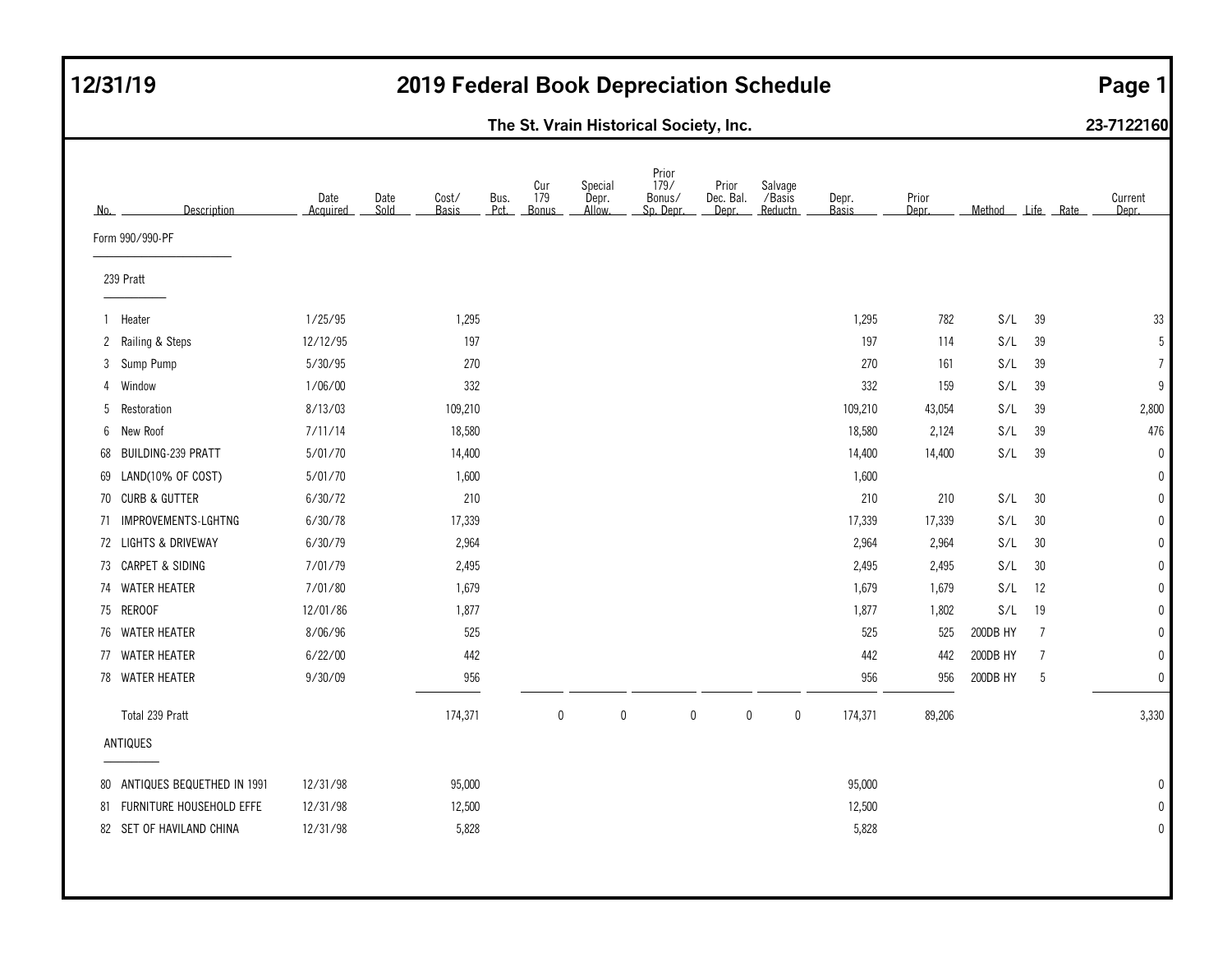## **Page 2**

| No. | Description                 | Date<br>Acquired | Date<br>Sold | Cost/<br><b>Rasis</b> | Bus.<br>Pct. | Cur<br>179<br><b>Bonus</b> | Special<br>Depr.<br>Allow. | Prior<br>179/<br>Bonus/<br>Sp. Depr. | Prior<br>Dec. Bal.<br>Depr. | Salvage<br>/Basis<br>Reductn |              | Depr.<br><b>Rasis</b> | Prior<br>Denr. | Method   | Life Rate      | Current<br>Denr. |
|-----|-----------------------------|------------------|--------------|-----------------------|--------------|----------------------------|----------------------------|--------------------------------------|-----------------------------|------------------------------|--------------|-----------------------|----------------|----------|----------------|------------------|
| 83  | JAGUAR RUG                  | 12/31/98         |              | 10,000                |              |                            |                            |                                      |                             |                              |              | 10,000                |                |          |                |                  |
| 84  | MUSEUM QUALITY FRAMES       | 12/31/99         |              | 303                   |              |                            |                            |                                      |                             |                              |              | 303                   |                |          |                |                  |
| 85  | 1840'S WALNUT WRITING DESK  | 12/31/99         |              | 2,500                 |              |                            |                            |                                      |                             |                              |              | 2,500                 |                |          |                |                  |
| 86  | GIBSON H JR PEDAL TRACTOR   | 12/31/05         |              | 475                   |              |                            |                            |                                      |                             |                              |              | 475                   |                |          |                |                  |
| 87  | 16 WOOD MARQUETRY PICTUR    | 12/31/05         |              | 3,200                 |              |                            |                            |                                      |                             |                              |              | 3,200                 |                |          |                |                  |
| 88  | JOHN DEERE 290 CORN PLANTE  | 12/31/05         |              | 200                   |              |                            |                            |                                      |                             |                              |              | 200                   |                |          |                |                  |
| 89  | DELAVAL MILKING MACHINE     | 12/31/05         |              | 181                   |              |                            |                            |                                      |                             |                              |              | 181                   |                |          |                | $\Omega$         |
|     | <b>Total ANTIQUES</b>       |                  |              | 130,187               |              | $\mathbf 0$                | 0                          |                                      | $\mathbf 0$                 | $\mathbf 0$                  | $\mathbf{0}$ | 130,187               | $\mathbf{0}$   |          |                | $\mathbf{0}$     |
|     | Carriage House              |                  |              |                       |              |                            |                            |                                      |                             |                              |              |                       |                |          |                |                  |
| 7   | Auto House Work             | 9/29/11          |              | 34,990                |              |                            |                            |                                      |                             |                              |              | 34,990                | 6,542          | S/L      | 39             | 897              |
|     | 79 LEASEHOLD IMPROVEMNT     | 10/01/85         |              | 8,170                 |              |                            |                            |                                      |                             |                              |              | 8,170                 | 7,947          | S/L      | 19             | $\mathbf 0$      |
|     | <b>Total Carriage House</b> |                  |              | 43,160                |              | $\mathbf 0$                | $\pmb{0}$                  |                                      | $\mathbf 0$                 | $\mathbf 0$                  | $\mathbf 0$  | 43,160                | 14,489         |          |                | 897              |
|     | Creamery                    |                  |              |                       |              |                            |                            |                                      |                             |                              |              |                       |                |          |                |                  |
|     | 8 Creamery Work             | 12/28/11         |              | 7,500                 |              |                            |                            |                                      |                             |                              |              | 7,500                 | 1,354          | $S/L$ 39 |                | 192              |
|     | <b>Total Creamery</b>       |                  |              | 7,500                 |              | $\mathbf 0$                | $\mathbf 0$                |                                      | $\mathbf 0$                 | $\pmb{0}$                    | $\mathbf 0$  | 7,500                 | 1,354          |          |                | 192              |
|     | Fundraising                 |                  |              |                       |              |                            |                            |                                      |                             |                              |              |                       |                |          |                |                  |
| 90  | Dishwasher                  | 3/09/98          |              | 402                   |              |                            |                            |                                      |                             |                              |              | 402                   | 402            | 200DB HY | $\overline{7}$ | $\cup$           |
| 91  | WASHER/DRYER                | 10/27/98         |              | 200                   |              |                            |                            |                                      |                             |                              |              | 200                   | 200            | 200DB HY | $\overline{7}$ |                  |
| 92  | SILVER/EXTENSION CORDS      | 12/09/98         |              | 683                   |              |                            |                            |                                      |                             |                              |              | 683                   | 683            | 200DB HY | $\overline{7}$ |                  |
| 93  | SILVER/EXT CORDS            | 12/20/98         |              | 493                   |              |                            |                            |                                      |                             |                              |              | 493                   | 493            | 200DB HY | $\overline{7}$ | $\theta$         |
|     | 94 TABLES/CHAIRS - (SAMS)   | 4/20/99          |              | 3,127                 |              |                            |                            |                                      |                             |                              |              | 3,127                 | 3,127          | 200DB HY | $\overline{7}$ | $\theta$         |
|     | <b>Total Fundraising</b>    |                  |              | 4,905                 |              | $\mathbf 0$                | $\mathbf 0$                |                                      | $\mathbf 0$                 | $\mathbf 0$                  | $\mathbf 0$  | 4,905                 | 4,905          |          |                | $\theta$         |
|     |                             |                  |              |                       |              |                            |                            |                                      |                             |                              |              |                       |                |          |                |                  |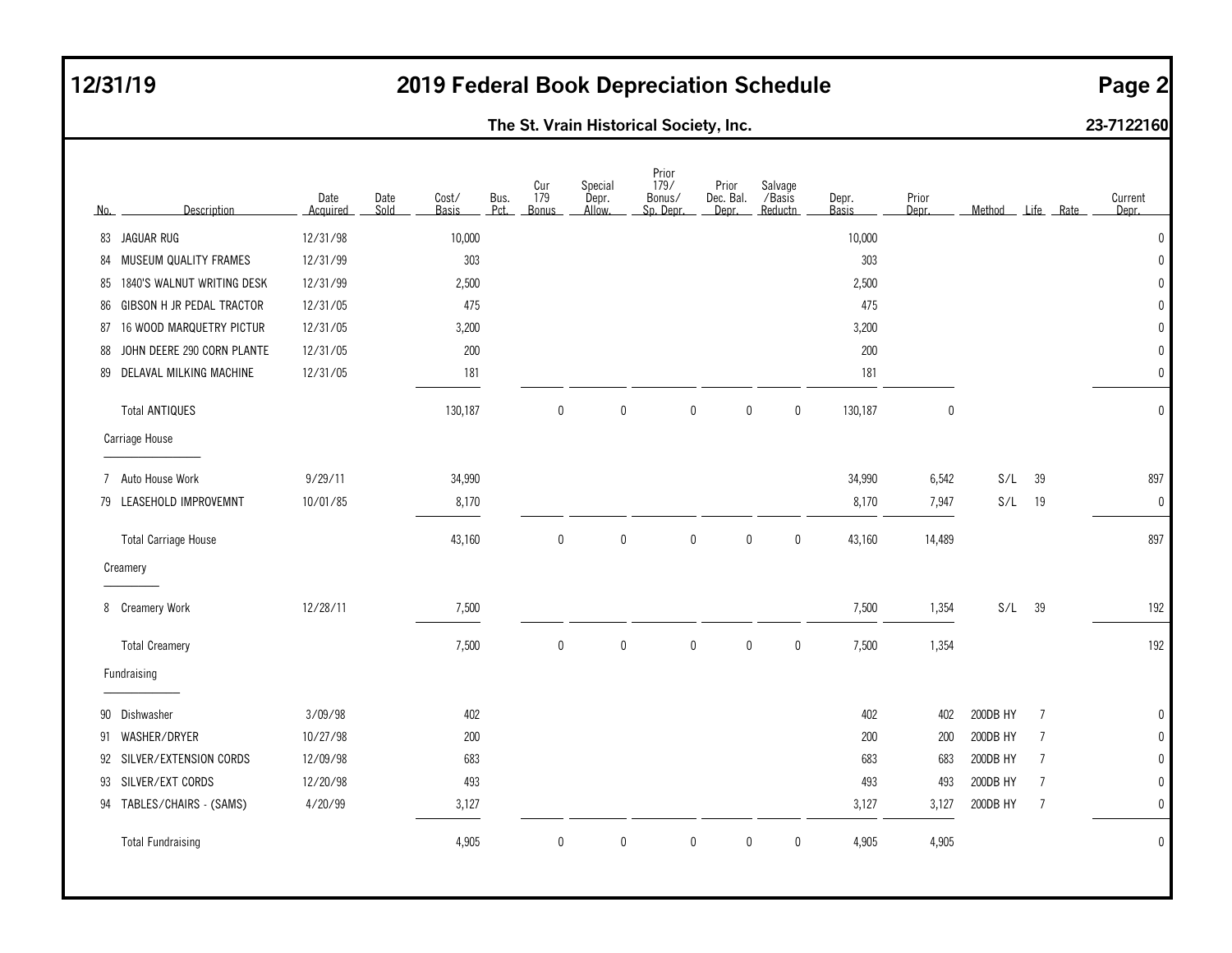## **Page 3**

| No. | Description                     | Date<br>Acquired | Date<br>Cost/<br>Sold<br><b>Basis</b> | Bus.<br>Pct. | Cur<br>179<br><b>Bonus</b> | Special<br>Depr.<br>Allow. | Prior<br>179/<br>Bonus/<br>Sp. Depr | Prior<br>Dec. Bal.<br>Depr. | Salvage<br>/Basis<br>Reductn | Depr.<br><b>Basis</b> | Prior<br>Depr. | Method   | Life Rate      | Current<br>Depr. |
|-----|---------------------------------|------------------|---------------------------------------|--------------|----------------------------|----------------------------|-------------------------------------|-----------------------------|------------------------------|-----------------------|----------------|----------|----------------|------------------|
|     | Hover Farm                      |                  |                                       |              |                            |                            |                                     |                             |                              |                       |                |          |                |                  |
|     | 9 Hover Farm-BLDG               | 8/01/94          | 80,874                                |              |                            |                            |                                     |                             |                              | 80,874                | 53,851         |          | $S/L$ 31.5     | 2,567            |
| 10  | Hover-Restoration               | 8/01/94          | 118                                   |              |                            |                            |                                     |                             |                              | 118                   | $80\,$         |          | S/L 31.5       | 4                |
| 11  | <b>Acquisition Costs</b>        | 12/07/95         | 5,053                                 |              |                            |                            |                                     |                             |                              | 5,053                 | 2,934          | S/L      | 39             | 130              |
| 12  | Restoration                     | 5/08/95          | 938                                   |              |                            |                            |                                     |                             |                              | 938                   | 558            | S/L      | 39             | 24               |
| 13  | Sewer Pipe                      | 8/26/96          | 625                                   |              |                            |                            |                                     |                             |                              | 625                   | 352            | S/L      | 39             | 16               |
| 14  | <b>Acquisition Costs</b>        | 6/30/96          | 62,557                                |              |                            |                            |                                     |                             |                              | 62,557                | 35,516         | S/L      | 39             | 1,604            |
| 15  | Restoration                     | 6/30/96          | 33,214                                |              |                            |                            |                                     |                             |                              | 33,214                | 18,857         | S/L      | 39             | 852              |
| 16  | <b>Acquisition Costs</b>        | 6/10/97          | 327                                   |              |                            |                            |                                     |                             |                              | 327                   | 177            | S/L      | 39             | 8                |
| 17  | Restoration                     | 6/30/97          | 128,198                               |              |                            |                            |                                     |                             |                              | 128,198               | 69,497         | S/L      | 39             | 3,287            |
| 18  | Sprinkler Installation          | 7/30/02          | 5,450                                 |              |                            |                            |                                     |                             |                              | 5,450                 | 2,294          | S/L      | 39             | 140              |
| 19  | Sprinkler/Landscaping           | 8/08/02          | 17,720                                |              |                            |                            |                                     |                             |                              | 17,720                | 7,459          | S/L      | 39             | 454              |
| 20  | Special Projects Restorati      | 11/26/07         | 11,530                                |              |                            |                            |                                     |                             |                              | 11,530                | 3,289          | S/L      | 39             | 296              |
| 21  | Rehab Lower Level Farmhous      | 12/31/07         | 14,819                                |              |                            |                            |                                     |                             |                              | 14,819                | 4,196          | S/L      | 39             | 380              |
| 22  | Hover Farm Restoration          | 1/01/12          | 12,072                                |              |                            |                            |                                     |                             |                              | 12,072                | 2,154          | S/L      | 39             | 310              |
| 23  | <b>HH Farmhouse Bottom Unit</b> | 12/31/13         | 9,561                                 |              |                            |                            |                                     |                             |                              | 9,561                 | 1,236          | S/L      | 39             | 245              |
| 66  | Farmhouse Renovation            | 11/30/19         | 4,193                                 |              |                            |                            |                                     |                             |                              | 4,193                 |                | S/L      | 39             | 9                |
| 95  | LAND(10% OF COST)               | 8/01/94          | 8,986                                 |              |                            |                            |                                     |                             |                              | 8,986                 |                |          |                |                  |
| 96  | <b>MINI BLINDS</b>              | 4/09/96          | 235                                   |              |                            |                            |                                     |                             |                              | 235                   | 235            | 200DB HY | 7              |                  |
| 97  | CARPET                          | 5/28/96          | 996                                   |              |                            |                            |                                     |                             |                              | 996                   | 996            | 200DB HY | 7              |                  |
| 98  | TWO FURNACES                    | 10/09/01         | 3,250                                 |              |                            |                            |                                     |                             |                              | 3,250                 | 3,250          | 200DB HY | 7              |                  |
| 99  | <b>TWO FURNACES</b>             | 10/16/01         | 3,250                                 |              |                            |                            |                                     |                             |                              | 3,250                 | 3,250          | 200DB HY | $\overline{7}$ |                  |
| 100 | REFRIGERATOR                    | 11/28/01         | 566                                   |              |                            |                            |                                     |                             |                              | 566                   | 566            | 200DB HY | 7              |                  |
| 101 | EXCAVATION                      | 12/02/02         | 362                                   |              |                            |                            |                                     |                             |                              | 362                   |                |          | $\overline{7}$ |                  |
|     | 102 STOVE/AC                    | 7/12/02          | 575                                   |              |                            |                            |                                     |                             |                              | 575                   |                |          | $\overline{7}$ |                  |
|     | 103 CREAM SEPARATOR/PLOW        | 7/28/03          | 250                                   |              |                            |                            |                                     |                             |                              | 250                   | 250            | 200DB HY | 7              | 0                |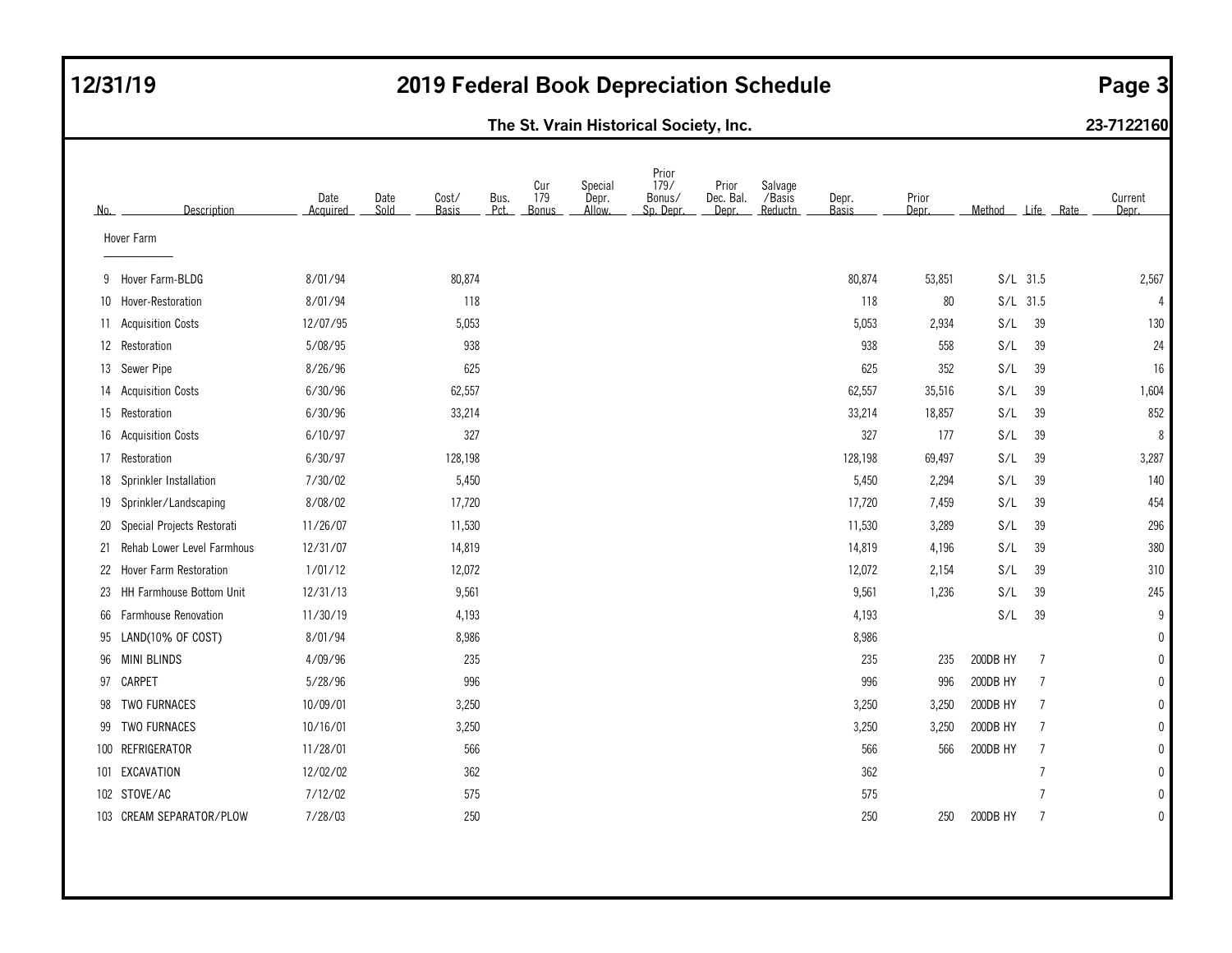### **Page 4**

| No. | Description                 | Date<br>Acquired | Date<br>Sold | Cost/<br><b>Basis</b> | Bus.<br>Pct. | Cur<br>179<br><b>Bonus</b> | Special<br>Depr.<br>Allow. | Prior<br>179/<br>Bonus/<br>Sp. Depr | Prior<br>Dec. Bal.<br>Depr | Salvage<br>/Basis<br>Reductn | Depr.<br><b>Basis</b> | Prior<br>Depr. | Method   | Life<br>Rate   | Current<br>Depr. |
|-----|-----------------------------|------------------|--------------|-----------------------|--------------|----------------------------|----------------------------|-------------------------------------|----------------------------|------------------------------|-----------------------|----------------|----------|----------------|------------------|
| 104 | WATER HEATER                | 9/30/09          |              | 1,078                 |              |                            |                            |                                     |                            |                              | 1,078                 | 1,078          | 200DB HY | 5              | 0                |
|     | Total Hover Farm            |                  |              | 406,797               |              | 0                          | 0                          |                                     | $\pmb{0}$<br>$\mathbf 0$   | $\pmb{0}$                    | 406,797               | 212,075        |          |                | 10,326           |
|     | Hoverhome                   |                  |              |                       |              |                            |                            |                                     |                            |                              |                       |                |          |                |                  |
| 24  | Acquisition Costs - HH      | 9/30/97          |              | 1,851                 |              |                            |                            |                                     |                            |                              | 1,851                 | 991            | S/L      | 39             | 47               |
| 25  | Hover Home- Building        | 9/30/97          |              | 400,964               |              |                            |                            |                                     |                            |                              | 400,964               | 214,793        | S/L      | 39             | 10,281           |
| 26  | Handicapped Acces Plumb     | 4/27/00          |              | 328                   |              |                            |                            |                                     |                            |                              | 328                   | 153            | S/L      | 39             | 8                |
| 27  | Electrical                  | 5/03/00          |              | 469                   |              |                            |                            |                                     |                            |                              | 469                   | 220            | S/L      | 39             | 12               |
| 28  | Restoration                 | 11/11/03         |              | 10,356                |              |                            |                            |                                     |                            |                              | 10,356                | 4,027          | S/L      | 39             | 266              |
| 29  | Hover Home Roof             | 11/29/05         |              | 138,745               |              |                            |                            |                                     |                            |                              | 138,745               | 46,693         | S/L      | 39             | 3,558            |
| 30  | Security System             | 4/27/06          |              | 3,154                 |              |                            |                            |                                     |                            |                              | 3,154                 | 1,028          | S/L      | 39             | 81               |
| 31  | New Roof                    | 3/21/06          |              | 34,480                |              |                            |                            |                                     |                            |                              | 34,480                | 11,309         | S/L      | 39             | 884              |
| 32  | Hover Remodel Phase II      | 12/31/06         |              | 5,375                 |              |                            |                            |                                     |                            |                              | 5,375                 | 1,654          | S/L      | 39             | 138              |
| 33  | Phase 2 Improvements        | 12/31/07         |              | 73,057                |              |                            |                            |                                     |                            |                              | 73,057                | 20,684         | S/L      | 39             | 1,873            |
| 34  | Hoverhome Phase II          | 12/31/09         |              | 94,889                |              |                            |                            |                                     |                            |                              | 94,889                | 21,999         | S/L      | 39             | 2,433            |
| 35  | Phase III Work              | 9/29/11          |              | 137,505               |              |                            |                            |                                     |                            |                              | 137,505               | 25,709         | S/L      | 39             | 3,526            |
| 36  | Toilet in HH Rental         | 9/11/13          |              | 561                   |              |                            |                            |                                     |                            |                              | 561                   | 309            | S/L      | 10             | 56               |
| 37  | Awning                      | 1/08/13          |              | 1,797                 |              |                            |                            |                                     |                            |                              | 1,797                 | 988            | S/L      | 10             | 180              |
| 38  | Awning                      | 11/29/14         |              | 1,380                 |              |                            |                            |                                     |                            |                              | 1,380                 | 569            | S/L      | 10             | 138              |
| 39  | Hoverhome Phase IV          | 1/01/18          |              | 19,950                |              |                            |                            |                                     |                            |                              | 19,950                | 490            | S/L      | 39             | 512              |
| 40  | Hoverhome Phase IV          | 1/01/18          |              | 12,720                |              |                            |                            |                                     |                            |                              | 12,720                | 313            | S/L      | 39             | 326              |
| 105 | HOVER HOME LAND (10%)       | 9/30/97          |              | 44,552                |              |                            |                            |                                     |                            |                              | 44,552                |                |          |                | 0                |
|     | 106 FENCING                 | 9/02/99          |              | 369                   |              |                            |                            |                                     |                            |                              | 369                   | 369            | 200DB HY | $\overline{7}$ | 0                |
| 107 | PLANS FOR HANDICAP ACCESS   | 9/09/99          |              | 751                   |              |                            |                            |                                     |                            |                              | 751                   | 751            | 150DB HY | 15             |                  |
|     | 108 PLANS FOR PARKING LOT   | 5/06/99          |              | 514                   |              |                            |                            |                                     |                            |                              | 514                   | 514            | 150DB HY | 15             |                  |
|     | 109 HANDICAPPED ACCESS RAMP | 1/04/00          |              | 2,000                 |              |                            |                            |                                     |                            |                              | 2,000                 | 2,000          | 200DB HY | 7              | 0                |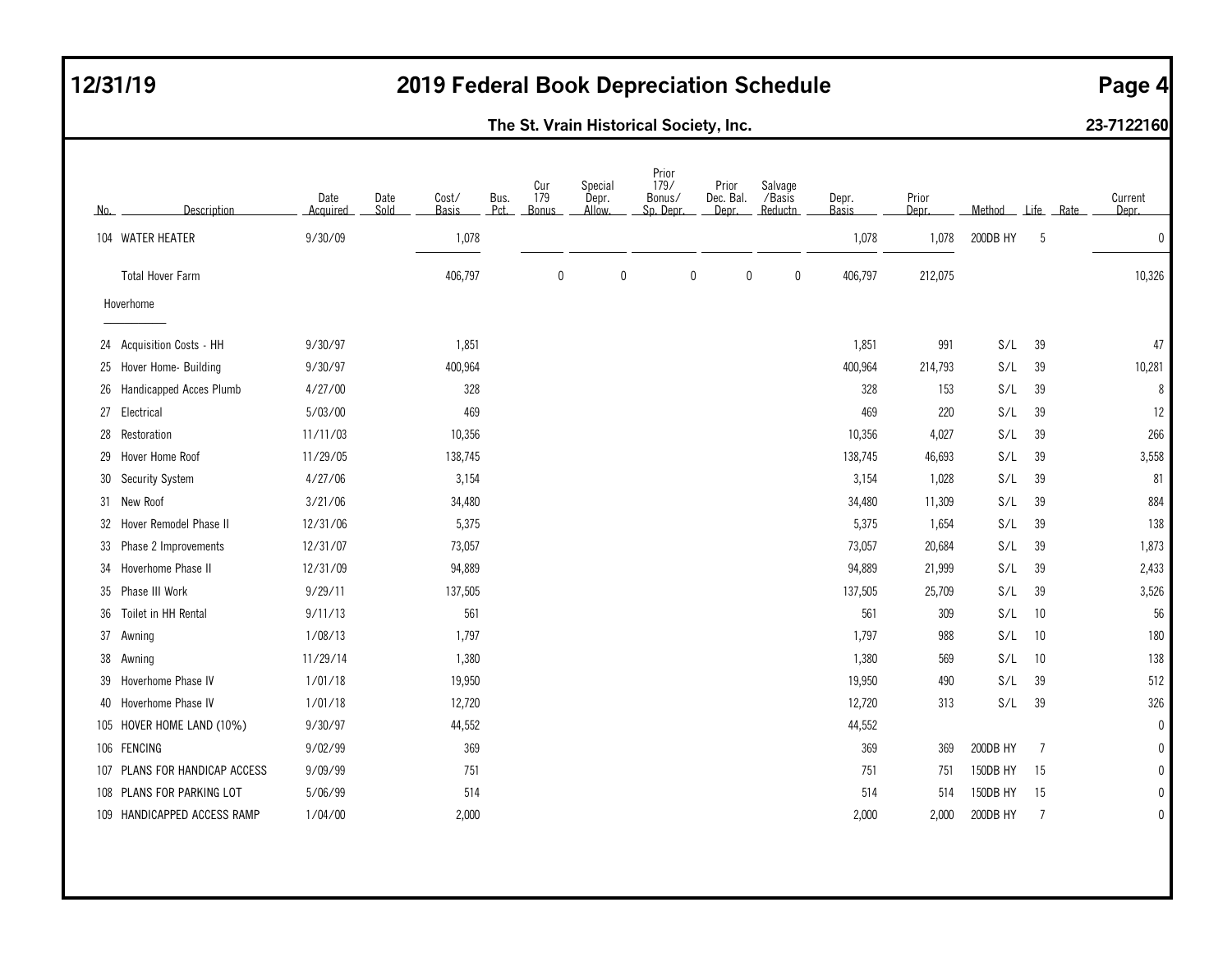## **Page 5**

| No. | Description                   | Date<br>Acquired | Date<br>Sold | Cost/<br><b>Basis</b> | Bus.<br>Pct. | Cur<br>179<br><b>Bonus</b> | Special<br>Depr.<br>Allow. | Prior<br>179/<br>Bonus/<br>Sp. Depr. | Prior<br>Dec. Bal.<br>Depr. | Salvage<br>/Basis<br>Reductn | Depr.<br><b>Basis</b> | Prior<br>Depr | Method   | Life Rate      | Current<br>Depr. |
|-----|-------------------------------|------------------|--------------|-----------------------|--------------|----------------------------|----------------------------|--------------------------------------|-----------------------------|------------------------------|-----------------------|---------------|----------|----------------|------------------|
|     | 110 HANDICAPPED ACCESS RAMP   | 1/25/00          |              | 1,000                 |              |                            |                            |                                      |                             |                              | 1,000                 | 1,000         | 200DB HY | $\overline{7}$ |                  |
|     | 111 HANDICAPPED ACCESS RAMP   | 1/25/00          |              | 5,365                 |              |                            |                            |                                      |                             |                              | 5,365                 | 5,365         | 200DB HY | 7              |                  |
|     | 112 HANDICAPPED ACCESS RAMP   | 2/15/00          |              | 3,000                 |              |                            |                            |                                      |                             |                              | 3,000                 | 3,000         | 200DB HY | 7              |                  |
|     | 113 HANDICAPPED ACCESS PLANS  | 2/24/00          |              | 191                   |              |                            |                            |                                      |                             |                              | 191                   | 191           | 200DB HY | 7              |                  |
|     | 114 EXTERIOR WIRING FOR HANDI | 4/11/00          |              | 2,080                 |              |                            |                            |                                      |                             |                              | 2,080                 | 2,080         | 200DB HY | 7              |                  |
|     | 115 LANDSCAPING FOR HANDICAP  | 4/11/00          |              | 8,000                 |              |                            |                            |                                      |                             |                              | 8,000                 | 8,000         | 200DB HY | 7              |                  |
|     | 116 PAINTING                  | 2/01/00          |              | 500                   |              |                            |                            |                                      |                             |                              | 500                   | 500           | 200DB HY | 7              |                  |
|     | 117 PAINTING                  | 2/08/00          |              | 1,000                 |              |                            |                            |                                      |                             |                              | 1,000                 | 1,000         | 200DB HY | $\overline{7}$ |                  |
|     | 118 SHADES                    | 4/03/00          |              | 202                   |              |                            |                            |                                      |                             |                              | 202                   | 202           | 200DB HY | 7              |                  |
|     | 119 STOVE                     | 2/03/00          |              | 414                   |              |                            |                            |                                      |                             |                              | 414                   | 414           | 200DB HY | 7              |                  |
| 120 | <b>RESTORATION</b>            | 5/10/01          |              | 7,091                 |              |                            |                            |                                      |                             |                              | 7,091                 | 7,091         | 200DB HY | 7              |                  |
|     | 121 ELECTRICAL                | 6/26/01          |              | 5,738                 |              |                            |                            |                                      |                             |                              | 5,738                 | 5,738         | 200DB HY | 7              |                  |
|     | 122 RESTORATION               | 8/07/01          |              | 330                   |              |                            |                            |                                      |                             |                              | 330                   | 330           | 200DB HY | 7              |                  |
|     | 123 PATHWAYS                  | 9/18/01          |              | 4,394                 |              |                            |                            |                                      |                             |                              | 4,394                 | 4,394         | 200DB HY | 7              |                  |
|     | 124 PATHWAYS                  | 10/31/01         |              | 9,917                 |              |                            |                            |                                      |                             |                              | 9,917                 | 9,917         | 200DB HY | $\overline{7}$ |                  |
|     | 125 RESTORATION               | 12/31/01         |              | 2,943                 |              |                            |                            |                                      |                             |                              | 2,943                 | 2,943         | 200DB HY | 7              |                  |
|     | 126 AIR CONDITIONER           | 8/06/02          |              | 180                   |              |                            |                            |                                      |                             |                              | 180                   | 180           | 200DB HY | 7              |                  |
| 127 | <b>FRAMED PRINTS</b>          | 11/20/02         |              | 1,040                 |              |                            |                            |                                      |                             |                              | 1,040                 |               |          | $\overline{7}$ |                  |
| 128 | <b>MICROWAVE</b>              | 11/06/02         |              | 242                   |              |                            |                            |                                      |                             |                              | 242                   |               |          | 7              |                  |
| 129 | 1894 & 1909 LONGMONT MAPS     | 9/30/02          |              | 800                   |              |                            |                            |                                      |                             |                              | 800                   |               |          | 7              |                  |
|     | 130 FREEZER                   | 9/17/03          |              | 150                   |              |                            |                            |                                      |                             |                              | 150                   | 150           | 200DB HY | 7              |                  |
|     | 131 PASTEL ARTWORK            | 10/22/03         |              | 300                   |              |                            |                            |                                      |                             |                              | 300                   |               |          |                |                  |
| 132 | PAINTINGS/ANTIQUE TOOLS       | 7/21/03          |              | 800                   |              |                            |                            |                                      |                             |                              | 800                   |               |          |                |                  |
| 133 | ANTIQUE BARBED WIRE COLL      | 7/23/03          |              | 2,500                 |              |                            |                            |                                      |                             |                              | 2,500                 |               |          |                |                  |
| 134 | PAINTING OF ICE HARVEST ON    | 5/25/04          |              | 175                   |              |                            |                            |                                      |                             |                              | 175                   |               |          |                |                  |
|     | 135 HOUSE FURNACE             | 6/02/04          |              | 1,300                 |              |                            |                            |                                      |                             |                              | 1,300                 | 1,300         | 200DB HY | 7              |                  |
|     | 136 PATIO AWNING & FRAMING    | 6/12/04          |              | 1,986                 |              |                            |                            |                                      |                             |                              | 1,986                 | 1,986         | 200DB HY | 7              |                  |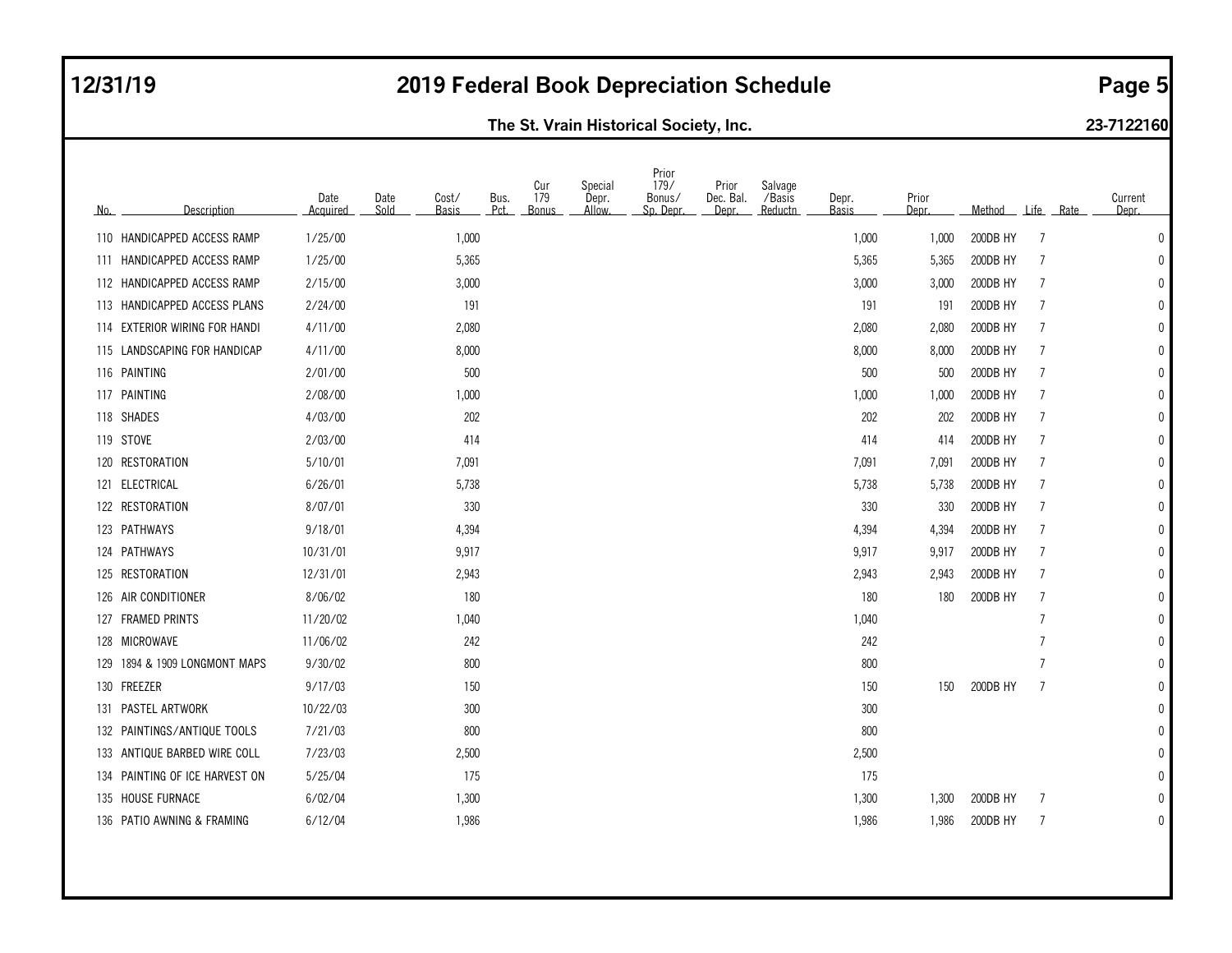## **Page 6**

| Description<br>No.            | Date<br>Acquired | Date<br>Sold | Cost/<br><b>Basis</b> | Bus.<br>Pct. | Cur<br>179<br><b>Bonus</b> | Special<br>Depr.<br>Allow. | Prior<br>179/<br>Bonus/<br>Sp. Depr. | Prior<br>Dec. Bal.<br>Depr. | Salvage<br>/Basis<br>Reductn |             | Depr.<br><b>Rasis</b> | Prior<br>Depr. | Method   | Life Rate      | Current<br>Depr. |
|-------------------------------|------------------|--------------|-----------------------|--------------|----------------------------|----------------------------|--------------------------------------|-----------------------------|------------------------------|-------------|-----------------------|----------------|----------|----------------|------------------|
| ORIENTAL RUG & PAD<br>137     | 8/25/04          |              | 3,694                 |              |                            |                            |                                      |                             |                              |             | 3,694                 | 3,694          | 200DB HY | 7              | $\cup$           |
| 138 PAINTING OF MAIN ST. LONG | 11/02/04         |              | 300                   |              |                            |                            |                                      |                             |                              |             | 300                   |                |          | $\overline{7}$ | $\Omega$         |
| HOVER EASEMENT<br>139         | 4/25/06          |              | 8,000                 |              |                            |                            |                                      |                             |                              |             | 8,000                 |                |          |                | $\Omega$         |
| 140 HH TERRA COTTA BALUSTRA   | 6/01/07          |              | 1,000                 |              |                            |                            |                                      |                             |                              |             | 1,000                 | 1,000          | 200DB HY | 7              | $\Omega$         |
| <b>Total Hoverhome</b>        |                  |              | 1,060,399             |              | 0                          | 0                          |                                      | 0                           | 0                            | $\mathbf 0$ | 1,060,399             | 416,038        |          |                | 24,319           |
| Office Furniture              |                  |              |                       |              |                            |                            |                                      |                             |                              |             |                       |                |          |                |                  |
| 41 Utility Trailer            | 10/09/12         |              | 2,700                 |              |                            |                            |                                      |                             |                              |             | 2,700                 | 2,700          | S/L      | 6              | $\mathbf{0}$     |
| <b>Total Office Furniture</b> |                  |              | 2,700                 |              | $\mathbf 0$                | 0                          |                                      | $\mathbf 0$                 | $\mathbf 0$                  | $\mathbf 0$ | 2,700                 | 2,700          |          |                | $\mathbf{0}$     |
| Office Furniture/Equip        |                  |              |                       |              |                            |                            |                                      |                             |                              |             |                       |                |          |                |                  |
| 177 DESK                      | 1/01/85          |              | 175                   |              |                            |                            |                                      |                             |                              |             | 175                   | 175            | S/L      | 5              |                  |
| 178 COMPUTER                  | 8/23/94          |              | 1,663                 |              |                            |                            |                                      |                             |                              |             | 1,663                 | 1,663          | 200DB    | 5              |                  |
| 179 DATAWATCH COMPUTER        | 6/02/98          |              | 1,975                 |              |                            |                            |                                      |                             |                              |             | 1,975                 | 1,975          | 200DB    | 5              |                  |
| 180 DATAWATCH COMPUTER        | 6/02/98          |              | 1,975                 |              |                            |                            |                                      |                             |                              |             | 1,975                 | 1,975          | 200DB    | 5              |                  |
| COPIER/FAX/PHONE<br>181       | 7/07/98          |              | 440                   |              |                            |                            |                                      |                             |                              |             | 440                   | 440            | 200DB    | 5              |                  |
| 182 DESK                      | 2/03/00          |              | 620                   |              |                            |                            |                                      |                             |                              |             | 620                   | 620            | 200DB    | 7              |                  |
| PRINTER<br>183                | 5/03/00          |              | 273                   |              |                            |                            |                                      |                             |                              |             | 273                   | 273            | 200DB    | 7              | $\cup$           |
| AMPLIFIER<br>184              | 5/30/00          |              | 444                   |              |                            |                            |                                      |                             |                              |             | 444                   | 444            | 200DB    | 7              |                  |
| MISCELLANEOUS<br>185          | 12/31/00         |              | 500                   |              |                            |                            |                                      |                             |                              |             | 500                   | 500            | 200DB    | 7              |                  |
| HP SCANJET 440C<br>186        | 2/26/02          |              | 150                   |              |                            |                            |                                      |                             |                              |             | 150                   | 150            | 200DB    | 5              |                  |
| 187 DELL COMPUTER             | 4/29/02          |              | 904                   |              |                            |                            |                                      |                             |                              |             | 904                   | 904            | 200DB    | 5              |                  |
| 188 LAPTOP & PERIFERALS       | 5/31/02          |              | 1,480                 |              |                            |                            |                                      |                             |                              |             | 1,480                 | 1,480          | 200DB    | 5              |                  |
| 189 DIGITAL CAMERA            | 8/06/02          |              | 709                   |              |                            |                            |                                      |                             |                              |             | 709                   | 709            | 200DB    | 5              |                  |
| HOVERHOME COMPUTER<br>190     | 9/03/02          |              | 738                   |              |                            |                            |                                      |                             |                              |             | 738                   | 738            | 200DB    | 5              | $\Omega$         |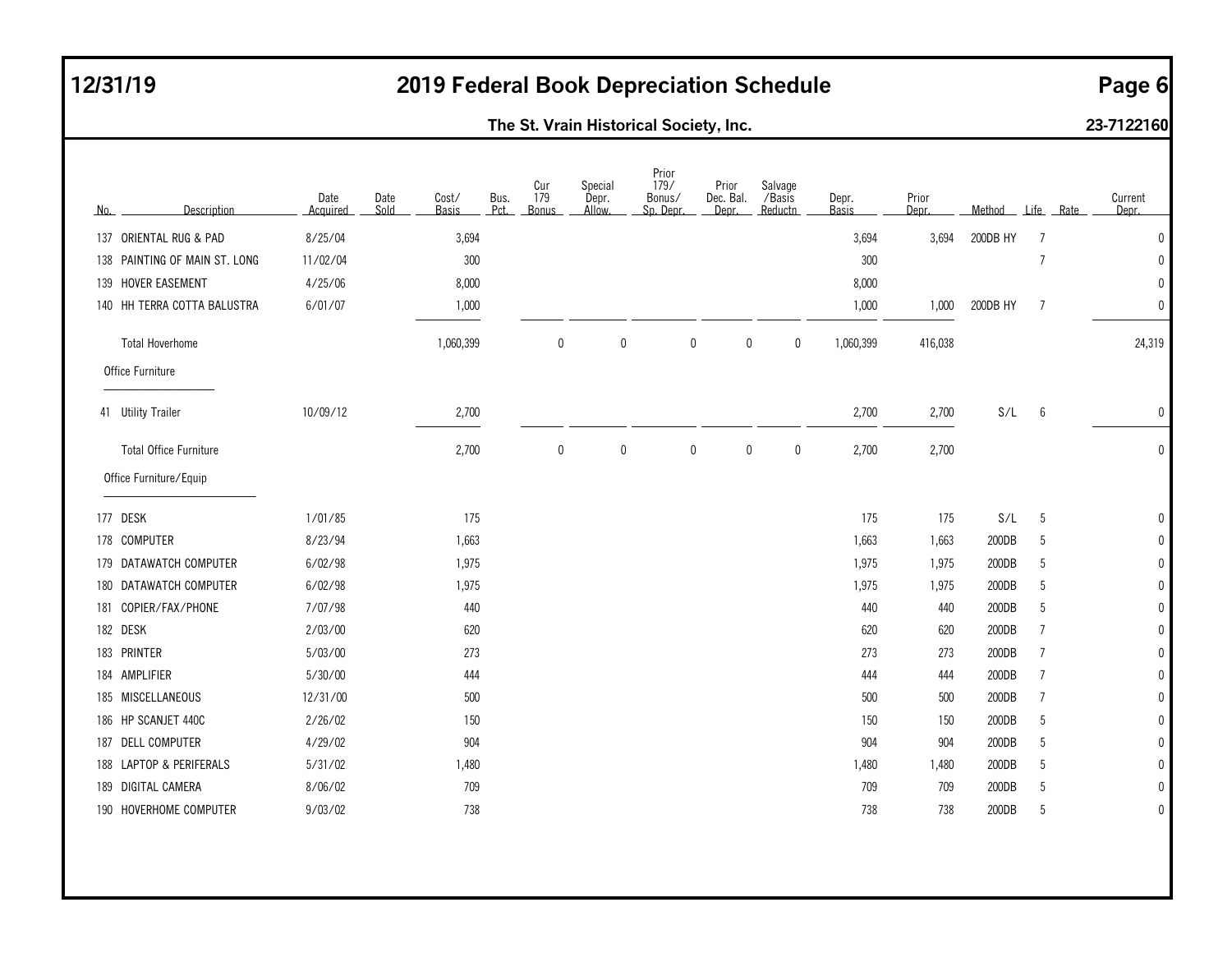## **Page 7**

| No.    | Description                  | Date<br>Acquired | Date<br>Sold | Cost/<br><b>Basis</b> | Bus.<br>Pct. | Cur<br>179<br><b>Bonus</b> | Special<br>Depr.<br>Allow. | Prior<br>179/<br>Bonus/<br>Sp. Depr. | Prior<br>Dec. Bal.<br>Depr. | Salvage<br>/Basis<br>Reductn | Depr.<br><b>Basis</b> | Prior<br>Depr. | Method | Life Rate      | Current<br>Depr. |
|--------|------------------------------|------------------|--------------|-----------------------|--------------|----------------------------|----------------------------|--------------------------------------|-----------------------------|------------------------------|-----------------------|----------------|--------|----------------|------------------|
|        | 191 2 EXECUTIVE DESKS        | 6/02/04          |              | 600                   |              |                            |                            |                                      |                             |                              | 600                   | 600            | 200DB  | $\overline{7}$ | $\Omega$         |
|        | 192 2 OFFICE CHAIRS          | 6/02/04          |              | 250                   |              |                            |                            |                                      |                             |                              | 250                   | 250            | 200DB  | $\overline{7}$ |                  |
|        | 193 ROTOTILLER               | 3/29/05          |              | 569                   |              |                            |                            |                                      |                             |                              | 569                   | 569            | 200DB  | 7              |                  |
|        | 194 LADDER                   | 3/29/05          |              | 108                   |              |                            |                            |                                      |                             |                              | 108                   | 108            | 200DB  | 7              |                  |
|        | 195 COMPUTER AND MONITOR     | 3/29/05          |              | 578                   |              |                            |                            |                                      |                             |                              | 578                   | 578            | 200DB  | 5              |                  |
| 196    | COPIER FOR OFFICE            | 4/11/05          |              | 1,453                 |              |                            |                            |                                      |                             |                              | 1,453                 | 1,453          | 200DB  | 5              |                  |
|        | 197 SVGA DDR DLP PROJECTOR   | 2/07/08          |              | 722                   |              |                            |                            |                                      |                             |                              | 722                   | 722            | 200DB  | 5              | $\Omega$         |
|        | 198 APTIVA COMPUTER DONATED  | 11/27/06         |              | 500                   |              |                            |                            |                                      |                             |                              | 500                   | 500            | 200DB  | 5              | $\mathbf{0}$     |
|        | 199 DELL COMPUTER VOSTRO200  | 6/26/08          |              | 573                   |              |                            |                            |                                      |                             |                              | 573                   | 573            | 200DB  | 5              | 0                |
|        | Total Office Furniture/Equip |                  |              | 17,399                |              | $\mathbf 0$                | 0                          | 0                                    |                             | 0<br>$\mathbf 0$             | 17,399                | 17,399         |        |                | $\mathbf 0$      |
|        | Old Mill Park                |                  |              |                       |              |                            |                            |                                      |                             |                              |                       |                |        |                |                  |
|        | 42 Electrical Work           | 6/01/87          |              | 383                   |              |                            |                            |                                      |                             |                              | 383                   | 341            |        | $S/L$ 31.5     | $\theta$         |
| 43     | Structural Reinforce         | 9/19/88          |              | 11,200                |              |                            |                            |                                      |                             |                              | 11,200                | 9,562          |        | S/L 31.5       | 356              |
| 44     | Cedar Roof                   | 10/10/88         |              | 3,725                 |              |                            |                            |                                      |                             |                              | 3,725                 | 3,169          |        | S/L 31.5       | 118              |
| 45     | Restpratopm                  | 12/18/88         |              | 7,800                 |              |                            |                            |                                      |                             |                              | 7,800                 | 6,599          |        | $S/L$ 31.5     | 248              |
| 46     | Sprinkler System             | 6/01/89          |              | 4,345                 |              |                            |                            |                                      |                             |                              | 4,345                 | 3,607          |        | $S/L$ 31.5     | 138              |
| 47     | Pond - Rebuild               | 7/01/89          |              | 1,250                 |              |                            |                            |                                      |                             |                              | 1,250                 | 1,035          |        | $S/L$ 31.5     | 40               |
| 48     | Stage Cover                  | 7/01/92          |              | 5,629                 |              |                            |                            |                                      |                             |                              | 5,629                 | 4,127          |        | $S/L$ 31.5     | 179              |
| 49     | <b>Tool Shed</b>             | 7/07/93          |              | 2,450                 |              |                            |                            |                                      |                             |                              | 2,450                 | 1,717          |        | S/L 31.5       | 78               |
| 50     | G Walden                     | 1/15/94          |              | 700                   |              |                            |                            |                                      |                             |                              | 700                   | 478            |        | S/L 31.5       | 22               |
| $51$ ? |                              | 6/15/94          |              | 286                   |              |                            |                            |                                      |                             |                              | 286                   | 191            |        | $S/L$ 31.5     | 9                |
| 52     | G Walden                     | 7/15/94          |              | 873                   |              |                            |                            |                                      |                             |                              | 873                   | 584            |        | S/L 31.5       | 28               |
| 53     | Improvements                 | 8/04/96          |              | 2,550                 |              |                            |                            |                                      |                             |                              | 2,550                 | 1,436          | S/L    | 39             | 65               |
| 54     | <b>Title Commitments</b>     | 6/10/97          |              | 1,400                 |              |                            |                            |                                      |                             |                              | 1,400                 | 759            | S/L    | 39             | 36               |
| 55     | Minor Subdivison Plat        | 10/22/97         |              | 8,677                 |              |                            |                            |                                      |                             |                              | 8,677                 | 4,629          | S/L    | 39             | 222              |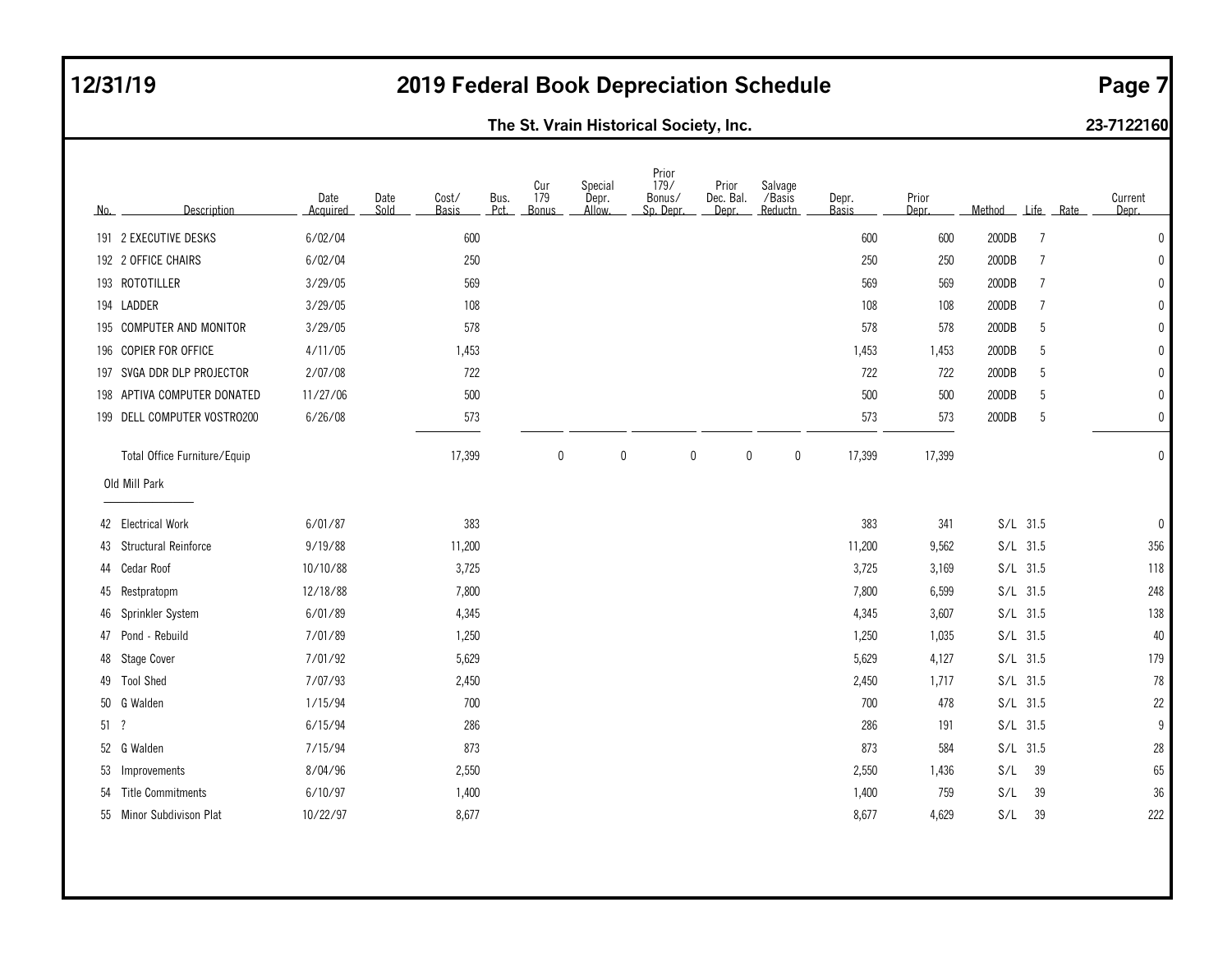## **Page 8**

**The St. Vrain Historical Society, Inc. 23-7122160**

| No. | <b>Description</b>       | Date<br>Acquired | Date<br>Sold | Cost/<br><b>Basis</b> | Bus.<br>Pct. | Cur<br>179<br><b>Bonus</b> | Special<br>Depr.<br>Allow. | Prior<br>179/<br>Bonus/<br>Sp. Depr. | Prior<br>Dec. Bal.<br>Depr. | Salvage<br>/Basis<br>Reductn | Depr.<br><b>Basis</b> | Prior<br>Depr. | Method | Life Rate      | Current<br>Depr. |
|-----|--------------------------|------------------|--------------|-----------------------|--------------|----------------------------|----------------------------|--------------------------------------|-----------------------------|------------------------------|-----------------------|----------------|--------|----------------|------------------|
|     | 56 Sprinkler System      | 11/01/12         |              | 6,250                 |              |                            |                            |                                      |                             |                              | 6,250                 | 1,914          | S/L    | 20             | 313              |
|     | 141 WATER TAP            | 1/01/75          |              | 1,287                 |              |                            |                            |                                      |                             |                              | 1,287                 | 1,287          | S/L    | 12             | $\theta$         |
|     | 142 ELECTRIC WORK        | 1/01/75          |              | 6,100                 |              |                            |                            |                                      |                             |                              | 6,100                 | 6,100          | S/L    | 12             |                  |
|     | 143 OTHER IMPROVEMENTS   | 1/01/75          |              | 420                   |              |                            |                            |                                      |                             |                              | 420                   | 420            | S/L    | -12            |                  |
| 144 | <b>IMPROVEMENTS</b>      | 1/01/76          |              | 10,819                |              |                            |                            |                                      |                             |                              | 10,819                | 10,819         | S/L    | 30             |                  |
|     | 145 BRONZE PLQ FOR CABIN | 6/30/79          |              | 257                   |              |                            |                            |                                      |                             |                              | 257                   | 257            | S/L    | 12             |                  |
|     | 146 SIGN                 | 6/30/80          |              | 238                   |              |                            |                            |                                      |                             |                              | 238                   | 238            | S/L    | 5              |                  |
| 147 | NEW FLOOR                | 1/01/80          |              | 5,459                 |              |                            |                            |                                      |                             |                              | 5,459                 | 5,459          | S/L    | 30             |                  |
|     | 148 ANCHOR ENGINEERING   | 6/30/81          |              | 616                   |              |                            |                            |                                      |                             |                              | 616                   | 616            | S/L    | 30             | $\Omega$         |
|     | 149 GAZEBO & ROOF ON MLK | 1/01/85          |              | 2,882                 |              |                            |                            |                                      |                             |                              | 2,882                 | 2,882          | S/L    | 15             |                  |
|     | 150 LAND ADDITION        | 1/01/84          |              | 750                   |              |                            |                            |                                      |                             |                              | 750                   |                |        |                |                  |
|     | 151 LAND ADDITION        | 1/01/85          |              | 250                   |              |                            |                            |                                      |                             |                              | 250                   |                |        |                |                  |
|     | 152 STAGE                | 8/01/85          |              | 3,236                 |              |                            |                            |                                      |                             |                              | 3,236                 | 3,155          | S/L    | 19             |                  |
|     | 153 MOWER                | 4/05/88          |              | 1,300                 |              |                            |                            |                                      |                             |                              | 1,300                 | 1,300          | 200DB  | 7              |                  |
|     | 154 ZOELLER 1/2 HP PUMP  | 5/27/88          |              | 508                   |              |                            |                            |                                      |                             |                              | 508                   | 508            | 200DB  | 7              |                  |
|     | 155 OMP EQUIPMENT        | 2/14/95          |              | 284                   |              |                            |                            |                                      |                             |                              | 284                   | 284            | 200DB  | 7              |                  |
|     | 156 LANDSCAPING          | 5/12/95          |              | 845                   |              |                            |                            |                                      |                             |                              | 845                   | 845            | 150DB  | 15             | $\Omega$         |
|     | 157 LANDSCAPING          | 8/01/96          |              | 967                   |              |                            |                            |                                      |                             |                              | 967                   | 967            | 150DB  | 15             |                  |
|     | 158 POND REBUILD OMP     | 4/09/99          |              | 1,445                 |              |                            |                            |                                      |                             |                              | 1,445                 | 1,445          | 150DB  | 7              |                  |
|     | 159 SIGN - OMP           | 4/30/99          |              | 195                   |              |                            |                            |                                      |                             |                              | 195                   | 195            | 200DB  | $\overline{7}$ |                  |
| 160 | FLOOR/BEAM BLACKSMITH    | 3/08/99          |              | 830                   |              |                            |                            |                                      |                             |                              | 830                   | 830            | 150DB  | 7              | $\theta$         |
|     | 161 SPRINKLER            | 5/03/00          |              | 456                   |              |                            |                            |                                      |                             |                              | 456                   | 456            | 150DB  | 7              | $\theta$         |
|     | Total Old Mill Park      |                  |              | 96,662                |              | 0                          | 0                          |                                      | $\mathbf 0$                 | 0<br>0                       | 96,662                | 78,211         |        |                | 1,852            |

St. Stephen's Church  $\mathcal{L}=\mathcal{L}^{\mathcal{L}}$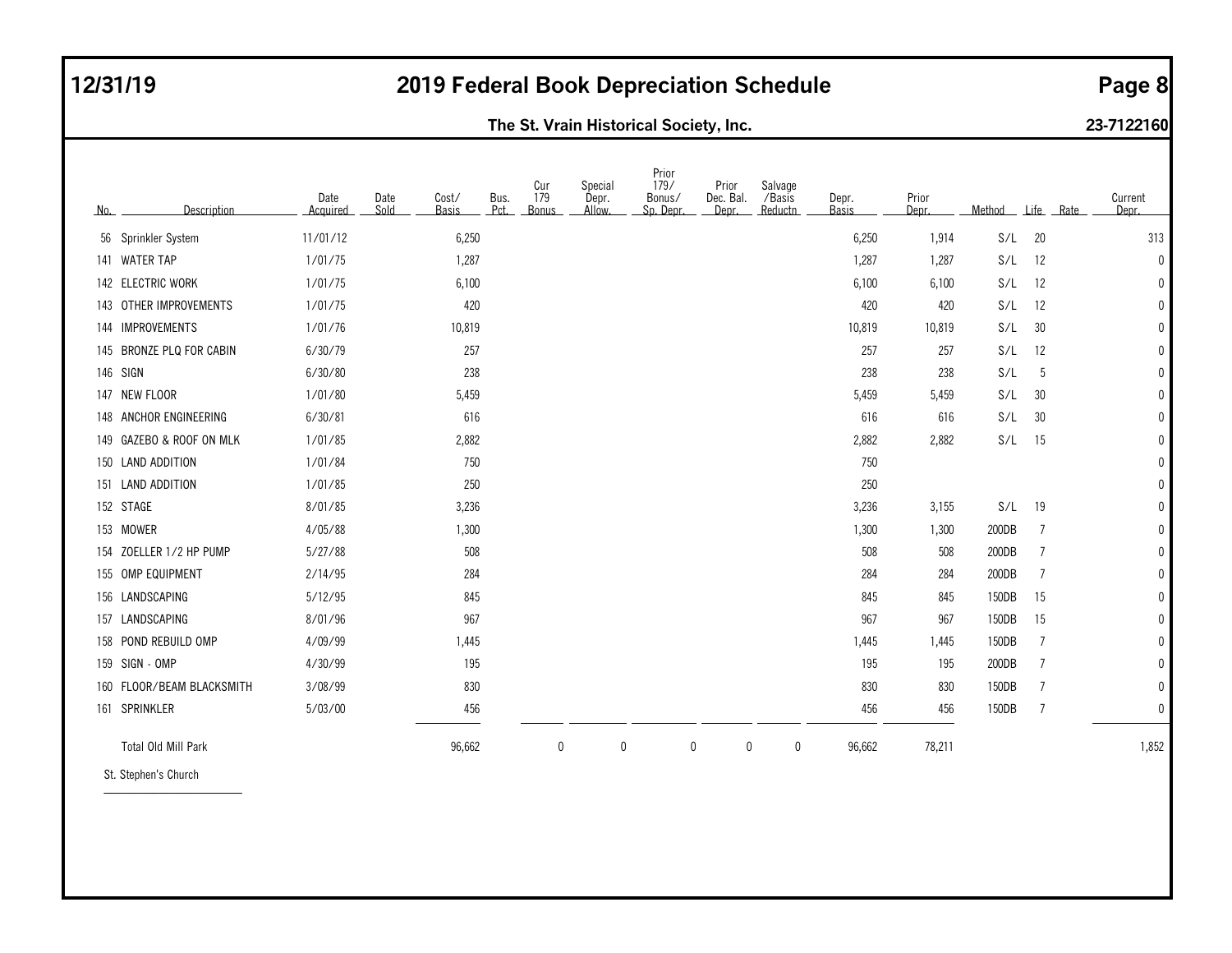## **Page 9**

| No. | <b>Description</b>             | Date<br>Acquired | Date<br>Sold | Cost/<br><b>Basis</b> | Bus.<br>Pct. | Cur<br>179<br><b>Bonus</b> | Special<br>Depr.<br>Allow. | Prior<br>179/<br>Bonus/<br>Sp. Depr. | Prior<br>Dec. Bal.<br>Depr. | Salvage<br>/Basis<br>Reductn | Depr.<br><b>Basis</b> | Prior<br>Depr. | Method |                | Life Rate | Current<br>Depr. |
|-----|--------------------------------|------------------|--------------|-----------------------|--------------|----------------------------|----------------------------|--------------------------------------|-----------------------------|------------------------------|-----------------------|----------------|--------|----------------|-----------|------------------|
| 57  | Floor, Planters, Etc.          | 6/01/90          |              | 6,464                 |              |                            |                            |                                      |                             |                              | 6,464                 | 5,158          |        | $S/L$ 31.5     |           | 205              |
| 58  | Door & Improvements            | 8/18/95          |              | 1,968                 |              |                            |                            |                                      |                             |                              | 1,968                 | 1,158          | S/L    | 39             |           | 50               |
| 59  | Plaza Improvements             | 4/07/06          |              | 7,512                 |              |                            |                            |                                      |                             |                              | 7,512                 | 6,403          | 150DB  | 15             |           | 111              |
| 60  | <b>Structural Preservation</b> | 1/01/13          |              | 3,413                 |              |                            |                            |                                      |                             |                              | 3,413                 | 521            | S/L    | 39             |           | 88               |
| 61  | <b>Structural Preservation</b> | 11/18/14         |              | 7,892                 |              |                            |                            |                                      |                             |                              | 7,892                 | 835            | S/L    | 39             |           | 202              |
| 62  | Concrete on South Door         | 12/19/18         |              | 3,471                 |              |                            |                            |                                      |                             |                              | 3,471                 | $\overline{4}$ | S/L    | 39             |           | 89               |
| 67  | St Stephens Renovation         | 7/30/19          |              | 13,976                |              |                            |                            |                                      |                             |                              | 13,976                |                | S/L    | 39             |           | 149              |
|     | 162 BUILDING                   | 7/29/76          |              | 58,537                |              |                            |                            |                                      |                             |                              | 58,537                | 58,537         | S/L    | 30             |           | $\mathbf 0$      |
|     | 163 LAND (10% OF COST)         | 7/29/76          |              | 6,504                 |              |                            |                            |                                      |                             |                              | 6,504                 |                |        |                |           | $\mathbf{0}$     |
|     | 164 WINDOW                     | 6/30/78          |              | 1,700                 |              |                            |                            |                                      |                             |                              | 1,700                 | 1,700          | S/L    | 30             |           | $\mathbf 0$      |
| 165 | WINDOWS                        | 7/01/79          |              | 4,800                 |              |                            |                            |                                      |                             |                              | 4,800                 | 4,800          | S/L    | 30             |           | $\mathbf 0$      |
|     | 166 LANDSCAPING                | 7/01/80          |              | 3,776                 |              |                            |                            |                                      |                             |                              | 3,776                 | 3,776          | S/L    | 30             |           | $\mathbf{0}$     |
| 167 | <b>FURNACE</b>                 | 7/01/80          |              | 3,362                 |              |                            |                            |                                      |                             |                              | 3,362                 | 3,362          | S/L    | 30             |           | $\mathbf{0}$     |
| 168 | SHORE UP BASEMENTS             | 6/30/85          |              | 9,816                 |              |                            |                            |                                      |                             |                              | 9,816                 | 9,816          | S/L    | 15             |           | $\mathbf 0$      |
|     | 169 RESTORATION WORK           | 3/01/85          |              | 12,850                |              |                            |                            |                                      |                             |                              | 12,850                | 12,805         | S/L    | 18             |           | $\mathbf{0}$     |
|     | 170 LANDSCAPING                | 11/03/95         |              | 445                   |              |                            |                            |                                      |                             |                              | 445                   | 445            | 150DB  | 15             |           | $\mathbf{0}$     |
| 171 | <b>EMERGENCY EXIT LIGHT</b>    | 2/28/95          |              | 239                   |              |                            |                            |                                      |                             |                              | 239                   | 239            | 200DB  | 7              |           | $\mathbf{0}$     |
|     | 172 BIBLE                      | 5/09/02          |              | 175                   |              |                            |                            |                                      |                             |                              | 175                   |                |        | $\overline{7}$ |           | $\mathbf{0}$     |
|     | 173 STORAGE REMODEL            | 6/03/05          |              | 4,962                 |              |                            |                            |                                      |                             |                              | 4,962                 | 4,962          | 200DB  | $\overline{7}$ |           | $\mathbf{0}$     |
|     | 174 FURNACE AND A/C            | 7/21/05          |              | 13,932                |              |                            |                            |                                      |                             |                              | 13,932                | 13,932         | 200DB  | $\overline{7}$ |           | $\mathbf{0}$     |
|     | 175 STAINED GLASS WINDOW COVER | 9/22/05          |              | 2,375                 |              |                            |                            |                                      |                             |                              | 2,375                 | 2,375          | 200DB  | $\overline{7}$ |           | $\mathbf{0}$     |
|     | 176 PARK BENCHES               | 7/27/06          |              | 2,600                 |              |                            |                            |                                      |                             |                              | 2,600                 | 2,600          | 200DB  | $\overline{7}$ |           | $\mathbf 0$      |
|     | Total St. Stephen's Church     |                  |              | 170,769               |              | $\mathbf{0}$               | $\mathbf{0}$               |                                      | 0<br>$\mathbf 0$            | $\mathbf 0$                  | 170,769               | 133,428        |        |                |           | 894              |
|     | <b>Total Depreciation</b>      |                  |              | 2,114,849             |              | $\Omega$                   | <sup>0</sup>               | 0                                    | $\theta$                    | $\bigcap$                    | 2,114,849             | 969,805        |        |                |           | 41,810           |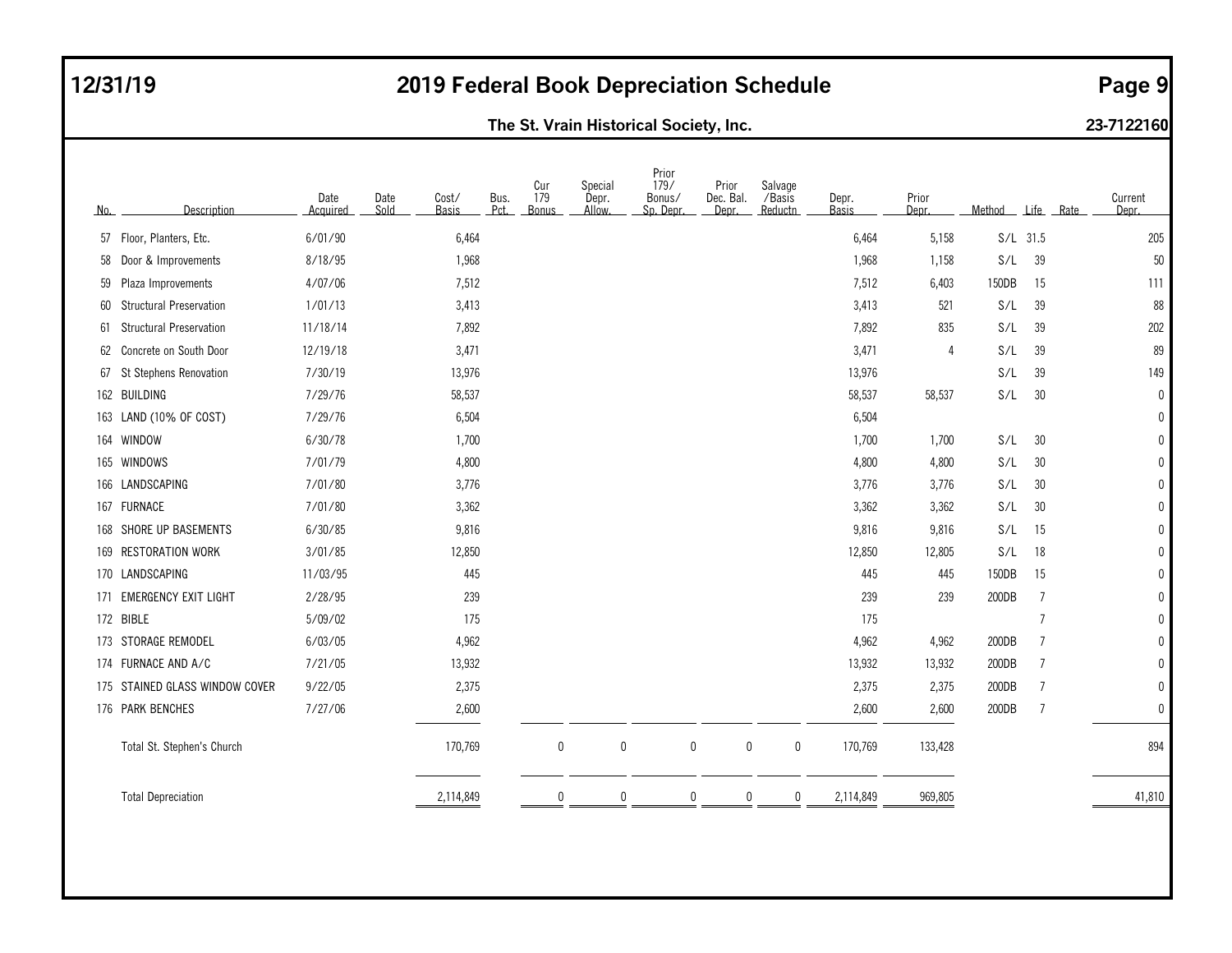| 12/31/19 |                                 | 2019 Federal Book Depreciation Schedule<br>The St. Vrain Historical Society, Inc. |              |                |              |                     |                            |                                      |                             |                                  |                |                |                  |  |  | Page 10          |
|----------|---------------------------------|-----------------------------------------------------------------------------------|--------------|----------------|--------------|---------------------|----------------------------|--------------------------------------|-----------------------------|----------------------------------|----------------|----------------|------------------|--|--|------------------|
|          |                                 |                                                                                   |              |                |              |                     |                            |                                      |                             |                                  |                |                |                  |  |  | 23-7122160       |
| No.      | Description                     | Date<br>Acquired                                                                  | Date<br>Sold | Cost/<br>Basis | Bus.<br>Pct. | Cur<br>179<br>Bonus | Special<br>Depr.<br>Allow. | Prior<br>179/<br>Bonus/<br>Sp. Depr. | Prior<br>Dec. Bal.<br>Depr. | Salvage<br>/Basis<br>Reductn     | Depr.<br>Basis | Prior<br>Depr. | Method Life Rate |  |  | Current<br>Depr. |
|          | <b>Grand Total Depreciation</b> |                                                                                   |              | 2,114,849      |              | $\pmb{0}$           | $\overline{0}$             |                                      | $\overline{0}$              | $\overline{0}$<br>$\overline{0}$ | 2,114,849      | 969,805        |                  |  |  | 41,810           |
|          |                                 |                                                                                   |              |                |              |                     |                            |                                      |                             |                                  |                |                |                  |  |  |                  |
|          |                                 |                                                                                   |              |                |              |                     |                            |                                      |                             |                                  |                |                |                  |  |  |                  |
|          |                                 |                                                                                   |              |                |              |                     |                            |                                      |                             |                                  |                |                |                  |  |  |                  |
|          |                                 |                                                                                   |              |                |              |                     |                            |                                      |                             |                                  |                |                |                  |  |  |                  |
|          |                                 |                                                                                   |              |                |              |                     |                            |                                      |                             |                                  |                |                |                  |  |  |                  |
|          |                                 |                                                                                   |              |                |              |                     |                            |                                      |                             |                                  |                |                |                  |  |  |                  |
|          |                                 |                                                                                   |              |                |              |                     |                            |                                      |                             |                                  |                |                |                  |  |  |                  |
|          |                                 |                                                                                   |              |                |              |                     |                            |                                      |                             |                                  |                |                |                  |  |  |                  |
|          |                                 |                                                                                   |              |                |              |                     |                            |                                      |                             |                                  |                |                |                  |  |  |                  |
|          |                                 |                                                                                   |              |                |              |                     |                            |                                      |                             |                                  |                |                |                  |  |  |                  |
|          |                                 |                                                                                   |              |                |              |                     |                            |                                      |                             |                                  |                |                |                  |  |  |                  |
|          |                                 |                                                                                   |              |                |              |                     |                            |                                      |                             |                                  |                |                |                  |  |  |                  |
|          |                                 |                                                                                   |              |                |              |                     |                            |                                      |                             |                                  |                |                |                  |  |  |                  |
|          |                                 |                                                                                   |              |                |              |                     |                            |                                      |                             |                                  |                |                |                  |  |  |                  |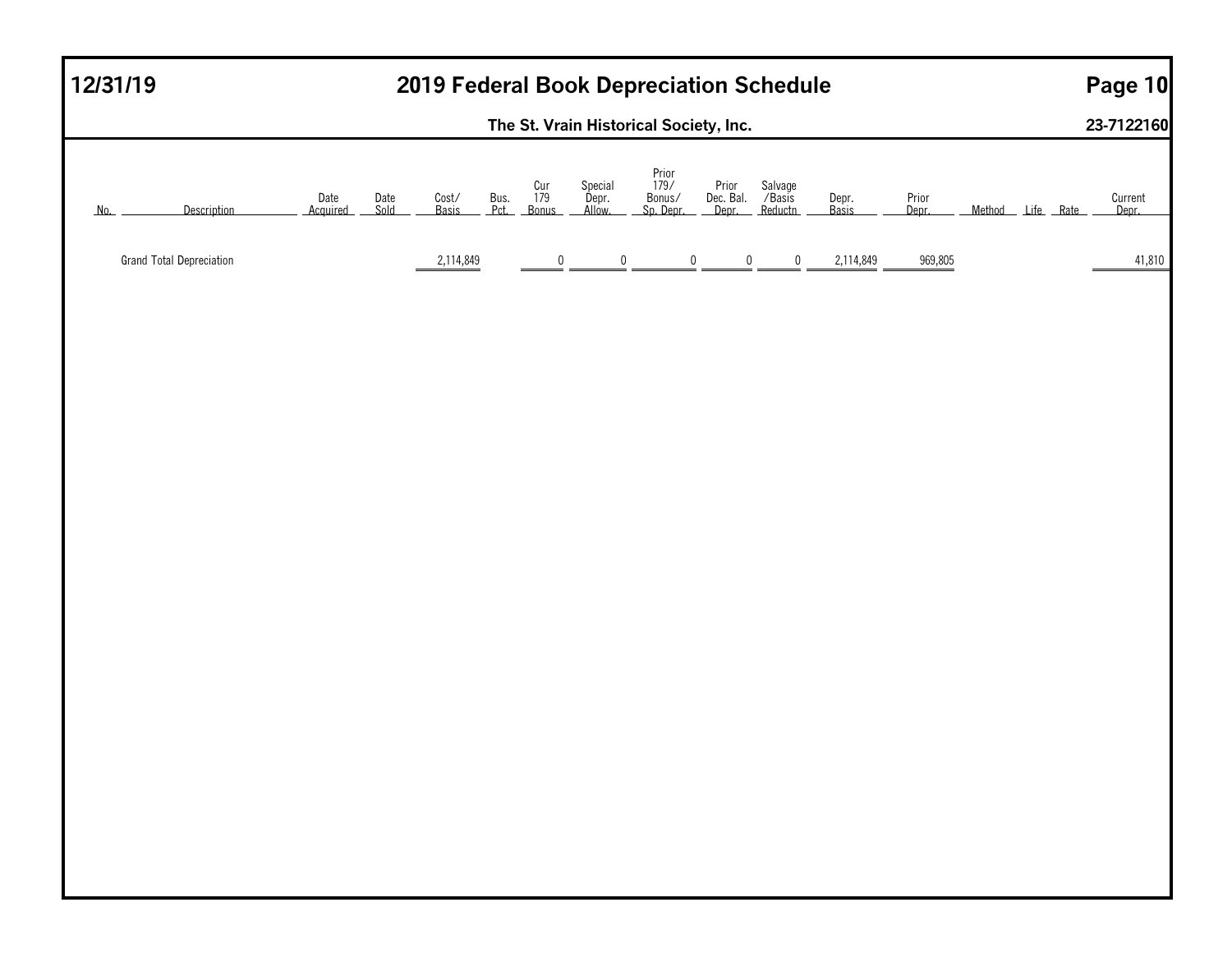| No.          | Description                | Date<br>Acquired | Date<br>Sold | Cost/<br><b>Basis</b> | Bus.<br>Pct. | Cur<br>179<br><b>Bonus</b> | Special<br>Depr.<br>Allow. | Prior<br>179/<br>Bonus/<br>Sp. Depr | Prior<br>Dec. Bal.<br>Depr. | Salvage<br>/Basis<br>Reductn | Depr.<br><b>Basis</b> | Prior<br>Depr. | Method   |                | Life Rate | Current<br>Depr. |
|--------------|----------------------------|------------------|--------------|-----------------------|--------------|----------------------------|----------------------------|-------------------------------------|-----------------------------|------------------------------|-----------------------|----------------|----------|----------------|-----------|------------------|
|              | Form 990/990-PF            |                  |              |                       |              |                            |                            |                                     |                             |                              |                       |                |          |                |           |                  |
|              | 239 Pratt                  |                  |              |                       |              |                            |                            |                                     |                             |                              |                       |                |          |                |           |                  |
|              | 1 Heater                   | 1/25/95          |              | 1,295                 |              |                            |                            |                                     |                             |                              | 1,295                 | 815            | S/L      | 39             |           | 33               |
| $\mathbf{2}$ | Railing & Steps            | 12/12/95         |              | 197                   |              |                            |                            |                                     |                             |                              | 197                   | 119            | S/L      | 39             |           | 5                |
| 3            | Sump Pump                  | 5/30/95          |              | 270                   |              |                            |                            |                                     |                             |                              | 270                   | 168            | S/L      | 39             |           | 7                |
| 4            | Window                     | 1/06/00          |              | 332                   |              |                            |                            |                                     |                             |                              | 332                   | 168            | S/L      | 39             |           | 9                |
| 5            | Restoration                | 8/13/03          |              | 109,210               |              |                            |                            |                                     |                             |                              | 109,210               | 45,854         | S/L      | 39             |           | 2,800            |
| 6            | New Roof                   | 7/11/14          |              | 18,580                |              |                            |                            |                                     |                             |                              | 18,580                | 2,600          | S/L      | 39             |           | 476              |
| 68           | BUILDING-239 PRATT         | 5/01/70          |              | 14,400                |              |                            |                            |                                     |                             |                              | 14,400                | 14,400         | S/L      | 39             |           | 0                |
| 69           | LAND(10% OF COST)          | 5/01/70          |              | 1,600                 |              |                            |                            |                                     |                             |                              | 1,600                 |                |          |                |           | 0                |
| 70           | CURB & GUTTER              | 6/30/72          |              | 210                   |              |                            |                            |                                     |                             |                              | 210                   | 210            | S/L      | 30             |           |                  |
| 71           | IMPROVEMENTS-LGHTNG        | 6/30/78          |              | 17,339                |              |                            |                            |                                     |                             |                              | 17,339                | 17,339         | S/L      | 30             |           |                  |
|              | 72 LIGHTS & DRIVEWAY       | 6/30/79          |              | 2,964                 |              |                            |                            |                                     |                             |                              | 2,964                 | 2,964          | S/L      | 30             |           |                  |
| 73           | CARPET & SIDING            | 7/01/79          |              | 2,495                 |              |                            |                            |                                     |                             |                              | 2,495                 | 2,495          | S/L      | 30             |           |                  |
| 74           | WATER HEATER               | 7/01/80          |              | 1,679                 |              |                            |                            |                                     |                             |                              | 1,679                 | 1,679          | S/L      | 12             |           |                  |
|              | 75 REROOF                  | 12/01/86         |              | 1,877                 |              |                            |                            |                                     |                             |                              | 1,877                 | 1,802          | S/L      | 19             |           |                  |
| 76           | <b>WATER HEATER</b>        | 8/06/96          |              | 525                   |              |                            |                            |                                     |                             |                              | 525                   | 525            | 200DB HY | $\overline{7}$ |           |                  |
| 77           | WATER HEATER               | 6/22/00          |              | 442                   |              |                            |                            |                                     |                             |                              | 442                   | 442            | 200DB HY | 7              |           |                  |
|              | 78 WATER HEATER            | 9/30/09          |              | 956                   |              |                            |                            |                                     |                             |                              | 956                   | 956            | 200DB HY | 5              |           | $\theta$         |
|              | Total 239 Pratt            |                  |              | 174,371               |              | 0                          | $\pmb{0}$                  |                                     | $\pmb{0}$<br>$\mathbf 0$    | $\pmb{0}$                    | 174,371               | 92,536         |          |                |           | 3,330            |
|              | ANTIQUES                   |                  |              |                       |              |                            |                            |                                     |                             |                              |                       |                |          |                |           |                  |
| 80           | ANTIQUES BEQUETHED IN 1991 | 12/31/98         |              | 95,000                |              |                            |                            |                                     |                             |                              | 95,000                |                |          |                |           |                  |
| 81           | FURNITURE HOUSEHOLD EFFE   | 12/31/98         |              | 12,500                |              |                            |                            |                                     |                             |                              | 12,500                |                |          |                |           |                  |
| 82           | SET OF HAVILAND CHINA      | 12/31/98         |              | 5,828                 |              |                            |                            |                                     |                             |                              | 5,828                 |                |          |                |           |                  |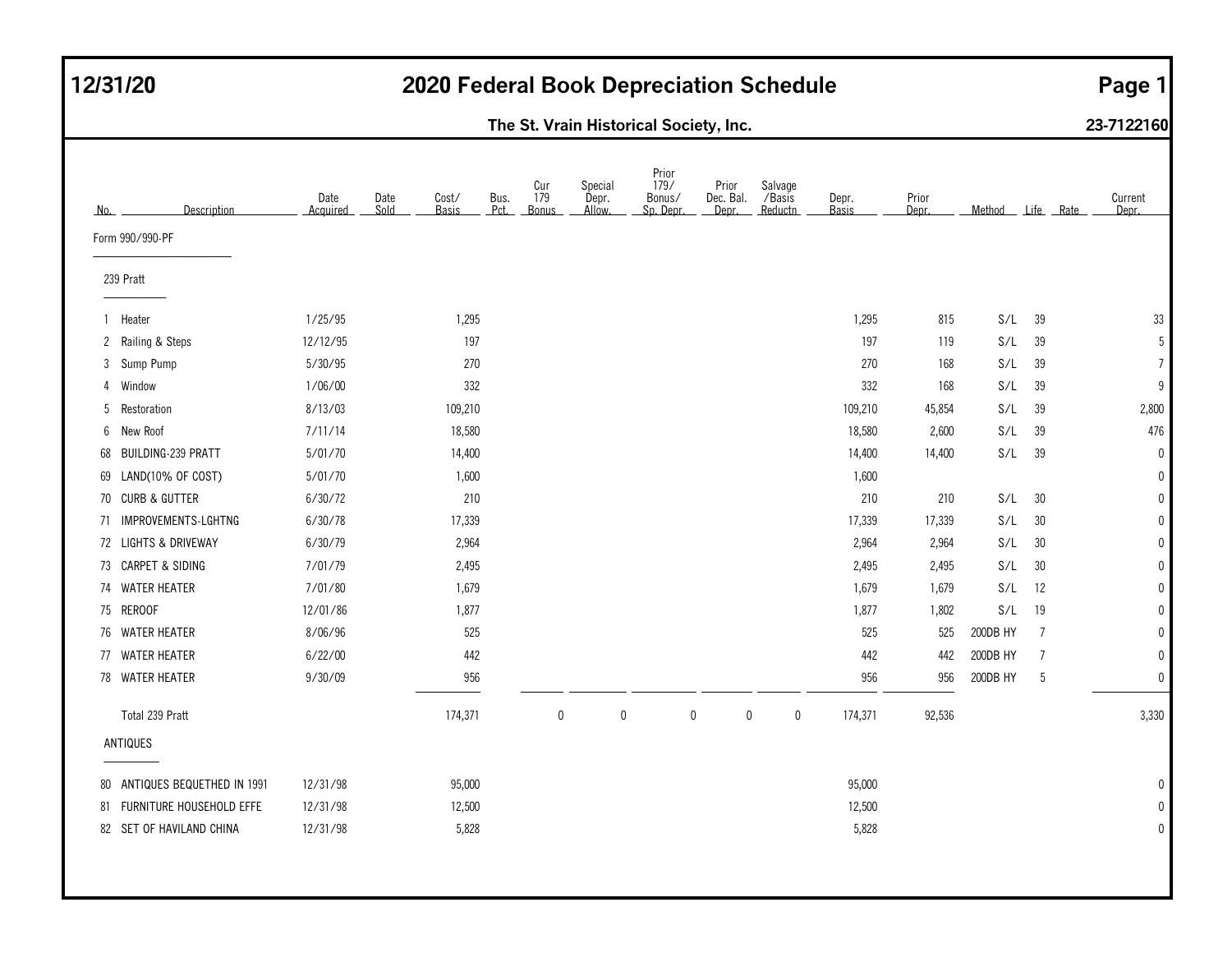## **Page 2**

| No. | Description                 | Date<br>Acquired | Date<br>Sold | Cost/<br><b>Rasis</b> | Bus.<br>Pct | Cur<br>179<br>Bonus | Special<br>Depr.<br>Allow. | Prior<br>179/<br>Bonus/<br>Sp. Depr. | Prior<br>Dec. Bal.<br>Depr. | Salvage<br>/Basis<br>Reductn | Depr.<br><b>Rasis</b> | Prior<br>Denr. | Method   | Life Rate      | Current<br>Denr. |
|-----|-----------------------------|------------------|--------------|-----------------------|-------------|---------------------|----------------------------|--------------------------------------|-----------------------------|------------------------------|-----------------------|----------------|----------|----------------|------------------|
| 83  | JAGUAR RUG                  | 12/31/98         |              | 10,000                |             |                     |                            |                                      |                             |                              | 10,000                |                |          |                |                  |
| 84  | MUSEUM QUALITY FRAMES       | 12/31/99         |              | 303                   |             |                     |                            |                                      |                             |                              | 303                   |                |          |                |                  |
| 85  | 1840'S WALNUT WRITING DESK  | 12/31/99         |              | 2,500                 |             |                     |                            |                                      |                             |                              | 2,500                 |                |          |                |                  |
| 86  | GIBSON H JR PEDAL TRACTOR   | 12/31/05         |              | 475                   |             |                     |                            |                                      |                             |                              | 475                   |                |          |                |                  |
| 87  | 16 WOOD MARQUETRY PICTUR    | 12/31/05         |              | 3,200                 |             |                     |                            |                                      |                             |                              | 3,200                 |                |          |                |                  |
| 88  | JOHN DEERE 290 CORN PLANTE  | 12/31/05         |              | 200                   |             |                     |                            |                                      |                             |                              | 200                   |                |          |                | $\Omega$         |
| 89  | DELAVAL MILKING MACHINE     | 12/31/05         |              | 181                   |             |                     |                            |                                      |                             |                              | 181                   |                |          |                | $\Omega$         |
|     | <b>Total ANTIQUES</b>       |                  |              | 130,187               |             | 0                   | $\mathbf 0$                | $\mathbf 0$                          |                             | $\mathbf 0$<br>$\mathbf 0$   | 130,187               | $\mathbf{0}$   |          |                | $\mathbf 0$      |
|     | Carriage House              |                  |              |                       |             |                     |                            |                                      |                             |                              |                       |                |          |                |                  |
|     | 7 Auto House Work           | 9/29/11          |              | 34,990                |             |                     |                            |                                      |                             |                              | 34,990                | 7,439          | S/L      | 39             | 897              |
|     | 79 LEASEHOLD IMPROVEMNT     | 10/01/85         |              | 8,170                 |             |                     |                            |                                      |                             |                              | 8,170                 | 7,947          | S/L      | 19             | $\pmb{0}$        |
|     | <b>Total Carriage House</b> |                  |              | 43,160                |             | 0                   | $\bm{0}$                   | $\pmb{0}$                            |                             | $\mathbf 0$<br>$\mathbf 0$   | 43,160                | 15,386         |          |                | 897              |
|     | Creamery                    |                  |              |                       |             |                     |                            |                                      |                             |                              |                       |                |          |                |                  |
|     | 8 Creamery Work             | 12/28/11         |              | 7,500                 |             |                     |                            |                                      |                             |                              | 7,500                 | 1,546          | $S/L$ 39 |                | 192              |
|     | <b>Total Creamery</b>       |                  |              | 7,500                 |             | $\mathbf 0$         | $\mathbf 0$                | $\mathbf 0$                          |                             | $\mathbf 0$<br>$\mathbf 0$   | 7,500                 | 1,546          |          |                | 192              |
|     | Fundraising                 |                  |              |                       |             |                     |                            |                                      |                             |                              |                       |                |          |                |                  |
| 90  | Dishwasher                  | 3/09/98          |              | 402                   |             |                     |                            |                                      |                             |                              | 402                   | 402            | 200DB HY | 7              | $\Omega$         |
| 91  | WASHER/DRYER                | 10/27/98         |              | 200                   |             |                     |                            |                                      |                             |                              | 200                   | 200            | 200DB HY | $\overline{7}$ |                  |
| 92  | SILVER/EXTENSION CORDS      | 12/09/98         |              | 683                   |             |                     |                            |                                      |                             |                              | 683                   | 683            | 200DB HY | $\overline{7}$ |                  |
| 93  | SILVER/EXT CORDS            | 12/20/98         |              | 493                   |             |                     |                            |                                      |                             |                              | 493                   | 493            | 200DB HY | $\overline{7}$ | $\theta$         |
| 94  | TABLES/CHAIRS - (SAMS)      | 4/20/99          |              | 3,127                 |             |                     |                            |                                      |                             |                              | 3,127                 | 3,127          | 200DB HY | 7              | $\mathbf{0}$     |
|     | <b>Total Fundraising</b>    |                  |              | 4,905                 |             | 0                   | $\mathbf 0$                | $\mathbf 0$                          |                             | $\mathbf 0$<br>$\mathbf 0$   | 4,905                 | 4,905          |          |                | $\mathbf{0}$     |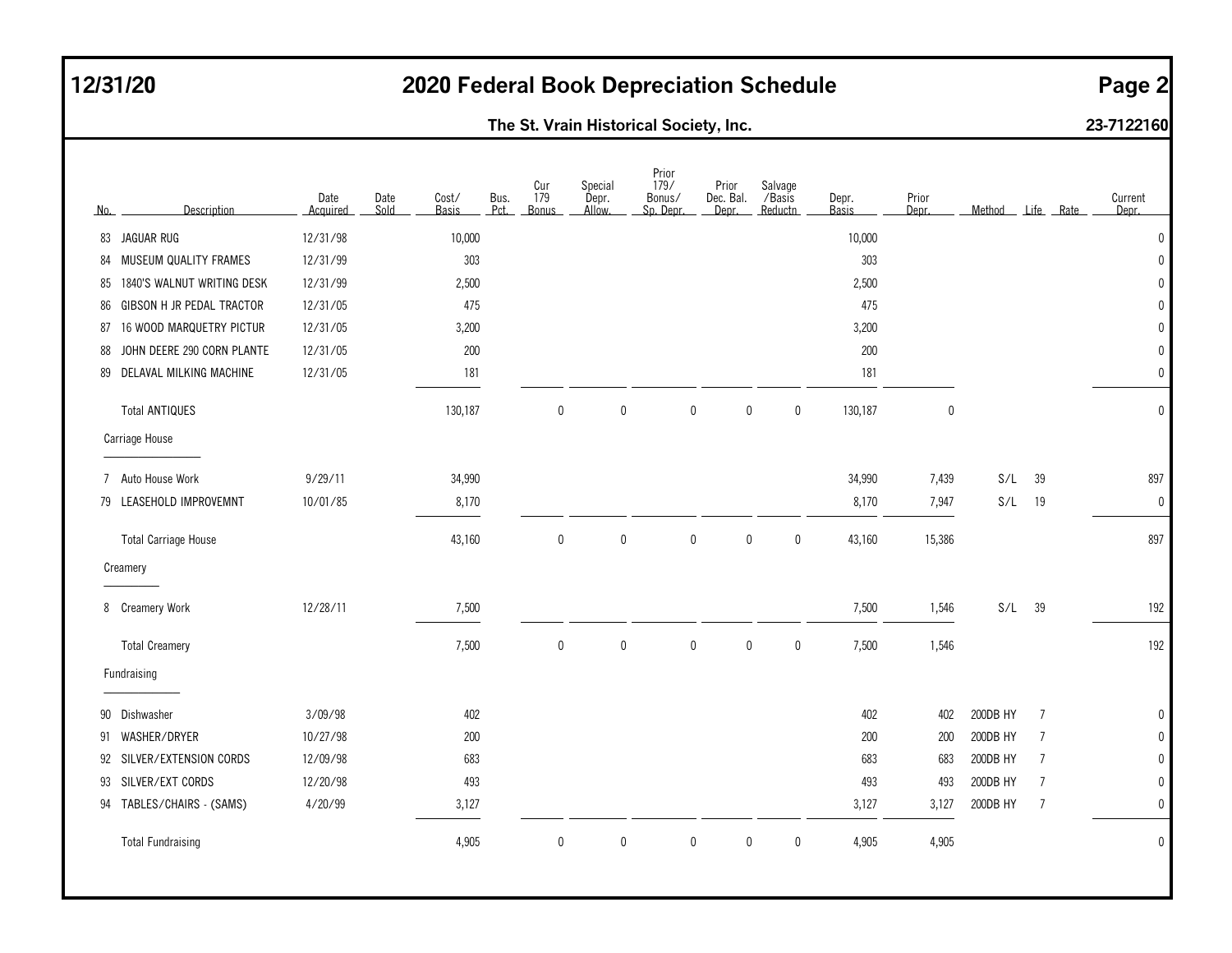## **Page 3**

| No. | <b>Description</b>              | Date<br>Acquired | Date<br>Sold | Cost/<br><b>Basis</b> | Bus.<br>Pct. | Cur<br>179<br><b>Bonus</b> | Special<br>Depr.<br>Allow. | Prior<br>179/<br>Bonus/<br>Sp. Depr | Prior<br>Dec. Bal.<br>Depr. | Salvage<br>/Basis<br>Reductn | Depr.<br>Basis | Prior<br>Depr. | Method   | Life Rate      | Current<br>Depr. |
|-----|---------------------------------|------------------|--------------|-----------------------|--------------|----------------------------|----------------------------|-------------------------------------|-----------------------------|------------------------------|----------------|----------------|----------|----------------|------------------|
|     | Hover Farm                      |                  |              |                       |              |                            |                            |                                     |                             |                              |                |                |          |                |                  |
| 9   | Hover Farm-BLDG                 | 8/01/94          |              | 80,874                |              |                            |                            |                                     |                             |                              | 80,874         | 56,418         |          | S/L 31.5       | 2,567            |
| 10  | Hover-Restoration               | 8/01/94          |              | 118                   |              |                            |                            |                                     |                             |                              | 118            | 84             |          | S/L 31.5       | 4                |
| 11  | <b>Acquisition Costs</b>        | 12/07/95         |              | 5,053                 |              |                            |                            |                                     |                             |                              | 5,053          | 3,064          | S/L      | 39             | 130              |
| 12  | Restoration                     | 5/08/95          |              | 938                   |              |                            |                            |                                     |                             |                              | 938            | 582            | S/L      | 39             | 24               |
| 13  | Sewer Pipe                      | 8/26/96          |              | 625                   |              |                            |                            |                                     |                             |                              | 625            | 368            | S/L      | 39             | 16               |
| 14  | <b>Acquisition Costs</b>        | 6/30/96          |              | 62,557                |              |                            |                            |                                     |                             |                              | 62,557         | 37,120         | S/L      | 39             | 1,604            |
| 15  | Restoration                     | 6/30/96          |              | 33,214                |              |                            |                            |                                     |                             |                              | 33,214         | 19,709         | S/L      | 39             | 852              |
| 16  | <b>Acquisition Costs</b>        | 6/10/97          |              | 327                   |              |                            |                            |                                     |                             |                              | 327            | 185            | S/L      | 39             | 8                |
| 17  | Restoration                     | 6/30/97          |              | 128,198               |              |                            |                            |                                     |                             |                              | 128,198        | 72,784         | S/L      | 39             | 3,287            |
| 18  | Sprinkler Installation          | 7/30/02          |              | 5,450                 |              |                            |                            |                                     |                             |                              | 5,450          | 2,434          | S/L      | 39             | 140              |
| 19  | Sprinkler/Landscaping           | 8/08/02          |              | 17,720                |              |                            |                            |                                     |                             |                              | 17,720         | 7,913          | S/L      | 39             | 454              |
| 20  | Special Projects Restorati      | 11/26/07         |              | 11,530                |              |                            |                            |                                     |                             |                              | 11,530         | 3,585          | S/L      | 39             | 296              |
| 21  | Rehab Lower Level Farmhous      | 12/31/07         |              | 14,819                |              |                            |                            |                                     |                             |                              | 14,819         | 4,576          | S/L      | 39             | 380              |
| 22  | <b>Hover Farm Restoration</b>   | 1/01/12          |              | 12,072                |              |                            |                            |                                     |                             |                              | 12,072         | 2,464          | S/L      | 39             | 310              |
| 23  | <b>HH Farmhouse Bottom Unit</b> | 12/31/13         |              | 9,561                 |              |                            |                            |                                     |                             |                              | 9,561          | 1,481          | S/L      | 39             | 245              |
| 66  | Farmhouse Renovation            | 11/30/19         |              | 4,193                 |              |                            |                            |                                     |                             |                              | 4,193          | 9              | S/L      | 39             | 108              |
| 95  | LAND(10% OF COST)               | 8/01/94          |              | 8,986                 |              |                            |                            |                                     |                             |                              | 8,986          |                |          |                | 0                |
| 96  | <b>MINI BLINDS</b>              | 4/09/96          |              | 235                   |              |                            |                            |                                     |                             |                              | 235            | 235            | 200DB HY | 7              |                  |
| 97  | CARPET                          | 5/28/96          |              | 996                   |              |                            |                            |                                     |                             |                              | 996            | 996            | 200DB HY | 7              |                  |
| 98  | TWO FURNACES                    | 10/09/01         |              | 3,250                 |              |                            |                            |                                     |                             |                              | 3,250          | 3,250          | 200DB HY | 7              |                  |
| 99  | TWO FURNACES                    | 10/16/01         |              | 3,250                 |              |                            |                            |                                     |                             |                              | 3,250          | 3,250          | 200DB HY | 7              |                  |
| 100 | REFRIGERATOR                    | 11/28/01         |              | 566                   |              |                            |                            |                                     |                             |                              | 566            | 566            | 200DB HY | $\overline{7}$ |                  |
| 101 | EXCAVATION                      | 12/02/02         |              | 362                   |              |                            |                            |                                     |                             |                              | 362            |                |          | $\overline{7}$ |                  |
| 102 | STOVE/AC                        | 7/12/02          |              | 575                   |              |                            |                            |                                     |                             |                              | 575            |                |          | $\overline{7}$ |                  |
| 103 | CREAM SEPARATOR/PLOW            | 7/28/03          |              | 250                   |              |                            |                            |                                     |                             |                              | 250            | 250            | 200DB HY | 7              | 0                |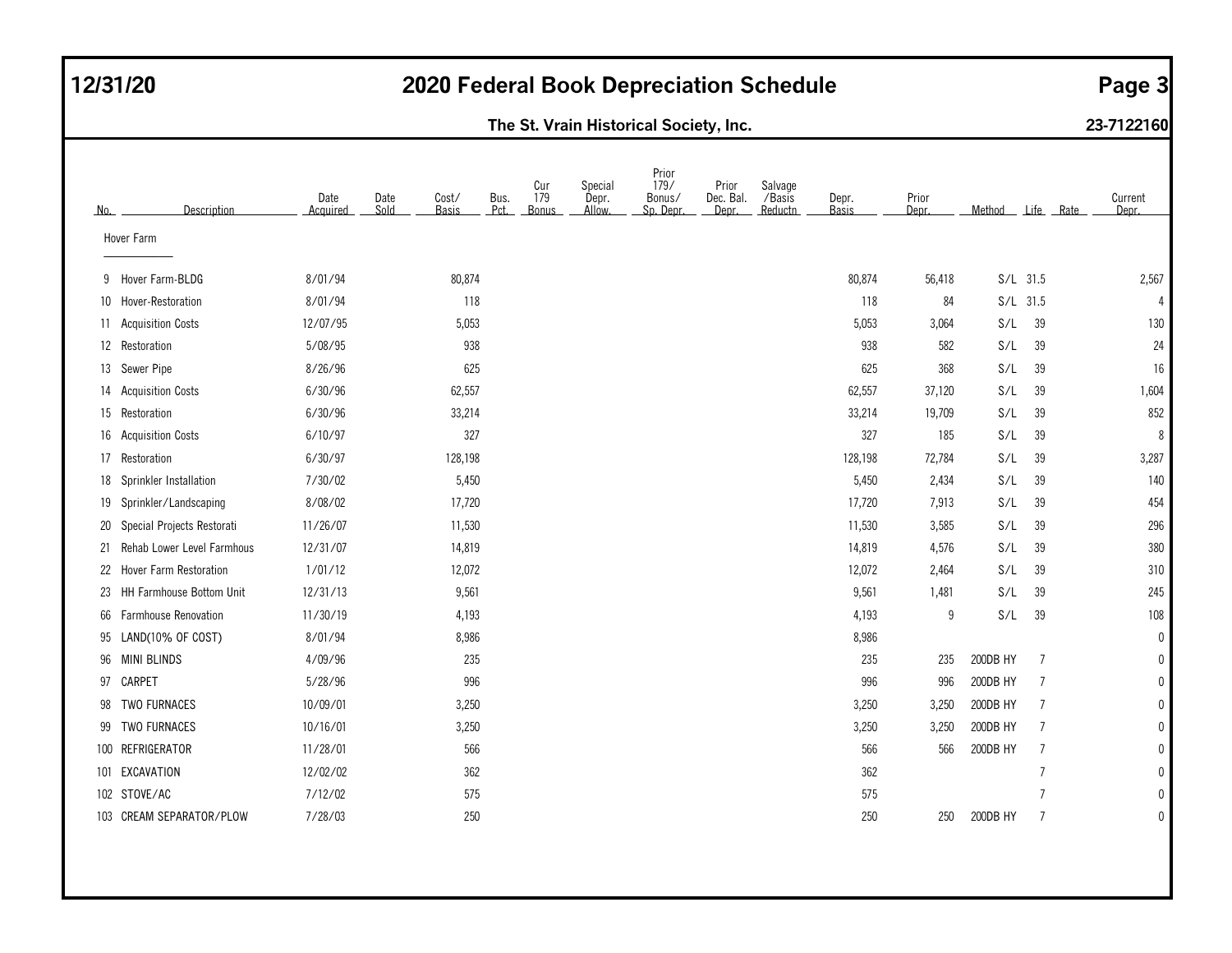### **Page 4**

| Description<br>No.               | Date<br>Acquired | Date<br>Sold | Cost/<br><b>Basis</b> | Bus.<br>Pct. | Cur<br>179<br><b>Bonus</b> | Special<br>Depr.<br>Allow. | Prior<br>179/<br>Bonus/<br>Sp. Depr. | Prior<br>Dec. Bal.<br>Depr. | Salvage<br>/Basis<br>Reductn | Depr.<br><b>Basis</b> | Prior<br>Depr. | Method   | Life Rate      | Current<br>Depr. |
|----------------------------------|------------------|--------------|-----------------------|--------------|----------------------------|----------------------------|--------------------------------------|-----------------------------|------------------------------|-----------------------|----------------|----------|----------------|------------------|
| <b>WATER HEATER</b><br>104       | 9/30/09          |              | 1,078                 |              |                            |                            |                                      |                             |                              | 1,078                 | 1,078          | 200DB HY | 5              | $\mathbf{0}$     |
| Total Hover Farm                 |                  |              | 406,797               |              | $\pmb{0}$                  | $\pmb{0}$                  |                                      | $\pmb{0}$                   | 0<br>$\pmb{0}$               | 406,797               | 222,401        |          |                | 10,425           |
| Hoverhome                        |                  |              |                       |              |                            |                            |                                      |                             |                              |                       |                |          |                |                  |
| Acquisition Costs - HH<br>24     | 9/30/97          |              | 1,851                 |              |                            |                            |                                      |                             |                              | 1,851                 | 1,038          | S/L      | 39             | 47               |
| Hover Home- Building<br>25       | 9/30/97          |              | 400,964               |              |                            |                            |                                      |                             |                              | 400,964               | 225,074        | S/L      | 39             | 10,281           |
| Handicapped Acces Plumb<br>26    | 4/27/00          |              | 328                   |              |                            |                            |                                      |                             |                              | 328                   | 161            | S/L      | 39             | 8                |
| Electrical<br>27                 | 5/03/00          |              | 469                   |              |                            |                            |                                      |                             |                              | 469                   | 232            | S/L      | 39             | 12               |
| Restoration<br>28                | 11/11/03         |              | 10,356                |              |                            |                            |                                      |                             |                              | 10,356                | 4,293          | S/L      | 39             | 266              |
| Hover Home Roof<br>29            | 11/29/05         |              | 138,745               |              |                            |                            |                                      |                             |                              | 138,745               | 50,251         | S/L      | 39             | 3,558            |
| 30<br>Security System            | 4/27/06          |              | 3,154                 |              |                            |                            |                                      |                             |                              | 3,154                 | 1,109          | S/L      | 39             | 81               |
| New Roof<br>31                   | 3/21/06          |              | 34,480                |              |                            |                            |                                      |                             |                              | 34,480                | 12,193         | S/L      | 39             | 884              |
| Hover Remodel Phase II<br>32     | 12/31/06         |              | 5,375                 |              |                            |                            |                                      |                             |                              | 5,375                 | 1,792          | S/L      | 39             | 138              |
| Phase 2 Improvements<br>33       | 12/31/07         |              | 73,057                |              |                            |                            |                                      |                             |                              | 73,057                | 22,557         | S/L      | 39             | 1,873            |
| Hoverhome Phase II<br>34         | 12/31/09         |              | 94,889                |              |                            |                            |                                      |                             |                              | 94,889                | 24,432         | S/L      | 39             | 2,433            |
| Phase III Work<br>35             | 9/29/11          |              | 137,505               |              |                            |                            |                                      |                             |                              | 137,505               | 29,235         | S/L      | 39             | 3,526            |
| Toilet in HH Rental<br>36        | 9/11/13          |              | 561                   |              |                            |                            |                                      |                             |                              | 561                   | 365            | S/L      | 10             | 56               |
| 37<br>Awning                     | 1/08/13          |              | 1,797                 |              |                            |                            |                                      |                             |                              | 1,797                 | 1,168          | S/L      | 10             | 180              |
| 38<br>Awning                     | 11/29/14         |              | 1,380                 |              |                            |                            |                                      |                             |                              | 1,380                 | 707            | S/L      | 10             | 138              |
| Hoverhome Phase IV<br>39         | 1/01/18          |              | 19,950                |              |                            |                            |                                      |                             |                              | 19,950                | 1,002          | S/L      | 39             | 512              |
| Hoverhome Phase IV<br>40         | 1/01/18          |              | 12,720                |              |                            |                            |                                      |                             |                              | 12,720                | 639            | S/L      | 39             | 326              |
| 105 HOVER HOME LAND (10%)        | 9/30/97          |              | 44,552                |              |                            |                            |                                      |                             |                              | 44,552                |                |          |                | $\mathbf{0}$     |
| 106 FENCING                      | 9/02/99          |              | 369                   |              |                            |                            |                                      |                             |                              | 369                   | 369            | 200DB HY | $\overline{7}$ | $\Omega$         |
| PLANS FOR HANDICAP ACCESS<br>107 | 9/09/99          |              | 751                   |              |                            |                            |                                      |                             |                              | 751                   | 751            | 150DB HY | 15             | $\Omega$         |
| 108 PLANS FOR PARKING LOT        | 5/06/99          |              | 514                   |              |                            |                            |                                      |                             |                              | 514                   | 514            | 150DB HY | 15             | $\bf{0}$         |
| HANDICAPPED ACCESS RAMP<br>109   | 1/04/00          |              | 2,000                 |              |                            |                            |                                      |                             |                              | 2,000                 | 2,000          | 200DB HY | $\overline{7}$ | 0                |
|                                  |                  |              |                       |              |                            |                            |                                      |                             |                              |                       |                |          |                |                  |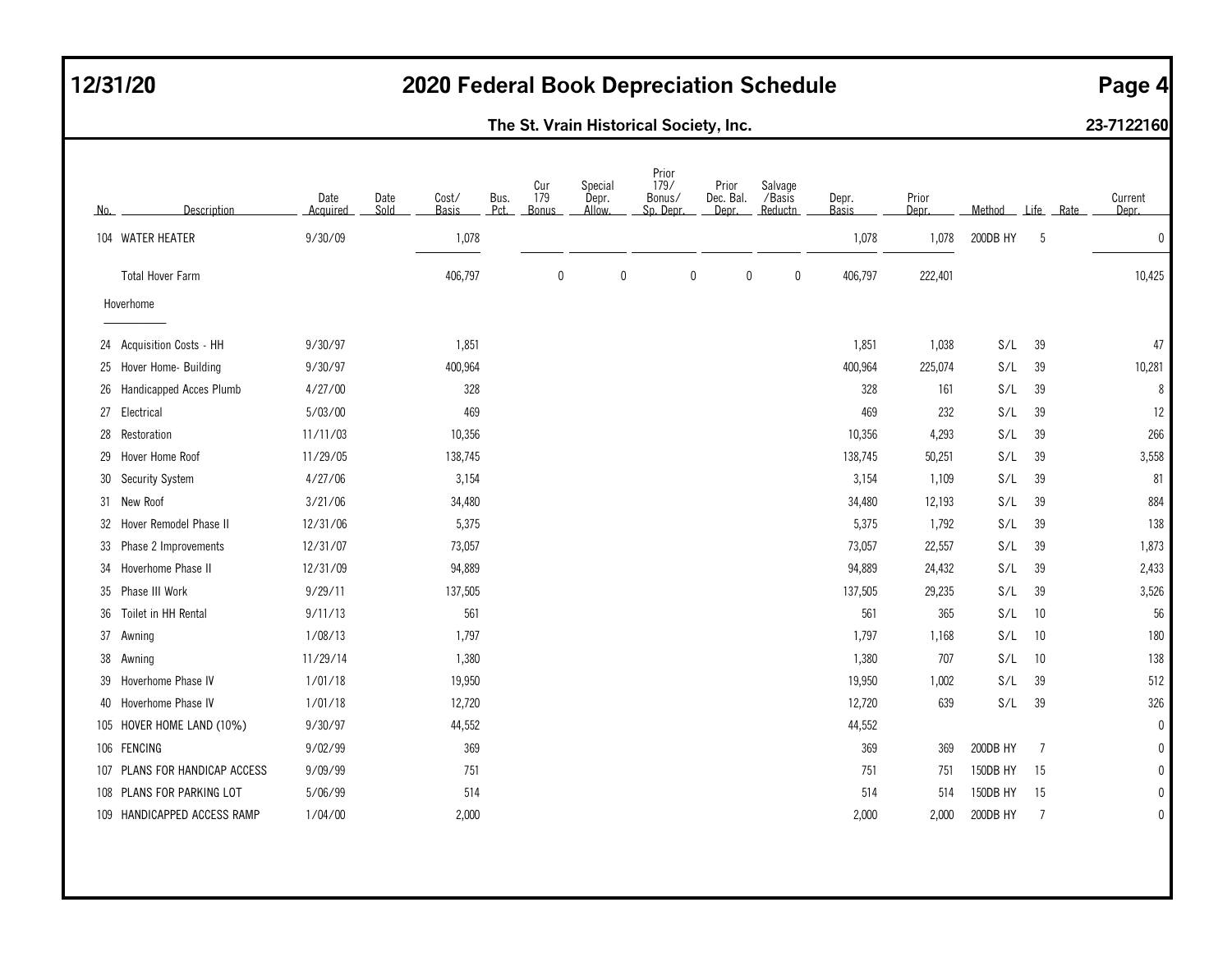## **Page 5**

| No. | Description                    | Date<br>Acquired | Date<br>Sold | Cost/<br><b>Basis</b> | Bus.<br>Pct. | Cur<br>179<br>Bonus | Special<br>Depr.<br>Allow. | Prior<br>179/<br>Bonus/<br>Sp. Depr. | Prior<br>Dec. Bal.<br>Depr. | Salvage<br>/Basis<br>Reductn | Depr.<br><b>Basis</b> | Prior<br>Depr. | Method   | Life Rate      | Current<br>Depr. |
|-----|--------------------------------|------------------|--------------|-----------------------|--------------|---------------------|----------------------------|--------------------------------------|-----------------------------|------------------------------|-----------------------|----------------|----------|----------------|------------------|
|     | 110 HANDICAPPED ACCESS RAMP    | 1/25/00          |              | 1,000                 |              |                     |                            |                                      |                             |                              | 1,000                 | 1,000          | 200DB HY | $\overline{7}$ |                  |
|     | 111 HANDICAPPED ACCESS RAMP    | 1/25/00          |              | 5,365                 |              |                     |                            |                                      |                             |                              | 5,365                 | 5,365          | 200DB HY | 7              |                  |
|     | 112 HANDICAPPED ACCESS RAMP    | 2/15/00          |              | 3,000                 |              |                     |                            |                                      |                             |                              | 3,000                 | 3,000          | 200DB HY | 7              |                  |
|     | 113 HANDICAPPED ACCESS PLANS   | 2/24/00          |              | 191                   |              |                     |                            |                                      |                             |                              | 191                   | 191            | 200DB HY | 7              |                  |
|     | 114 EXTERIOR WIRING FOR HANDI  | 4/11/00          |              | 2,080                 |              |                     |                            |                                      |                             |                              | 2,080                 | 2,080          | 200DB HY | 7              |                  |
|     | 115 LANDSCAPING FOR HANDICAP   | 4/11/00          |              | 8,000                 |              |                     |                            |                                      |                             |                              | 8,000                 | 8,000          | 200DB HY | 7              |                  |
|     | 116 PAINTING                   | 2/01/00          |              | 500                   |              |                     |                            |                                      |                             |                              | 500                   | 500            | 200DB HY | 7              |                  |
|     | 117 PAINTING                   | 2/08/00          |              | 1,000                 |              |                     |                            |                                      |                             |                              | 1,000                 | 1,000          | 200DB HY | 7              |                  |
|     | 118 SHADES                     | 4/03/00          |              | 202                   |              |                     |                            |                                      |                             |                              | 202                   | 202            | 200DB HY | 7              |                  |
|     | 119 STOVE                      | 2/03/00          |              | 414                   |              |                     |                            |                                      |                             |                              | 414                   | 414            | 200DB HY | $\overline{7}$ |                  |
| 120 | <b>RESTORATION</b>             | 5/10/01          |              | 7,091                 |              |                     |                            |                                      |                             |                              | 7,091                 | 7,091          | 200DB HY | 7              |                  |
|     | 121 ELECTRICAL                 | 6/26/01          |              | 5,738                 |              |                     |                            |                                      |                             |                              | 5,738                 | 5,738          | 200DB HY | 7              |                  |
|     | 122 RESTORATION                | 8/07/01          |              | 330                   |              |                     |                            |                                      |                             |                              | 330                   | 330            | 200DB HY | $\overline{7}$ |                  |
|     | 123 PATHWAYS                   | 9/18/01          |              | 4,394                 |              |                     |                            |                                      |                             |                              | 4,394                 | 4,394          | 200DB HY | 7              |                  |
|     | 124 PATHWAYS                   | 10/31/01         |              | 9,917                 |              |                     |                            |                                      |                             |                              | 9,917                 | 9,917          | 200DB HY | 7              |                  |
| 125 | <b>RESTORATION</b>             | 12/31/01         |              | 2,943                 |              |                     |                            |                                      |                             |                              | 2,943                 | 2,943          | 200DB HY | $\overline{7}$ |                  |
|     | 126 AIR CONDITIONER            | 8/06/02          |              | 180                   |              |                     |                            |                                      |                             |                              | 180                   | 180            | 200DB HY | $\overline{7}$ |                  |
| 127 | <b>FRAMED PRINTS</b>           | 11/20/02         |              | 1,040                 |              |                     |                            |                                      |                             |                              | 1,040                 |                |          | 7              |                  |
| 128 | <b>MICROWAVE</b>               | 11/06/02         |              | 242                   |              |                     |                            |                                      |                             |                              | 242                   |                |          | 7              |                  |
|     | 129 1894 & 1909 LONGMONT MAPS  | 9/30/02          |              | 800                   |              |                     |                            |                                      |                             |                              | 800                   |                |          | $\overline{7}$ |                  |
|     | 130 FREEZER                    | 9/17/03          |              | 150                   |              |                     |                            |                                      |                             |                              | 150                   | 150            | 200DB HY | 7              |                  |
|     | 131 PASTEL ARTWORK             | 10/22/03         |              | 300                   |              |                     |                            |                                      |                             |                              | 300                   |                |          |                |                  |
| 132 | PAINTINGS/ANTIQUE TOOLS        | 7/21/03          |              | 800                   |              |                     |                            |                                      |                             |                              | 800                   |                |          |                |                  |
| 133 | ANTIQUE BARBED WIRE COLL       | 7/23/03          |              | 2,500                 |              |                     |                            |                                      |                             |                              | 2,500                 |                |          |                |                  |
|     | 134 PAINTING OF ICE HARVEST ON | 5/25/04          |              | 175                   |              |                     |                            |                                      |                             |                              | 175                   |                |          |                |                  |
|     | 135 HOUSE FURNACE              | 6/02/04          |              | 1,300                 |              |                     |                            |                                      |                             |                              | 1,300                 | 1,300          | 200DB HY | 7              |                  |
|     | 136 PATIO AWNING & FRAMING     | 6/12/04          |              | 1,986                 |              |                     |                            |                                      |                             |                              | 1,986                 | 1,986          | 200DB HY | 7              |                  |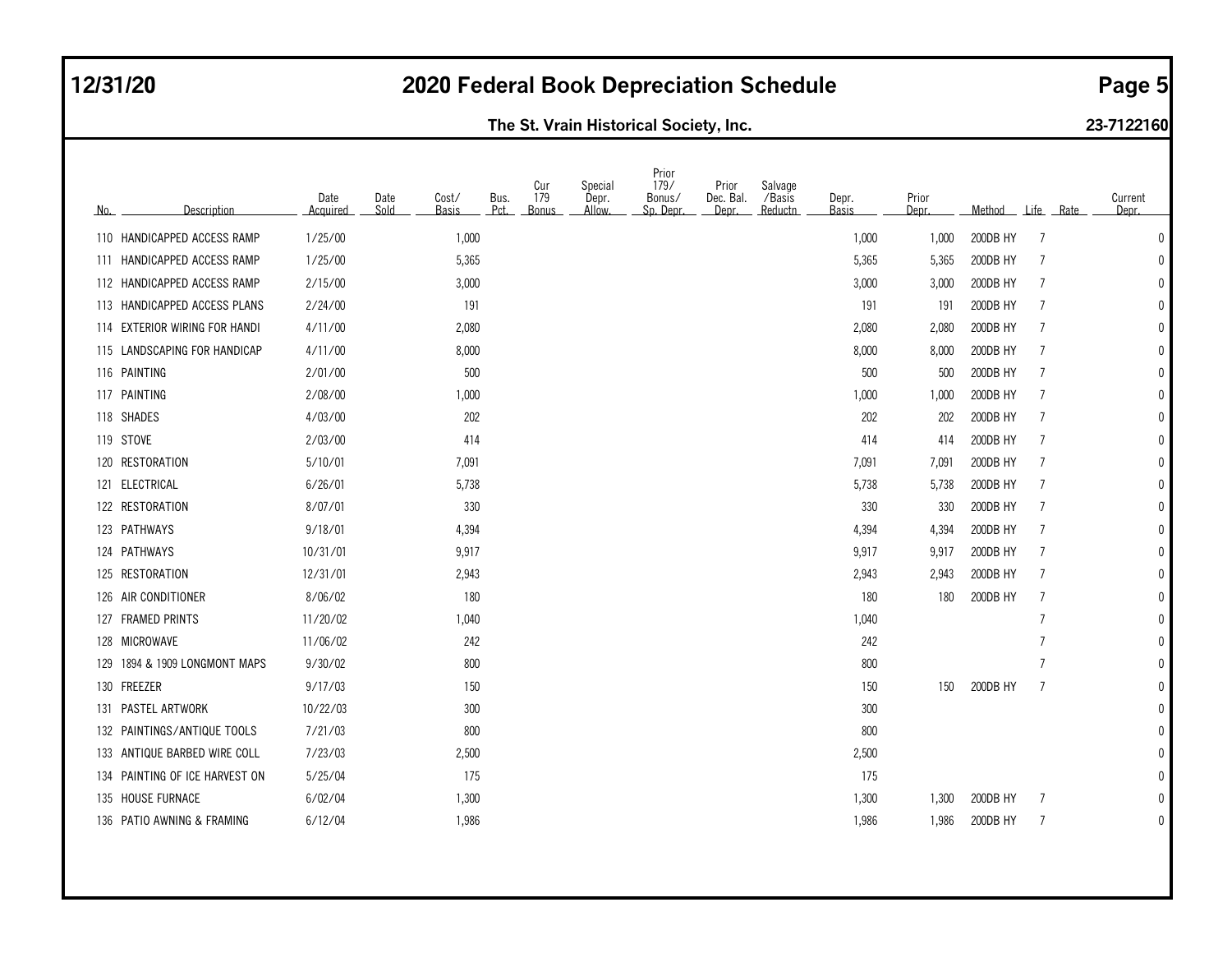## **Page 6**

| Description<br>No.            | Date<br>Acquired | Date<br>Sold | Cost/<br><b>Basis</b> | Bus.<br>Pct. | Cur<br>179<br><b>Bonus</b> | Special<br>Depr.<br>Allow. | Prior<br>179/<br>Bonus/<br>Sp. Depr. | Prior<br>Dec. Bal.<br>Depr. | Salvage<br>/Basis<br>Reductn | Depr.<br><b>Basis</b>    | Prior<br>Depr. | Method   | Life Rate      | Current<br>Depr. |
|-------------------------------|------------------|--------------|-----------------------|--------------|----------------------------|----------------------------|--------------------------------------|-----------------------------|------------------------------|--------------------------|----------------|----------|----------------|------------------|
| ORIENTAL RUG & PAD<br>137     | 8/25/04          |              | 3,694                 |              |                            |                            |                                      |                             |                              | 3,694                    | 3,694          | 200DB HY | 7              | $\Omega$         |
| 138 PAINTING OF MAIN ST. LONG | 11/02/04         |              | 300                   |              |                            |                            |                                      |                             |                              | 300                      |                |          | 7              |                  |
| <b>HOVER EASEMENT</b><br>139  | 4/25/06          |              | 8,000                 |              |                            |                            |                                      |                             |                              | 8,000                    |                |          |                | $\Omega$         |
| 140 HH TERRA COTTA BALUSTRA   | 6/01/07          |              | 1,000                 |              |                            |                            |                                      |                             |                              | 1,000                    | 1,000          | 200DB HY | 7              | $\theta$         |
| <b>Total Hoverhome</b>        |                  |              | 1,060,399             |              | 0                          | $\mathbf 0$                | 0                                    |                             | 0                            | $\mathbf 0$<br>1,060,399 | 440,357        |          |                | 24,319           |
| Office Furniture              |                  |              |                       |              |                            |                            |                                      |                             |                              |                          |                |          |                |                  |
| 41 Utility Trailer            | 10/09/12         |              | 2,700                 |              |                            |                            |                                      |                             |                              | 2,700                    | 2,700          | S/L      | 6              | $\mathbf{0}$     |
| <b>Total Office Furniture</b> |                  |              | 2,700                 |              | 0                          | 0                          | $\mathbf 0$                          |                             | $\mathbf 0$                  | 2,700<br>0               | 2,700          |          |                | $\mathbf{0}$     |
| Office Furniture/Equip        |                  |              |                       |              |                            |                            |                                      |                             |                              |                          |                |          |                |                  |
| 177 DESK                      | 1/01/85          |              | 175                   |              |                            |                            |                                      |                             |                              | 175                      | 175            | S/L      | 5              |                  |
| 178 COMPUTER                  | 8/23/94          |              | 1,663                 |              |                            |                            |                                      |                             |                              | 1,663                    | 1,663          | 200DB    | 5              |                  |
| 179 DATAWATCH COMPUTER        | 6/02/98          |              | 1,975                 |              |                            |                            |                                      |                             |                              | 1,975                    | 1,975          | 200DB    | 5              |                  |
| DATAWATCH COMPUTER<br>180     | 6/02/98          |              | 1,975                 |              |                            |                            |                                      |                             |                              | 1,975                    | 1,975          | 200DB    | 5              |                  |
| COPIER/FAX/PHONE<br>181       | 7/07/98          |              | 440                   |              |                            |                            |                                      |                             |                              | 440                      | 440            | 200DB    | 5              |                  |
| 182 DESK                      | 2/03/00          |              | 620                   |              |                            |                            |                                      |                             |                              | 620                      | 620            | 200DB    | $\overline{7}$ | $\cup$           |
| PRINTER<br>183                | 5/03/00          |              | 273                   |              |                            |                            |                                      |                             |                              | 273                      | 273            | 200DB    | 7              |                  |
| 184 AMPLIFIER                 | 5/30/00          |              | 444                   |              |                            |                            |                                      |                             |                              | 444                      | 444            | 200DB    | 7              |                  |
| MISCELLANEOUS<br>185          | 12/31/00         |              | 500                   |              |                            |                            |                                      |                             |                              | 500                      | 500            | 200DB    | 7              | $\Omega$         |
| HP SCANJET 440C<br>186        | 2/26/02          |              | 150                   |              |                            |                            |                                      |                             |                              | 150                      | 150            | 200DB    | 5              |                  |
| 187 DELL COMPUTER             | 4/29/02          |              | 904                   |              |                            |                            |                                      |                             |                              | 904                      | 904            | 200DB    | 5              |                  |
| 188 LAPTOP & PERIFERALS       | 5/31/02          |              | 1,480                 |              |                            |                            |                                      |                             |                              | 1,480                    | 1,480          | 200DB    | 5              |                  |
| 189 DIGITAL CAMERA            | 8/06/02          |              | 709                   |              |                            |                            |                                      |                             |                              | 709                      | 709            | 200DB    | 5              |                  |
| HOVERHOME COMPUTER<br>190     | 9/03/02          |              | 738                   |              |                            |                            |                                      |                             |                              | 738                      | 738            | 200DB    | 5              | $\Omega$         |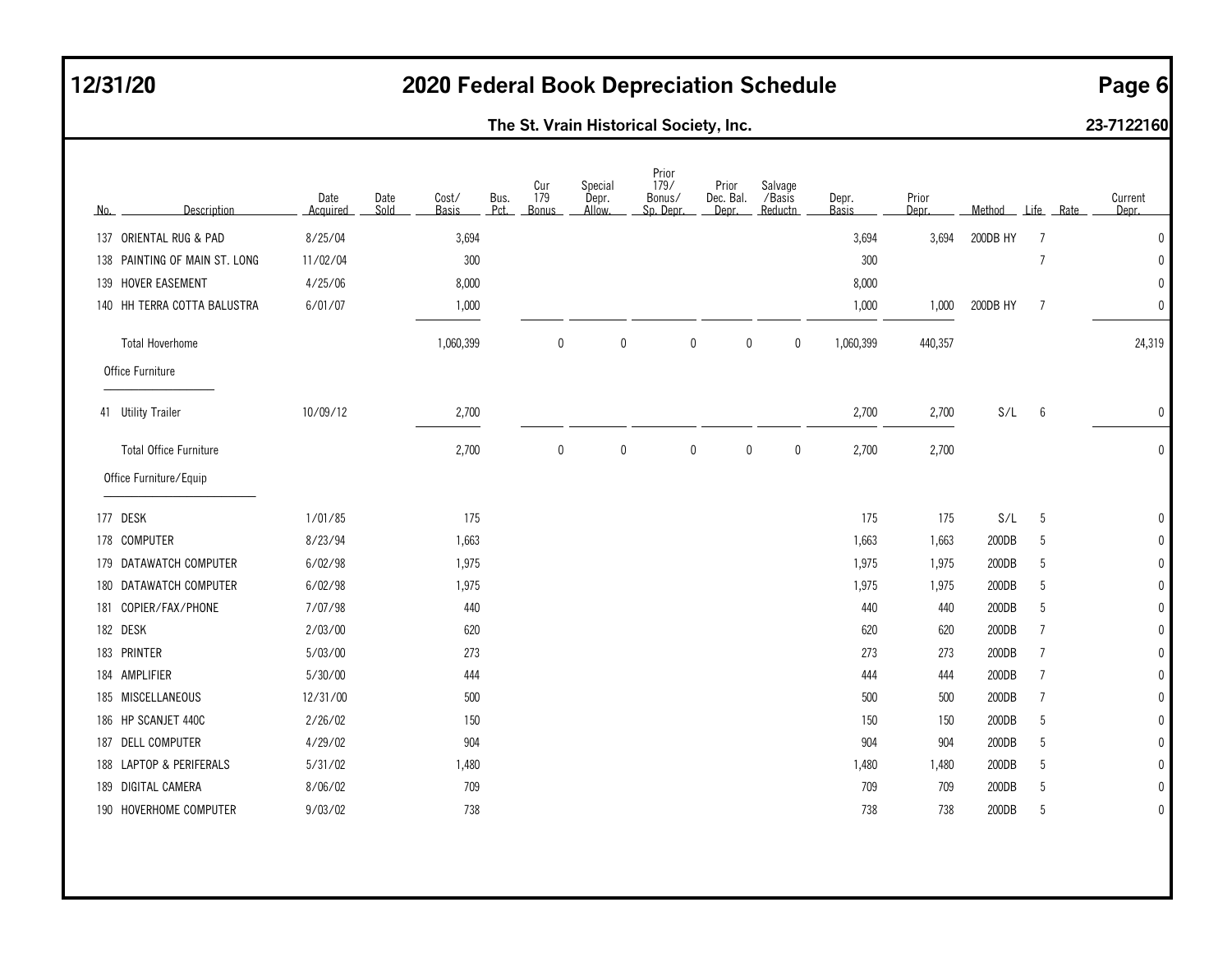## **Page 7**

| No.  | Description                  | Date<br>Acquired | Date<br>Sold | Cost/<br><b>Basis</b> | Bus.<br>Pct. | Cur<br>179<br><b>Bonus</b> | Special<br>Depr.<br>Allow. | Prior<br>179/<br>Bonus/<br>Sp. Depr | Prior<br>Dec. Bal.<br>Depr. | Salvage<br>/Basis<br>Reductn | Depr.<br><b>Basis</b> | Prior<br>Depr. | Method | Life Rate      | Current<br>Depr. |
|------|------------------------------|------------------|--------------|-----------------------|--------------|----------------------------|----------------------------|-------------------------------------|-----------------------------|------------------------------|-----------------------|----------------|--------|----------------|------------------|
|      | 191 2 EXECUTIVE DESKS        | 6/02/04          |              | 600                   |              |                            |                            |                                     |                             |                              | 600                   | 600            | 200DB  | $\overline{7}$ | $\Omega$         |
|      | 192 2 OFFICE CHAIRS          | 6/02/04          |              | 250                   |              |                            |                            |                                     |                             |                              | 250                   | 250            | 200DB  | $\overline{7}$ | $\Omega$         |
| 193  | ROTOTILLER                   | 3/29/05          |              | 569                   |              |                            |                            |                                     |                             |                              | 569                   | 569            | 200DB  | $\overline{7}$ | <sup>0</sup>     |
|      | 194 LADDER                   | 3/29/05          |              | 108                   |              |                            |                            |                                     |                             |                              | 108                   | 108            | 200DB  | $\overline{7}$ |                  |
| 195  | COMPUTER AND MONITOR         | 3/29/05          |              | 578                   |              |                            |                            |                                     |                             |                              | 578                   | 578            | 200DB  | 5              |                  |
| 196  | COPIER FOR OFFICE            | 4/11/05          |              | 1,453                 |              |                            |                            |                                     |                             |                              | 1,453                 | 1,453          | 200DB  | 5              |                  |
| 197  | SVGA DDR DLP PROJECTOR       | 2/07/08          |              | 722                   |              |                            |                            |                                     |                             |                              | 722                   | 722            | 200DB  | 5              | $\Omega$         |
| 198  | APTIVA COMPUTER DONATED      | 11/27/06         |              | 500                   |              |                            |                            |                                     |                             |                              | 500                   | 500            | 200DB  | $\sqrt{5}$     | $\mathbf{0}$     |
|      | 199 DELL COMPUTER VOSTRO200  | 6/26/08          |              | 573                   |              |                            |                            |                                     |                             |                              | 573                   | 573            | 200DB  | 5              | 0                |
|      | Total Office Furniture/Equip |                  |              | 17,399                |              | 0                          | 0                          | 0                                   |                             | 0<br>$\mathbf{0}$            | 17,399                | 17,399         |        |                | $\mathbf{0}$     |
|      | Old Mill Park                |                  |              |                       |              |                            |                            |                                     |                             |                              |                       |                |        |                |                  |
|      | 42 Electrical Work           | 6/01/87          |              | 383                   |              |                            |                            |                                     |                             |                              | 383                   | 341            |        | $S/L$ 31.5     | $\Omega$         |
| 43   | Structural Reinforce         | 9/19/88          |              | 11,200                |              |                            |                            |                                     |                             |                              | 11,200                | 9,918          |        | $S/L$ 31.5     | $\bigcap$        |
| 44   | Cedar Roof                   | 10/10/88         |              | 3,725                 |              |                            |                            |                                     |                             |                              | 3,725                 | 3,287          |        | $S/L$ 31.5     | 0                |
| 45   | Restpratopm                  | 12/18/88         |              | 7,800                 |              |                            |                            |                                     |                             |                              | 7,800                 | 6,847          |        | $S/L$ 31.5     | 248              |
| 46   | Sprinkler System             | 6/01/89          |              | 4,345                 |              |                            |                            |                                     |                             |                              | 4,345                 | 3,745          |        | S/L 31.5       | 138              |
| 47   | Pond - Rebuild               | 7/01/89          |              | 1,250                 |              |                            |                            |                                     |                             |                              | 1,250                 | 1,075          |        | $S/L$ 31.5     | 40               |
| 48   | Stage Cover                  | 7/01/92          |              | 5,629                 |              |                            |                            |                                     |                             |                              | 5,629                 | 4,306          |        | $S/L$ 31.5     | 179              |
| 49   | <b>Tool Shed</b>             | 7/07/93          |              | 2,450                 |              |                            |                            |                                     |                             |                              | 2,450                 | 1,795          |        | S/L 31.5       | 78               |
| 50   | G Walden                     | 1/15/94          |              | 700                   |              |                            |                            |                                     |                             |                              | 700                   | 500            |        | $S/L$ 31.5     | 22               |
| 51 ? |                              | 6/15/94          |              | 286                   |              |                            |                            |                                     |                             |                              | 286                   | 200            |        | $S/L$ 31.5     | 9                |
| 52   | G Walden                     | 7/15/94          |              | 873                   |              |                            |                            |                                     |                             |                              | 873                   | 612            |        | S/L 31.5       | 28               |
| 53   | Improvements                 | 8/04/96          |              | 2,550                 |              |                            |                            |                                     |                             |                              | 2,550                 | 1,501          | S/L    | 39             | 65               |
| 54   | <b>Title Commitments</b>     | 6/10/97          |              | 1,400                 |              |                            |                            |                                     |                             |                              | 1,400                 | 795            | S/L    | 39             | 36               |
| 55   | Minor Subdivison Plat        | 10/22/97         |              | 8,677                 |              |                            |                            |                                     |                             |                              | 8,677                 | 4,851          | S/L    | 39             | 222              |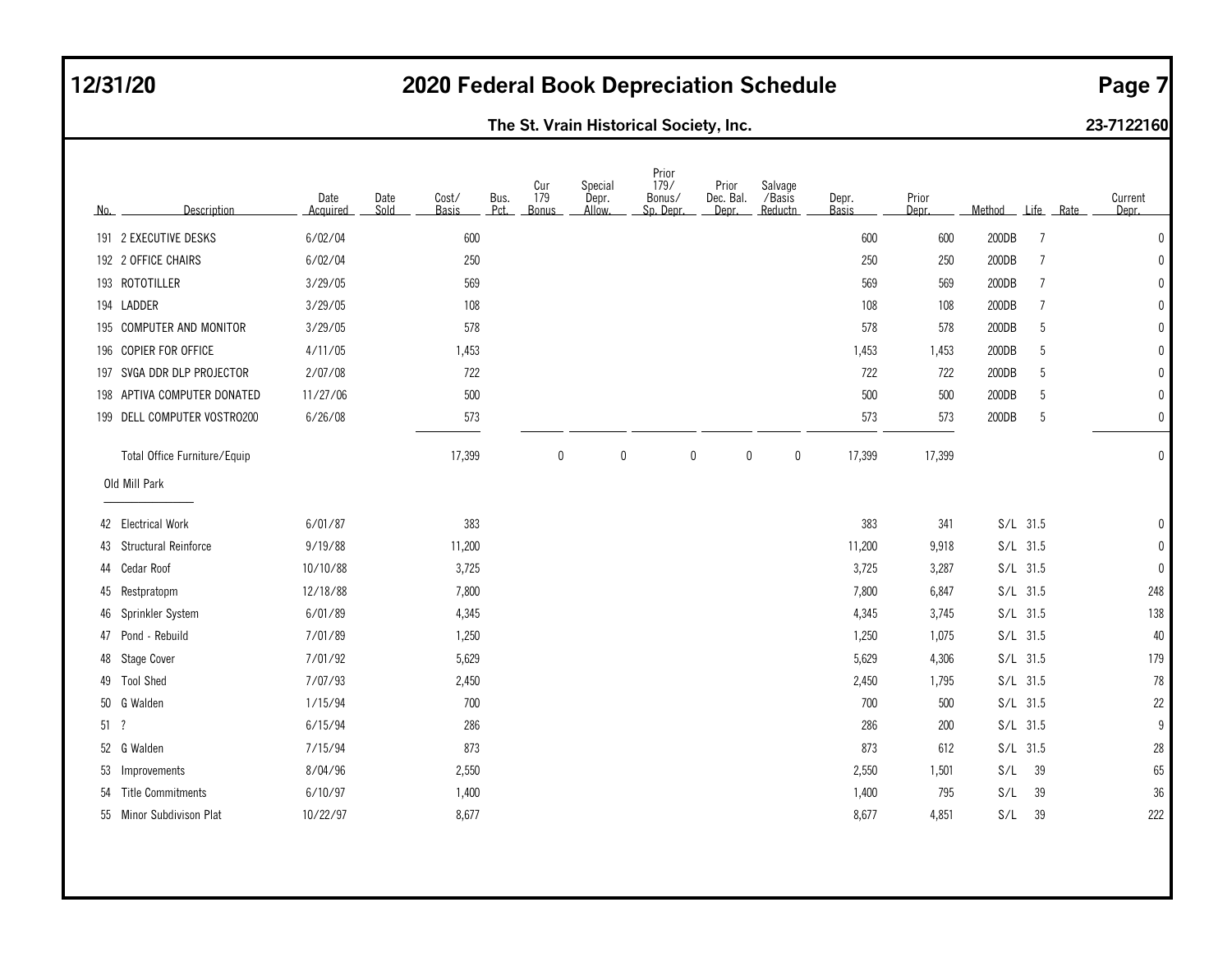## **Page 8**

**The St. Vrain Historical Society, Inc. 23-7122160**

| No. | <b>Description</b>       | Date<br>Acquired | Date<br>Sold | Cost/<br><b>Basis</b> | Bus.<br>Pct. | Cur<br>179<br><b>Bonus</b> | Special<br>Depr.<br>Allow. | Prior<br>179/<br>Bonus/<br>Sp. Depr. | Prior<br>Dec. Bal.<br>Depr. | Salvage<br>/Basis<br>Reductn | Depr.<br><b>Basis</b> | Prior<br>Depr. | Method | Life Rate      | Current<br>Depr. |
|-----|--------------------------|------------------|--------------|-----------------------|--------------|----------------------------|----------------------------|--------------------------------------|-----------------------------|------------------------------|-----------------------|----------------|--------|----------------|------------------|
|     | 56 Sprinkler System      | 11/01/12         |              | 6,250                 |              |                            |                            |                                      |                             |                              | 6,250                 | 2,227          | S/L    | 20             | 313              |
|     | 141 WATER TAP            | 1/01/75          |              | 1,287                 |              |                            |                            |                                      |                             |                              | 1,287                 | 1,287          | S/L    | 12             | $\theta$         |
|     | 142 ELECTRIC WORK        | 1/01/75          |              | 6,100                 |              |                            |                            |                                      |                             |                              | 6,100                 | 6,100          | S/L    | 12             |                  |
|     | 143 OTHER IMPROVEMENTS   | 1/01/75          |              | 420                   |              |                            |                            |                                      |                             |                              | 420                   | 420            | S/L    | -12            |                  |
| 144 | <b>IMPROVEMENTS</b>      | 1/01/76          |              | 10,819                |              |                            |                            |                                      |                             |                              | 10,819                | 10,819         | S/L    | 30             |                  |
|     | 145 BRONZE PLQ FOR CABIN | 6/30/79          |              | 257                   |              |                            |                            |                                      |                             |                              | 257                   | 257            | S/L    | 12             |                  |
|     | 146 SIGN                 | 6/30/80          |              | 238                   |              |                            |                            |                                      |                             |                              | 238                   | 238            | S/L    | 5              |                  |
| 147 | NEW FLOOR                | 1/01/80          |              | 5,459                 |              |                            |                            |                                      |                             |                              | 5,459                 | 5,459          | S/L    | 30             |                  |
|     | 148 ANCHOR ENGINEERING   | 6/30/81          |              | 616                   |              |                            |                            |                                      |                             |                              | 616                   | 616            | S/L    | 30             | $\theta$         |
|     | 149 GAZEBO & ROOF ON MLK | 1/01/85          |              | 2,882                 |              |                            |                            |                                      |                             |                              | 2,882                 | 2,882          | S/L    | 15             |                  |
|     | 150 LAND ADDITION        | 1/01/84          |              | 750                   |              |                            |                            |                                      |                             |                              | 750                   |                |        |                |                  |
|     | 151 LAND ADDITION        | 1/01/85          |              | 250                   |              |                            |                            |                                      |                             |                              | 250                   |                |        |                |                  |
|     | 152 STAGE                | 8/01/85          |              | 3,236                 |              |                            |                            |                                      |                             |                              | 3,236                 | 3,155          | S/L    | 19             |                  |
|     | 153 MOWER                | 4/05/88          |              | 1,300                 |              |                            |                            |                                      |                             |                              | 1,300                 | 1,300          | 200DB  | 7              |                  |
|     | 154 ZOELLER 1/2 HP PUMP  | 5/27/88          |              | 508                   |              |                            |                            |                                      |                             |                              | 508                   | 508            | 200DB  | 7              |                  |
|     | 155 OMP EQUIPMENT        | 2/14/95          |              | 284                   |              |                            |                            |                                      |                             |                              | 284                   | 284            | 200DB  | 7              |                  |
|     | 156 LANDSCAPING          | 5/12/95          |              | 845                   |              |                            |                            |                                      |                             |                              | 845                   | 845            | 150DB  | 15             | $\Omega$         |
|     | 157 LANDSCAPING          | 8/01/96          |              | 967                   |              |                            |                            |                                      |                             |                              | 967                   | 967            | 150DB  | 15             |                  |
|     | 158 POND REBUILD OMP     | 4/09/99          |              | 1,445                 |              |                            |                            |                                      |                             |                              | 1,445                 | 1,445          | 150DB  | 7              |                  |
|     | 159 SIGN - OMP           | 4/30/99          |              | 195                   |              |                            |                            |                                      |                             |                              | 195                   | 195            | 200DB  | $\overline{7}$ |                  |
| 160 | FLOOR/BEAM BLACKSMITH    | 3/08/99          |              | 830                   |              |                            |                            |                                      |                             |                              | 830                   | 830            | 150DB  | 7              | $\theta$         |
|     | 161 SPRINKLER            | 5/03/00          |              | 456                   |              |                            |                            |                                      |                             |                              | 456                   | 456            | 150DB  | 7              | $\theta$         |
|     | Total Old Mill Park      |                  |              | 96,662                |              | 0                          | 0                          |                                      | $\mathbf 0$                 | 0<br>0                       | 96,662                | 80,063         |        |                | 1,378            |

St. Stephen's Church  $\mathcal{L}=\mathcal{L}^{\mathcal{L}}$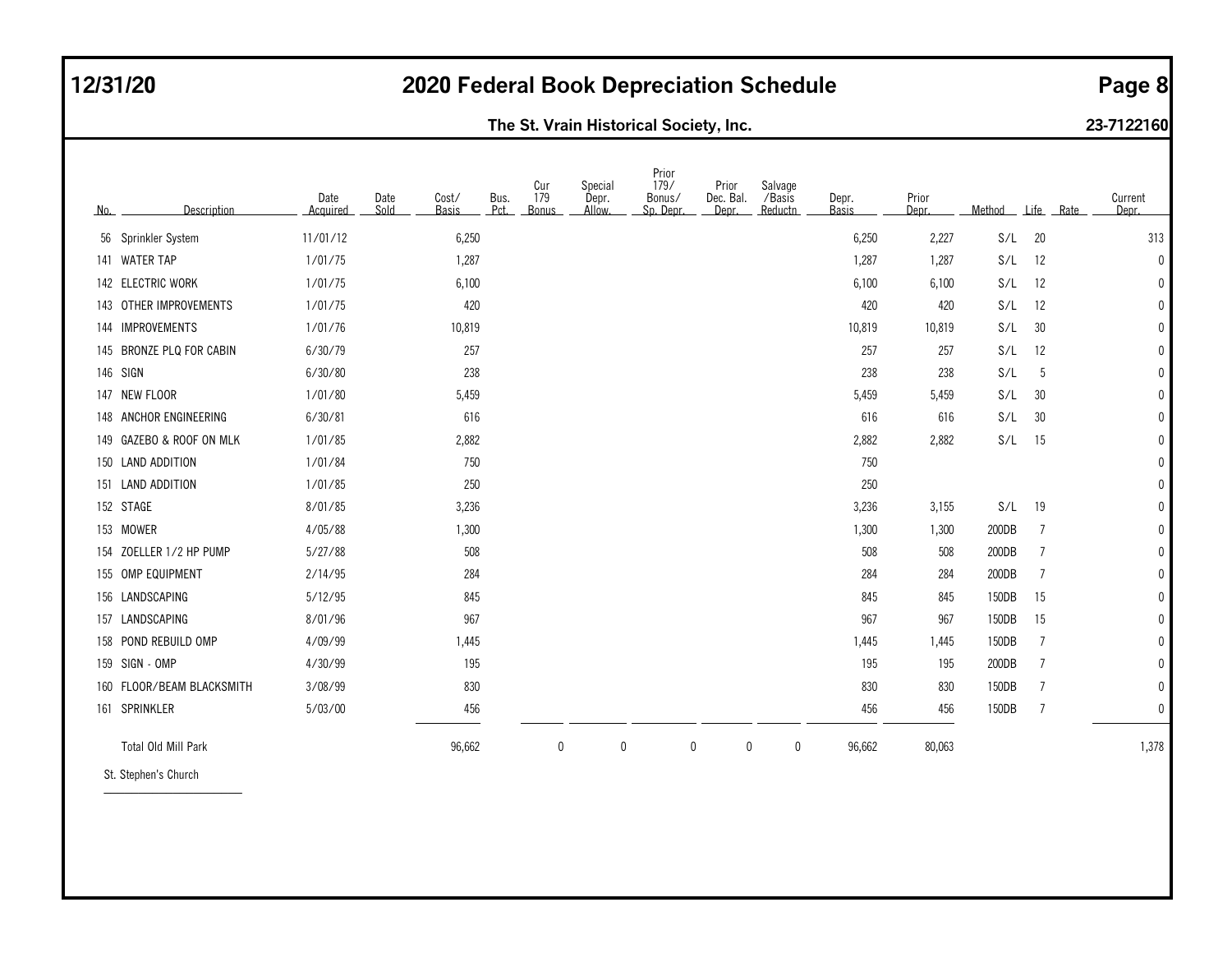## **Page 9**

| No. | <b>Description</b>             | Date<br>Acquired | Date<br>Sold | Cost/<br><b>Basis</b> | Bus.<br>Pct. | Cur<br>179<br><b>Bonus</b> | Special<br>Depr.<br>Allow. | Prior<br>179/<br>Bonus/<br>Sp. Depr. | Prior<br>Dec. Bal.<br>Depr. | Salvage<br>/Basis<br>Reductn | Depr.<br><b>Basis</b> | Prior<br>Depr. | Method |                | Life Rate | Current<br>Depr. |
|-----|--------------------------------|------------------|--------------|-----------------------|--------------|----------------------------|----------------------------|--------------------------------------|-----------------------------|------------------------------|-----------------------|----------------|--------|----------------|-----------|------------------|
| 57  | Floor, Planters, Etc.          | 6/01/90          |              | 6,464                 |              |                            |                            |                                      |                             |                              | 6,464                 | 5,363          |        | $S/L$ 31.5     |           | 205              |
| 58  | Door & Improvements            | 8/18/95          |              | 1,968                 |              |                            |                            |                                      |                             |                              | 1,968                 | 1,208          | S/L    | 39             |           | 50               |
| 59  | Plaza Improvements             | 4/07/06          |              | 7,512                 |              |                            |                            |                                      |                             |                              | 7,512                 | 6,514          | 150DB  | 15             |           | 100              |
| 60  | <b>Structural Preservation</b> | 1/01/13          |              | 3,413                 |              |                            |                            |                                      |                             |                              | 3,413                 | 609            | S/L    | 39             |           | 88               |
| 61  | <b>Structural Preservation</b> | 11/18/14         |              | 7,892                 |              |                            |                            |                                      |                             |                              | 7,892                 | 1,037          | S/L    | 39             |           | 202              |
| 62  | Concrete on South Door         | 12/19/18         |              | 3,471                 |              |                            |                            |                                      |                             |                              | 3,471                 | 93             | S/L    | 39             |           | 89               |
| 67  | St Stephens Renovation         | 7/30/19          |              | 13,976                |              |                            |                            |                                      |                             |                              | 13,976                | 149            | S/L    | 39             |           | 358              |
|     | 162 BUILDING                   | 7/29/76          |              | 58,537                |              |                            |                            |                                      |                             |                              | 58,537                | 58,537         | S/L    | 30             |           | $\mathbf{0}$     |
| 163 | LAND (10% OF COST)             | 7/29/76          |              | 6,504                 |              |                            |                            |                                      |                             |                              | 6,504                 |                |        |                |           | $\mathbf{0}$     |
| 164 | WINDOW                         | 6/30/78          |              | 1,700                 |              |                            |                            |                                      |                             |                              | 1,700                 | 1,700          | S/L    | 30             |           | $\mathbf{0}$     |
| 165 | WINDOWS                        | 7/01/79          |              | 4,800                 |              |                            |                            |                                      |                             |                              | 4,800                 | 4,800          | S/L    | 30             |           | $\mathbf{0}$     |
|     | 166 LANDSCAPING                | 7/01/80          |              | 3,776                 |              |                            |                            |                                      |                             |                              | 3,776                 | 3,776          | S/L    | 30             |           | $\mathbf{0}$     |
| 167 | <b>FURNACE</b>                 | 7/01/80          |              | 3,362                 |              |                            |                            |                                      |                             |                              | 3,362                 | 3,362          | S/L    | 30             |           | $\mathbf{0}$     |
|     | 168 SHORE UP BASEMENTS         | 6/30/85          |              | 9,816                 |              |                            |                            |                                      |                             |                              | 9,816                 | 9,816          | S/L    | 15             |           | $\mathbf{0}$     |
| 169 | <b>RESTORATION WORK</b>        | 3/01/85          |              | 12,850                |              |                            |                            |                                      |                             |                              | 12,850                | 12,805         | S/L    | 18             |           | $\mathbf{0}$     |
|     | 170 LANDSCAPING                | 11/03/95         |              | 445                   |              |                            |                            |                                      |                             |                              | 445                   | 445            | 150DB  | 15             |           | $\mathbf{0}$     |
| 171 | <b>EMERGENCY EXIT LIGHT</b>    | 2/28/95          |              | 239                   |              |                            |                            |                                      |                             |                              | 239                   | 239            | 200DB  | $\overline{7}$ |           | $\mathbf{0}$     |
|     | 172 BIBLE                      | 5/09/02          |              | 175                   |              |                            |                            |                                      |                             |                              | 175                   |                |        | $\overline{7}$ |           | $\mathbf{0}$     |
|     | 173 STORAGE REMODEL            | 6/03/05          |              | 4,962                 |              |                            |                            |                                      |                             |                              | 4,962                 | 4,962          | 200DB  | $\overline{7}$ |           | $\mathbf{0}$     |
|     | 174 FURNACE AND A/C            | 7/21/05          |              | 13,932                |              |                            |                            |                                      |                             |                              | 13,932                | 13,932         | 200DB  | 7              |           | $\mathbf{0}$     |
|     | 175 STAINED GLASS WINDOW COVER | 9/22/05          |              | 2,375                 |              |                            |                            |                                      |                             |                              | 2,375                 | 2,375          | 200DB  | 7              |           | $\mathbf 0$      |
|     | 176 PARK BENCHES               | 7/27/06          |              | 2,600                 |              |                            |                            |                                      |                             |                              | 2,600                 | 2,600          | 200DB  | $\overline{7}$ |           | $\mathbf{0}$     |
|     | Total St. Stephen's Church     |                  |              | 170,769               |              | 0                          | $\mathbf{0}$               |                                      | 0<br>$\mathbf 0$            | $\mathbf{0}$                 | 170,769               | 134,322        |        |                |           | 1,092            |
|     | <b>Total Depreciation</b>      |                  |              | 2,114,849             |              | $\Omega$                   | $\mathbf{0}$               |                                      | 0<br>$\mathbf 0$            | $\mathbf{0}$                 | 2,114,849             | 1,011,615      |        |                |           | 41,633           |